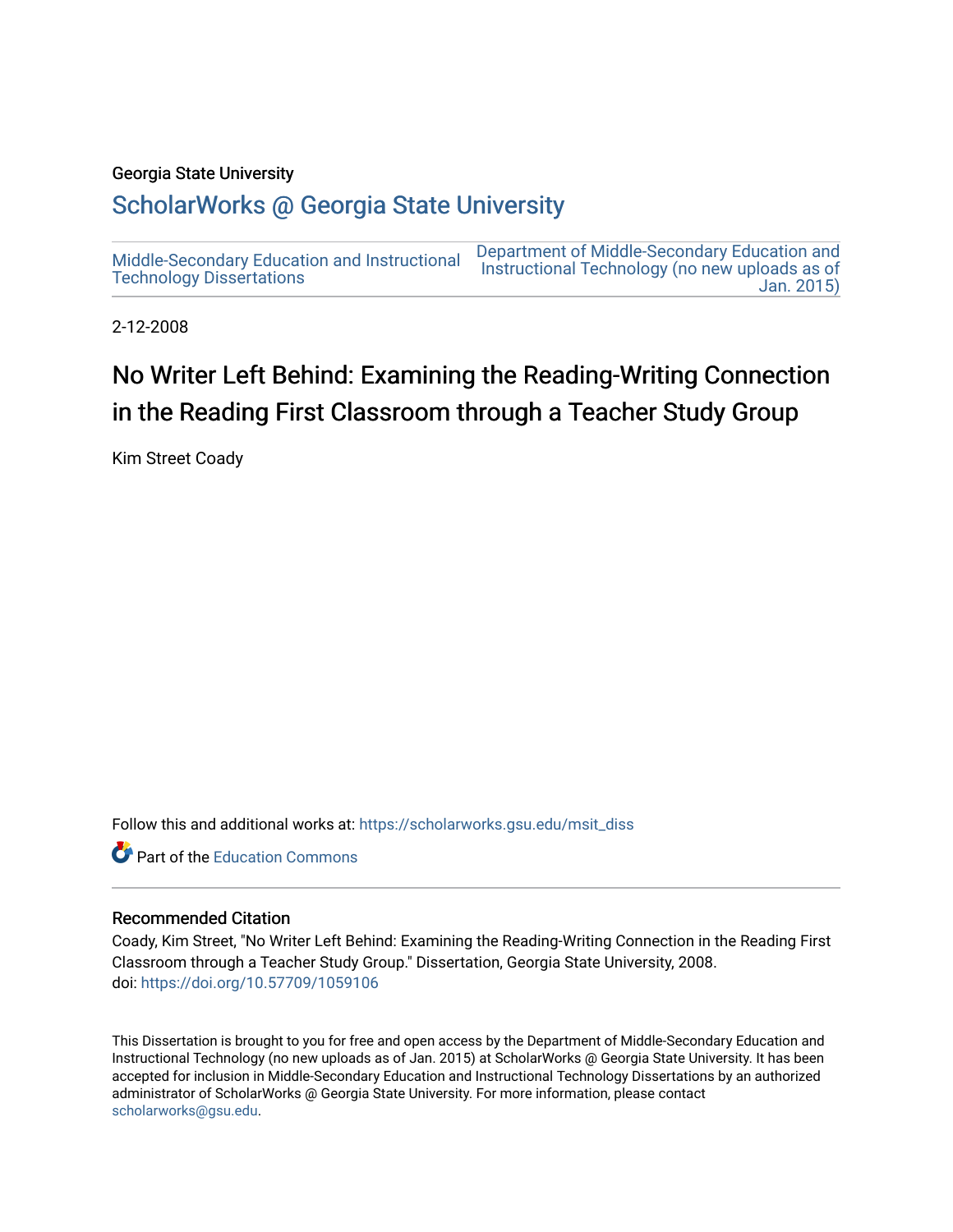## ACCEPTANCE

This dissertation, NO WRITER LEFT BEHIND: EXAMINING THE READING-WRITING CONNECTION IN THE READING FIRST CLASSROOM THROUGH A TEACHER STUDY GROUP, by KIM STREET COADY, was prepared under the direction of the candidate's Dissertation Advisory Committee. It is accepted by the committee members in partial fulfillment of the requirements for the degree of Doctor of Philosophy in the College of Education, Georgia State University.

The Dissertation Advisory Committee and the student's Department Chair, as representatives of the faculty, certify that this dissertation has met all standards of excellence and scholarship as determined by the faculty. The Dean of the College of Education concurs.

 $\mathcal{L}_\text{max}$  and the contract of the contract of the contract of the contract of the contract of the contract of

 $\mathcal{L}_\text{max}$  and the contract of the contract of the contract of the contract of the contract of the contract of

Dana L. Fox, Ph.D. R. Steven Whatley, Ed.D. Committee Chair Committee Member

Committee Member Committee Member

 $\mathcal{L}_\text{max}$ 

 $\mathcal{L}_\text{max}$ 

 $\mathcal{L}_\text{max}$  , where  $\mathcal{L}_\text{max}$  and  $\mathcal{L}_\text{max}$ 

Joyce E. Many, Ph.D. Amy Seely Flint, Ph.D.

Date

Joyce E. Many, Ph.D. Associate Chair Department of Middle-Secondary Education and Instructional Technology

R.W. Kamphaus, Ph.D. Dean and Distinguished Research Professor College of Education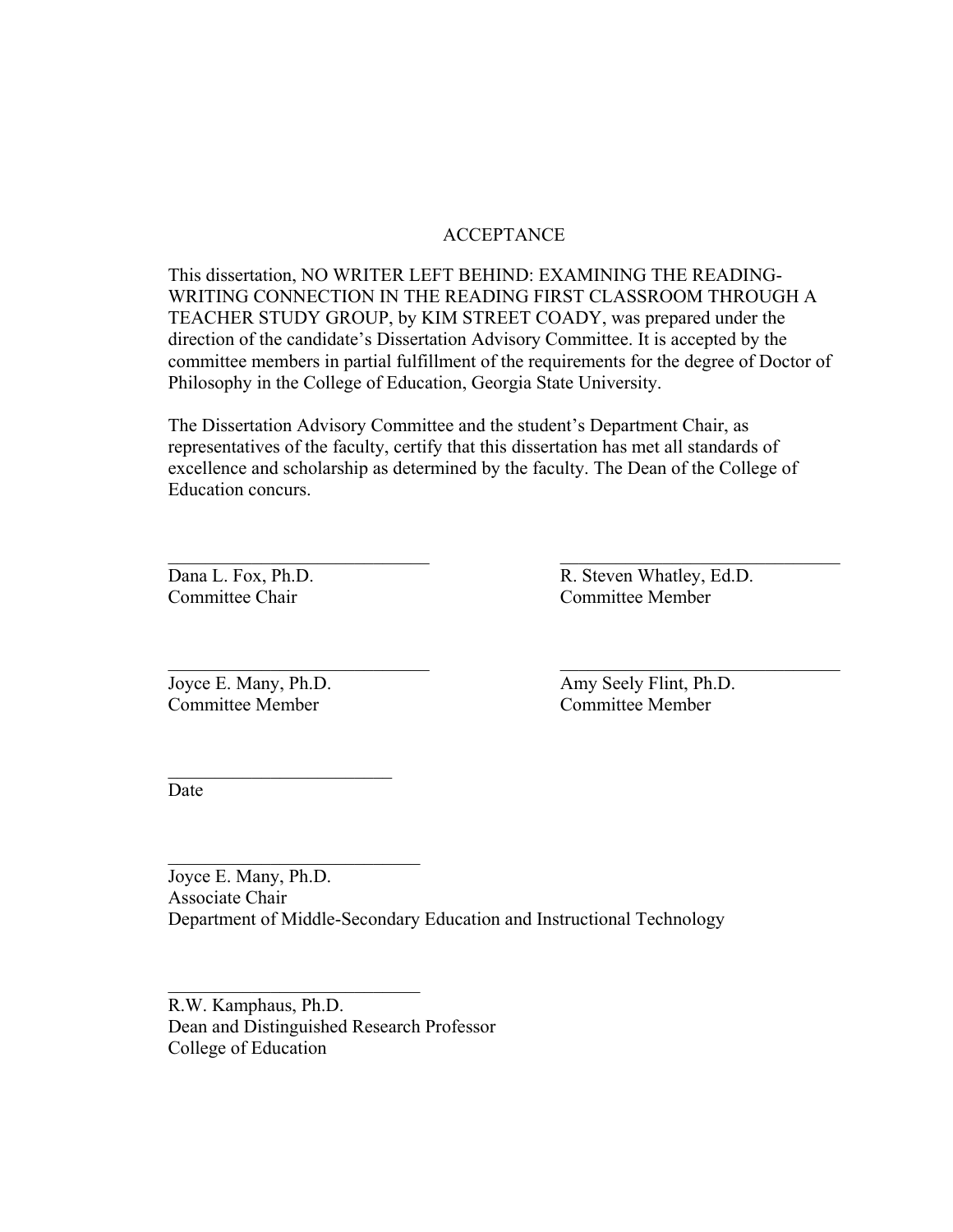### AUTHOR'S STATEMENT

By presenting this dissertation as a partial fulfillment of the requirements for the advanced degree from Georgia State University, I agree that the library of Georgia State University shall make it available for inspection and circulation in accordance with its regulations governing materials of this type. I agree that permission to quote, to copy from, or to publish this dissertation may be granted by the professor under whose direction it was written, by the College of Education's director graduate studies and research, or by me. Such quoting, copying, or publishing must be solely for scholarly purposes and will not involve potential financial gain. It is understood that any copying from or publication of this dissertation that involves potential financial gain will not be allowed without my written permission.

> $\mathcal{L}_\text{max}$  , and the set of the set of the set of the set of the set of the set of the set of the set of the set of the set of the set of the set of the set of the set of the set of the set of the set of the set of the Kim Street Coady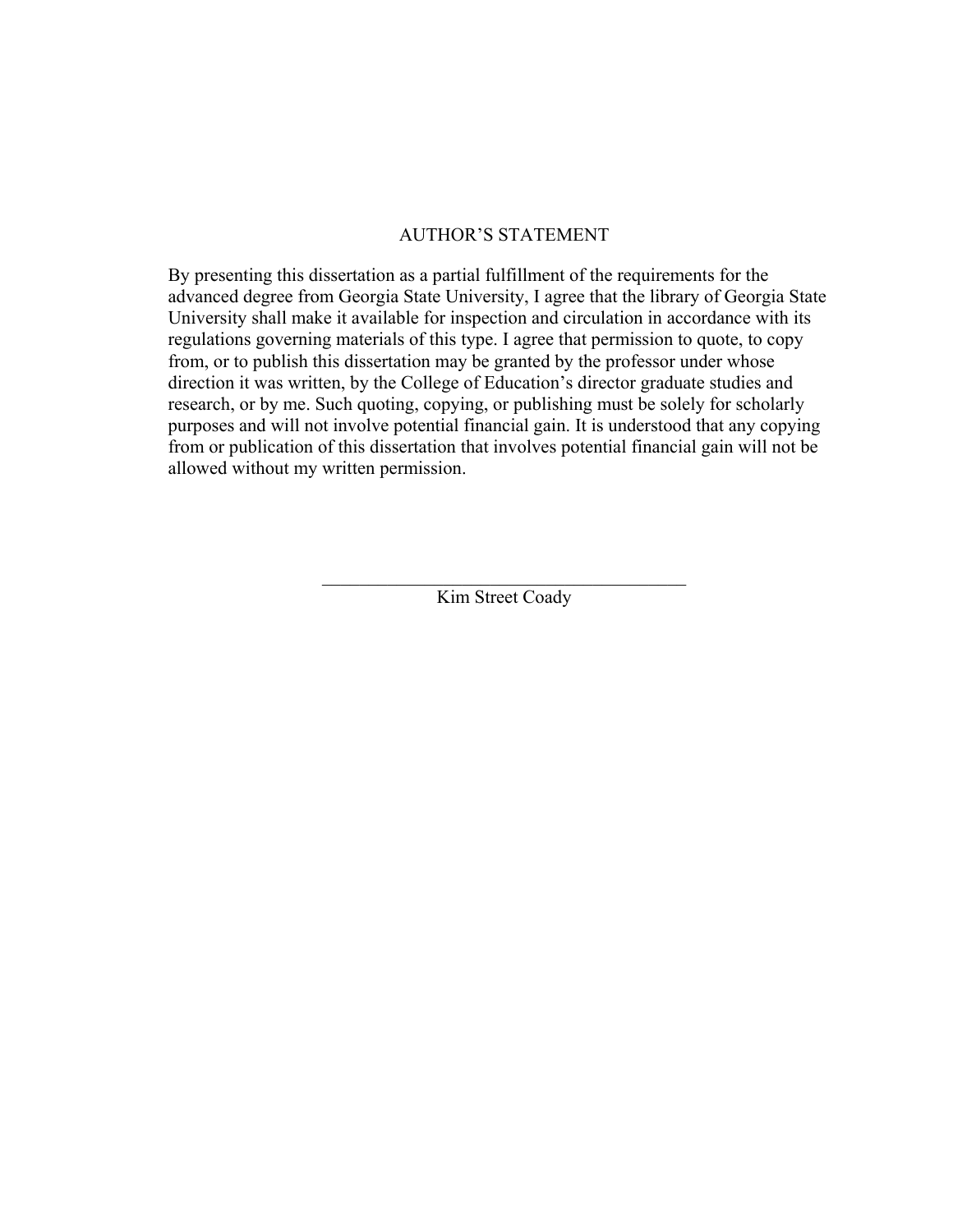### NOTICE TO BORROWERS

All dissertations deposited in the Georgia State University library must be used in accordance with the stipulations prescribed by the author in the preceding statement. The author of this dissertation is:

> Kim Street Coady 4148 Hwy. 162 South Covington, GA 30016

The director of this dissertation is:

Dr. Dana L. Fox Department of Middle-Secondary Education and Instructional Technology College of Education Georgia State University Atlanta, GA 30030-3083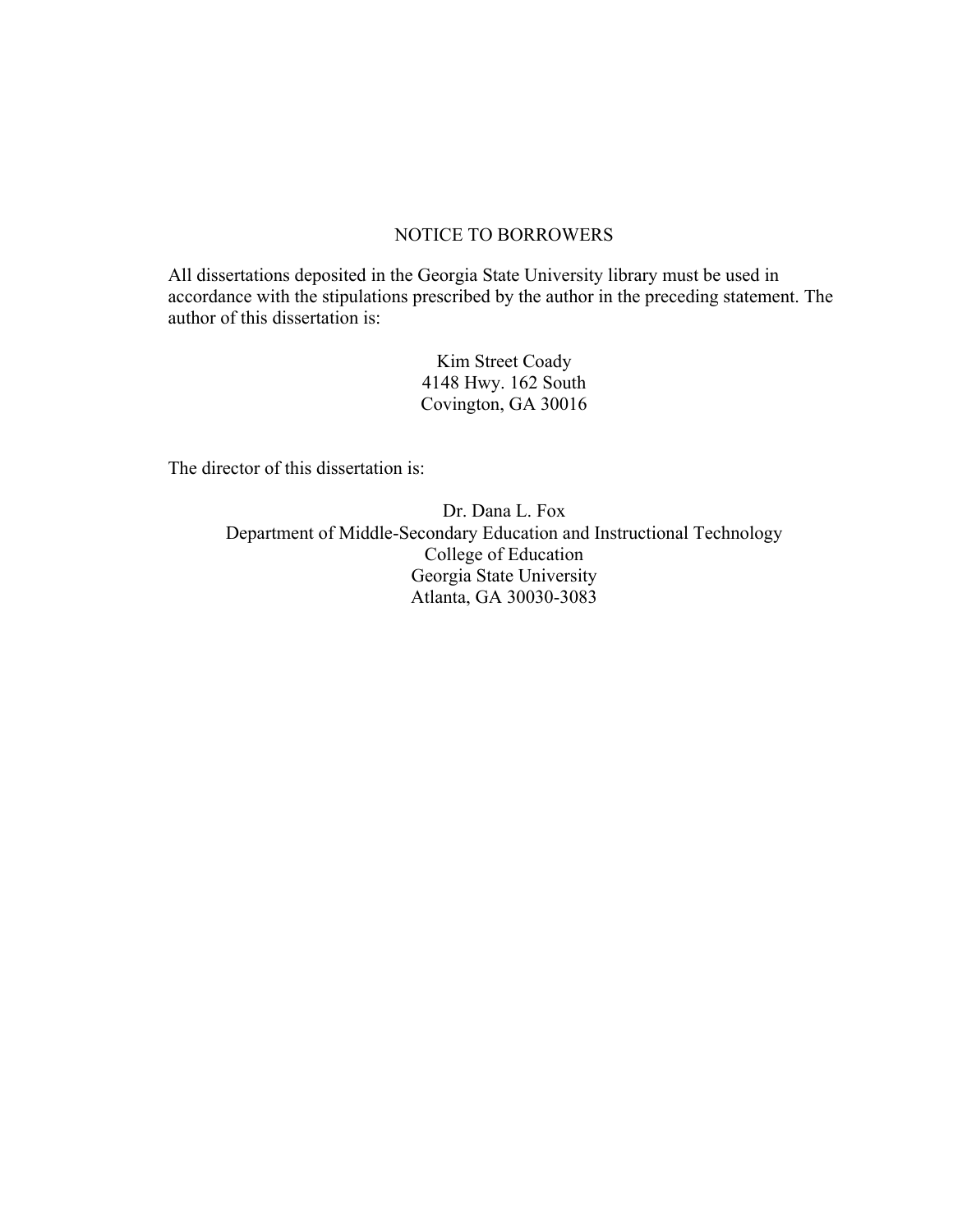# VITA

# Kim Street Coady

| ADDRESS: | 4148 Hwy. 162 South |
|----------|---------------------|
|          | Covington, GA 30016 |

| <b>EDUCATION:</b> | Ph.D. 2007 Georgia State University              |
|-------------------|--------------------------------------------------|
|                   | Teaching and Learning                            |
|                   | Ed. S. 1998 Georgia College and State University |
|                   | Early Childhood Education                        |
|                   | M. Ed. 1996 Georgia College and State University |
|                   | Early Childhood Education                        |
|                   | B.S. 1995 Georgia College and State University   |
|                   | Early Childhood Education                        |

# PROFESSIONAL EXPERIENCE:

| 2005-2007 | <b>Assistant Principal</b>                        |
|-----------|---------------------------------------------------|
|           | Newton County, Georgia                            |
| 2006      | Graduate Research Assistant                       |
|           | Georgia State University, Atlanta, GA             |
| 2005      | <b>Graduate Teaching Assistant</b>                |
|           | Georgia State University, Atlanta, GA             |
| 2004-2005 | <b>Education Program Specialist/Reading First</b> |
|           | Georgia Department of Education                   |
| 2002-2004 | <b>Assistant Principal</b>                        |
|           | Newton County, Georgia                            |
| 1995-2002 | Teacher                                           |
|           | Newton County, Georgia                            |
|           |                                                   |

# PROFESSIONAL SOCIETIES AND ORGANIZATIONS:

| 2000-Present | <b>International Reading Association</b>               |
|--------------|--------------------------------------------------------|
| 2000-Present | Georgia Reading Association                            |
| 2000-Present | Newton/Rockdale Reading Association                    |
| 2001-Present | Association for Supervision and Curriculum Development |
| 2001-Present | Alpha Delta Kappa Women Educator Sorority              |
| 2004-Present | National Council of Teachers of English                |
| 2006-Present | National Reading Conference                            |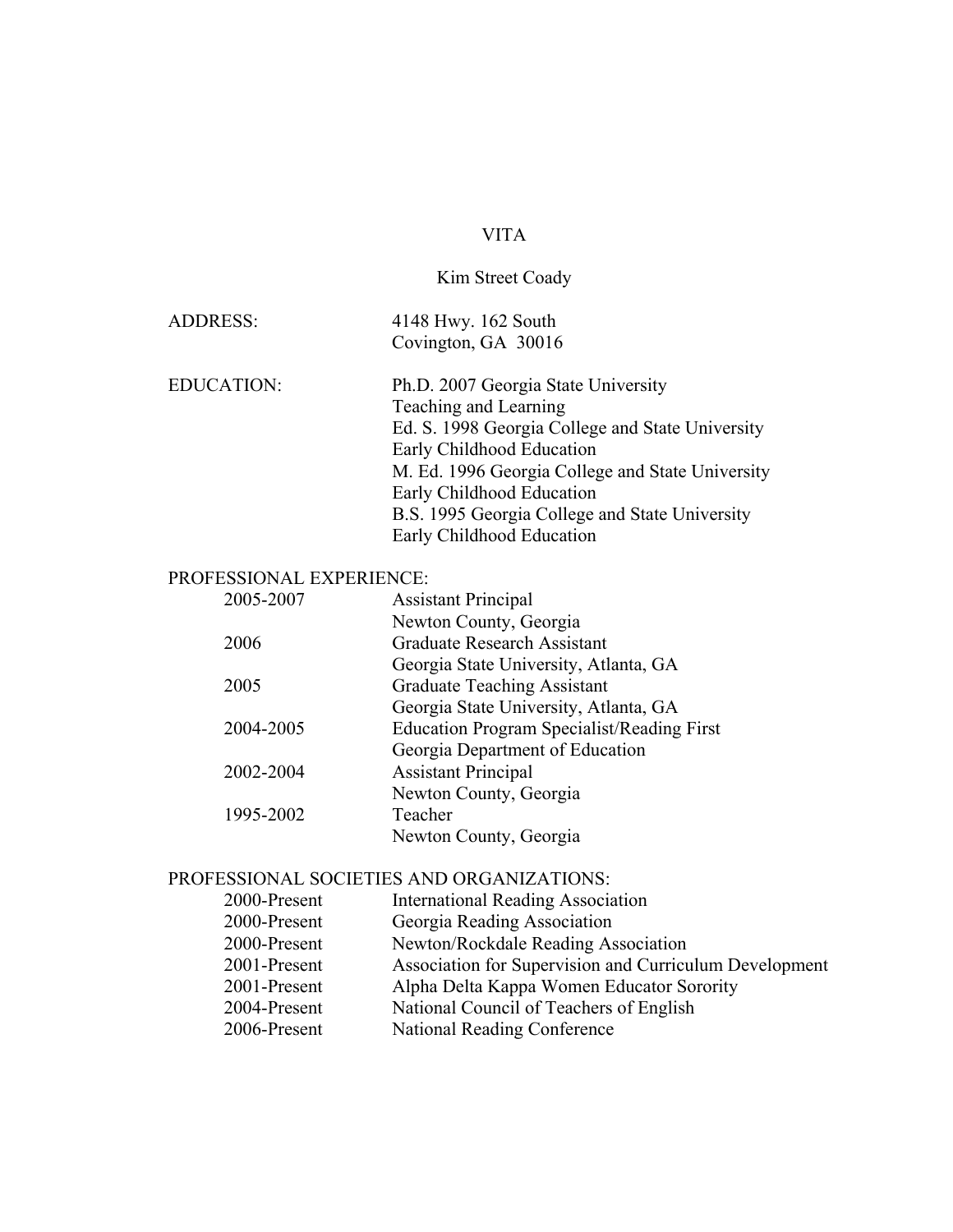### PRESENTATIONS AND PUBLICATIONS:

- Many, J. E., Taylor, D. L, Dewberry, D., & Coady, K. (2006, December). Case studies of preservice literacy teachers' development of instructional scaffolding. Paper presented at the annual meeting of the National Reading Conference, Los Angeles.
- Fox, D. L., Calder, R., Coady, K., Taylor, D. L., West, C., & Williams, M. (2006, March). *Stories matter: The complexity of cultural authenticity in literature for young people*. Poster presentation to the Georgia State University Annual Cultural Competency Conference, Atlanta, GA.
- Coady, K. S. (2006, February). *Literacy stations workshop*. Presentation for East Newton Elementary School, Covington, GA.
- Coady, K. S. (2006, February). *What's hot/what's not in reading*. Presentation for the Georgia Reading Association State Conference, Atlanta, GA.
- Coady, K. S. (2005, January). *Integrating informational text into the elementary classroom*. Presentation for the Annual Georgia Read-Write Now Conference, Georgia State University, Atlanta.
- Coady, K .S., & Mills, S. (2003, September). *Using informational text to teach reading strategies*. Presented at the Georgia Reading Association Fall Forum, Macon, GA.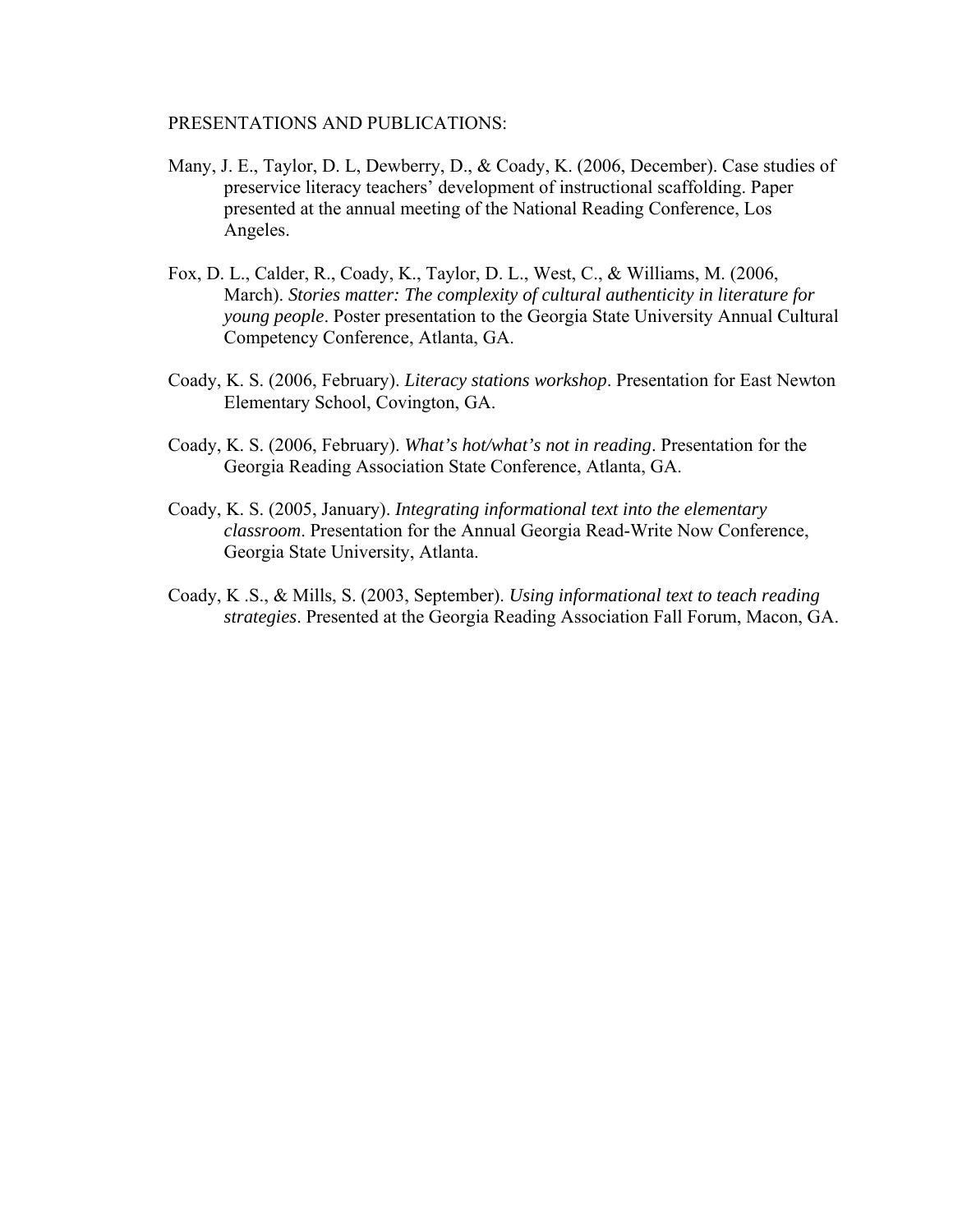### ABSTRACT

### NO WRITER LEFT BEHIND: EXAMINING THE READING-WRITING CONNECTION IN THE READING FIRST CLASSROOM THROUGH A TEACHER STUDY GROUP by Kim Street Coady

The goal of the federally-funded Reading First program is to ensure that all students read well by the end of third grade (Georgia Department of Education, 2006). However, Reading First makes few (if any) provisions for writing in its required 135 minute reading block for literacy instruction. Is it possible to teach reading effectively to young children without involving them in writing?

The purpose of this naturalistic study was to investigate how the Reading First framework affected the teaching of writing in primary classrooms in one elementary school that received Reading First funding for three years. Using a social constructivist theoretical lens, the researcher explored these issues in the context of a professional learning community—a voluntary teacher study group—focused on writing instruction. Guiding questions were (1) What are primary teachers' perceptions of the reading-writing connection for students in kindergarten through third grade? (2) How does the context of a school wide Reading First grant affect primary teachers' perceptions of the readingwriting connection for students in K-3? (3) In what ways does a voluntary teacher study group focused on the reading-writing connection influence primary teachers' perceptions of the reading-writing connection and their literacy instruction?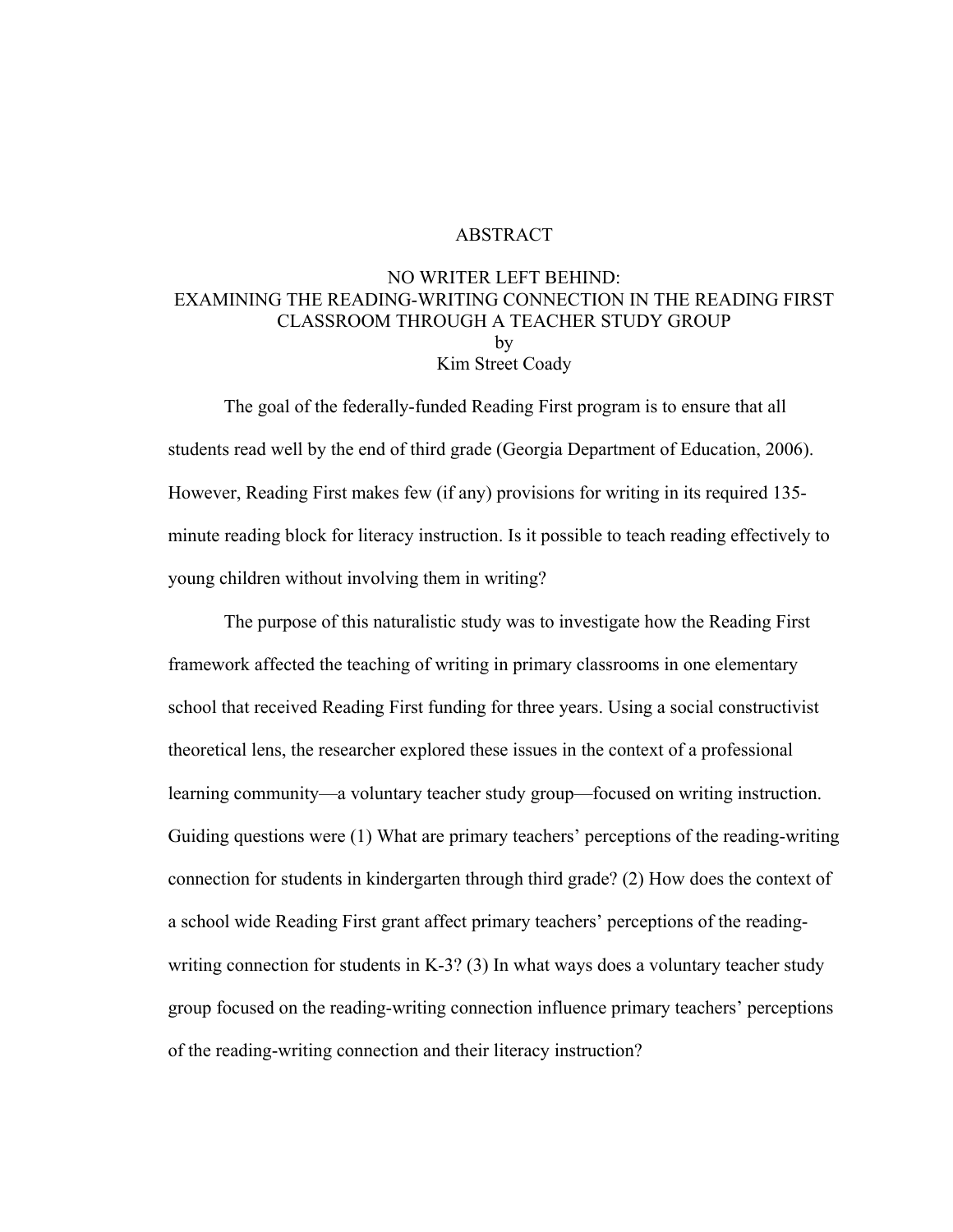Fifteen primary teachers participated in the study during a six-month period. Data sources included an open-ended questionnaire, three in-depth interviews with each participant, audiotapes and selective transcription from ten teacher study group sessions, field notes from observations in 12 of the 15 participants' classrooms, a final focus group interview, and a researcher's journal. Data were analyzed inductively using the constant comparative method (Glaser & Strauss, 1967). Trustworthiness and rigor were established through methods that ensure credibility, confirmability, dependability, and transferability (Lincoln & Guba, 1985). Findings revealed that the teachers viewed reading and writing as connected processes in literacy instruction. Although the Reading First parameters made them fearful of engaging children in writing during the 135-minute reading block, the teacher study group validated their beliefs and knowledge and empowered them to interweave limited writing activities across the curriculum. Overall, the Reading First requirements prevented teachers from involving children in extensive writing process instruction and writing workshop.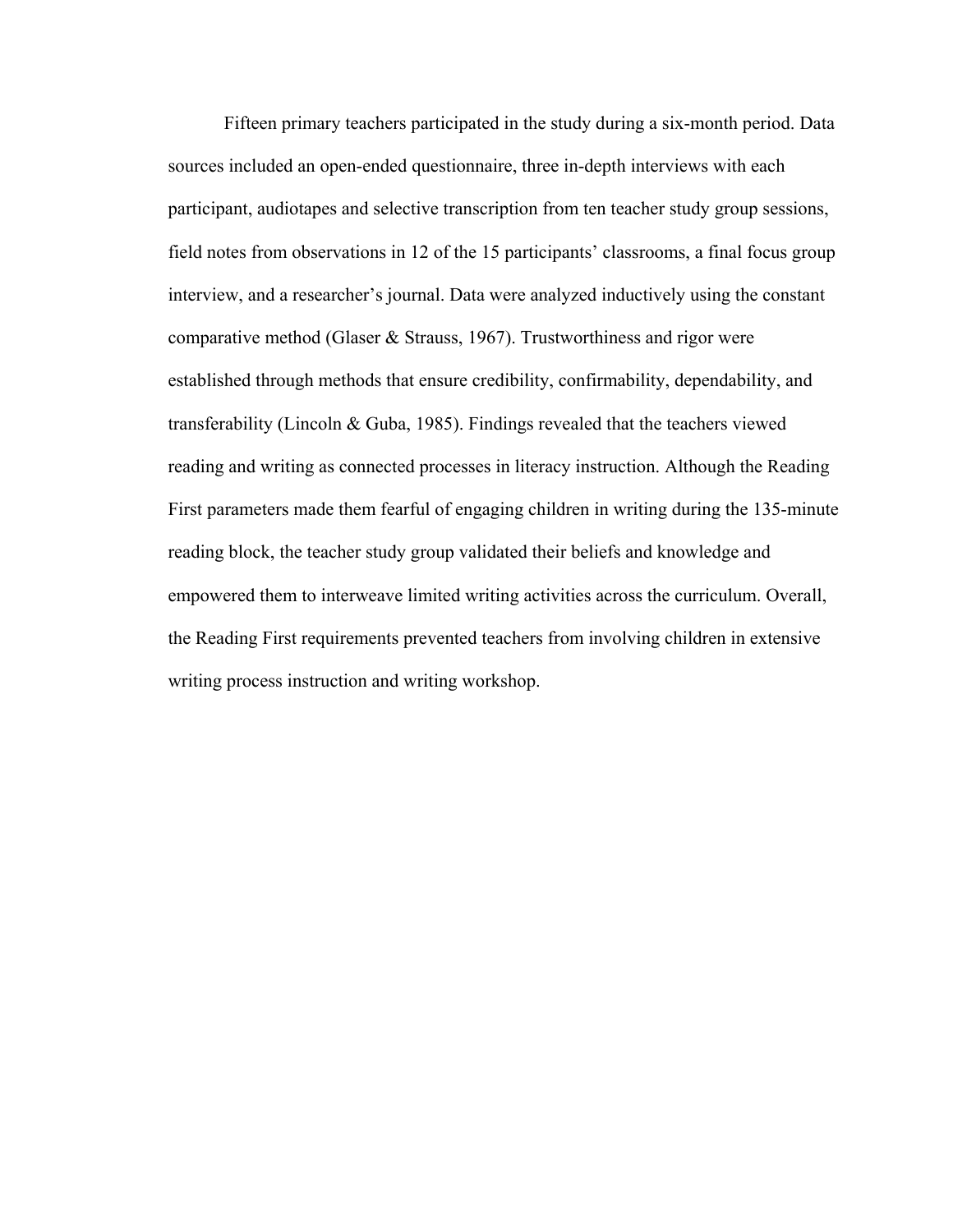# NO WRITER LEFT BEHIND: EXAMINING THE READING-WRITING CONNECTION IN THE READING FIRST CLASSROOM THROUGH A TEACHER STUDY GROUP by Kim Street Coady

A Dissertation

Presented in Partial Fulfillment of Requirements for the Degree of Doctor of Philosophy in Teaching and Learning in the Department of Middle-Secondary Education and Instructional Technology in the College of Education Georgia State University

> Atlanta, Georgia 2007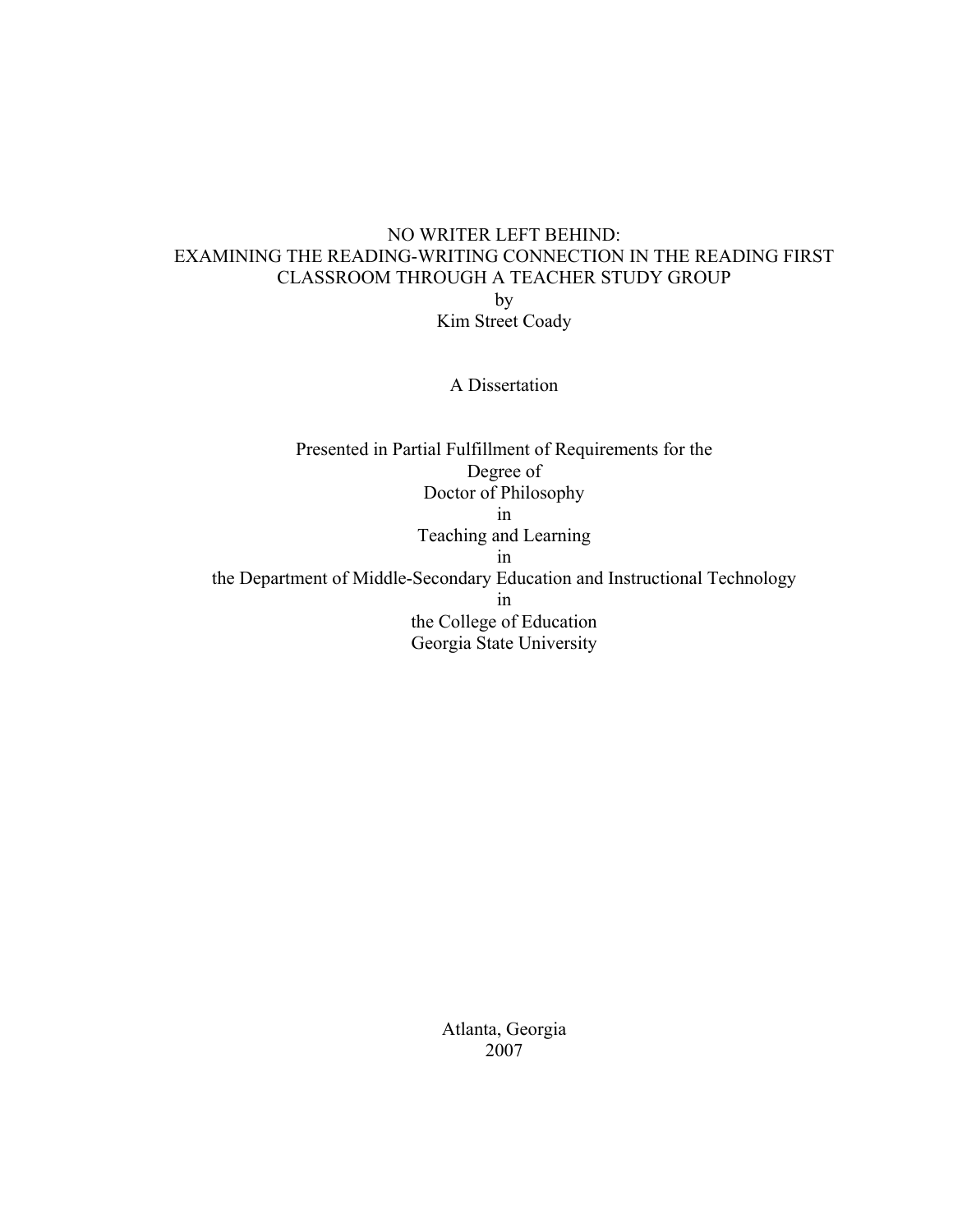Copyright by Kim Street Coady 2007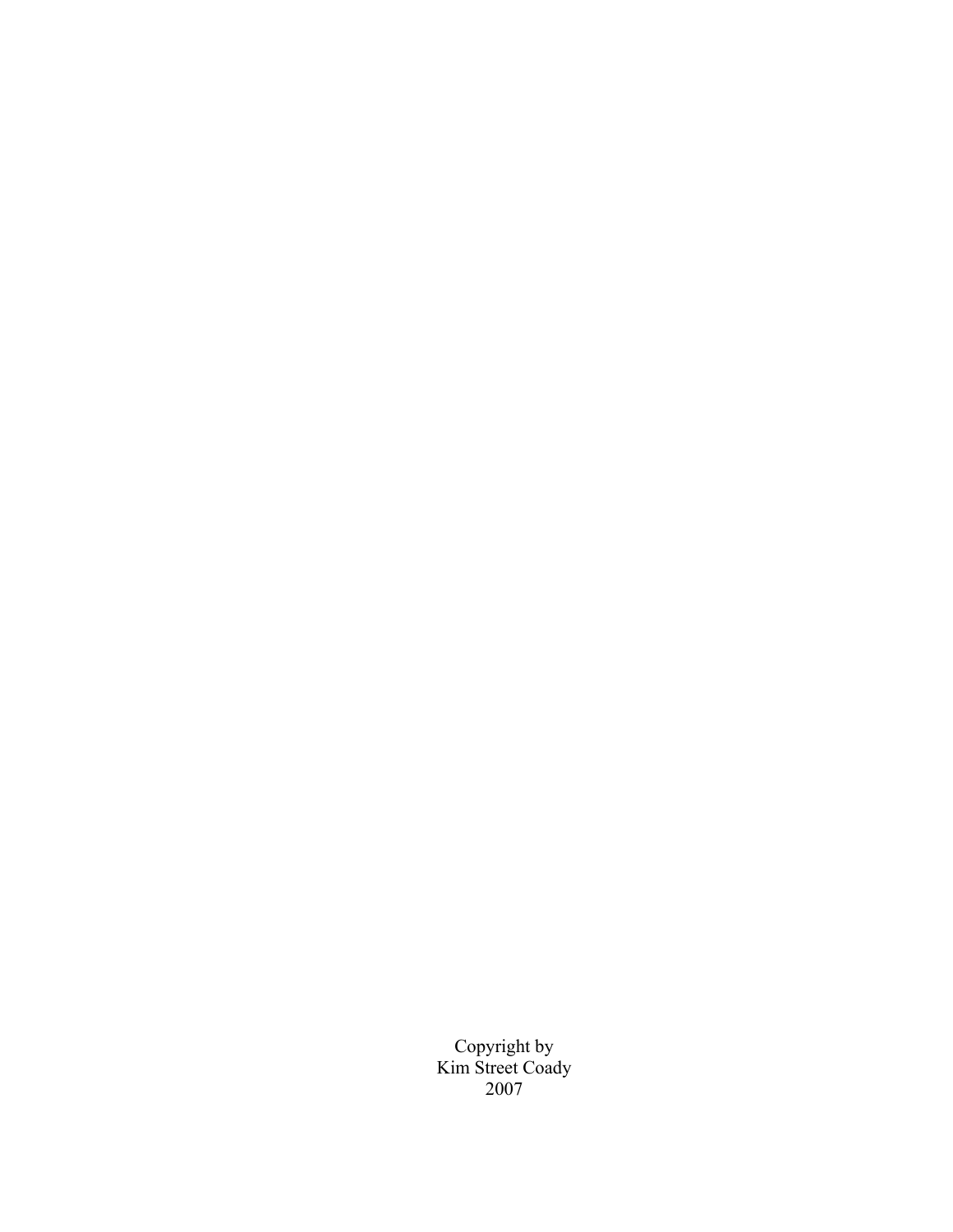#### ACKNOWLEDGMENTS

 I would like to first express my gratitude to the members of my committee for their support. Dr. Fox, Dr. Many, Dr. Flint, and Dr. Whatley, I know that time is a gift, and I appreciate the time that you invested in me. Dr. Fox, there is no doubt that there was a plan that led me to your door over three years ago. Your guidance, compassion, friendship, and most of all, belief in me, formed the scholar that I am today. My greatest wish is to be a "Dr. Fox" to someone else one day.

 I want to thank the fifteen ladies that were so giving and supportive even though they had more important things to do than to help me with this study. You are the real scholars.

 Mama and Daddy, thank you so much for providing all of the support and opportunities that were never afforded you. I know that this accomplishment in my life was built upon the foundation that you built years ago.

 I would also like to thank my mother-in-law. Mrs. Coady, thank you for all of the meals, support, and love that you have offered throughout the years. You are the best mother-in-law that a wife could wish for!

 Erin and Will, thank you for pushing me out the door so many times to pursue my dream. Often, you were the teachers, and I was the student. You two have made me so proud and make it easy to be "Mom." I love you.

 Steve Coady, you are the one to whom this work is dedicated. Even when I had no vision of this day, you did. You were the first one to utter this occurrence, and you have been there every step of the way to make sure that it took place. I love you now and forever.

Finally, I must thank my Heavenly Father. You made it all possible.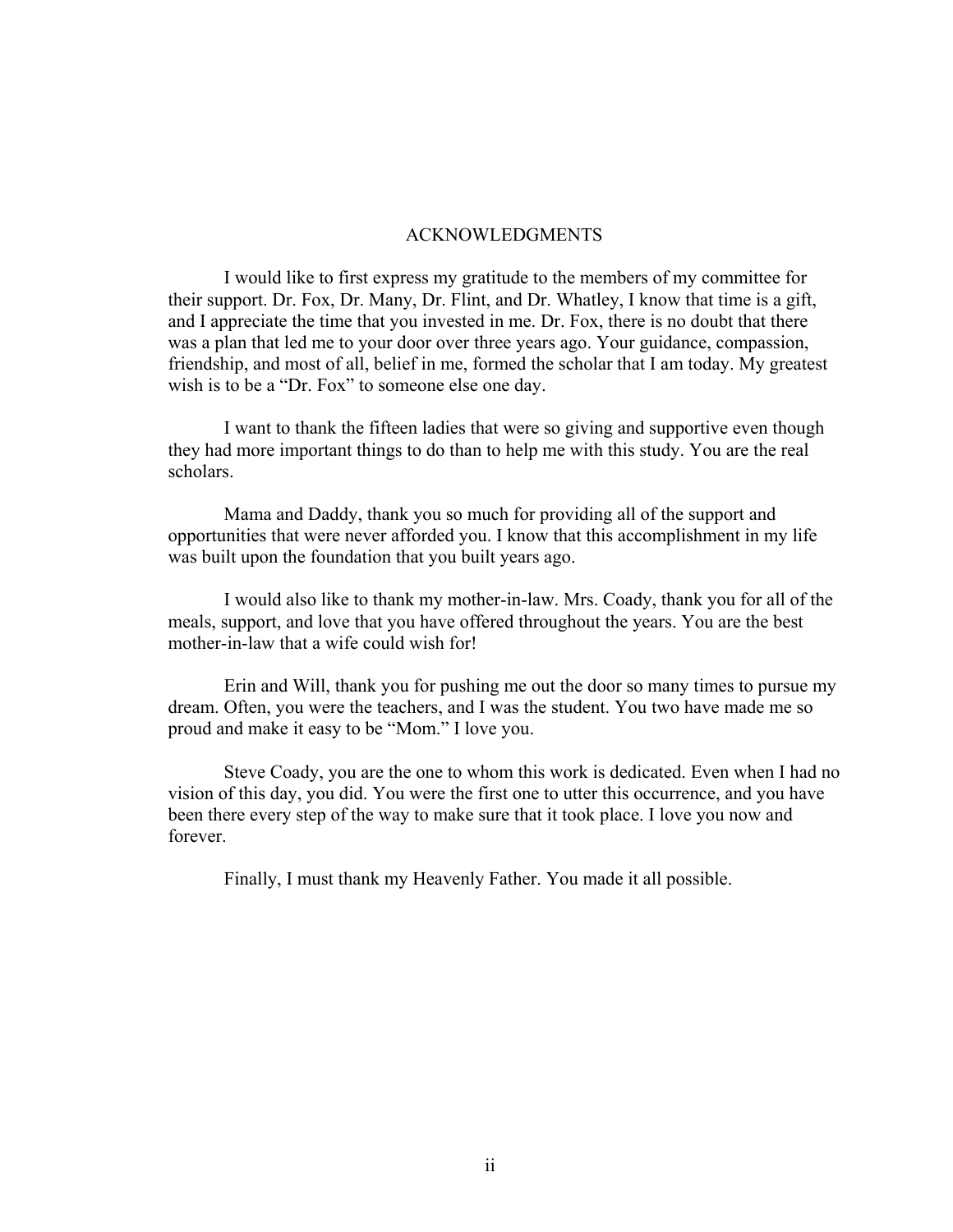# TABLE OF CONTENTS

|                |                                                                        | Page |
|----------------|------------------------------------------------------------------------|------|
|                |                                                                        |      |
| Chapter        |                                                                        |      |
| $\mathbf{1}$   |                                                                        |      |
|                |                                                                        |      |
|                |                                                                        |      |
|                |                                                                        |      |
|                |                                                                        |      |
|                |                                                                        |      |
|                |                                                                        |      |
|                |                                                                        |      |
| $\overline{2}$ |                                                                        |      |
|                | No Child Left Behind, the National Reading Panel, and Reading First 17 |      |
|                |                                                                        |      |
|                |                                                                        |      |
|                |                                                                        |      |
|                |                                                                        |      |
|                |                                                                        |      |
| 3              |                                                                        |      |
|                |                                                                        |      |
|                |                                                                        |      |
|                |                                                                        |      |
|                |                                                                        |      |
|                |                                                                        |      |
|                |                                                                        |      |
|                |                                                                        |      |
|                |                                                                        |      |
| 4              |                                                                        |      |
|                |                                                                        |      |
|                |                                                                        |      |
|                |                                                                        |      |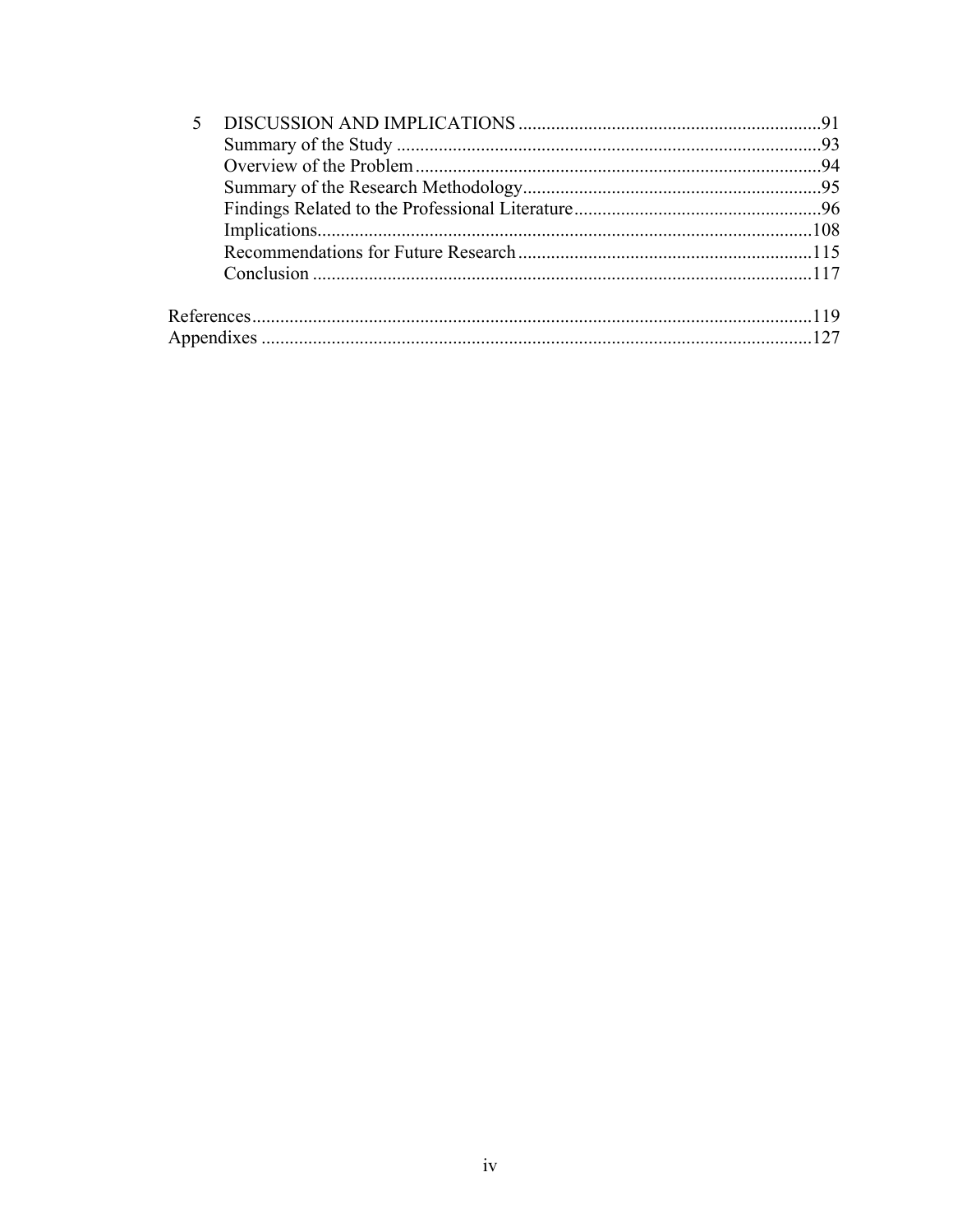# LIST OF TABLES

| Table |    |
|-------|----|
|       | 44 |
|       |    |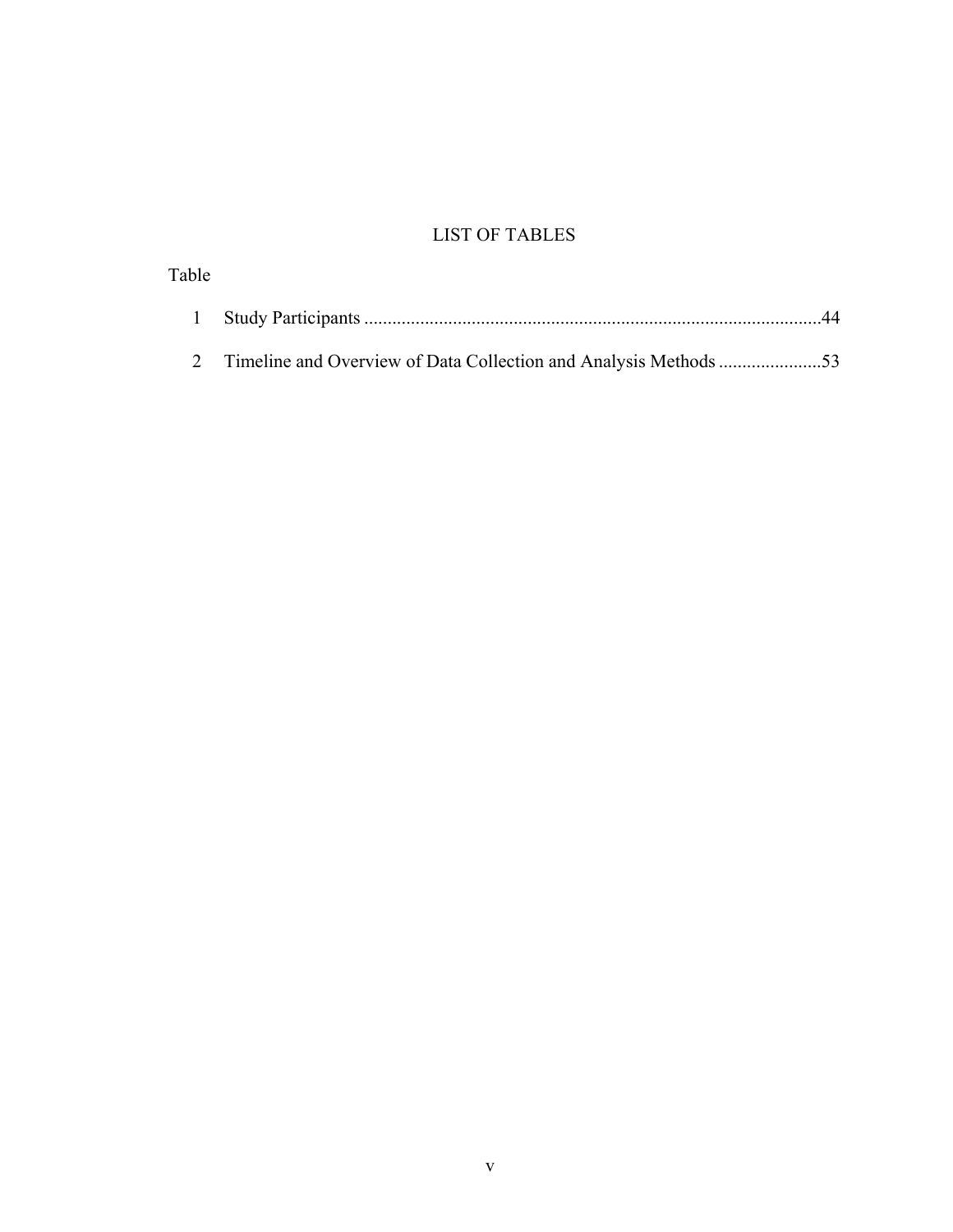# ABBREVIATIONS

| AYP           | <b>Adequate Yearly Progress</b>                   |
|---------------|---------------------------------------------------|
| CO            | <b>Classroom Observation</b>                      |
| <b>CRCT</b>   | <b>Criterion Reference Competency Test</b>        |
| <b>DIBELS</b> | Dynamic Indicators of Basic Early Literacy Skills |
| <b>ESEA</b>   | Elementary and Secondary Education Act            |
| <b>FN</b>     | <b>Field Notes</b>                                |
| I             | Interview                                         |
| <b>NCLB</b>   | No Child Left Behind                              |
| <b>NCTE</b>   | National Council of Teachers of English           |
| <b>NRP</b>    | National Reading Panel                            |
| Q             | Questionnaire                                     |
| <b>SACS</b>   | Southern Association of Colleges and Schools      |
| <b>SBRR</b>   | <b>Scientifically Based Reading Research</b>      |
| <b>TSG</b>    | <b>Teacher Study Group</b>                        |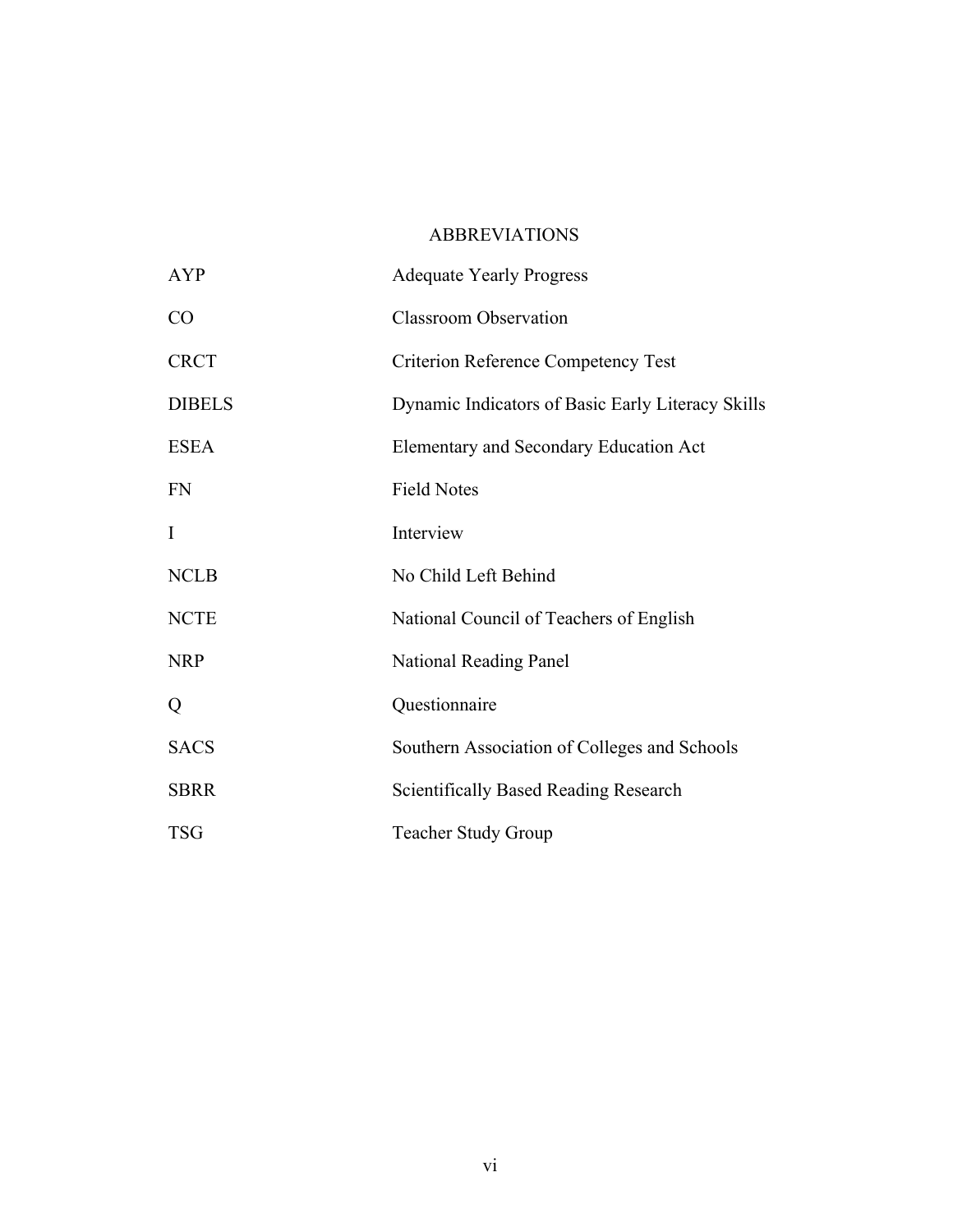### CHAPTER 1

### INTRODUCTION

*Why would you waste your time teaching a child to write before you teach a child to read?* 

> *--*Professor of Reading Education associated with the federal Reading First grant program

 The statement above, one made to me so matter-of-factly approximately 3 years ago, literally changed my life as an educator and instructional leader. This statement was made in reply to my question about what I perceived to be a profound absence of writing and writing instruction in Reading First grant-supported elementary schools and classrooms. This pivotal moment provided the impetus I needed to begin to question my own beliefs about literacy rather than accept wholeheartedly the beliefs of others. It also brought me into the research community as I sought to answer my own questions about how children become literate. Until that point, I had accepted, without question, the authority of the "experts."

 So began my journey to determine the relationship between reading and writing in the elementary classroom. Specifically, I examined this reading-writing relationship within the parameters set forth by the Reading First grant program. At the same time, I examined the perceptions that one group of elementary teachers had about the readingwriting relationship and, working closely with this group of teachers over time in a professional learning community, I explored how we might work together to assure that

1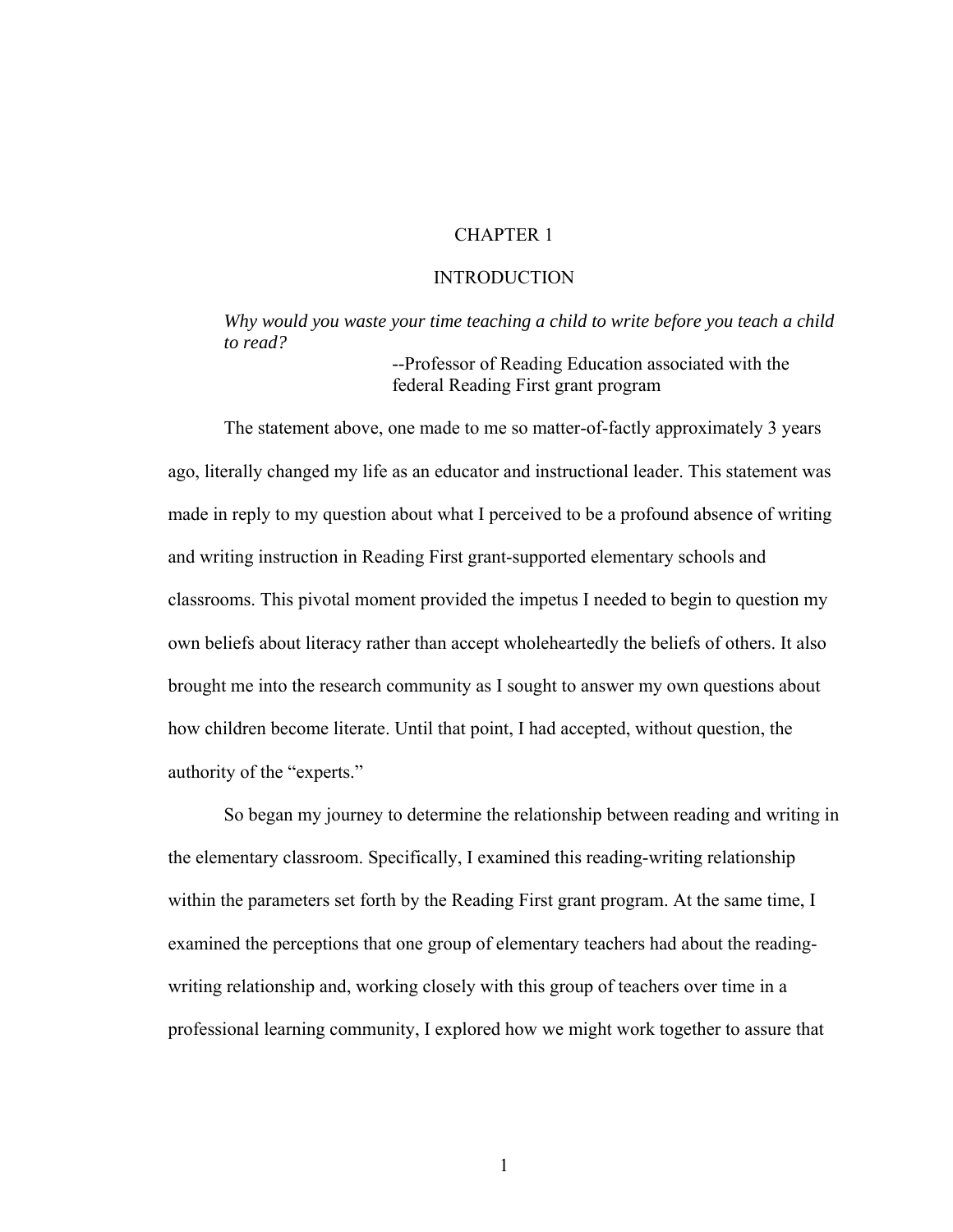the reading-writing connection remained intact in a school receiving Reading First grant support.

 In this chapter, I discuss the background of and rationale for the study. Next, I briefly outline the reading-writing connection and principles for effective professional development practices as applied to teacher study groups. Third, the theoretical lens which provides a foundation for my decisions for this study is explained, along with the overall design for the study. Finally, the specific questions related to the study are also outlined.

### Background and Rationale for the Study

 As the instructional leader in the school, I am expected to "lead" the faculty and staff as we search for the best ways to meet the academic needs of the students. After spending 2 years as the assistant principal in an elementary school receiving Reading First funds, I found myself in a precarious position. It was my responsibility to oversee the implementation of the Reading First grant in the school, but after interacting with the teachers over this 2-year period, I realized that many of the teachers were having the same concerns that I was about the lack of writing "allowed" within the Reading First framework. Because the Reading First grant is based on the findings outlined in the National Reading Panel's (NRP) report (NICHD, 2000) and writing was not included in the NRP report, writing is not included as one of the five important dimensions of literacy in the Reading First grant. Because of this, I began to wonder if writing was once again falling into the "disinherited stepson" category (Graves, 1973).

 The Reading First grant focuses specifically on the five key areas of reading discussed in the report of the National Reading Panel (NICHD, 2000) including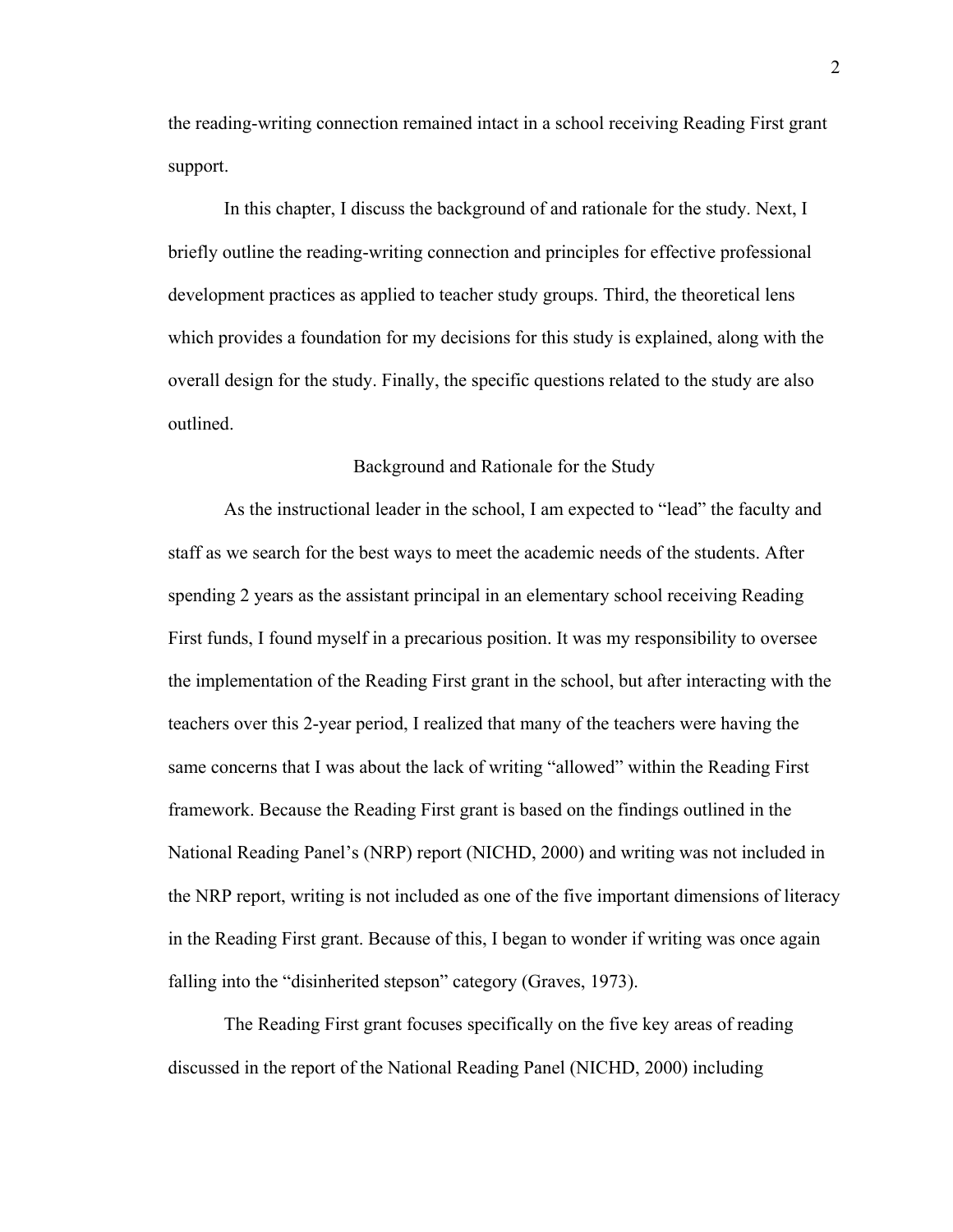phonemic awareness, phonics, fluency, vocabulary, and comprehension. These five key areas of reading were determined to be the areas of importance in the teaching of reading based on scientifically based reading research (SBRR). SBRR is a type of reading research involving controlled experiments using data analysis and a thorough peer-review process. According to the U.S. Department of Education's Reading First website (Georgia Department of Education, 2006, ¶1), the determination of these five key areas are based on rigorous, systematic, and objective procedures used to obtain knowledge about reading. Writing is not included as one of the key areas in the NRP; therefore, it is not included as a dimension of literacy in the Reading First grant program.

 While there are very strict guidelines and restrictions placed on how schools implement the grant, the grant itself offers generous funding for grant-allowed classroom materials, such as a core reading program, various intervention materials to be used with struggling readers, libraries of leveled readers, assessment tools such as the Dynamic Indicator of Basic Early Literacy Skills (DIBELS) and the Peabody Picture Vocabulary Test, a full-time literacy coach, and professional learning opportunities for staff.

 Because I had previously held a position with the Georgia Department of Education as a Reading First education program specialist and had extensive experience with the grant when it was first implemented in Georgia, I have intimate knowledge of the grant's purposes and guidelines as well as the expectations for teachers and schools where Reading First grants are in place. Because of my experiences as well as the concerns voiced to me by teachers, I realized that I was not alone in my questioning of how one can effectively teach reading without the inclusion of a writing component in a literacy initiative.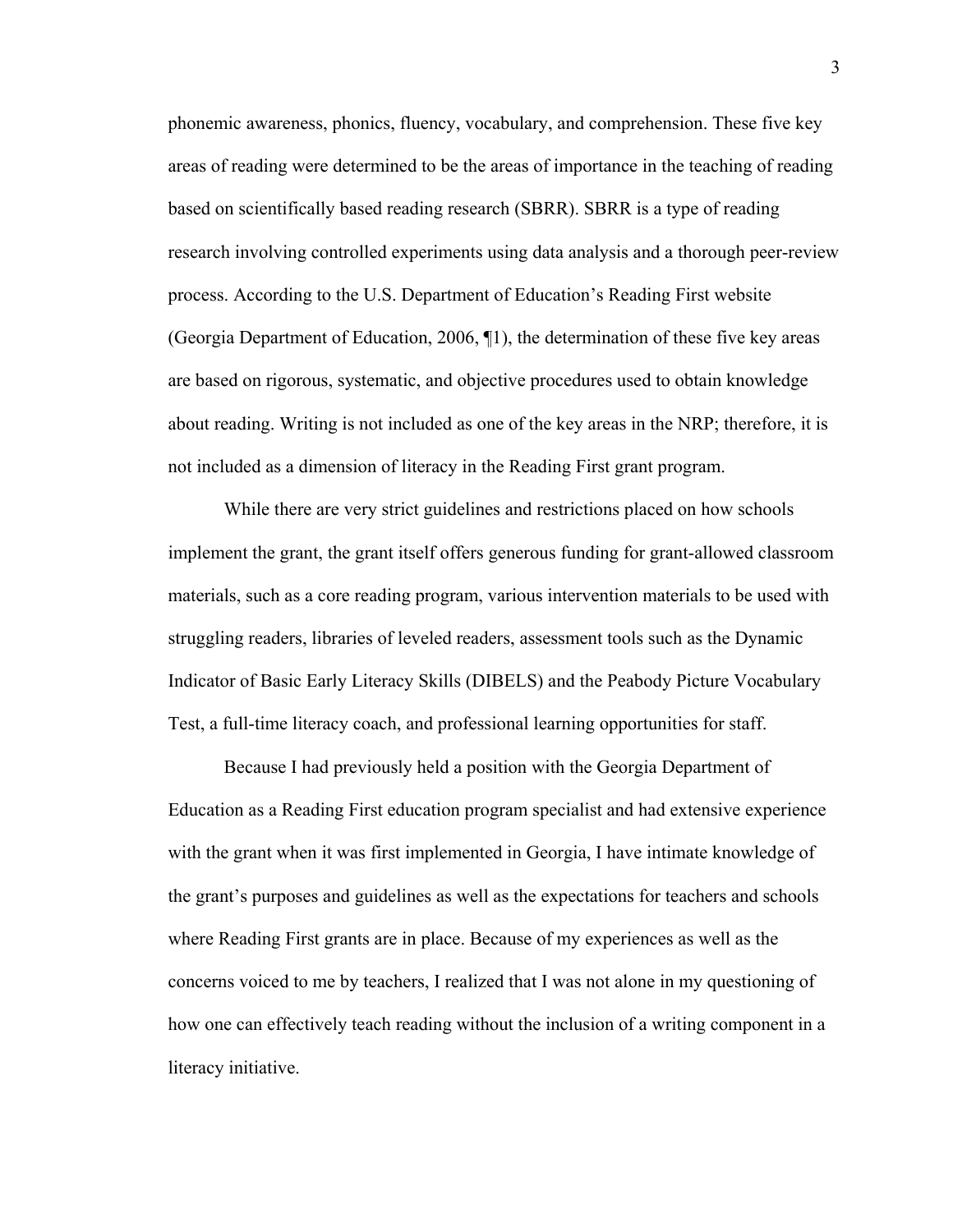With the Reading First grant, specific criteria are delineated and expected to be adhered to with utmost care because of the federal regulations associated with the grant. Without complete compliance to these criteria, the school receiving the funding faces a loss of the funding. In conversations with school staff, I determined that while on the surface this grant appeared to be of benefit to the students, there seemed to be two key issues of concern. One of the most profound concerns expressed by the school staff was the limited amount and type of writing allowed during the 135-minute "reading" block as defined by the grant or as interpreted by the architects of the grant. It would seem that because reading and writing are two important aspects of literacy, they would be mutually supported in literacy learning, but in the case of the Reading First grant, this is not so. Reading is focused on and the various methods used to teach reading are to be taught in the 135-minute reading block in isolation from writing (Dobson, 1989).

 A second key concern expressed by the teachers at my school focused on the professional development aspect of the grant. According to the Georgia Department of Education website, one of the goals of the grant was to "provide professional development of sufficient intensity and duration to ensure that all teachers have the skills they need to teach reading effectively" (Georgia Department of Education, 2006, ¶1). While the grant does provide for extensive professional development for teachers, the only professional development supported and funded by the grant at the school level is delivered by a literacy coach who is given explicit instructions by a Georgia Department of Education Reading First employee concerning when, how, and exactly what is to be said during the professional development sessions.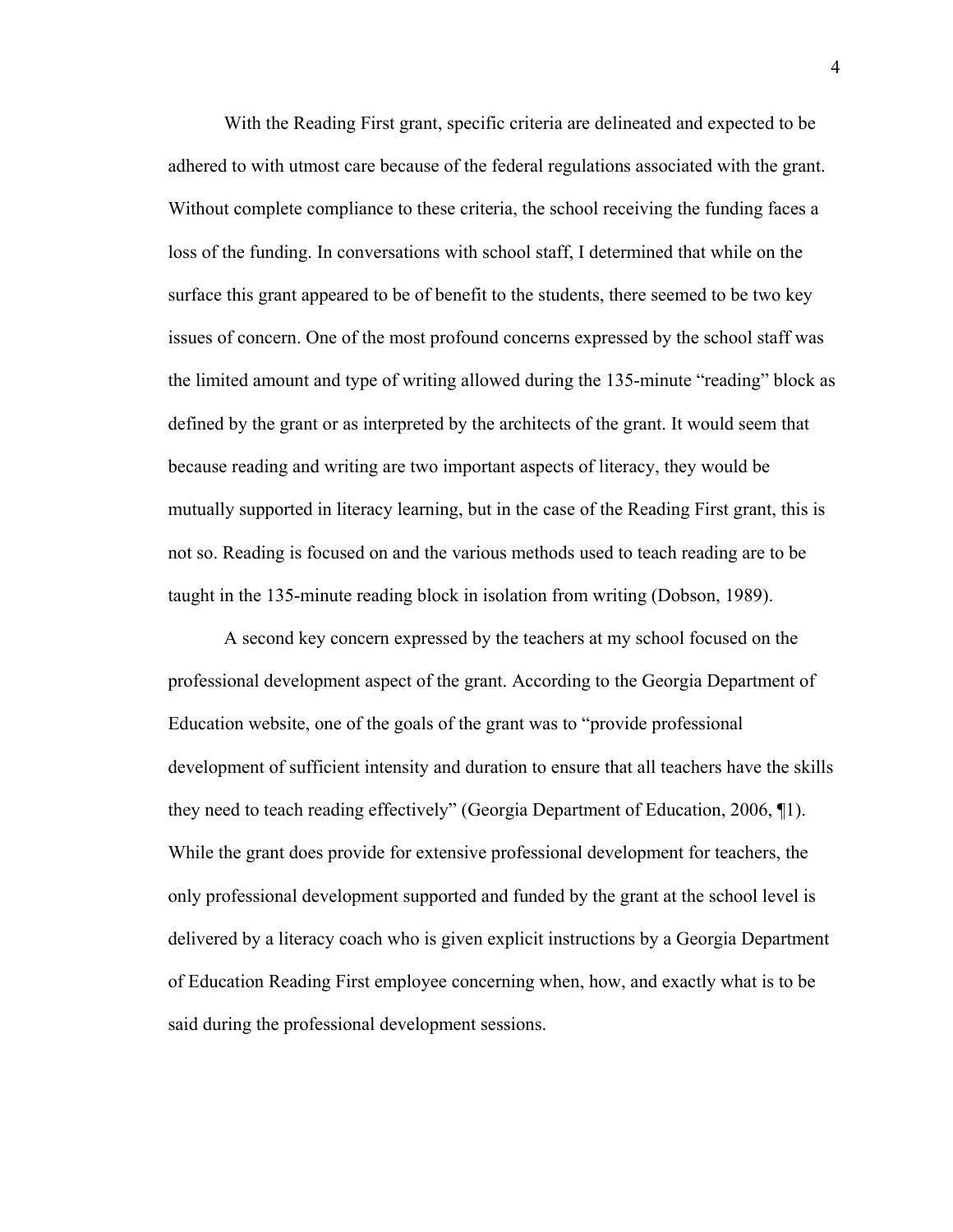The professional development associated with the Reading First grant is most often held after school for several hours in a media center with the literacy coach standing before the group of teachers going through slides of a PowerPoint presentation prepared by the Reading First architects, sharing with the teachers what the architects have instructed the literacy coach to say. All of the presentations specifically discuss one of the five components of literacy outlined in the report of the National Reading Panel (NICHD, 2000): phonemic awareness, phonics, fluency, vocabulary, and comprehension. Since writing was not included in the report of the National Reading Panel, it is not included in any of the professional development sessions. There is no teacher choice or input as far as what is discussed, and each teacher is required to attend 80 hours per year of this mandated training in order to remain in compliance with the terms of the grant.

 As the assistant principal in the school charged with implementing the approved state and local curriculum as well as the grant requirement, I found myself in a quandary as I listened to the teachers and felt their frustration. While many of these teachers were effective teachers of writing previously, they found themselves forbidden to do something that had always been a natural part of the early childhood education classroom, at least before the Reading First grant was in place in our school. Because I am also expected to monitor the teachers to make sure that they are adhering to the grant requirements, I sometimes feel hypocritical as I know that it is impossible to offer students the best literacy experiences when writing is left out of the curriculum. Because of issues such as this, I worked with teachers at this school not only to examine ways in which the readingwriting connection was occurring in the classroom, but also in a study group setting to learn how to implement the reading-writing connection more thoroughly into the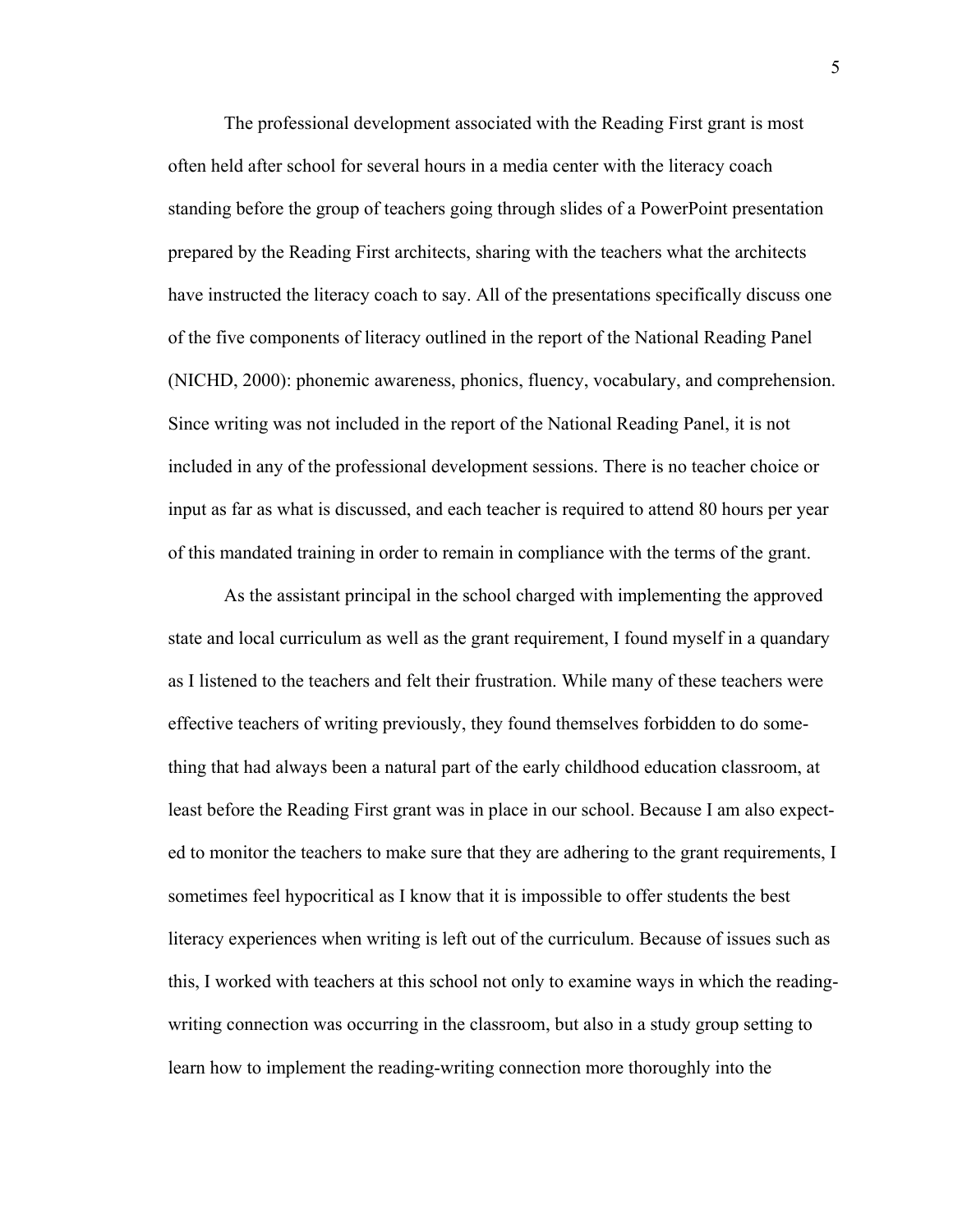curriculum while adhering to the parameters set forth by the grant. This study allowed me to engage in inquiry with teachers about these issues.

## *The Reading-Writing Connection*

 There appears to be a natural relationship between reading and writing. Writing assists young children in learning how language appears in print and how the sounds of language translate into print. Reading allows children to learn about print conventions and language structures and how that transfers to their writing. Writing gives students the opportunity to reflect on their reading, which serves to clarify and deepen their understanding of what they have read (Dahl & Farnan, 1998).

 The National Council of Teachers of English (NCTE) has also expressed support for a reading-writing connection. This is delineated in their November 2004 publication of their beliefs about the teaching of writing. Within this set of beliefs, NCTE posits that writing and reading are related, and writing can help people become better readers. According to NCTE, in children's earliest writing experiences, they listen for the relationships of sounds to letters, thus contributing to phonemic awareness and phonics and to children's learning how texts are structured. Students also experience plotting a short story, organizing a research report, and creating poetry, thus permitting the writer, as a reader, new experiences (NCTE, 2004, ¶14).

 Shanahan (1990), past president of the International Reading Association, notes that ". . . if reading and writing are taught together, different and better things will occur in the classroom" (p. 3). He goes on to share an anecdote describing this connection:

In a third-grade class, for example, the children commonly worked in teams to revise their composition. One day, during reading instruction, the teacher brought attention to the type of thinking they did during revision activity and how useful that would be in reading . . . As a result of the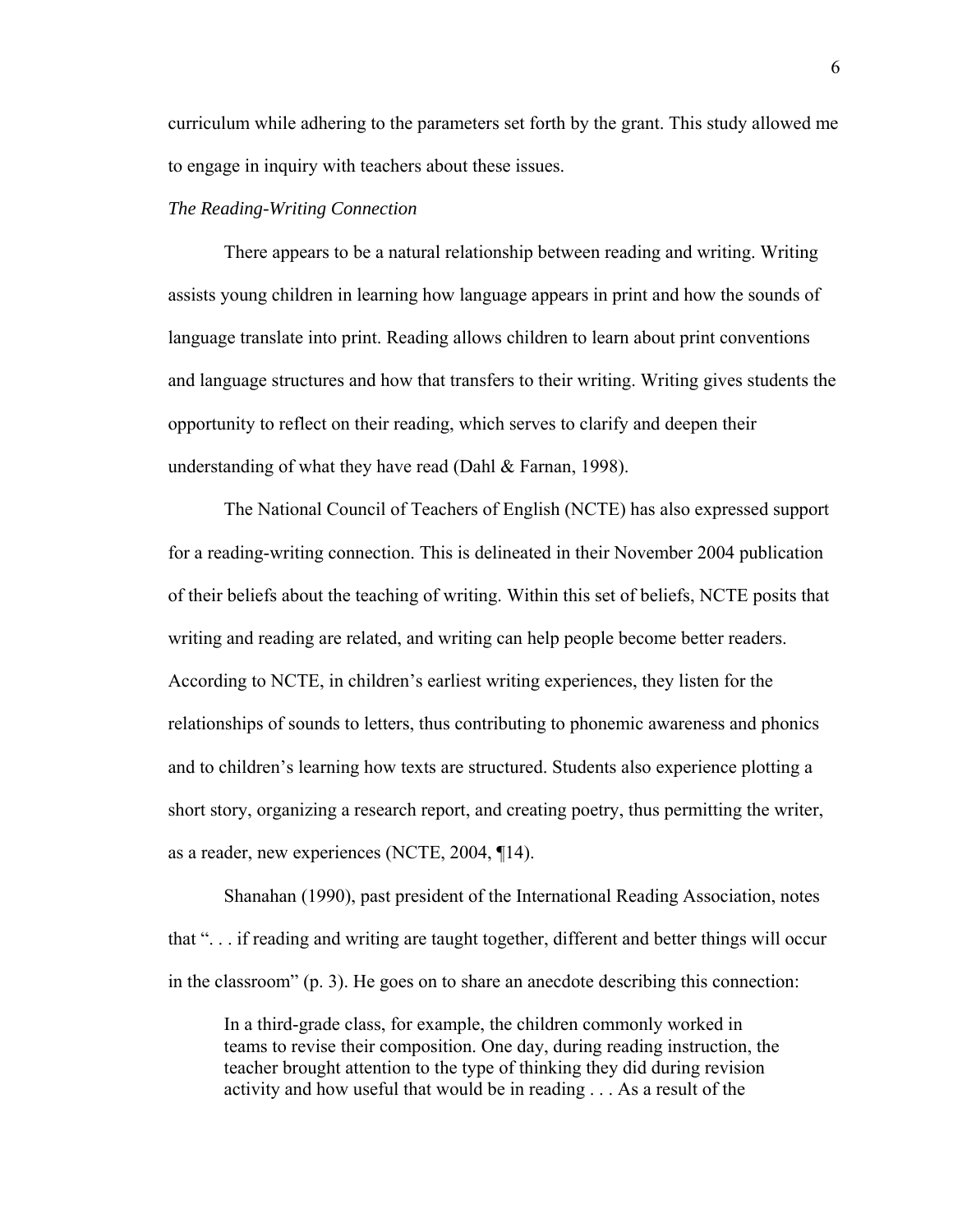personal examples from writing revision activities that had actually taken place in the classroom, the children were able to understand clearly why rethinking should be a part of reading as well as writing. (p. 16).

 Interestingly, Shanahan was a member of the National Reading Panel when they produced the results of a study (NICHD, 2000) that was the impetus for the guidelines set forth in the Reading First grant. Writing was not specifically discussed as one of the five dimensions of reading in the findings of the National Reading Panel and is therefore not one of five foundational stones that make up the Reading First grant. Shanahan explains that the NRP identified writing as one of the approximately 30 potentially important topics to explore, but they did not have enough time to review it. Therefore, writing was not eligible for Reading First support (Shanahan, 2006).

 Did Shanahan change his mind about the importance of the reading-writing connection in the ten years between 1990 and 2000? In a 2006 publication, Shanahan explains that writing is valuable and still needs to be taught, but writing instruction must proceed with state and local support alone, much like math, science, and social studies, as no federal support is provided for these subjects with Reading First money (Shanahan, 2006).

### *Effective Professional Development*

 Many in the field of education (e.g., Birchak et al., 1998) suggest professional development as a time for teachers to come together collaboratively to identify needs and work together to meet those needs. Some believe that when teachers and administrators are active participants in an improvement journey because they believe that what is asked of them is possible and worthy of attempt, it allows everyone within the system to perform better and to be comfortable with their responsibility in doing so (Zmuda, Kuklis, & Kline, 2004). The model of professional development mandated by the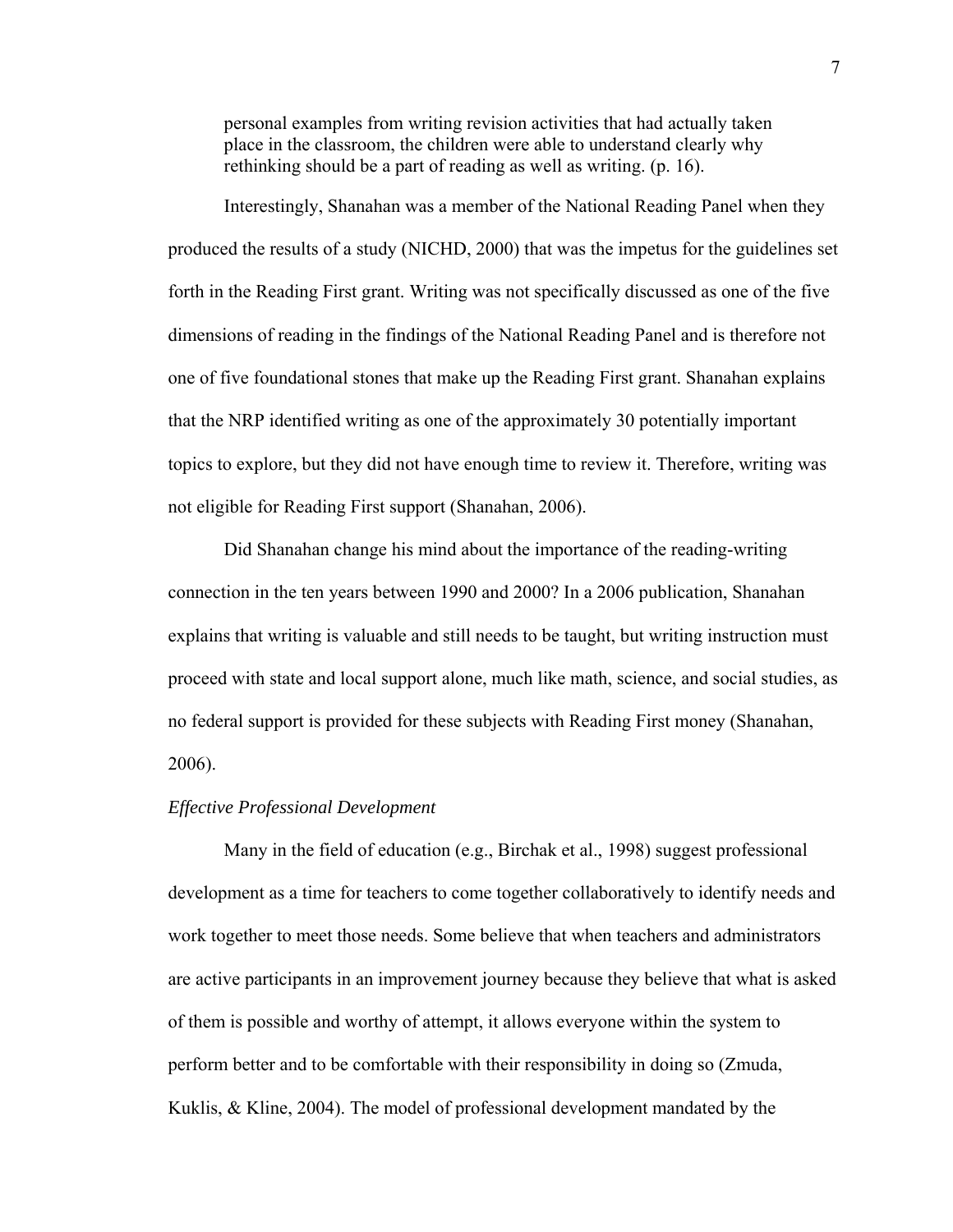Reading First grant ignores these principles of collaboration and empowerment and instead requires the teachers to sit passively while an expert trains them despite findings that suggest that this is an ineffective method of professional development (Sparks  $\&$ Hirsch, 1997). Unfortunately for all involved, the greatest resource, the knowledge and expertise of the teachers, is totally ignored in this major reform effort.

### Purpose of the Study and Research Questions

 The purpose of this study was to examine teachers' perceptions of the readingwriting connection, how the reading-writing connection could be incorporated into the curriculum, and how participation in a teacher study group would affect the readingwriting connection aspect of the literacy framework in a Reading First grant-supported school.

With close to \$200 million to be spent on early reading instruction over a 6-year period through the federal Reading First grant program in Georgia (Georgia Department of Education, 2006, ¶1), it is of paramount importance for educators to be aware of the methods used or not used to provide this reading instruction. If the goal of the Reading First grant is to ensure that all children learn to read well by the end of third grade, as members of the literacy community, we should examine the ways in which this should occur. By taking an introspective look into just one of the communities where the Reading First grant is being used, I hope to offer more insight into the need for all components of literacy to be included in the instructional setting.

Specifically, the guiding research questions for this study were as follows:

1. What are primary teachers' perceptions of the reading-writing connection for students in kindergarten through third grade?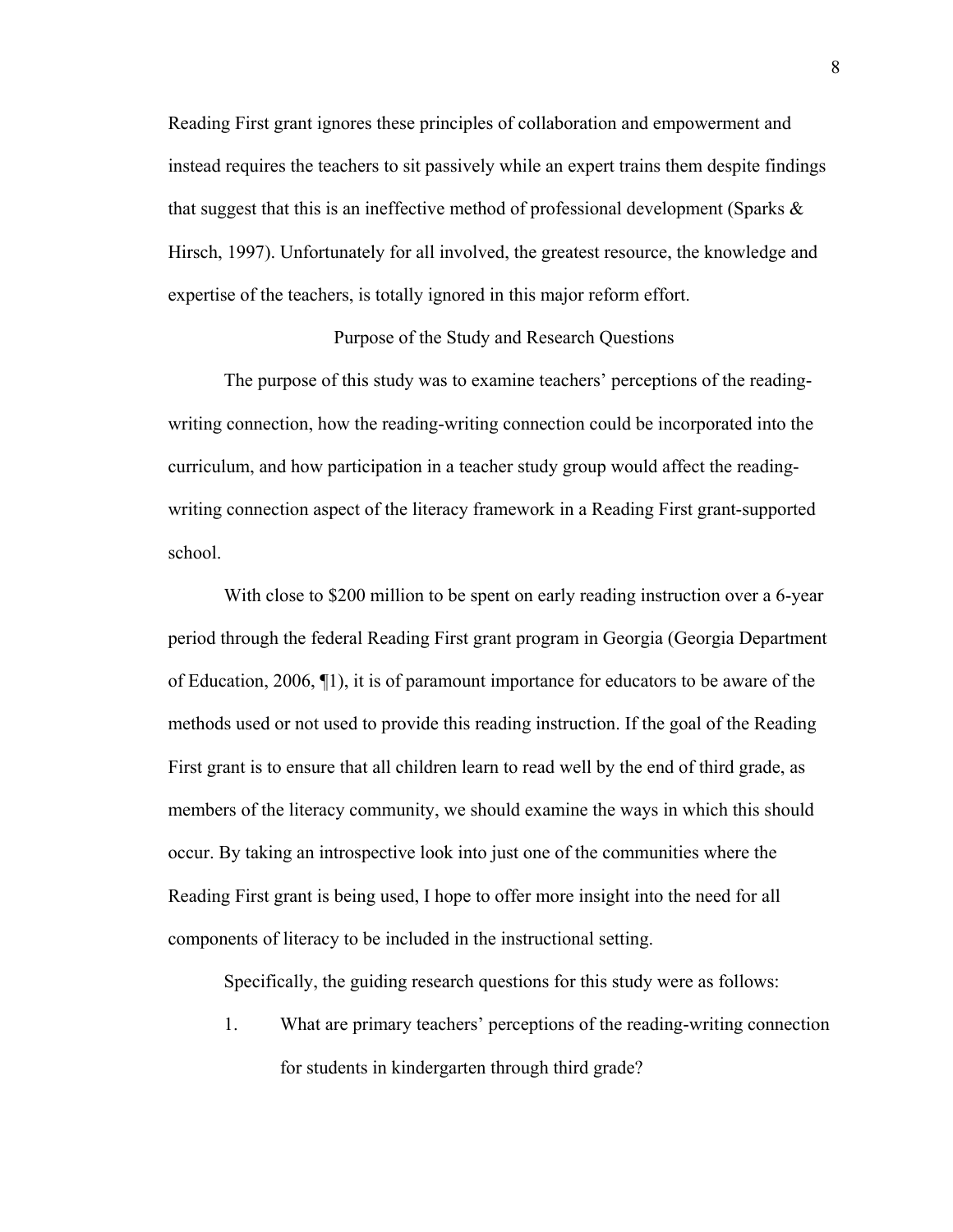- 2. How does the context of a school wide Reading First grant affect primary teachers' perceptions of the reading-writing connection for students in  $K=3?$
- 3. In what ways does a voluntary teacher study group focused on the readingwriting connection influence primary teachers' perceptions of the readingwriting connection and their literacy instruction?

#### Theoretical Framework

 For the purposes of this study, two theoretical lenses were employed. One lens allowed me to approach this study from a constructivist point of view. The other lens in the study examined the data with an eye toward social constructivism. By using both lenses, I captured a snapshot of the ways the individual teachers involved in the grant constructed knowledge and also the ways in which their interactions with others affected this construction of knowledge. The theories of Dewey and Vygotsky served as a guide for my interpretation of constructivism and social constructivism.

 Constructivists emphasize the active construction of knowledge by individuals (Woolfolk, 1999) as well as a view of learning as a natural and ongoing state of mind (Tracey & Morrow, 2006). When individuals are actively involved in incorporating new knowledge with existing knowledge, learning occurs. The constructivist emphasizes the growth of the individual, the importance of the environment, the idea that learning is situated within inquiry, and, ultimately, the idea that the learner must create his or her learning (Dewey, 1916). By taking part in the teacher study group focused on the reading-writing connection, teachers had the opportunity to examine their current beliefs about reading and writing in an environment that encouraged active discussion,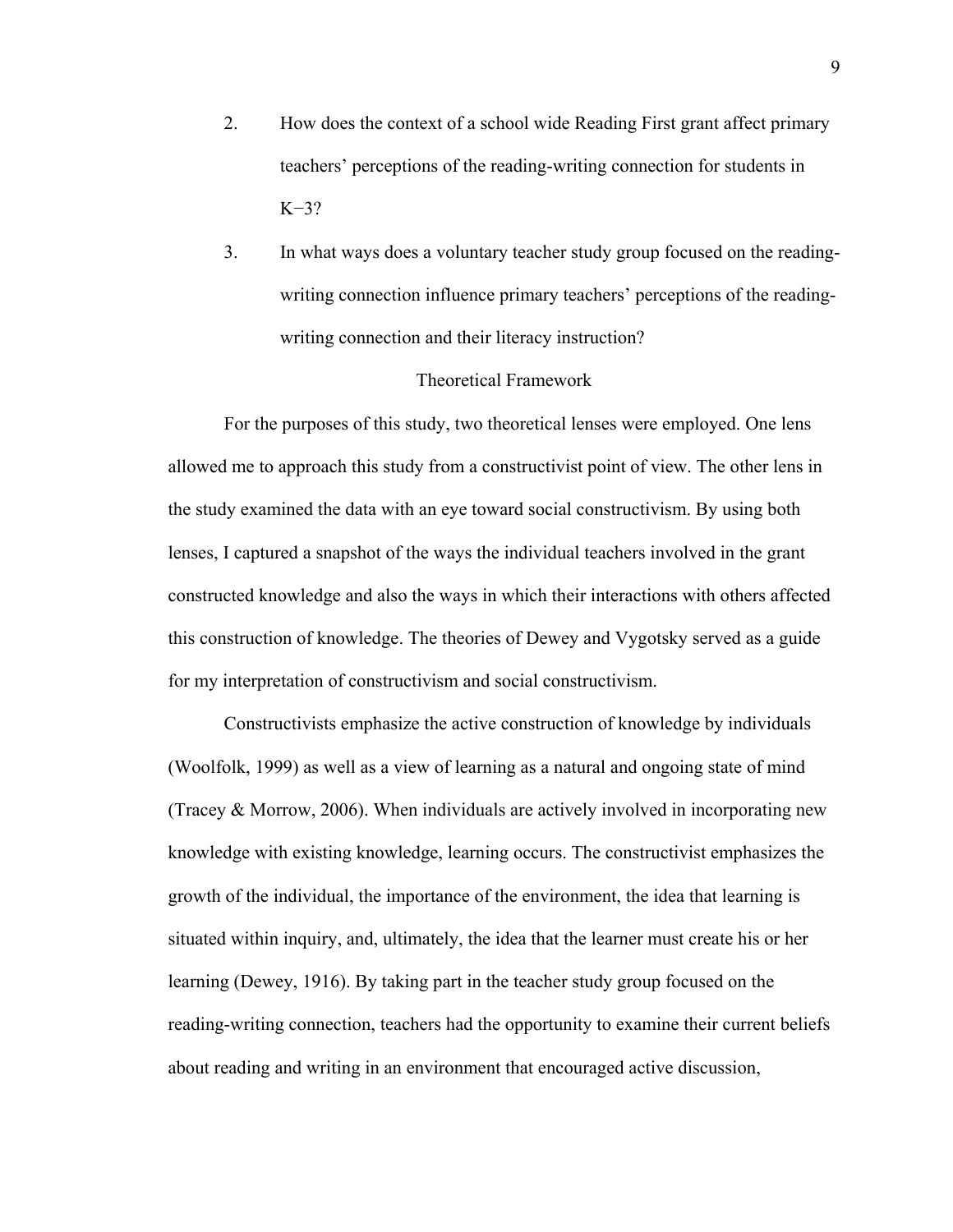reflection, and questioning in order to grow as a literacy educator. This type of inquiry learning emphasized the active construction of learning by the individual that may result in changes in the classroom but may only be internal and not necessarily observable (Tracey & Morrow, 2006). Because the teachers were still required to adhere to a certain curriculum as mandated by the grant, these changes in the classroom may not be immediately observable and may only be seen in the years to come.

 Beyond an individual approach to learning, social constructivism describes knowledge as constructed within individuals as a result of social interaction (Vygotsky, 1986). Conversations and social interactions among the members of the study group allowed for the consideration of others' perceptions in a socially interactive environment. As the participants took part in the group, they had the opportunity to share ideas, question the beliefs of others, and form new understandings of what it means to be a literacy teacher in a Reading First school. By using a narrower theoretical lens, constructivism, juxtaposed against the broader theoretical lens of social constructivism, I gained better insight into the ways elementary teachers approach writing in a Reading First school.

#### Overview of the Research Design

 This study was a naturalistic study (Lincoln & Guba, 1985) conducted in an elementary school in a suburban area of the southeastern United States, a school currently receiving Reading First funding and in the last year of implementation of a 3-year grant. I began the investigation with the formation of a voluntary teacher study group consisting of 15 teachers in kindergarten through third grade. The purpose of the study was to examine the reading-writing connection with the specific goal of discovering ways to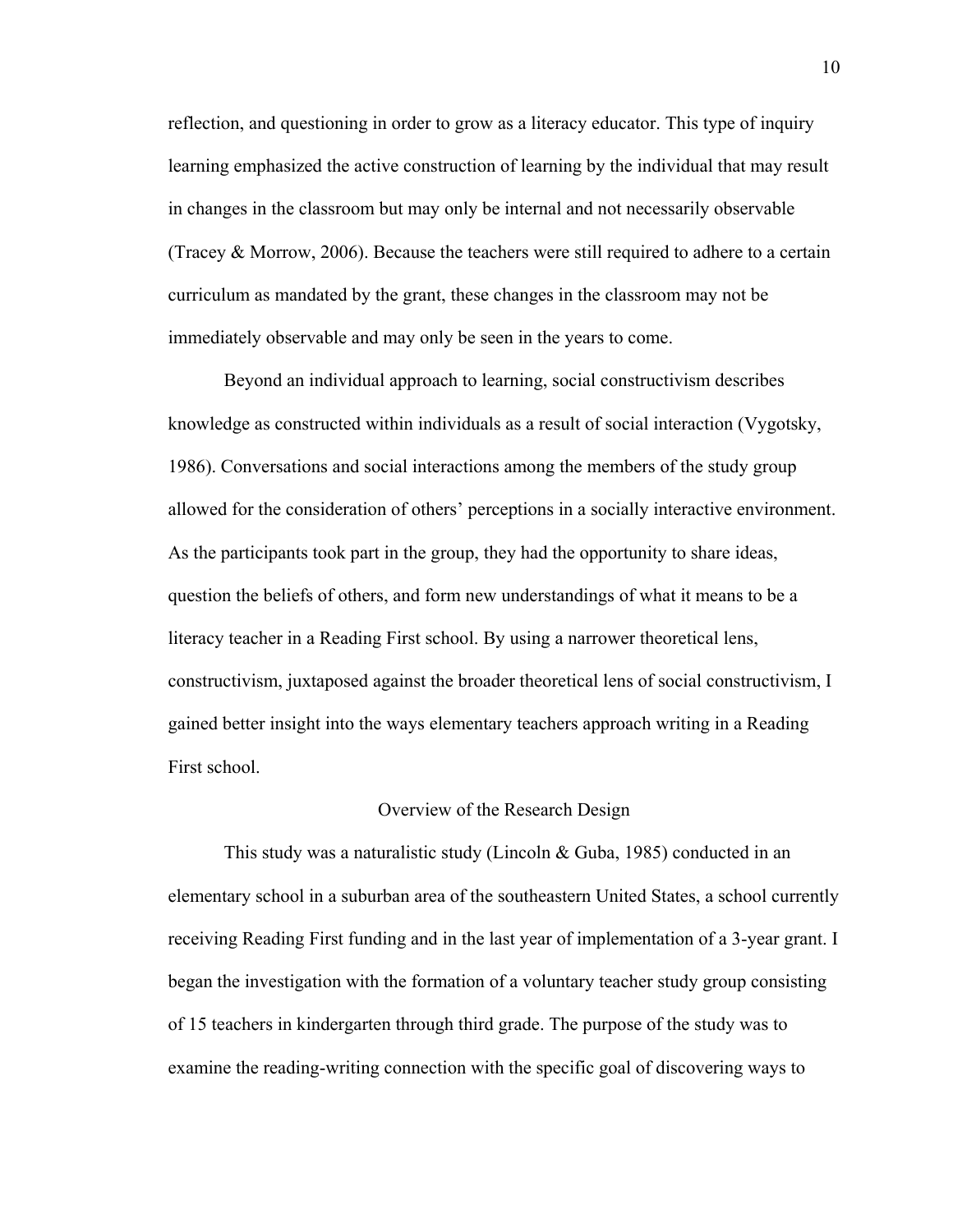incorporate writing experiences into the curriculum. For their participation in the teacher study group and in other aspects of this study, the teachers received two professional learning units based on their total contact hour time of 20 hours.

 Data collection began in January 2007, when we began meeting as a teacher study group, and continued until the end of the school year in June 2007, allowing for prolonged engagement with the informants. The study group originated with 15 teachers meeting together 10 times during those 6 months to discuss topics of interest to the teachers regarding the reading-writing connection in the classroom specifically as it applied to the grant. Three of the teachers attended the study group sessions sporadically because of personal issues that prohibited them from attending all sessions, but they asked to be included in the group because of the richness of the conversations that took place during the meetings. Initially, we discussed *Classrooms That Work* (Cunningham & Allington, 2006), but as teachers became more involved in the group, the focus of the discussions shifted from what others in the field of literacy said about reading and writing to what the participants in the group had to say about their own perceptions and experiences with reading and writing. I took part in the study group as a participant observer as well as served as the facilitator of the group. These meetings were audiotaped and selective transcriptions of the audiotapes were completed.

 All of the original 15 teachers were asked to complete an open-ended questionnaire concerning their beliefs about writing and the Reading First grant. I conducted three in-depth interviews with 13 of the participants, investigating each teacher's perception of the reading-writing connection, their perceptions of the readingwriting connection as it applied to the Reading First grant, and their ideas of how the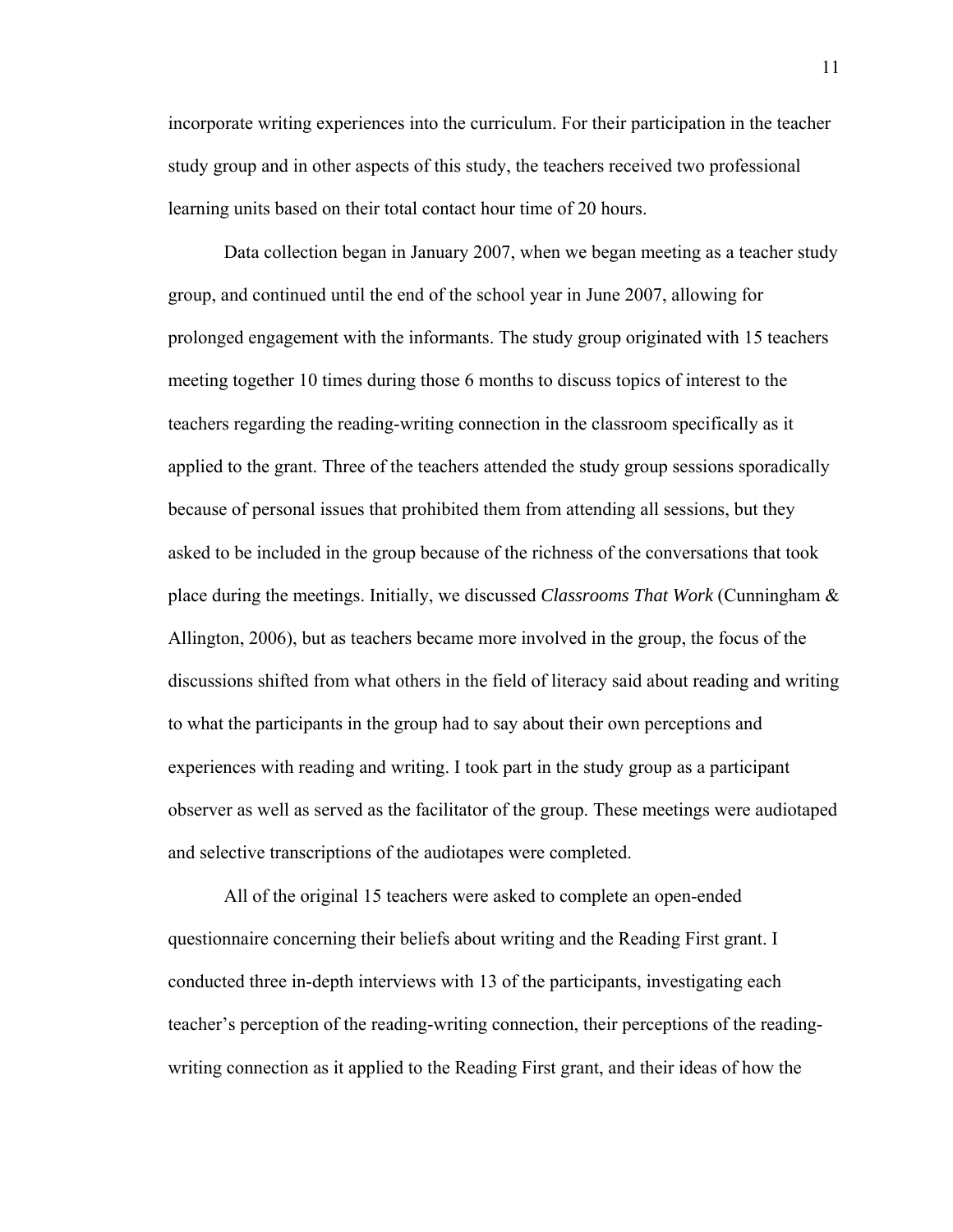grant had affected the school curriculum. I also investigated issues of teacher choice, positive and negative aspects of the grant, and any related issues that were presented during the course of the research study during these interviews. These interviews were transcribed and examined for emerging and recurring themes. The participants were also asked to participate in a total of 10 teacher study group sessions. Each session was audiotaped and selective excerpts of the audiotapes were transcribed and examined for pertinent themes. In addition, I observed in 12 of the original 15 participants' classrooms for a total of 45 minutes each, recording field notes and also audiotaping in order to capture the participating teachers' discussions with her students. Finally, I conducted a focus group interview for the purposes of member checking at the conclusion of the study. I also maintained a researcher's reflective journal to capture my thoughts and perceptions of the study. Overall, data sources consisted of the open-ended questionnaire, selective transcriptions of the teacher study group sessions, verbatim transcriptions of the three interviews with each of the teachers, field notes and audiotapes from observations conducted in the teachers' classrooms, the researcher's reflective journal, and selective transcription of a focus group interview at the completion of the study.

#### Significance of the Study

 How do we prepare our students for full membership in the literacy community? What methods are employed to accomplish the task set before us? According to the Georgia Department of Education's website (Georgia Department of Education, 2006, ¶1), the goal of Reading First is to ensure that all students read well by the end of third grade. Is this an attainable goal without including a writing component in the mix? Are we offering our students the very best opportunities for membership in the literacy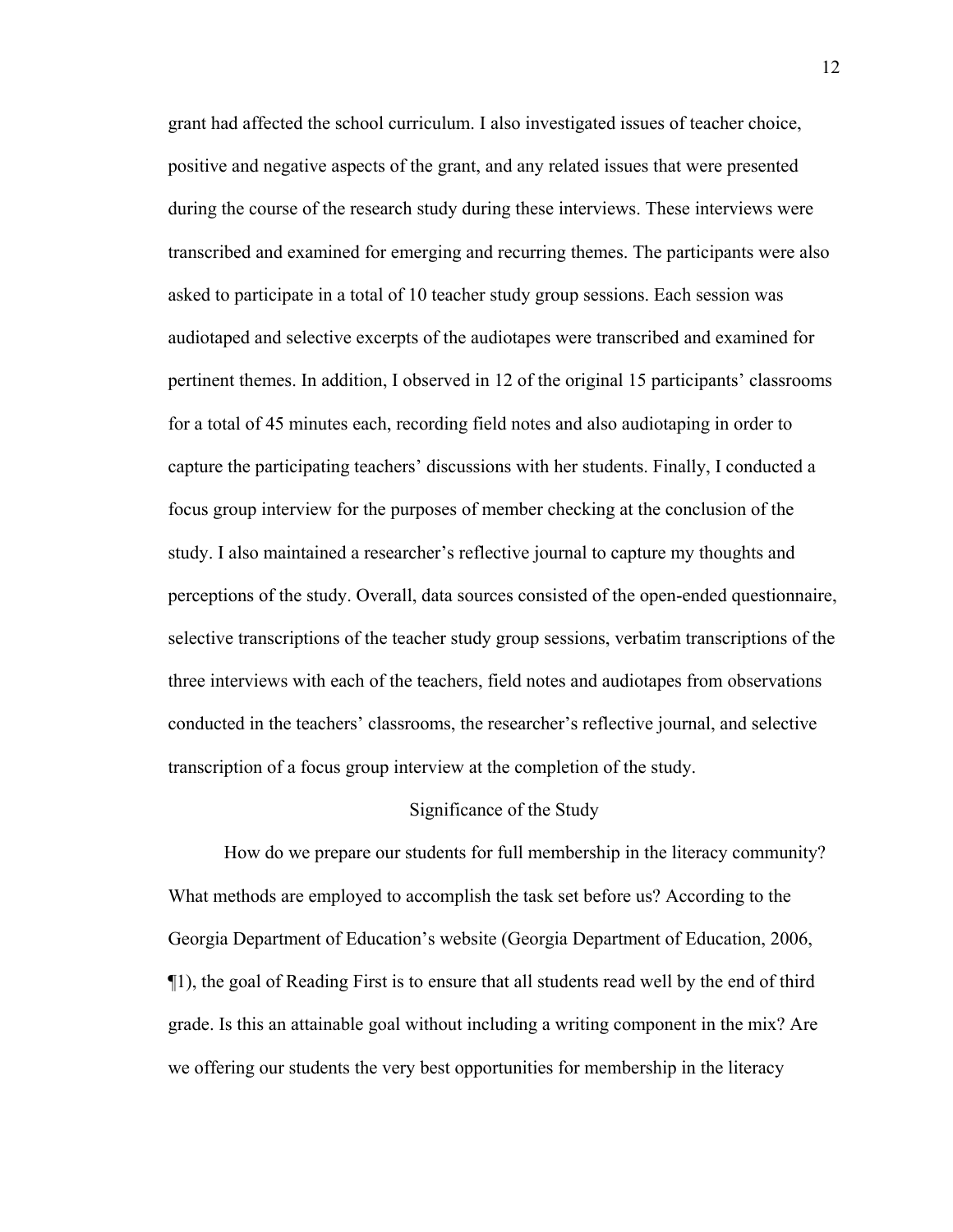community when we only present half of the equation? Can teachers be told what to do without giving voice to their expertise in the field of literacy and still reach the goal of literacy for students? Questions such as these provide the impetus for the study. As members of the academic community, I believed that it was imperative that we examine the complexities involved in a very well-funded quest to ensure that all students read well by the end of third grade.

 In the following chapters, I examine the relevant professional literature concerning the reading-writing connection in literacy education and trends in research outlining principles for effective professional development for teachers, including research on teacher study groups as professional learning communities. A discussion of the report of the National Reading Panel (NICHD, 2000) as it applies to the Reading First federal grant program is included as well. I discuss the research design and methodology used to examine these aspects of literacy learning as I situated this investigation in one place in one time within the larger realm of literacy education. Additionally, the results of the 6 month study will be detailed, and finally discussion of the findings will be shared.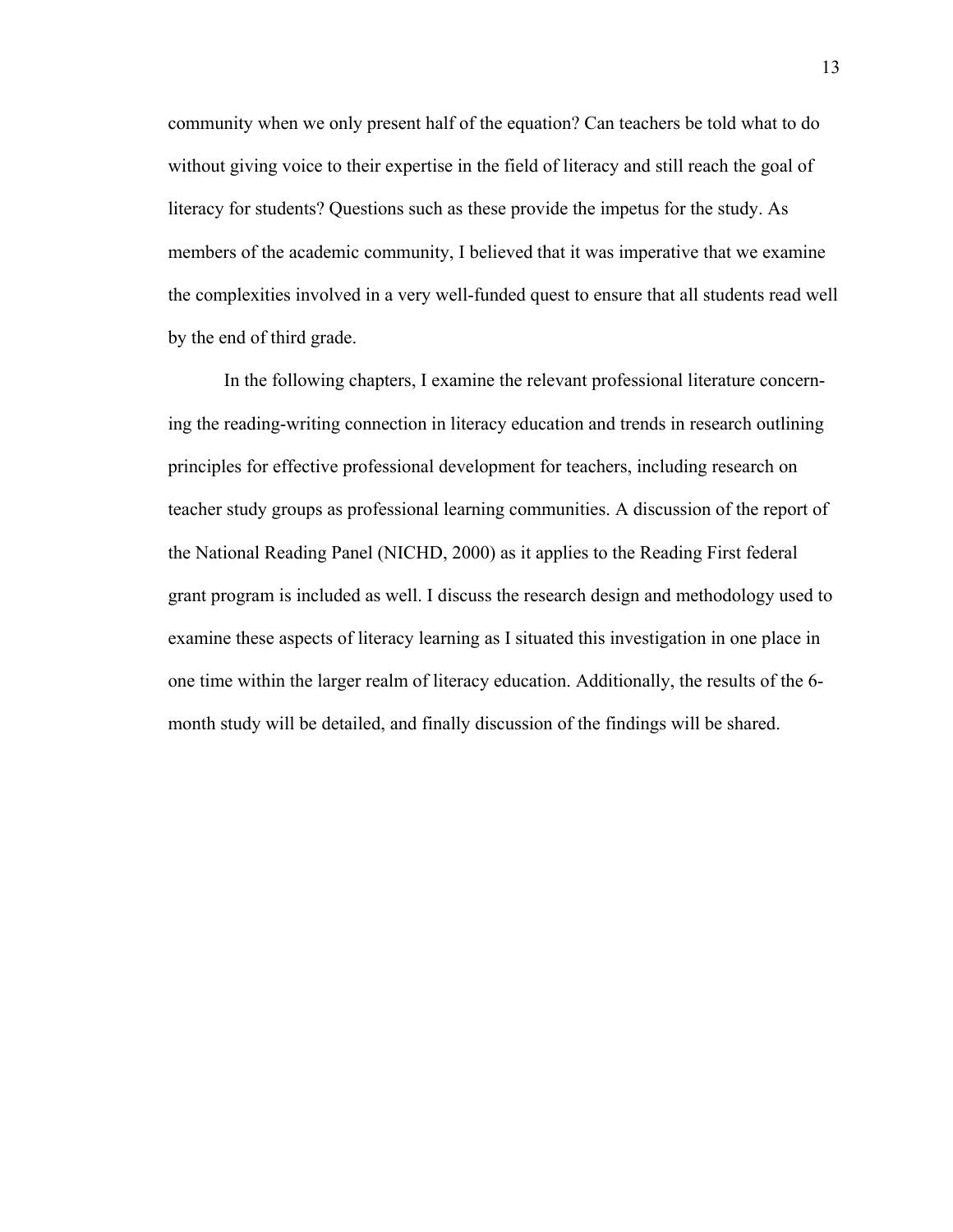### CHAPTER 2

### REVIEW OF THE LITERATURE

*A look at comparative research efforts in the language arts shows writing falling in the "disinherited stepson" category.* (Graves, 1973, p. 5)

*Today, unreasonable voices outside our profession are clamoring to tell us how and what to teach. People who have little idea how children learn to read and write are speaking out loudly, bombarding the media with simplistic "quick fixes" and loud criticism of sound educational practices.*  (Routman, 1996, p. xv)

Words such as these by Graves and Routman, along with my own experiences as an educator closely associated with a Reading First grant, motivated me to conduct an investigation concerning the reading-writing connection and to investigate the effect of a teacher study group on teachers' knowledge of this relationship. I find it amazing that Graves penned the words quoted above 34 years ago. Today, over 3 decades later, we are in the throes of a major reading reform where writing is once again the "stepchild" of literacy education due in part to a lack of so-called "scientifically based" research studies that would have perhaps provided a rationale for writing to be included in the report of the National Reading Panel (NRP; NICHD, 2000) and subsequently included in a major literacy initiative.

A grant base on the NRP report, Georgia's Reading First, will supply a vast amount of money to schools over a 6-year period in hopes of bringing about positive changes in literacy instruction. Because writing was not investigated by the National Reading Panel as part of their report, it was not included as one of the five important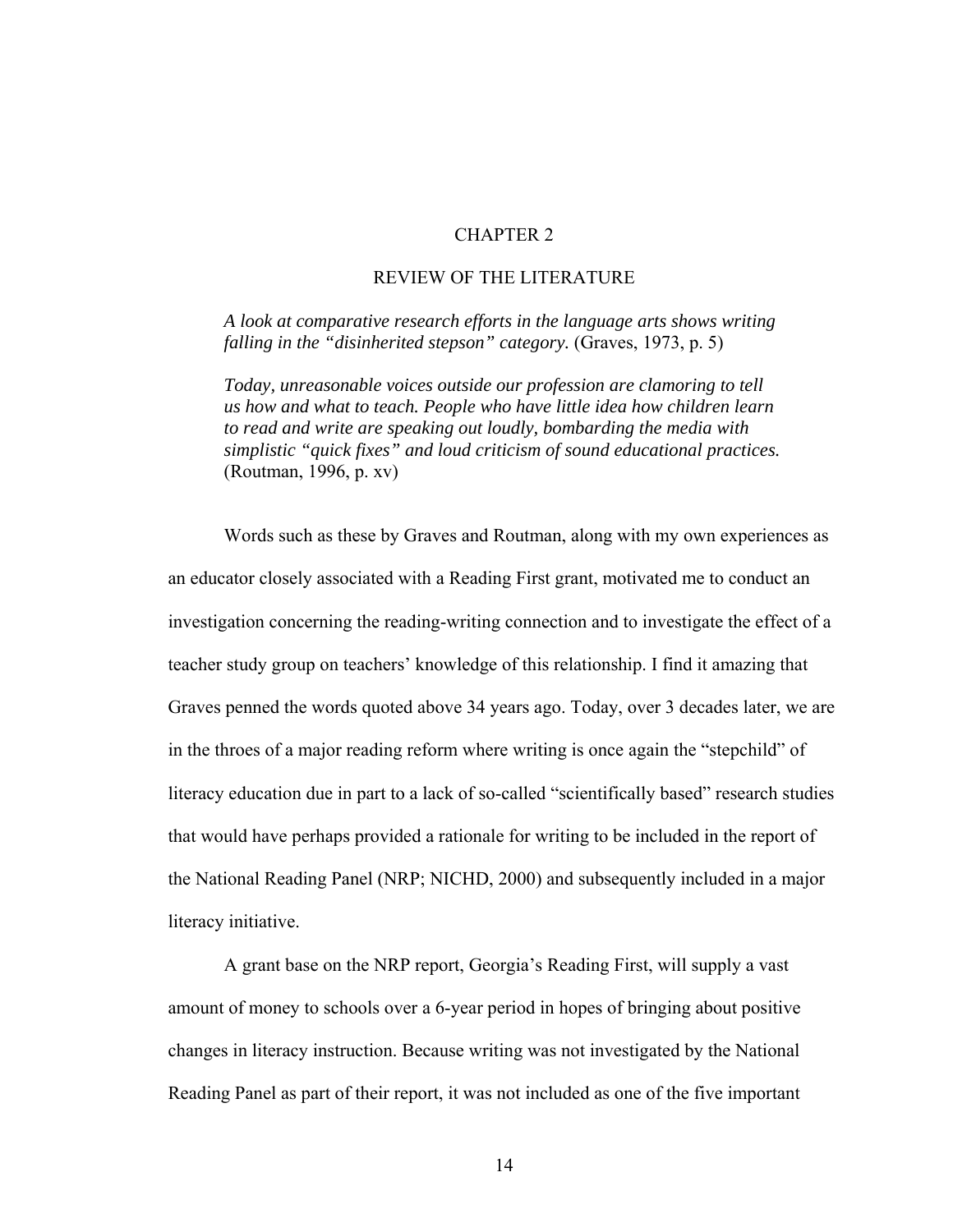components of an effective literacy program. Consequently, the views of one group of individuals have set the course for all reading reform efforts in Georgia, and unfortunately this course exacerbates an already prominent reading-writing disconnect.

Donald Graves (1973), composition scholar and long-time champion of writing for the elementary school student, voiced a concern in his dissertation about a disconnect between reading and writing as he discussed the fact that in comparison with writing, reading enjoyed a much stronger research tradition. The trend Graves pointed out continues today with reading and writing often existing as two separate entities of literacy. For the purposes of this study, I investigate the reading-writing connection as it applies to the Reading First primary classroom.

Another aspect of my investigation considers the professional development component of the Reading First grant. Within the framework set forth by the grant, the mainstay of professional development consists of a literacy coach standing before a group of teachers (at the end of a school day) for approximately two hours re-delivering a Power Point presentation which had been delivered to the literacy coaches previously by a Reading First employee. As early as 1980, this transmission model of professional development was found to be ineffective (Joyce  $\&$  Showers, 1980), yet 26 years later, it is the professional development method of choice for this particular grant initiative. Is Reading First meant to be a "quick fix" delivery model that takes the professional learner out of the mix?

 Reading First had affected my endeavors as an educational professional on a daily basis for over 3 years. I was first employed as a Reading First Program Specialist with the Georgia Department of Education for one year, and I am currently an assistant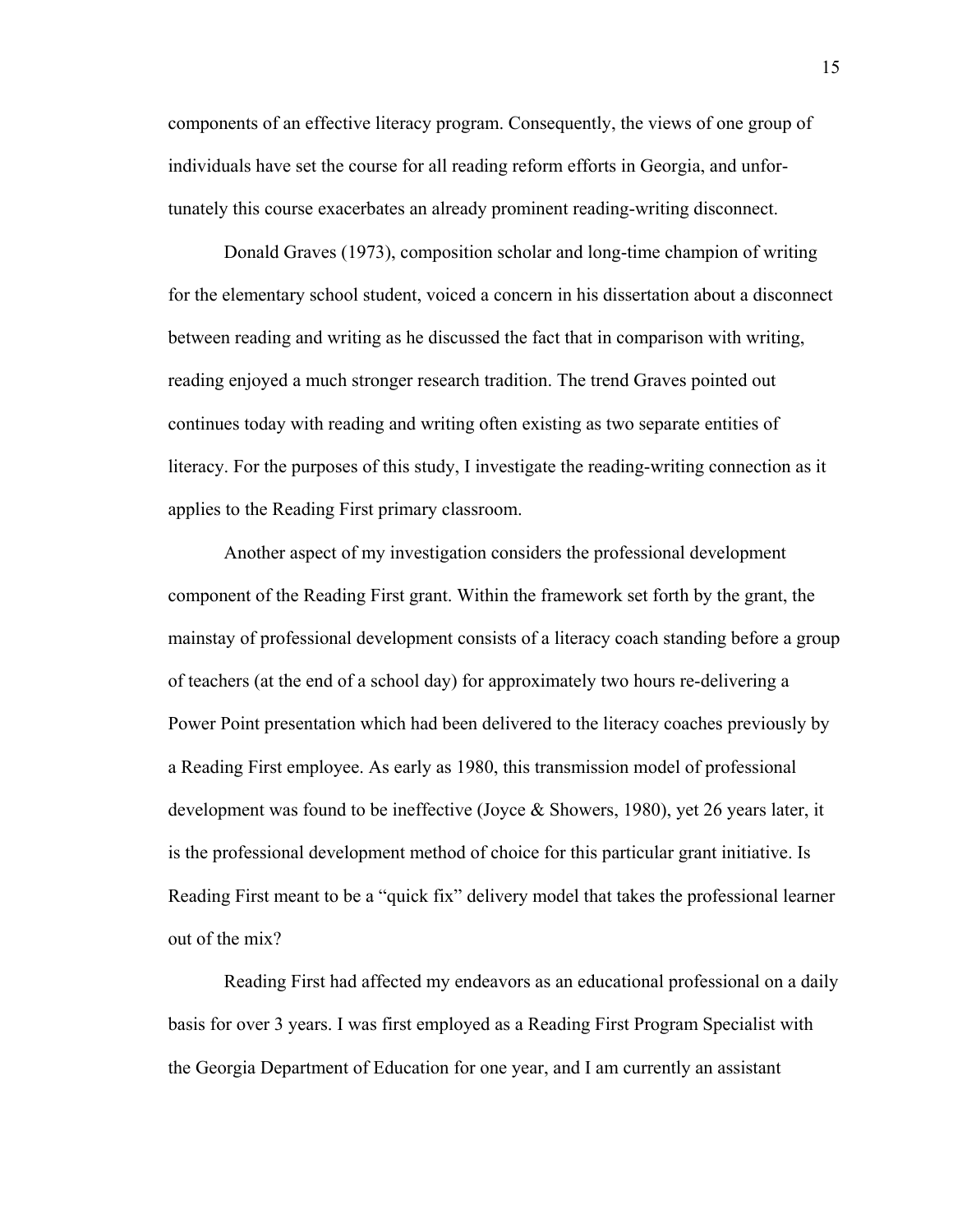principal in an elementary school that just completed the third year of a 3-year Reading First grant. Because I have been placed in educational leadership positions that have required me to work within the auspices of this grant, as part of this study, I examined the Reading First grant in light of a reading-writing connection in order to clarify my own understandings of the connection and the grant.

For the purposes of this literature review, I searched the university library databases using key word searches as well as examined the references of articles that I located during the key word searches. Some of the terms I used in the key word searches were the reading-writing connection, balanced literacy instruction, reform and writing instruction, Reading First, professional development and teachers, and teacher study groups. I also referred to articles and books that I had studied during a doctoral class based on theoretical models of writing. Because I had experience at the state level with the grant, I also examined materials that I had read during my tenure as a Reading First employee.

 In this chapter, I will focus on (a) the reading-writing relationship, (b) writing as it applies to the Reading First grant, and (c) professional development as it relates to teacher study groups. The topic of the reading-writing connection will be addressed in three ways. First, I will provide background concerning the relationship between the No Child Left Behind Act, the report of the National Reading Panel (NICHD, 2000), and the Reading First grant. Next, I will review the professional literature as it pertains to the reading-writing connection. After a discussion of the reading-writing connection, I will review the literature on effective professional development for teachers, especially scholarly writing and research on teacher study groups.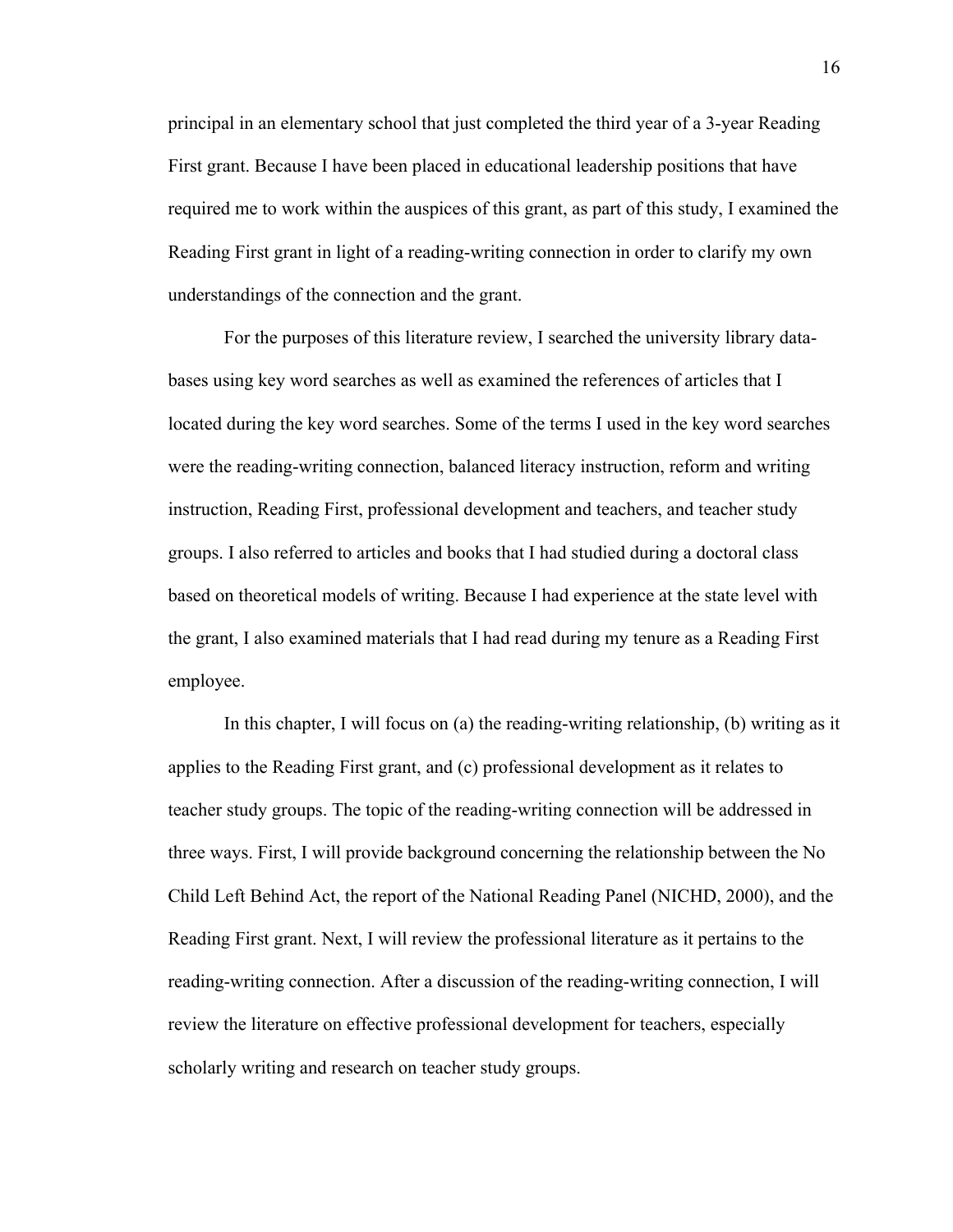No Child Left Behind, the National Reading Panel, and Reading First

During President George W. Bush's first week in office, he proposed a bipartisan education reform effort presented in the form of The No Child Left Behind Act of 2001 (NCLB), which was passed into law on January 8, 2002, a reauthorization of the Elementary and Secondary Education Act (ESEA). Within the auspices of NCLB, Reading First, a new, evidence-based literacy policy and national program to provide literacy instruction to all primary-aged students in the United States was established (Block & Israel, 2005).

 The Reading First grant is built upon the findings of the National Reading Panel (NICHD, 2000) and the subsequent research synthesis commissioned by the National Academy of Sciences (Snow, Burns, & Griffin, 1998). The results of these two bodies of information propose that a comprehensive, scientifically-based approach to reading instruction is necessary in order for children to learn to read. According to these reports, the essential components of reading instruction should include systematic and direct instruction in phonemic awareness, phonics, fluency, vocabulary, and comprehension. Writing was not identified as one of the essential components (Block & Israel, 2005).

 The report of the National Reading Panel (NICHD, 2000) has drawn criticism from some in the field of literacy. In a paper written commissioned by the National Reading Conference, Pressley (2001) discussed the narrowness of the National Reading Panel report in that much of the scientific evidence relating to beginning reading instruction was ignored in the development of the report as the review was limited to experimental and quasi-experimental evidence only. He also discussed the exclusion of several topics that are very relevant to the field of literacy, one of which was writing:

17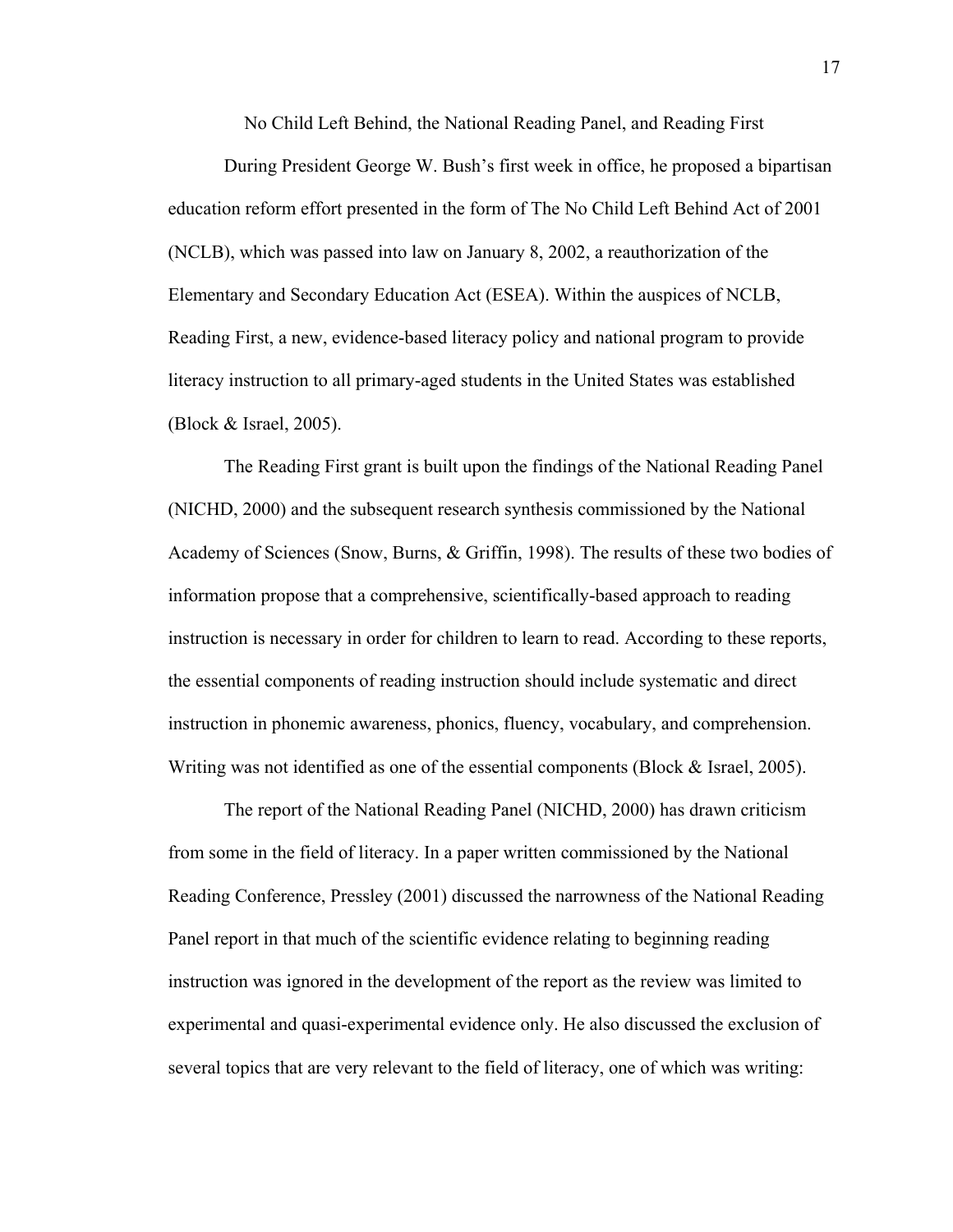Literate people also can write. Given the extensive experimental literature documenting that even struggling learners can be taught to write in school in ways that make them unambiguously more literate (Gersten & Baker, 2001), saying nothing about writing was a salient omission by the Panel. (Pressley, 2001, p. 16)

#### The Reading-Writing Relationship

 Historically, two of the major components of literacy—reading and writing—have been largely disconnected in U.S. education. Despite efforts to unite the two, a divide has been in place, and they have often been taught as unrelated subjects. This divide goes back to colonial times when reading and writing were taught as separate subjects characterized by the emphasis of reading over writing and the delay of writing instruction until the basics of reading had been acquired. Because writing was thought to depend on the ability to read and was viewed as more difficult to learn, reading has traditionally been taught first (Nelson & Calfee, 1998).

The language arts consist of an interwoven pattern of reading, writing, listening, and speaking. As reading teachers, we know that we need to engage students in writing if we want to teach them to read. If we don't interweave the two, it is much like trying to teach someone to swim with one hand tied behind them. Writing and reading are two sides of the same coin; they both involve creating meaning through print. As writers, there are times when we must stop writing and turn to reading as we are faced with a dilemma, a problem to solve, or a need for inspiration to write more or to write better. There is a reciprocal relationship involved in that as readers, we often need to write or talk after reading, sometimes so filled with emotion that we express our feelings in writing. You can't become a writer without reading (Culligan, 1993).

How do children come to make this association between reading and writing? Ralph Fletcher (1993) states,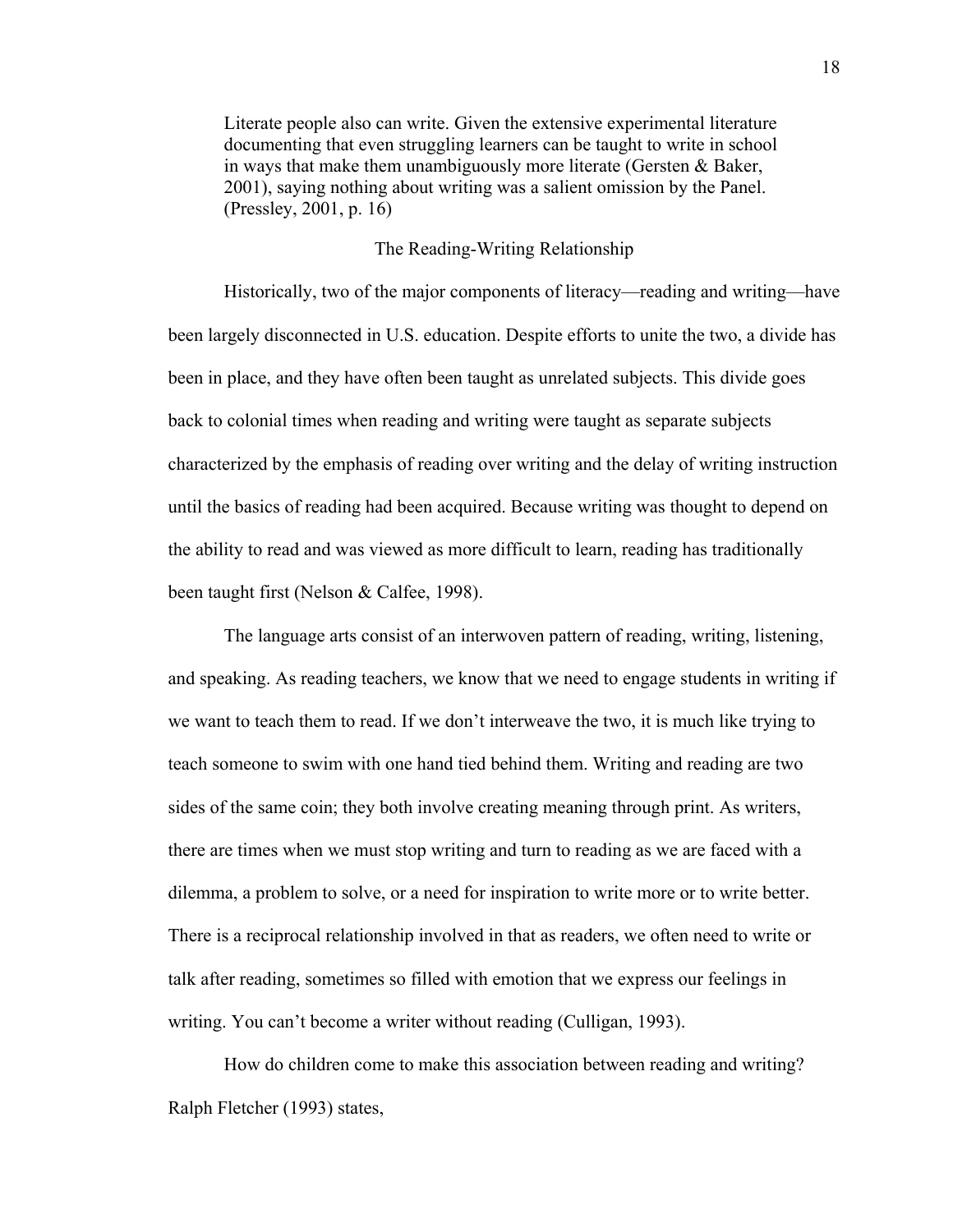The reading-writing connection is an important spark that happens within each student. Internal connections take time. The process can be slow and painstaking; moreover, this process cannot be forced. (p. 16)

The reading-writing connection happens as we provide students with opportunities to make connections between the books they read and their own writing. It is not accomplished with a worksheet, a carefully orchestrated class project, or a read aloud (Fletcher).

Are we reading teachers, or are we writing teachers? It has been said that in the United States, we tend to be one or the other and most often at the primary level, writing has been the poor relation (Barrs, 2000). Is there truth in this perception? To some, Donald Graves and Lucy Calkins may appear to be teachers of writing on the surface, but as we examine their words closely, we see that they position reading and writing in the same framework rather than in separate frames. As we examine the professional literature, we realize that even experts in the field have had to examine their own perceptions of what literacy instruction entails and the relationship between the different components.

In his landmark work, *Writing: Teachers and Children at Work,* Graves (1973) states that children just want to write. They come to school wanting to write and ninety percent of them believe that they can write. Interestingly, only fifteen percent of the students believe they can read. When asked about how much reading helps writing or writing helps reading, Graves pointed out that there was no reason that one process could not help another, and he called for a need to demonstrate to students how we not only read during writing, but compose during the reading process. To Graves (2004), "Writing is the making of reading" (p. 89). He found that if students know how to construct reading through writing, they will better understand how to take reading apart. Separating the reading and writing process, Graves believes, is a waste of time because they have too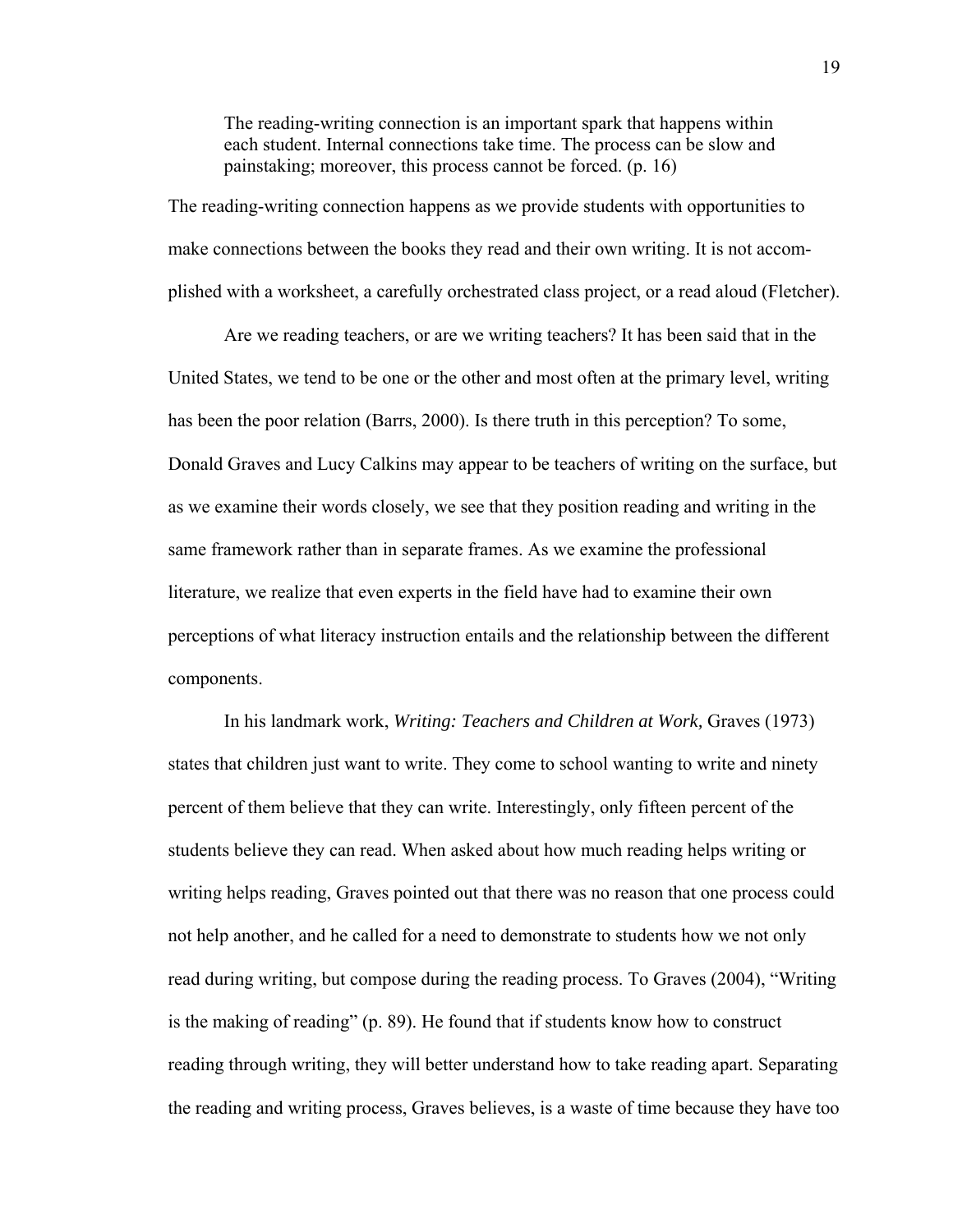much in common. This has not always been the case for Donald Graves. He was once asked what he had found in his research about a relationship between writing and reading, and he confidently replied at that time that there was no relationship. He explained that at this point in time, he was in the midst of a career devoted to examining both processes, but he is still haunted by the response he gave at that time (Graves, 2004).

 Another giant in the field of children's writing is Lucy Calkins. In 1983, Calkins published an ethnography that spanned a 2-year time period spent with a student named Susie, documenting the day-to-day changes in her writing along with that of her classmates during their third- and fourth-grade years. Interestingly, Donald Graves was the one who conceived of this study, and Susie's story was imbedded within the context of a larger research project involving Graves, Calkins, and others. Calkins tells the story of the changes in Susie's writing occurring within the milieu of her friends, her teachers, and her researchers.

 Even though Calkins was telling the story of Susie and her experiences with writing, Calkins found that out of spite, she ignored the reading-writing connections because for years she had watched teachers spend 2 hours a day on the teaching of reading and little time on the teaching of writing. Calkins also lamented the large language arts budgets that went almost exclusively for reading textbooks and kits with little funding left over for writing supplies. She stated matter-of-factly that she was so angry at reading that she treated reading and writing as separate, even competing processes. Because the study was focused on writing, she did not make a point of documenting the connections between reading and writing and assumed they were each based on separate skills, but she stated, in retrospect, that she was very wrong to do so.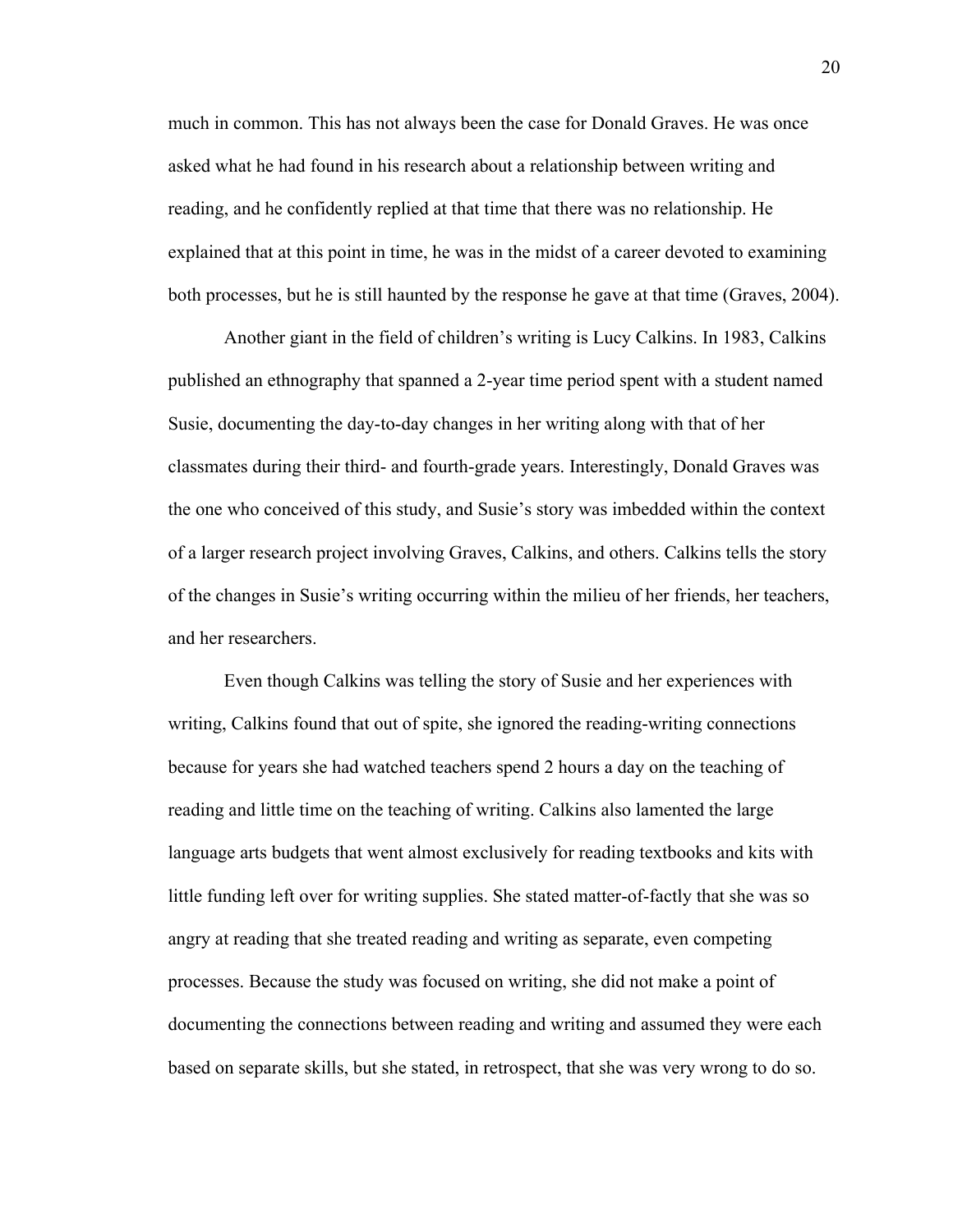Calkins (1983) found that there was no way she could watch writing without watching reading because while composing, the students read continually. She said that

as they wrote, they read to savor the sounds of what they had written, they read to regain momentum, they read to reorient themselves, they read to avoid writing. They read to find gaps in their work, they read to evaluate whether the piece was working, they read to edit. And they read to share the work of their hands. (p. 153)

Calkins also noted that during the course of the study, other researchers took note of this connection. One researcher observed a student rereading his work twenty-seven times before he finished writing, and another researcher calculated that the students spent thirty percent of their writing time reading (Calkins, 1983).

Throughout the course of the study, Calkins observed students using and developing skills that were traditionally assigned to reading, such as selecting the main idea, organizing supporting details, and adjusting the sequence of events in their writing. They developed conclusions, discovered cause and effect, and honed the skill of inferring. Throughout her observational notes, Calkins recorded that she saw time and time again that reading and writing were inseparable with 6-year-olds working for several minutes sounding out words such as "tuxedo," putting letters on the page, reading them back, and asking a friend for help with the  $/u'$  sound noting that the child's teacher said, "No workbook could ever ask a first grader to do this much drill on sounds, but my writers do it all the time" (p.155).

Calkins admits that she was wrong to view the two processes of reading and writing separately because writing not only involves reading, but it also reinforces and develops skills that were traditionally viewed as reading skills only. She also admits that she was wrong because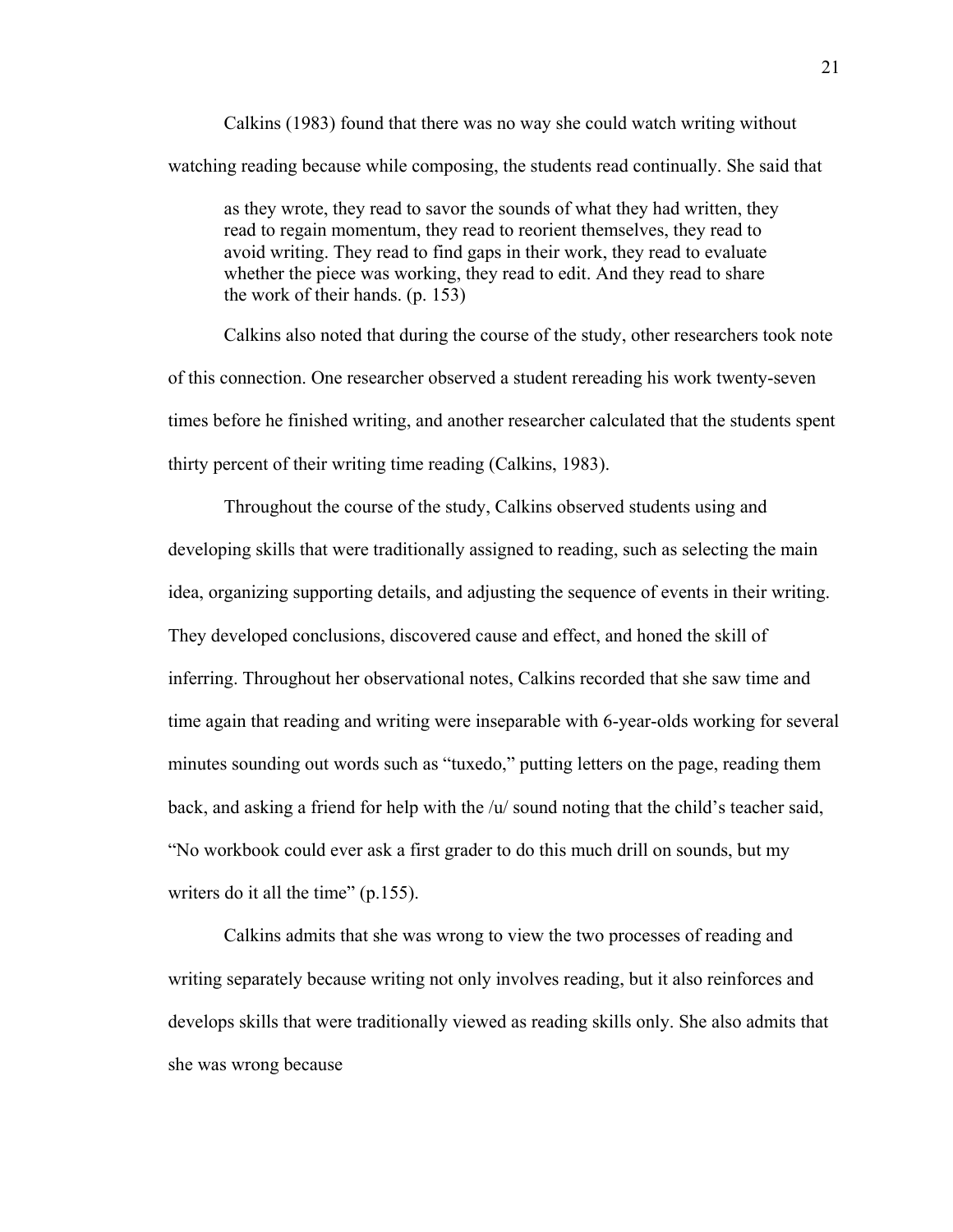writing can generate a stance toward reading which, regretfully, is rarely conveyed through reading programs. When children are makers of reading, they gain a sense of ownership over their reading. As we've seen again and again, owners are different from tenants. (p. 156)

Writing can demystify the printed word for children, giving them an insider's view on reading. When children see themselves as authors, they approach text with the consciousness of a writer affording them a new reason to connect with reading (Calkins, 1983).

 In addition to the works of language arts giants such as Graves and Calkins, several studies have been conducted examining the writing process of young children, balanced literacy instruction, and effective literacy instruction. While these studies did not begin as an examination of the reading-writing connection, findings from these studies support a connection between the two.

Martin, Seagraves, Thacker, and Young (2005) conducted a study describing what three 1st-grade teachers and their students learned while engaging in the writing process via a workshop environment over the course of a year. Three classrooms consisting of 21 students in each classroom were involved in the study. The three teachers involved in the study were all female with experience as teachers ranging from 8 years to 29 years. The professor conducting the study acted as a participant observer sharing the basic components of the writing process and various professional research studies on the topic of writing instruction with the teachers during professional development meetings held twice monthly.

Several types of data were collected, including classroom observations made weekly, students' writing samples, teacher interviews, and student interviews. Findings from the study indicated that as the teachers learned to use the writing process, they began to understand how it extended across the curriculum, especially in the area of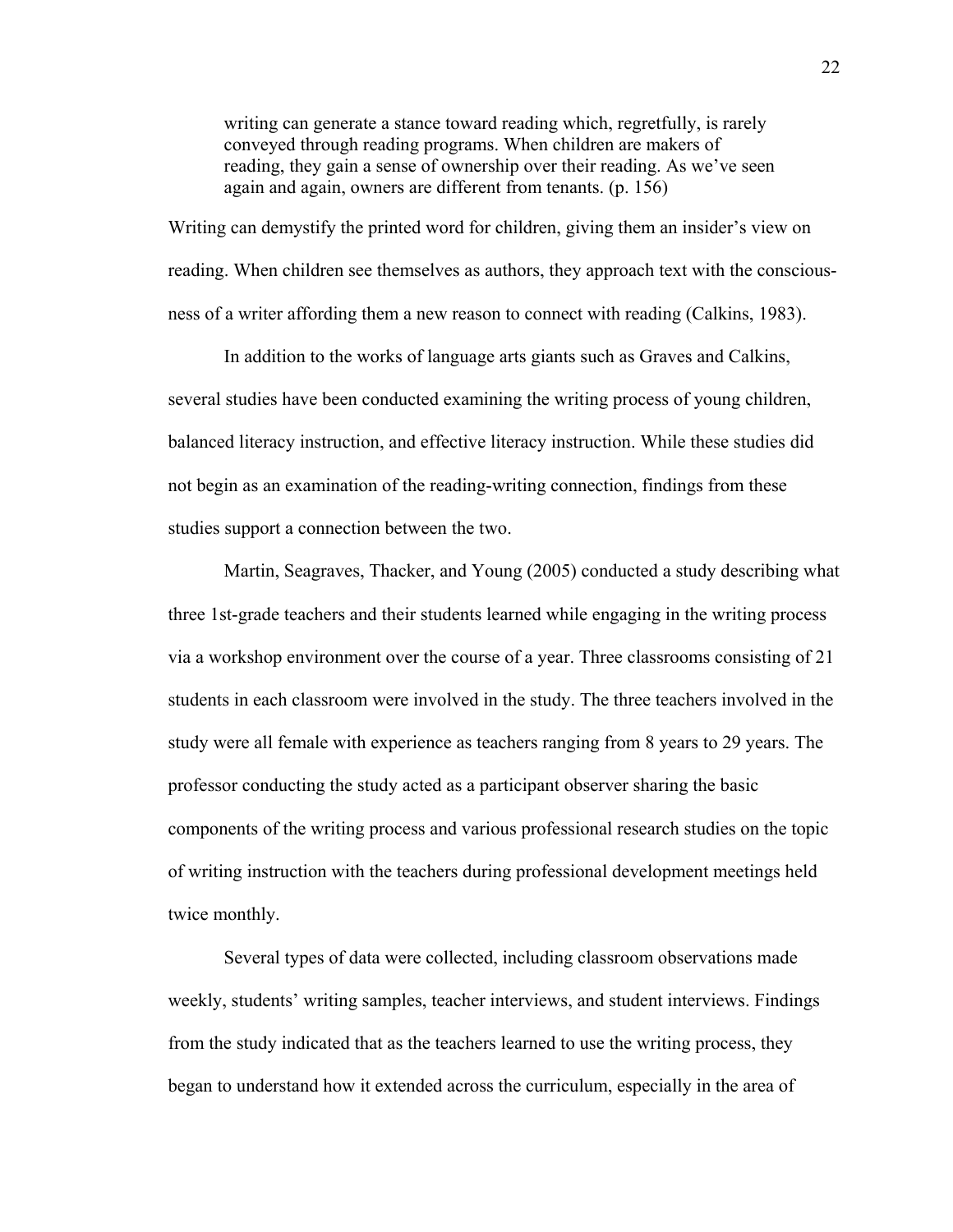reading. The teachers noted that the students were able to apply their reading skills and make connections to content areas such as science, social studies, and health as evidenced by their writing. The principal of the school noted, "I can't believe the conversations they have about their pieces of writing. So they're thinking. It's comprehension" (Martin et al., 2005, p. 243). One of the teachers involved as a participant in the study said, "I don't think I can explain or express how important the writing and reading is. They go together. Good writers read what they write to make it make sense" (p. 243).

Pressley et al. (2001) conducted an investigation premised on the belief that much could be learned about excellent beginning reading instruction by observing and interviewing excellent beginning reading teachers. For the purposes of this study, school administrations were asked to identify Grade 1 teachers whom they felt were very effective in promoting literacy achievement as well as teachers who taught similar students but who were more typical literacy teachers. Thirty 1st-grade classrooms were observed with observers especially attending to teaching processes, types of materials used in the class, and student reading and writing performances and outcomes. Interviews were also utilized to complement the observational data.

While the findings of the study indicated that effective first-grade instruction is complex, there were four obvious behaviors and characteristics that distinguished the most effective teachers. Two of the four directly related to literacy:

- There is much more reading skills instruction in most-effective-for-locale classrooms relative to least-effective-for-locale classrooms.
- Process writing was prominent in the most-effective-for-locale classroom, with students explicitly taught higher order writing processes (i.e., to plan,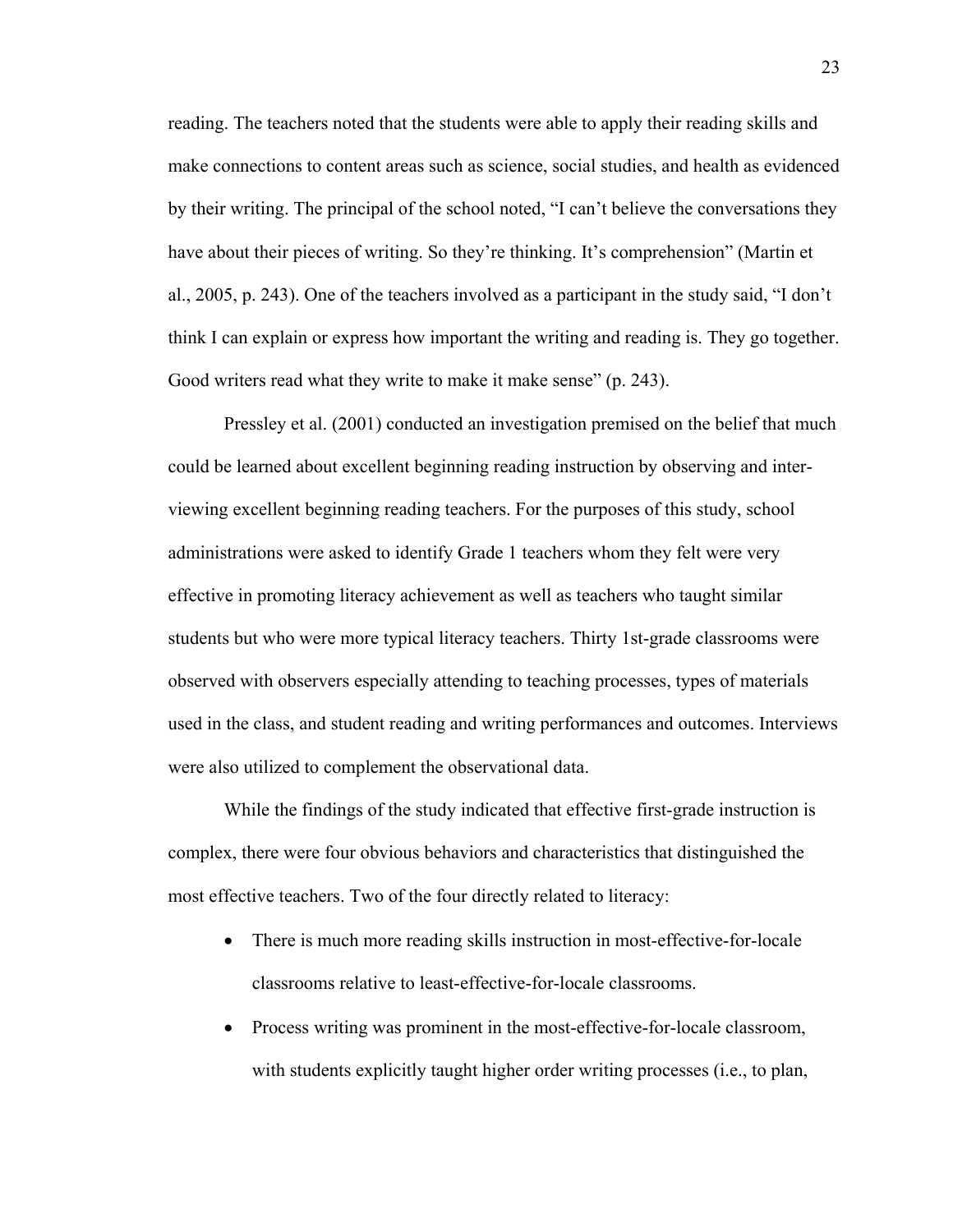draft, and revise), although there were also high demands with respect to writing mechanics (i.e., capitalization, spelling).

Pressley et al. (2001) emphasize that in the most-effective-for-locale classrooms, "a lot of skills instruction was intelligently integrated with voluminous reading and writing" (p. 50).

If the goal of literacy is to help students learn to read and write, we must adopt a more comprehensive view of literacy and literacy instruction. The ultimate goal of reading instruction is to help children learn to read and write and ultimately become lifelong readers and writers. In order to accomplish this, reading and writing must carry equal weight where they are equally important and benefit one another. In most cases, reading instruction outweighs writing instruction. Writing instruction deserves equal weighting with reading and the best way to teach literacy is in an integrated fashion. "All reading assignments should have a writing component," argue Rasinski and Padak (2004), "and all writing assignments should involve some external reading" (p. 98). Rasinski and Padak go on to say

When students read a text they should be asked to respond to their reading through writing – responding in a journal, composing a poem that reflects their thoughts on the piece, developing a written script on the text that will later be performed for an audience, or writing their own version of the story by changing one aspect of the story and keeping the other factors constant. (p.98)

Rasinski and Padak continue with suggestions for writing assignments to be preceded by the opportunity to read and discover the writer's craft and then emulating the writing on their own. They write, "A balanced literacy program may include separate and roughly equal times for reading and writing instruction, but integrated within each should be opportunities to do the other" (p. 98).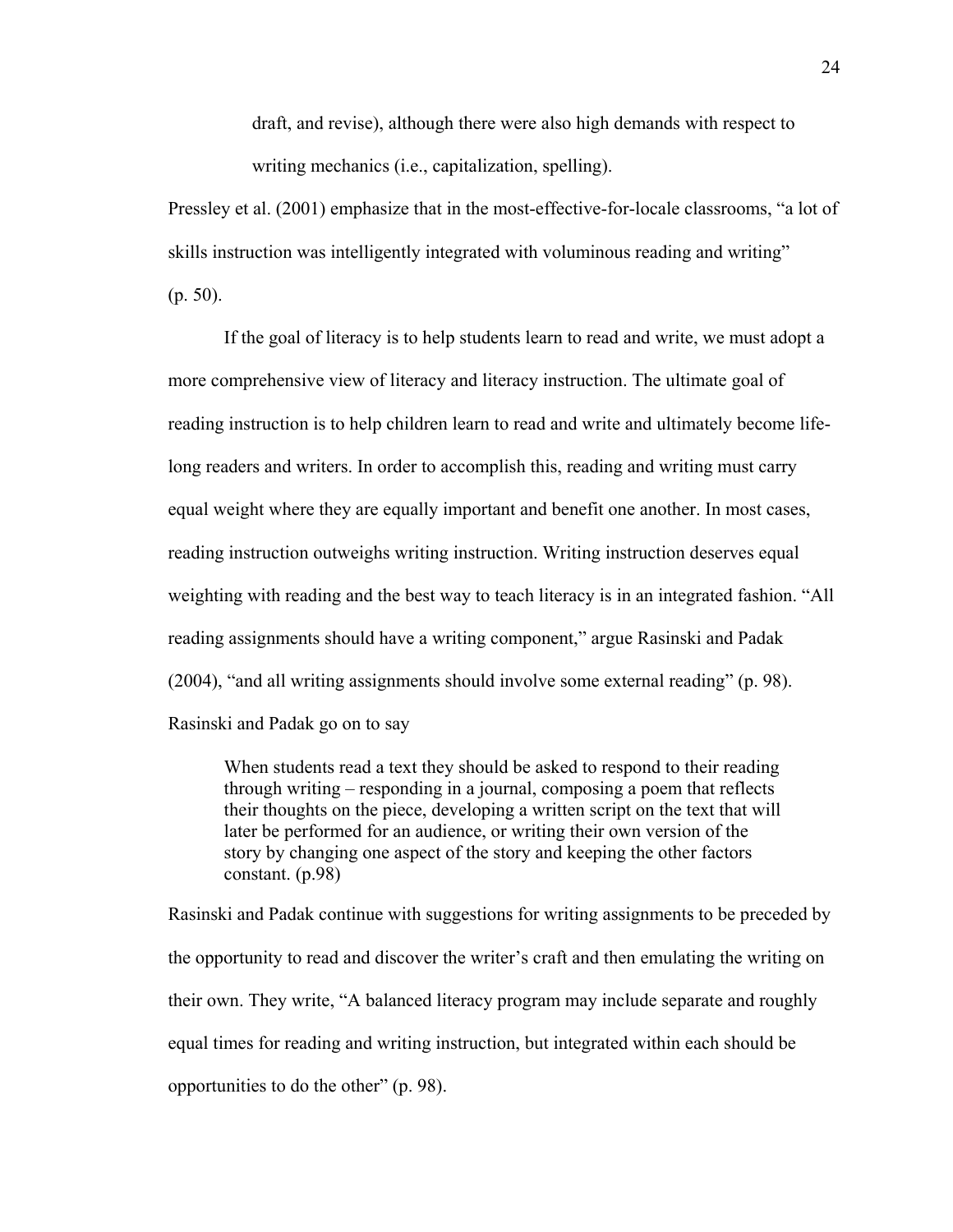Professional Development and Teacher Study Groups

In 1980, Joyce and Showers conducted a 2-year inquiry in the form of a metaanalysis analyzing more than 200 studies examining how teachers acquire skills and strategies. Their findings indicated several things, one of which is that teachers are wonderful learners who can acquire new skills as well as learn new information, thus fine tuning their competence as teachers. From their research, Joyce and Showers identified the need for certain conditions to exist in order for this learning to occur, but they also found that these conditions did not usually exist even when teachers participated in the governance of these settings. The results of the meta-analysis also identified five major components of training that occurred in the studies. These were

- 1. Presentation of theory or description of skill and strategy,
- 2. Modeling or demonstration of skills or models of teaching,
- 3. Practice in simulated and classroom settings,
- 4. Structured and open-ended feedback (provision of information about performance), and
- 5. Coaching for application (hands-on, in-classroom assistance with the transfer of skills and strategies into the classroom).

Their findings pointed to the idea that for maximum effectiveness of inservice activities, it is wisest to include several, and if possible, all of the training components in inservice implementation. Joyce and Showers (1981) noted that there must be consideration given to how to help teachers not only acquire and improve their skills, but also to integrate their learning into their active repertoire of teaching. An understanding of the theory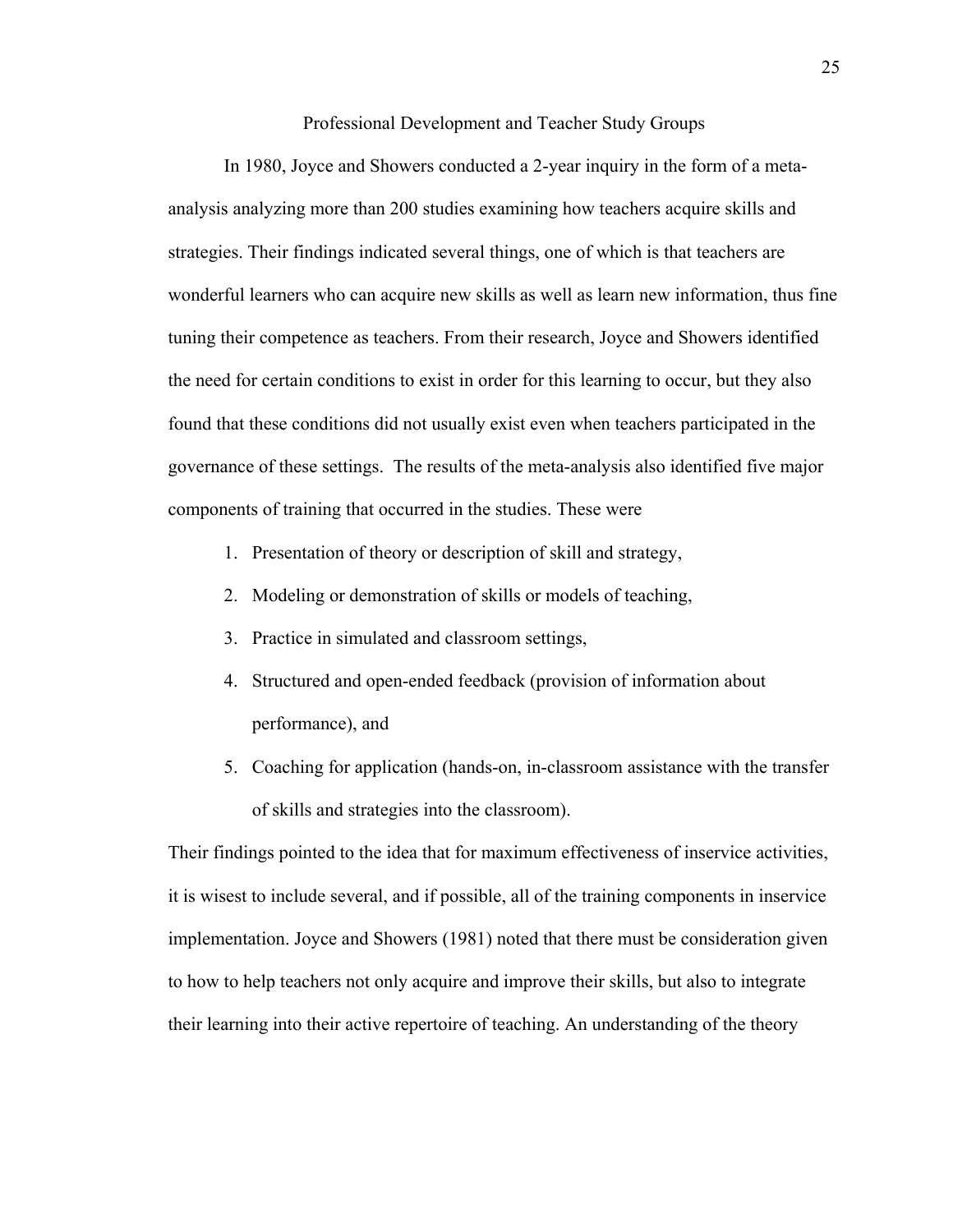behind the teaching approach contributes to the development of skill and ultimately to its use.

From this early inquiry concerning professional development for teachers, the field has expanded its repertoire of knowledge about effective professional development, but the discussions continue to relate back to the early work of Joyce and Showers. While Joyce and Showers referred to this expansion of knowledge and skills as inservice, several labels have evolved through the years such as staff development, professional learning, and professional development.

Sparks and Loucks-Horsley (1989) identified five models of teacher development which included individually guided staff development, the observation/assessment model, a development/improvement process, a training model, and an inquiry model of staff development. Additionally, school employees can learn through action research, observation of peers, planning with colleagues, and reflective journal writing. One of the newest approaches, teacher study groups, has been shown to be a meaningful approach to professional learning.

#### *Teacher Study Groups*

Joyce and Showers (1982) found that change requires enormous amounts of effort and that teachers must organize themselves into groups for the express purpose of training themselves and each other. Birchak et al. (1998) implemented a longitudinal study spanning seven years that began as a result of Short's questioning of the method of inservice offered to teachers in the Tucson Unified School District. During the time of the study, the researchers took part in varying roles. Initially, the group consisted of teachers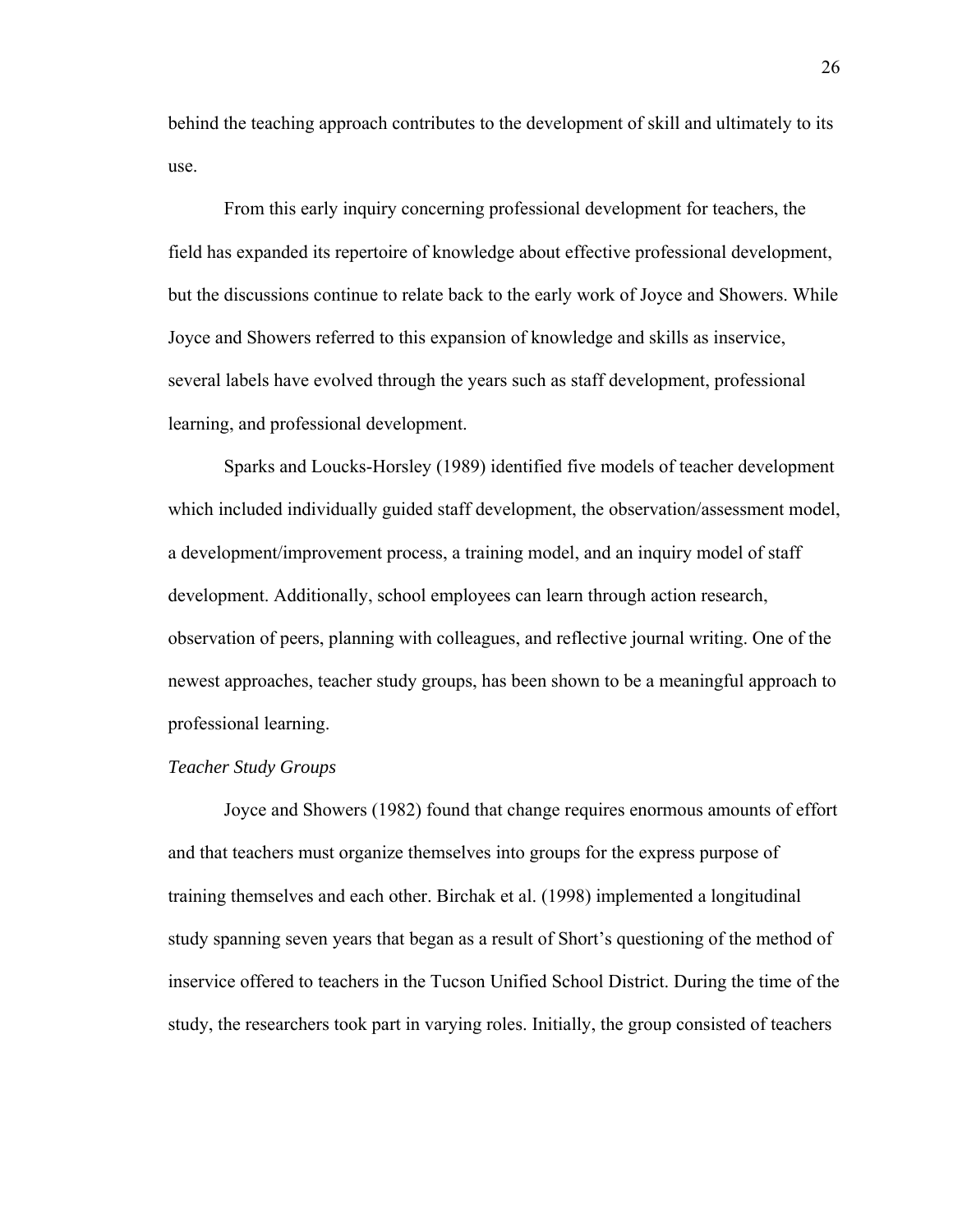from two schools, but eventually the group split into two groups because of the size of the group.

Birchak et al. (1998) discuss the complexity of defining a study group because of the many factors involved in the group. For the purposes of the Birchak et al. group, a study group was defined as "a voluntary group of people who come together to talk and create theoretical and practical understandings with each other" (p. 28). Within the study group, educators push their own thinking and support others, but it is not a place where change is imposed on the members of the group or where certain members decide on the needs of the other members. The power of the study group is the collaborative nature of the group. A study group is not the work of one person, but is the work of a community of learners attempting to gain understanding of the issues that are important to all members of the group.

According to Birchak et al., a study group does not serve as an inservice or staff meeting, but instead acts as a support of this type of meeting. It may be school-based, job-alike, or topic-centered and may function as a discussion group, teacher research group, readers group, or writers group, or a book study group. Nevertheless, all members of the group share a focus on transforming teaching through dialogue and reflection and creating a sense of community among teachers. Within a study group, talk is used to integrate theory and practice, and the talk also allows for sharing and dialogue in powerful ways. Talk and discussion have been identified as important components of staff development. Colleagues conversing in a learning community serve to help build the professional culture that is so vital to academic success for all students (Lyons & Pinnell,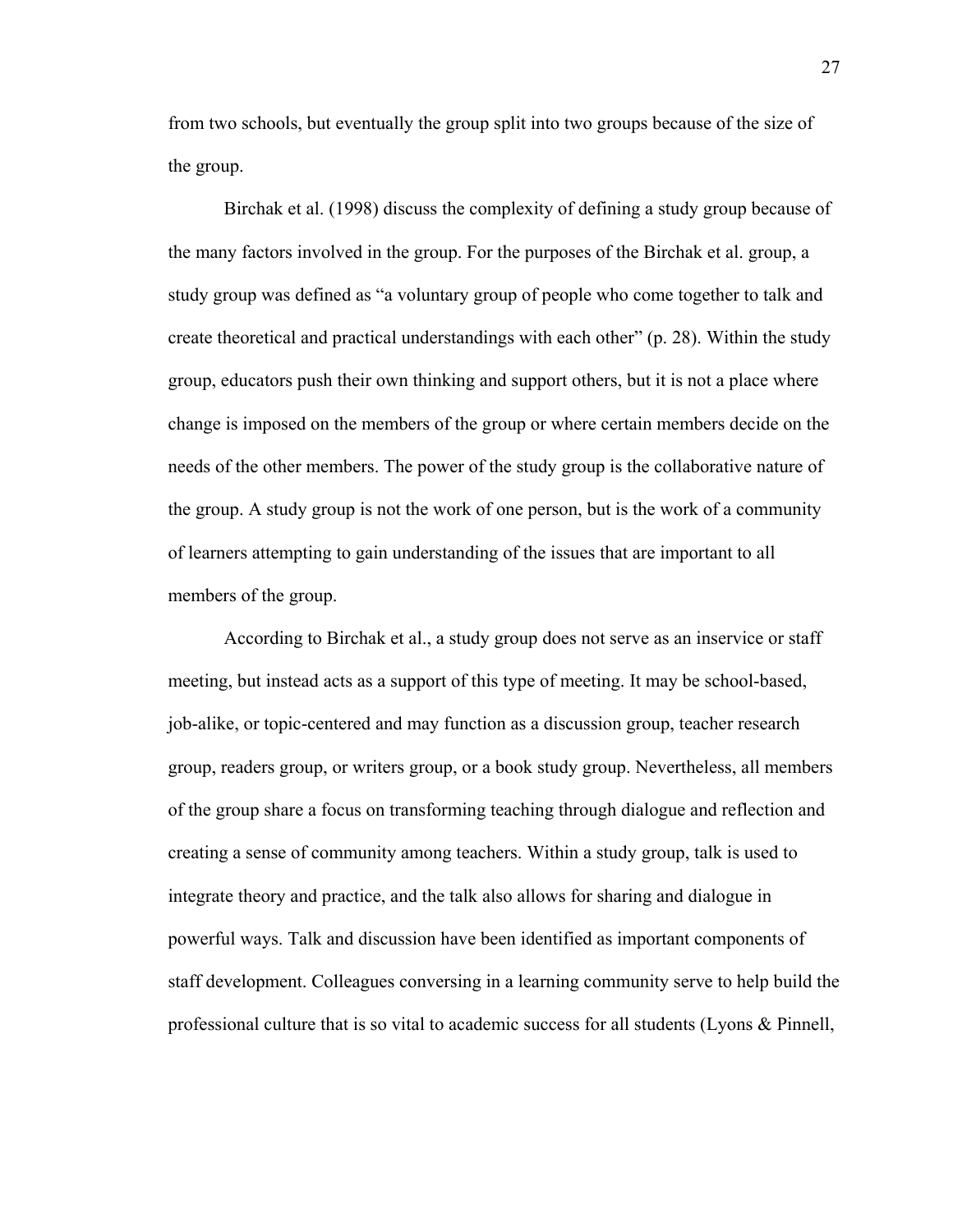2001). Therefore, a study group is one promising means by which this talk and discussion can take place.

In today's schools, teachers often spend a great deal of time isolated from other teachers embedded within a hierarchical system where day-to-day experiences are governed by external forces. Sometimes the teachers with the most knowledge about the specifics of the contexts in which they work are the ones who feel the least empowered. This does not have to be the case. A teacher study group can supply the vehicle by which teachers might break free of isolation and engage in powerful learning about literacy. A teacher study group may also allow teachers the opportunity to develop a sense of professional agency. Florio-Ruane and Raphael (2001) found this to be true in a qualitative study that investigated the nature of teachers' oral and written participation in a book club, how participation in a book club affected their understanding of literacy, and how their participation informed their thinking about literacy curriculum and instruction.

Sparks and Hirsch (1997) discuss an interactive approach to learning as they note, "Soon to be gone forever, we hope, are the days when educators (usually teachers) sit relatively passively while an 'expert' exposes them to new ideas or 'trains' them in new practices, and the success of the effort is judged by a 'happiness quotient' that measures participants' satisfaction with the experience and their off-the-cuff assessment regarding its usefulness" (p.1). Lieberman (1995) points out that it is ironic that what everyone appears to want for students, which includes a wide array of learning opportunities that engage students in experiencing, creating, and solving real problems using their own experiences as they work with others, is denied to teachers when it comes to their learning.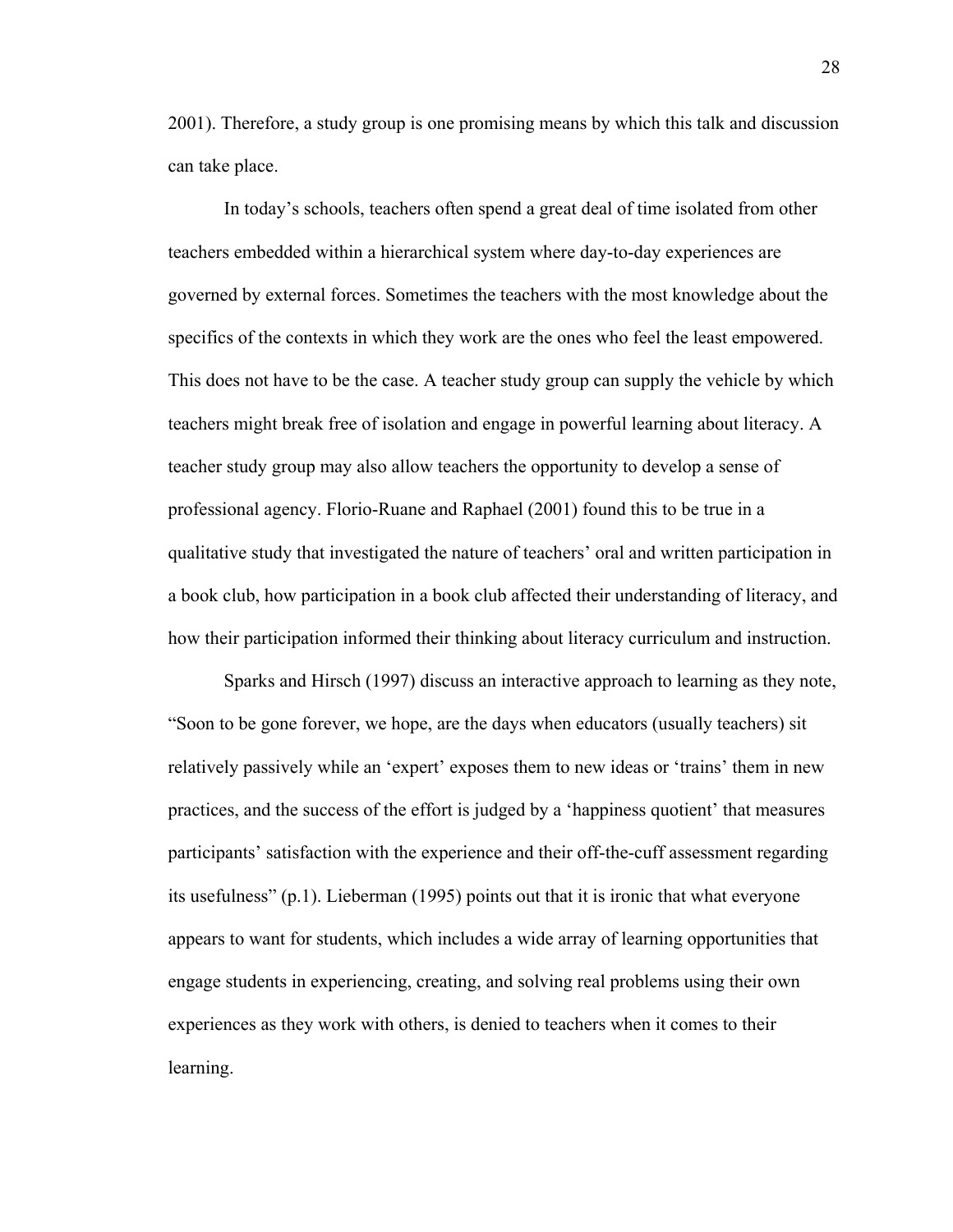#### *Constructivist Approaches with Adult Learners*

Sparks and Hirsh (1997) suggest a constructivist approach to professional development in order to promote interactive learning. Since constructivists believe that learners create their own knowledge structures instead of merely receiving them from others, an interactive approach to professional development lends itself to a constructivist approach because learning is being constructed in the mind of the learner as opposed to learning being transmitted from teacher to student which has been found to be ineffective (Sparks & Hirsch). If teachers are given ample opportunities to learn in constructivist settings, they can construct for themselves educational visions instead of having instructional programs trivialized into a cookbook approach for them (Brooks & Brooks, 1993). With an interactive approach, teachers no longer receive "knowledge" from "experts" in training sessions, but collaborate with peers, researchers, and their own students to make sense of the teaching/learning process in their own context rather than a context that has nothing to do with them (Sparks & Hirsch).

As discussed above, there have not been many studies to date on teacher study groups in the literature. Chandler-Olcott (2001) gives a brief description of the framework for one teacher study group for which she served multiple roles (including that of facilitator) and details their experience with the presentation of a symposium. She relates the story of the symposium through the individuals involved in the symposium in a qualitative study on spelling constructed from multiple data sources through the lens of shared authority. The concept of shared authority employed by Chandler-Olcott fits within a constructivist framework for professional learning for teachers.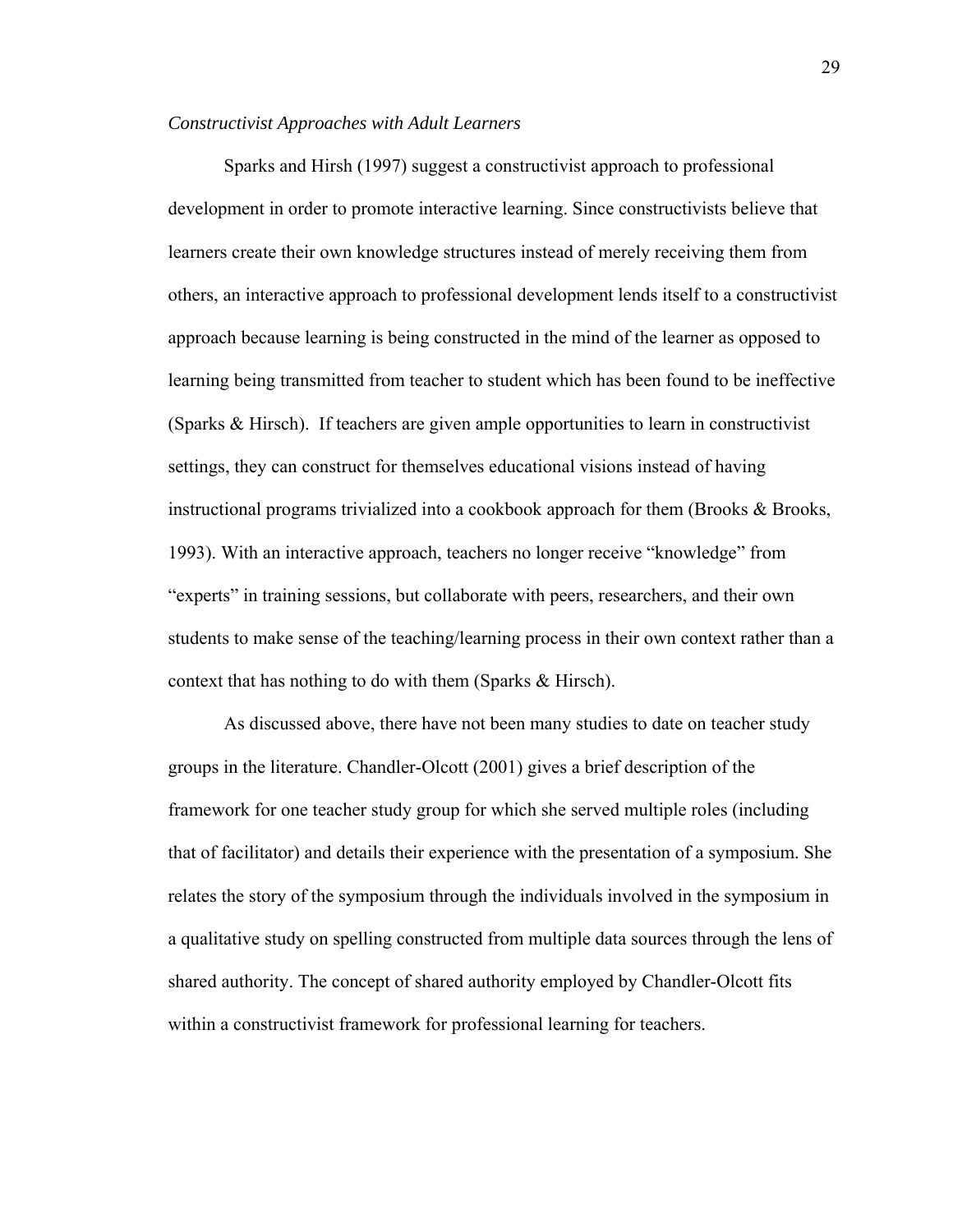Weaver, Calliari, and Rentsch (2004) use a monograph to tell three stories about their experiences with a teacher study groups. The first story detailed a study group that was formed in response to dismal test scores in a middle school in Michigan. This group used a book study format to implement changes in teacher practice and student learning. Calliari went on to facilitate another study group 3 years later that successfully changed the county reading curriculum. Lastly, Rentsch shares her perspective on the study groups. The monograph tells the story of two study groups, but it also shares the progress of the students using test scores. Subsequent groups that formed are also briefly discussed in the monograph.

Adult learners have many of the same characteristics as children. They bring their knowledge, beliefs, perceptions, and assumptions to new experiences and construct new knowledge or refine previous understanding to gain meaning, but they must be motivated to learn and actively engage in the process. They must also take ownership of the process (Lyons & Pinnell, 2001). Friend and Cook (2000) outlined seven characteristics of adult learners. They are as follows:

- 1. Adults bring a vast amount of prior knowledge, experience, and skills with them.
- 2. They have acquired ideas, beliefs, values, and passions about learning developed after years of success and perhaps failure during their years of schooling.
- 3. Adults are goal oriented and want to resolve problems or issues now.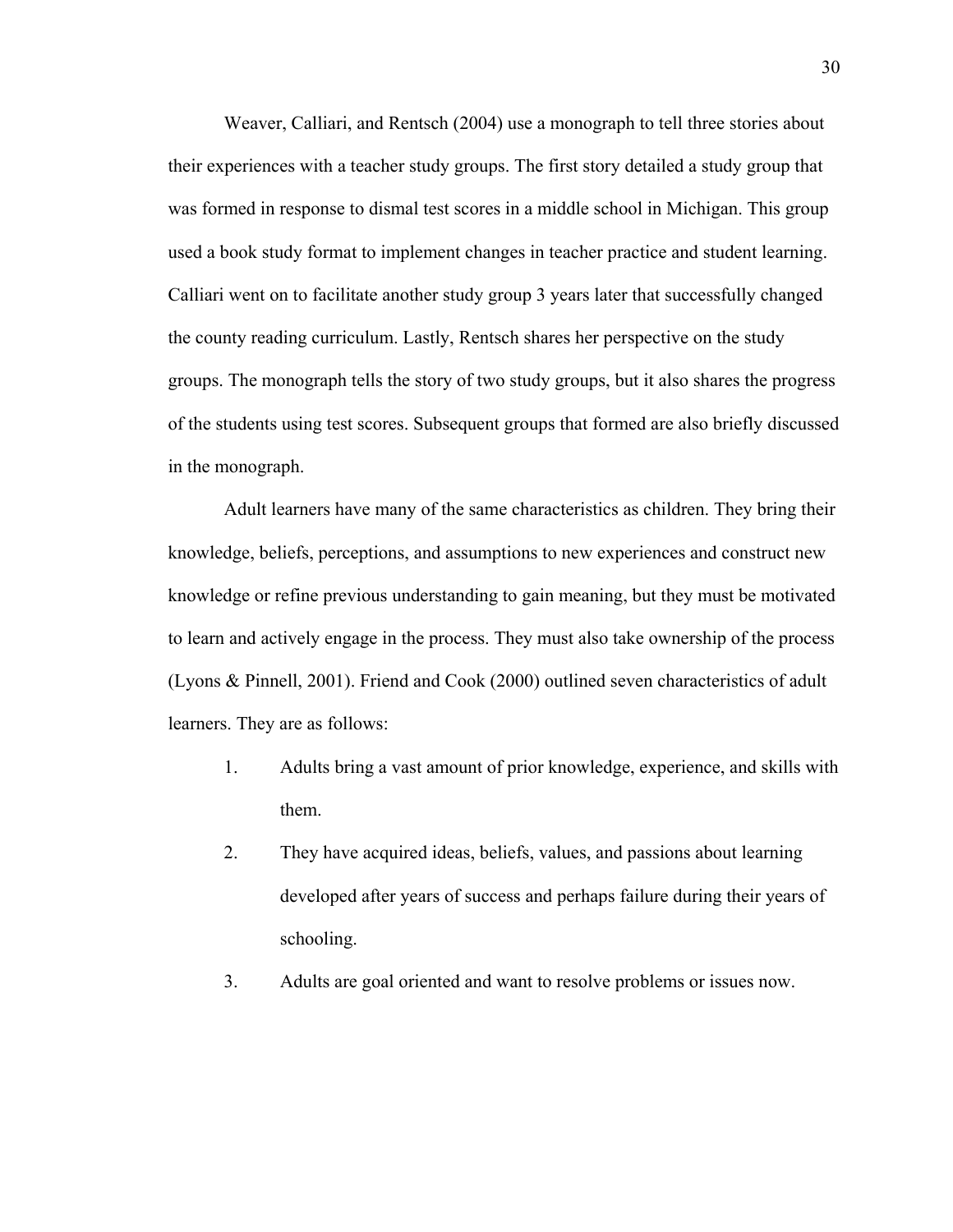- 4. They are usually more flexible learners because they have had to adapt to many different learning contexts, teaching approaches, and teacher personalities.
- 5. Adults have high expectations.
- 6. They have many commitments and many demands on their time.
- 7. Adults are generally motivated to learn and are motivated to try new approaches and techniques that will improve their practice.

Likewise, Lyons and Pinnell (2001) recommend several principles to use with adult learners within a constructivist framework:

- 1. Encourage active participation.
- 2. Organize small-group discussions around common concerns.
- 3. Introduce new concepts in context.
- 4. Create a safe environment.
- 5. Develop participants' conceptual knowledge through conversation around shared experiences.
- 6. Provide opportunities for participants to use what they know to construct new knowledge.
- 7. Look for shifts in teachers' understanding over time.
- 8. Provide additional experiences for participants who have not yet developed the needed conceptual understanding.

Each of these principles for effective adult learning seems to be embodied in the framework of a teacher study group. Teacher study groups promote a sense of a learning community for teachers, inviting them to question each other, respond thoughtfully to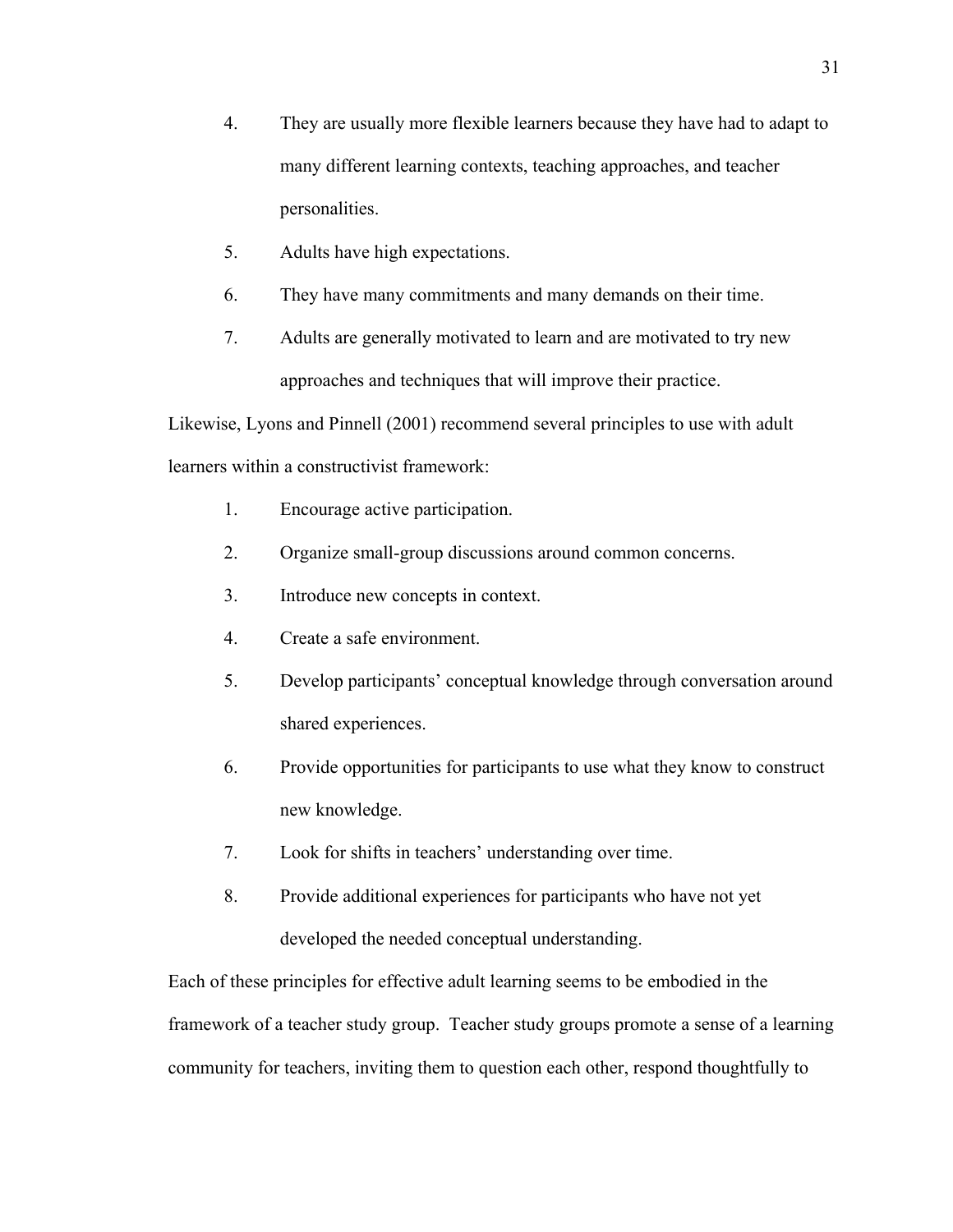professional readings and research, develop conceptual understandings, and learn together in a safe setting.

# Summary

This chapter has focused on a review of literature related to the reading-writing relationship, writing as it applies to the Reading First grant, and professional development as it relates to teacher study groups. In the following chapter, I present an overview of the research design for this study as well as detailed account of the data collection and analysis processes used in the study.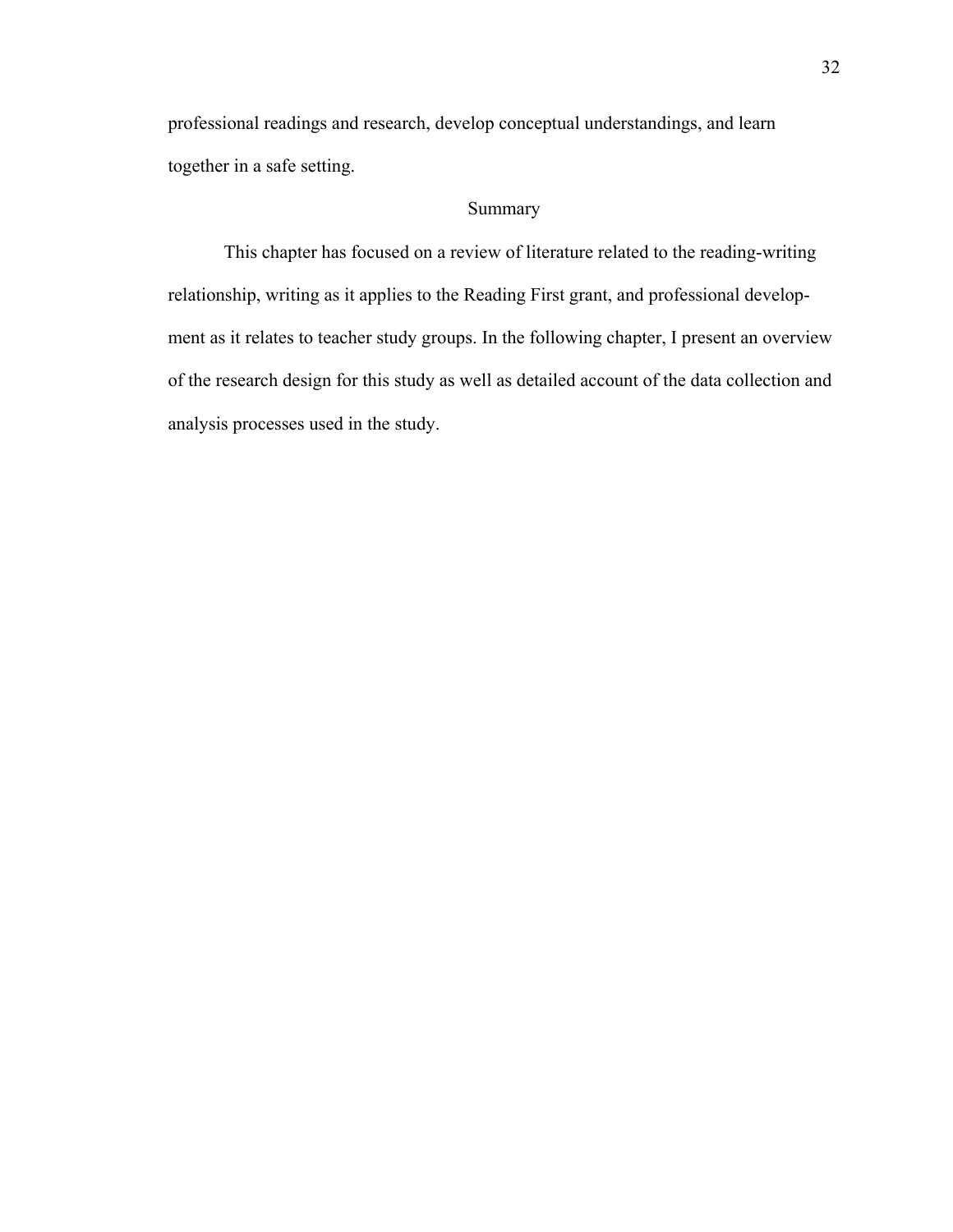## CHAPTER 3

#### METHODOLOGY

 The purpose of this study was to investigate the perceptions of primary teachers concerning the relationship between reading and writing as it applied to the larger theme of literacy within the parameters set forth by a federally mandated grant program titled, "Reading First." Additionally, I investigated how participation in a teacher study group focused on the reading-writing connection influenced primary teachers' perceptions of the reading-writing connection and their classroom practices.

A total of 15 teachers participated in this study with 3 of the teachers participating on a limited scale. Each of the teachers had been involved in the Reading First grant for 1-3 years as classroom teachers in kindergarten through third grade in one elementary school. The parameters set forth by the grant were very explicit, and as a result, a definite demarcation line existed in the school between reading acts and writing acts in these elementary classrooms. Unfortunately, writing was the component that was deleted from the literacy equation. This study emerged as a result of my own questions concerning the parameters of the federal Reading First grant, but more specifically from questions posed to me from others concerning these parameters as I filled multiple roles associated with the grant (i.e., school administrator, teacher leader, state educational specialist, and literacy educator). Specifically, during my tenure as an administrator in a school receiving money from the Reading First grant, I was questioned by the teachers in the school about the lack of writing that was allowed by the grant. As a literacy educator, my

33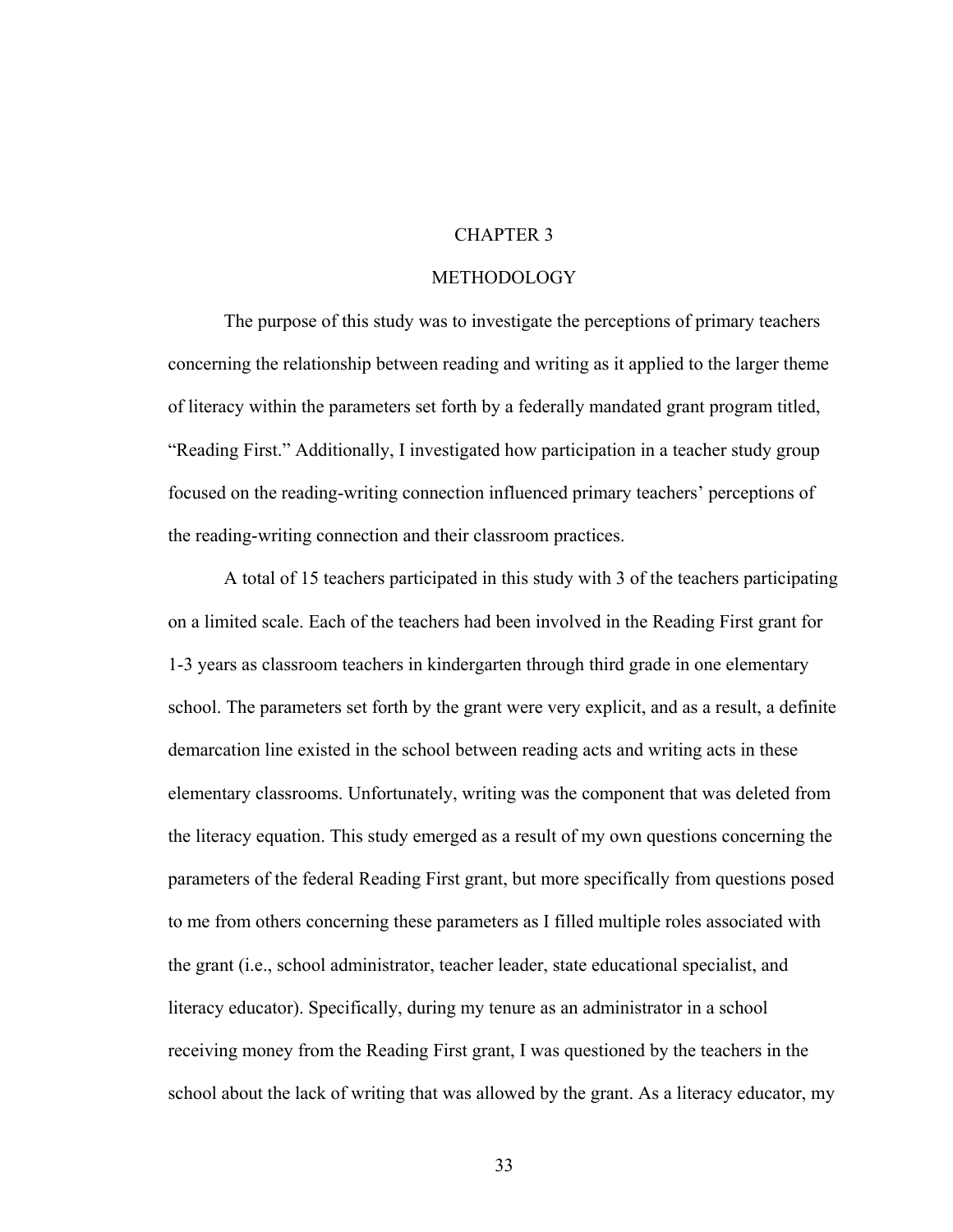questions and concerns compelled me to seek answers for myself, for the teachers in my school, and for the broader literacy education community.

# Design of the Study

 This study was qualitative and interpretive in nature, and as a participant-observer in the setting, I served as the primary instrument for data collection and analysis. As I studied the participants in their natural setting (Lincoln & Guba, 1985), I interpreted the phenomena in terms of the meanings the participants brought to the study because meaning is socially constructed (Merriam, 2002). Because there was more than one story to share, I approached the investigation in a manner much like a light striking a crystal (Denzin & Lincoln, 2005) with ensuing results determined by the vantage point each participant held. Through the interweaving of these individual stories and perspectives, a complex, holistic picture emerged from the detailed reports of individuals involved in the study (Creswell, 1998). As the researcher, I was interested in understanding the meanings the teachers in my school had constructed (Merriam) concerning the influence of the Reading First grant as well as their perceptions of and practices associated with the reading-writing connection. Multiple means of data gathering were used, including interviews and observations, in order to offer a rich description of the events.

#### Guiding Questions

 The questions that I selected to guide my study are multifaceted because I was not only looking at literacy as it applied to a primary classroom but also investigating how literacy was defined in this context within the parameters set forth by the Reading First grant. I also investigated the effect that a teacher study group had on teachers'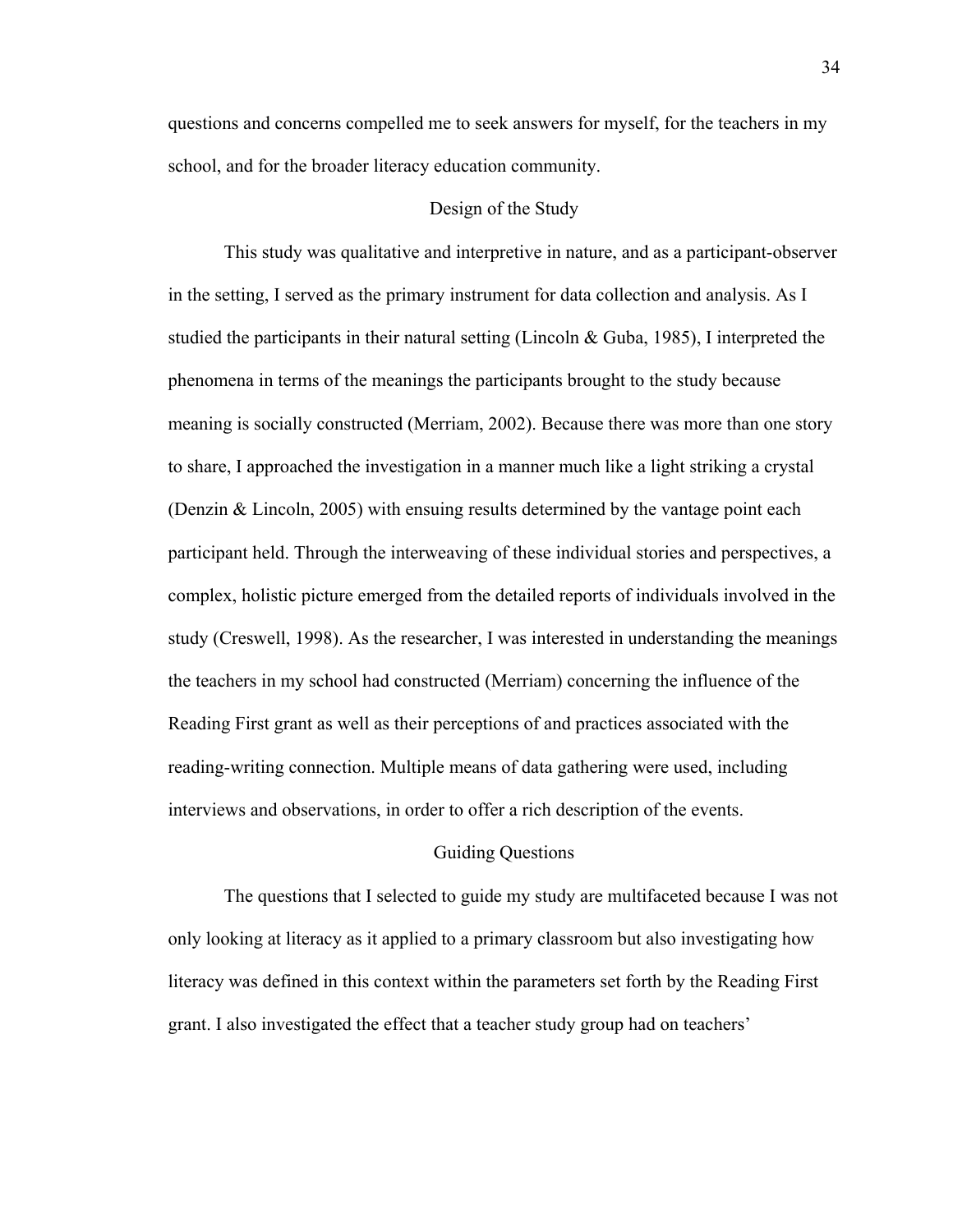perceptions and their classroom practices with writing in a Reading First classroom. The questions guiding this study were:

- 1. What are primary teachers' perceptions of the reading-writing connection for students in kindergarten through third grade?
- 2. How does the context of a school wide Reading First grant affect primary teachers' perceptions of the reading-writing connection for students in K−3?
- 3. In what ways does a voluntary teacher study group focused on the readingwriting connection influence primary teachers' perceptions of the readingwriting connection and their literacy instruction?

#### Role of the Researcher

As the researcher in this study, I was in a unique position. While I was the assistant principal in the school receiving the Reading First grant, I was previously an education program specialist with Georgia's Reading First program. These two vantage points on the same federal program placed me in a position to view the grant in multiple ways. During the study, it was also necessary for me to be mindful that I was conducting research in "my own backyard." As the researcher, I had to be cognizant of my own biases, values, and understandings concerning the school, the informants, and the grant with the understanding that informants may withhold information or slant information because I was in a supervisory position (Glesne & Peshkin, 1992). I approached the study from an emic perspective (Merriam, 2002) because I was deeply involved in the grant where the study took place. Because of my position, I had an insider's perspective which was a great asset but also a liability (Fecho, 2000). As I conducted the study, I sought to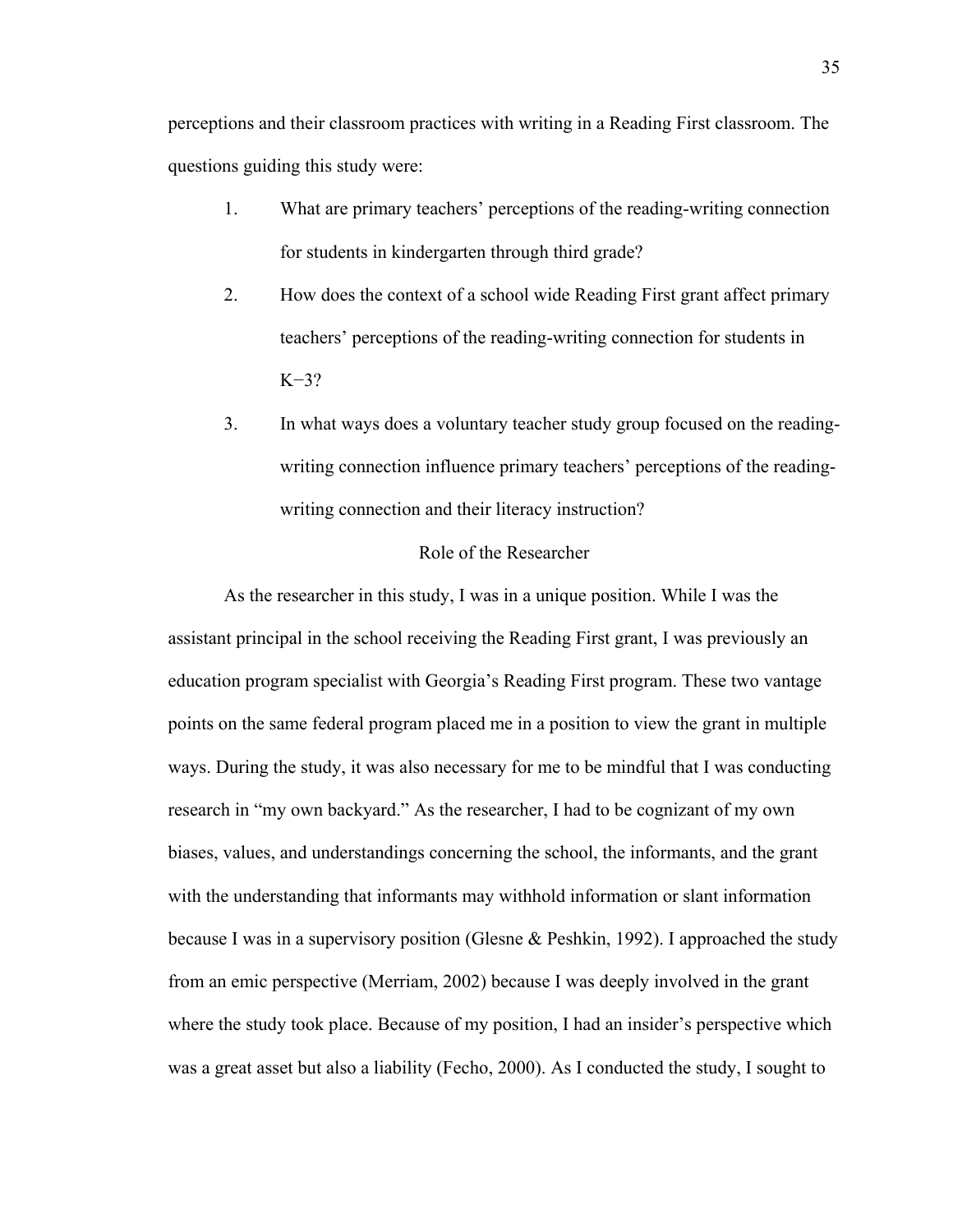be mindful of my relationship with the participants, cognizant of my perspective of the phenomenon, and aware of any bias that I might hold.

Throughout the process of the research, I attempted to minimize any distortion that occurred because of my role in the setting. Because I was the assistant principal in the school and because I had supervisory responsibilities, I reassured the participants that anything they said or did during the study would not affect their professional evaluations or status. As an assurance to them, I did not serve as the primary evaluator for these teachers during the time of the study; instead, another administrator at the school served in this evaluative role.

Before I became involved with the Reading First grant, I was a classroom teacher for 7 years, serving 4 years as a second-grade teacher and 3 years as a fourth-grade teacher. For 2 years after I left my position as a classroom teacher, I was an assistant principal in an elementary school before leaving the local school system to work as a Reading First program specialist with the Georgia Department of Education. After working with the Reading First grant at the state level, I returned to the local school system as an assistant principal in this Reading First school. I have served as an assistant principal for a total of 4 years and for 2 years at the school where I conducted the study.

 During the time of the study, I was a doctoral student at Georgia State University, studying language and literacy as it relates to teaching and learning. While a student at Georgia State University, I had the opportunity to assist a professor with the teaching of a master's-level class and then had the opportunity to teach the same class. I gained research experience as well when I worked with a professor on a research project concerning preservice teachers and scaffolding; from that study we developed a paper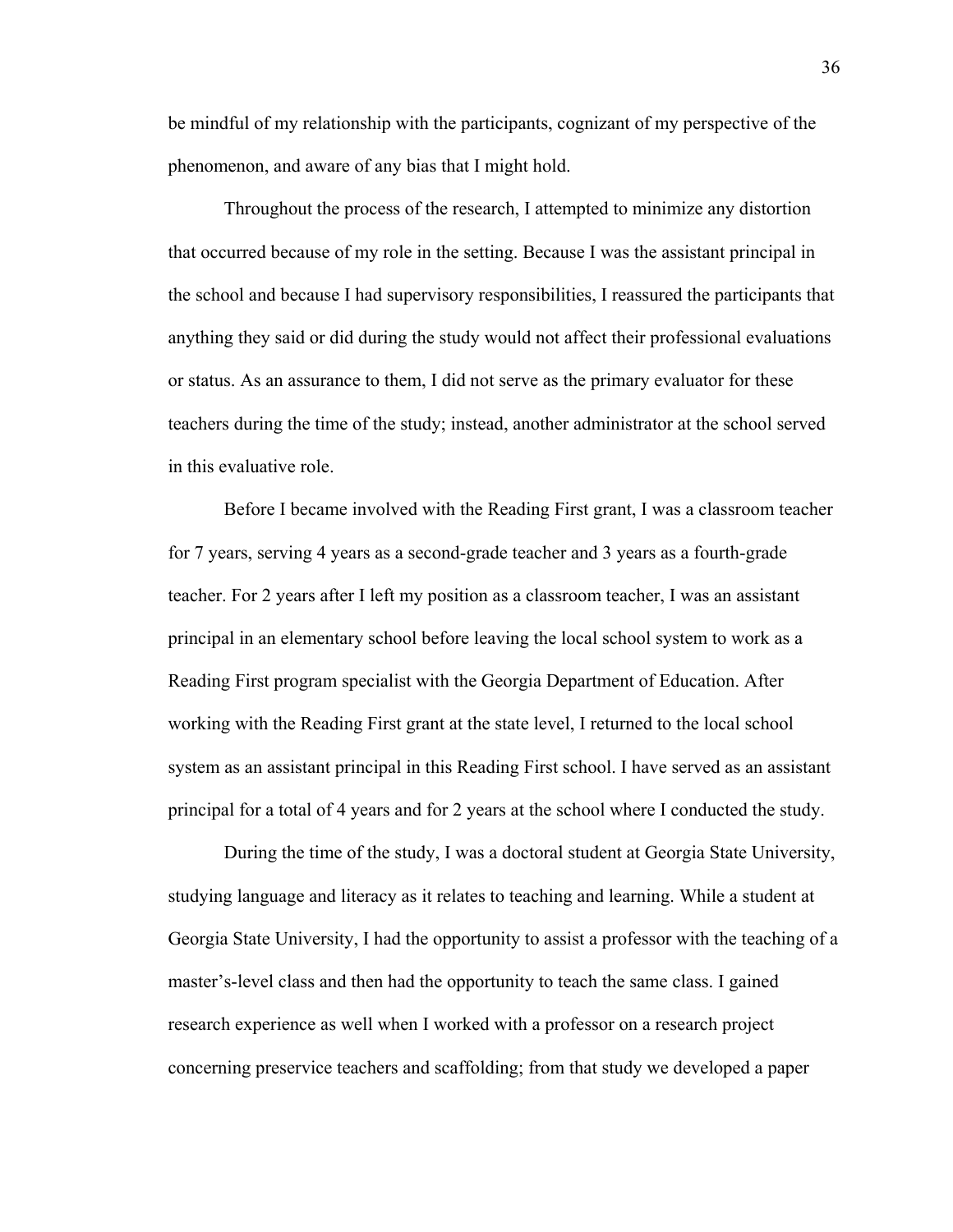that was presented at a national conference. I also worked as a graduate research assistant with two research and policy summits (one national conference and one state-level conference) focused on writing and reading. Each of these experiences broadened my understanding of literacy and the multidimensionality of this sometimes ambiguous term.

As a Reading First specialist with the Georgia Department of Education, it was necessary for me to disseminate information given to me by the Reading First architects to the teachers and administrators with whom I worked throughout the state. I was told not to deviate from the information given to me. Because the model used to disseminate Reading First information was a "train the trainer" model, I was not in a position to add my own views to the information. I was merely supposed to assist teachers in implementing the mandates set forth by the grant. While there are many aspects of the grant that I agreed with, the lack of writing allowed during the 135-minute reading block required by the grant was disconcerting to me as a former classroom teacher. From that viewpoint, I could see where there must be adherence to the guidelines of the grant, but even so, literacy instruction without opportunities to engage children in writing went against everything that I knew as a literacy educator.

 My role as the administrator charged with implementing the overall curriculum in a Reading First school added an extra dimension to the study. While I was mandated to make sure that the grant was totally implemented in the school, I was also required to oversee the implementation of other aspects of the curriculum such as the Georgia Performance Standards for English/Language Arts, Math, Science, as well as the Quality Core Curriculum for Social Studies. While the Georgia Performance Standards have clearly stated objectives for writing, most writing activities were not allowed during the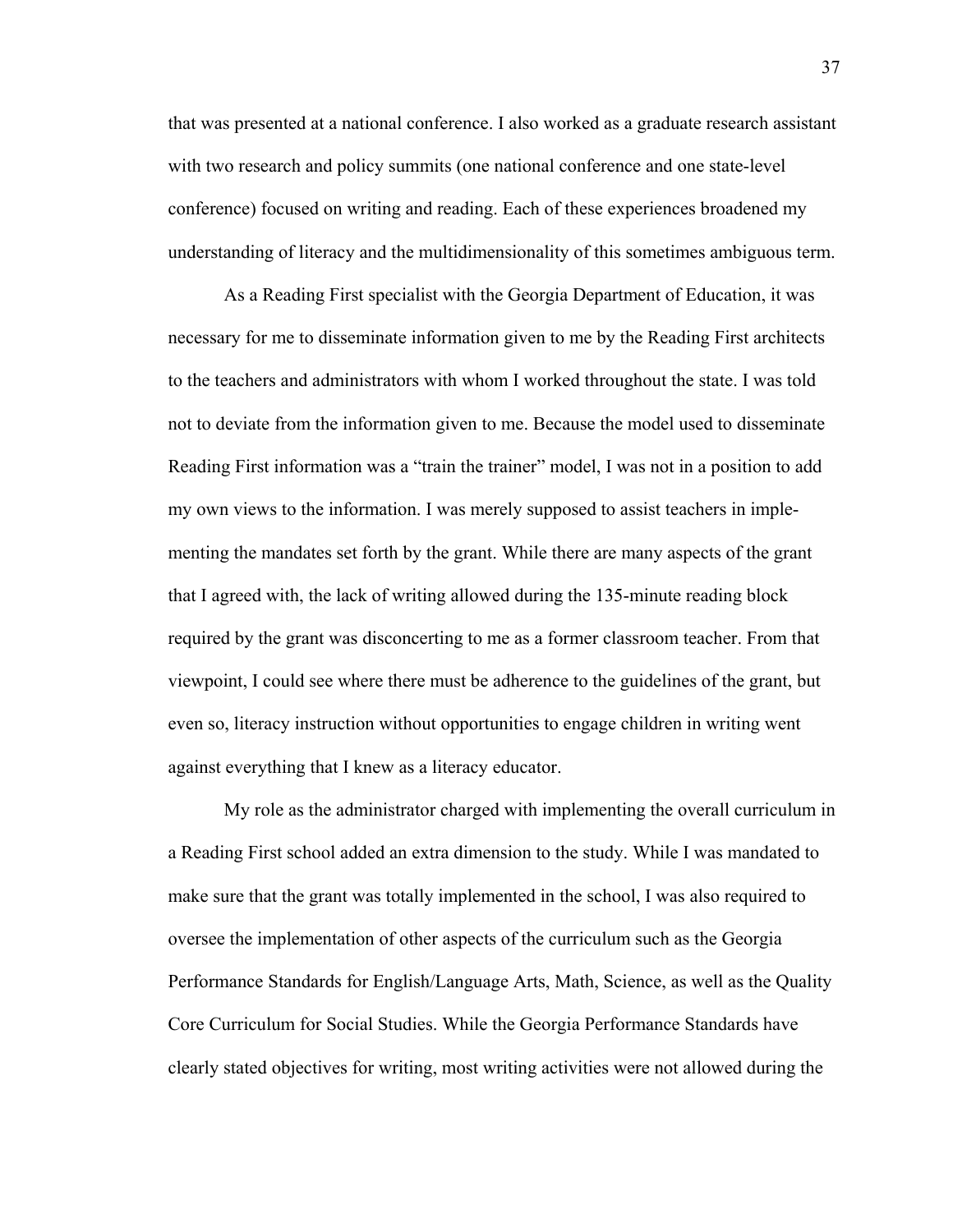135-minute reading block specified in the Reading First grant. I was instructed as a Reading First employee and later as the administrator in a Reading First school that no process writing was to occur during the 135-minute reading block. Because a writing assessment was mandated for students in third- and fifth-grade, it was deemed important that the teachers prepare the students for this writing assessment, but this instruction took place outside the mandated 135-minute reading block. In addition, there was little time left in the day for science, social studies, or math.

I was the individual that the teachers most often approached with curriculum matters because I was the assistant principal in charge of curriculum at my school and because I had established a rapport with the teachers that allowed them to question me about curriculum matters. Because my tenure at the school began during the second year of implementation of the grant, the concern on the part of the teachers for the missing component of writing consistently surfaced. This concern also was evident as I traveled around the state in my capacity as a Reading First program specialist. Classroom teachers continually addressed their dissatisfaction with the grant concerning this important aspect of literacy. As the administrator, I was in a difficult position that required me to oversee the implementation of an instructional program with which I did not totally agree.

## Context

#### *The School*

 Riverview Elementary School (pseudonyms are used for all names of places and participants) is a school in a rapidly growing area of a county in a suburban area of a large city in the southeastern part of the United States. It is one of the older schools in the county school system, and it sits in the shadow of the original high school in the county.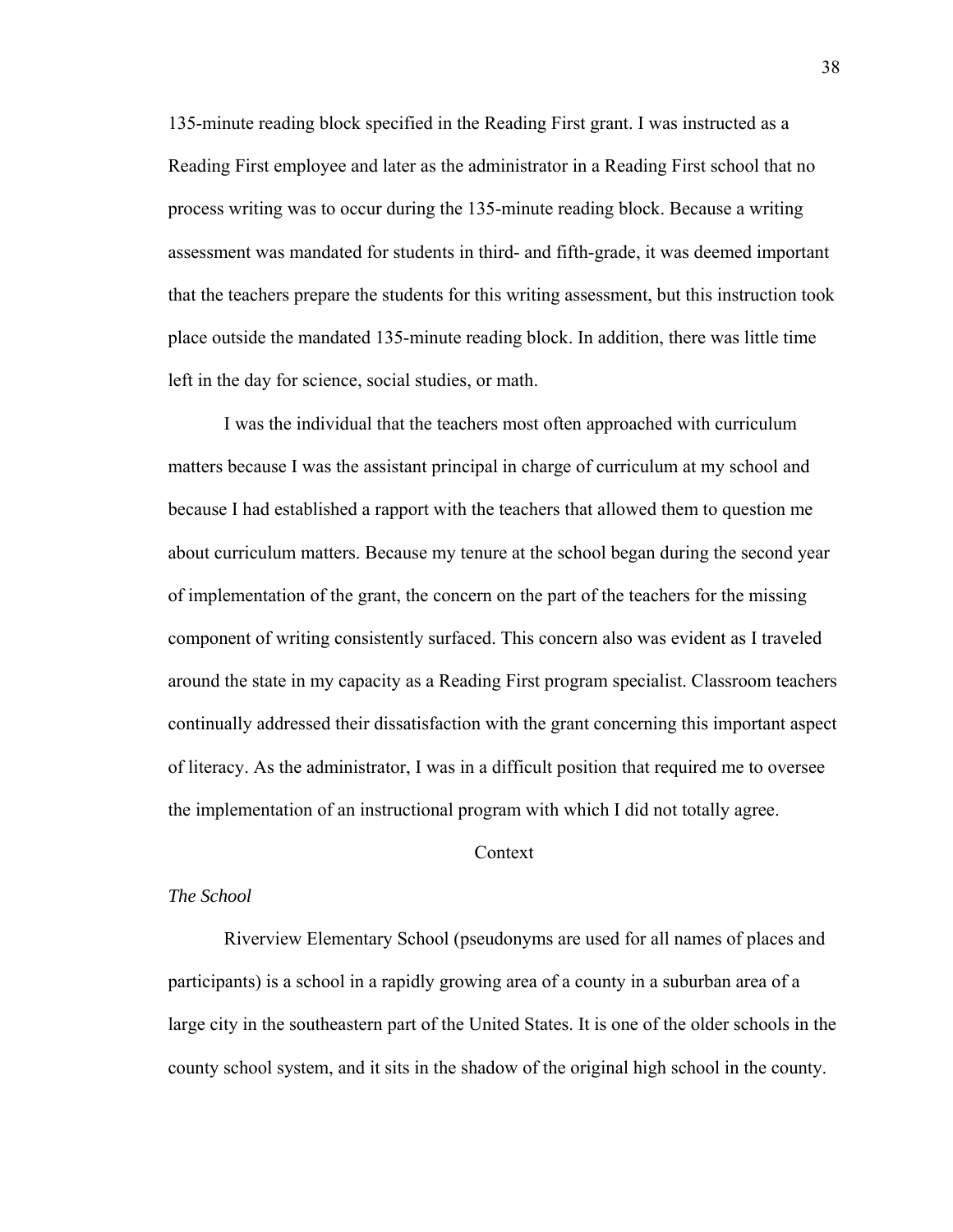It began as a school for children of cotton mill workers in a small mill town and eventually moved to its present location in 1973, which lies on the outskirts of the mill town. While it has never been one of the more affluent schools in the county, it has always maintained a reputation as an effective school serving children of blue collar workers. Over the past 4 years, Riverview has experienced not only rapid growth in student population, but also a change in student demographics. During the 2003-2004 school year, which was the school year preceding the implementation of the Reading First grant, Riverview's student population was 50% Black, 40% White, and 10% represented by other racial and ethnic groups. The total enrollment at the end of the school year was 691 students with 60% of the students eligible for free or reduced lunches. During the first year of implementation of the grant (2004-2005 school year), the student population rose to 717 students made up of a student body consisting of 52 % Black, 38% White, and 10% represented by other racial and ethnic groups, with 61% of the students eligible for free or reduced lunches. The 2005-2006 school year, the second year of the reading grant, saw the student population reach 805 with a student body consisting of 61% Black, 30% White, and 9% of other racial and ethnic groups represented. Sixty-four percent of the student population was eligible for free or reduced meals. During the 2006-2007 school year, the population increased to a total of 851 students, with a Black population of 64%, a White population of 28%, and 8% of the student population consisting of students from other racial groups and with 61% of the population eligible for free or reduced meals.

Because of the rapid growth during these few years, Riverview had 12 portable classrooms at the peak of enrollment, which coincided with the time of this study. While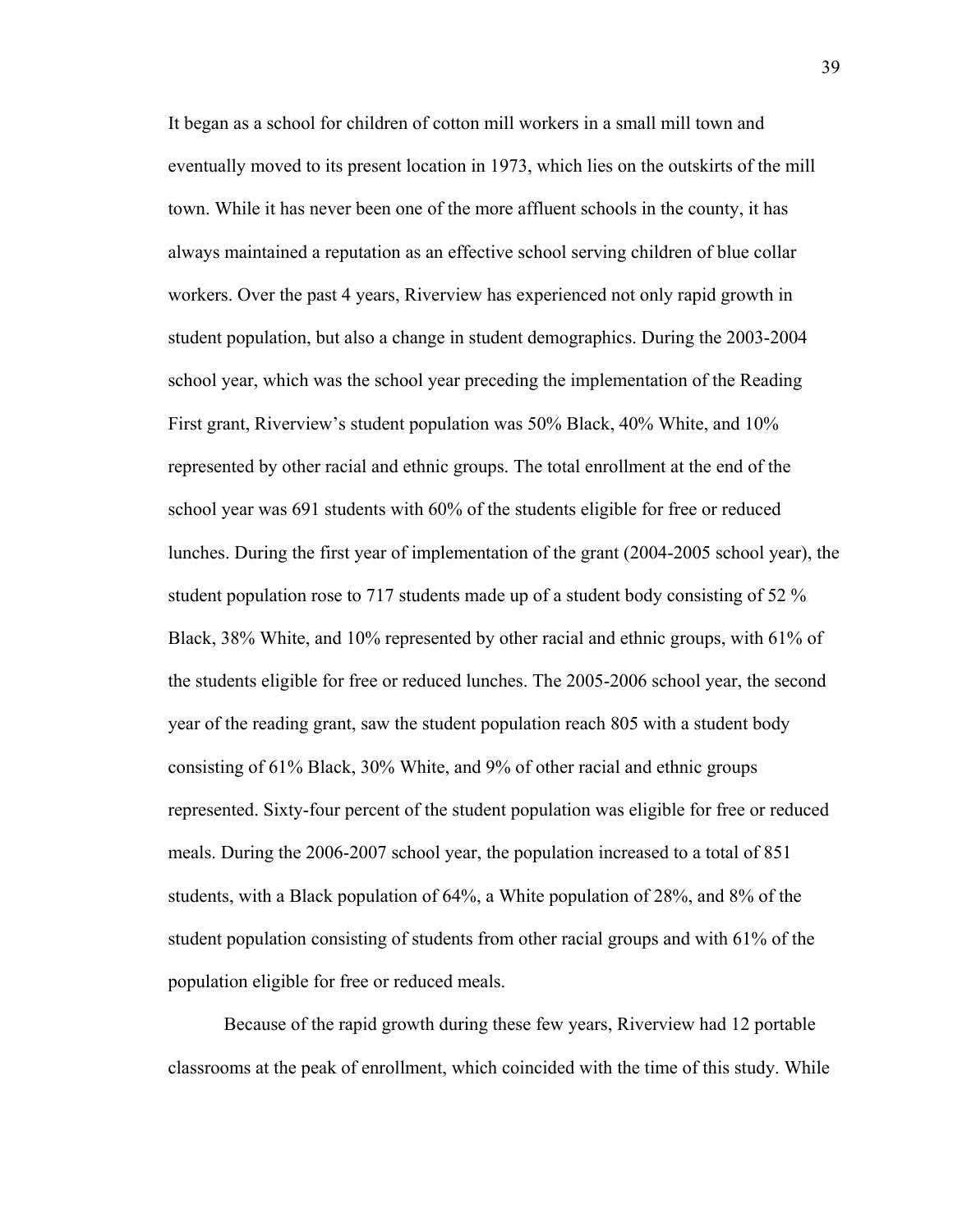the building was aging, it was a clean, well-maintained building. There were two interior courtyards and a very large recreational area located at the rear of the school with several playscapes and a track. Children's work adorned the hallway and classrooms, but a recent Southern Association of Colleges and Schools (SACS) review suggested more presentation of children's work in the hallways. Many of the teachers suggested that the lack of children's work in the hallways was a result of the influence of the Reading First grant because there was no drawing, use of markers or crayons, or process writing allowed during the 135-minute reading block, thereby limiting the activities used in the classroom.

 At the time of this study, Riverview had 54 certified teachers serving students in Pre-K through fifth grade. In the grades receiving Reading First money, kindergarten through third grades, 37.5 teachers worked with the students on a daily basis. There was also one literacy coach that worked with the kindergarten through third-grade teachers. Three of the teachers were designated Title I teachers because Riverview was a Title I school, and three of the teachers were paid with Early Intervention Program funds. Administrators included one principal, the researcher who was a full-time assistant principal, and one half-time assistant principal.

Riverview Elementary made Annual Yearly Progress (AYP) during the 2003- 2004 school year and the 2004-2005 school year as determined by criteria set forth by the Georgia Department of Education, but it failed to make AYP during the 2005-2006 school year. The school also did not make AYP for the 2006-2007 year. The school did not meet the necessary goal for students passing the Georgia Criterion Reference Competency Test in the area of students with disabilities in either 2005-2006 or 2006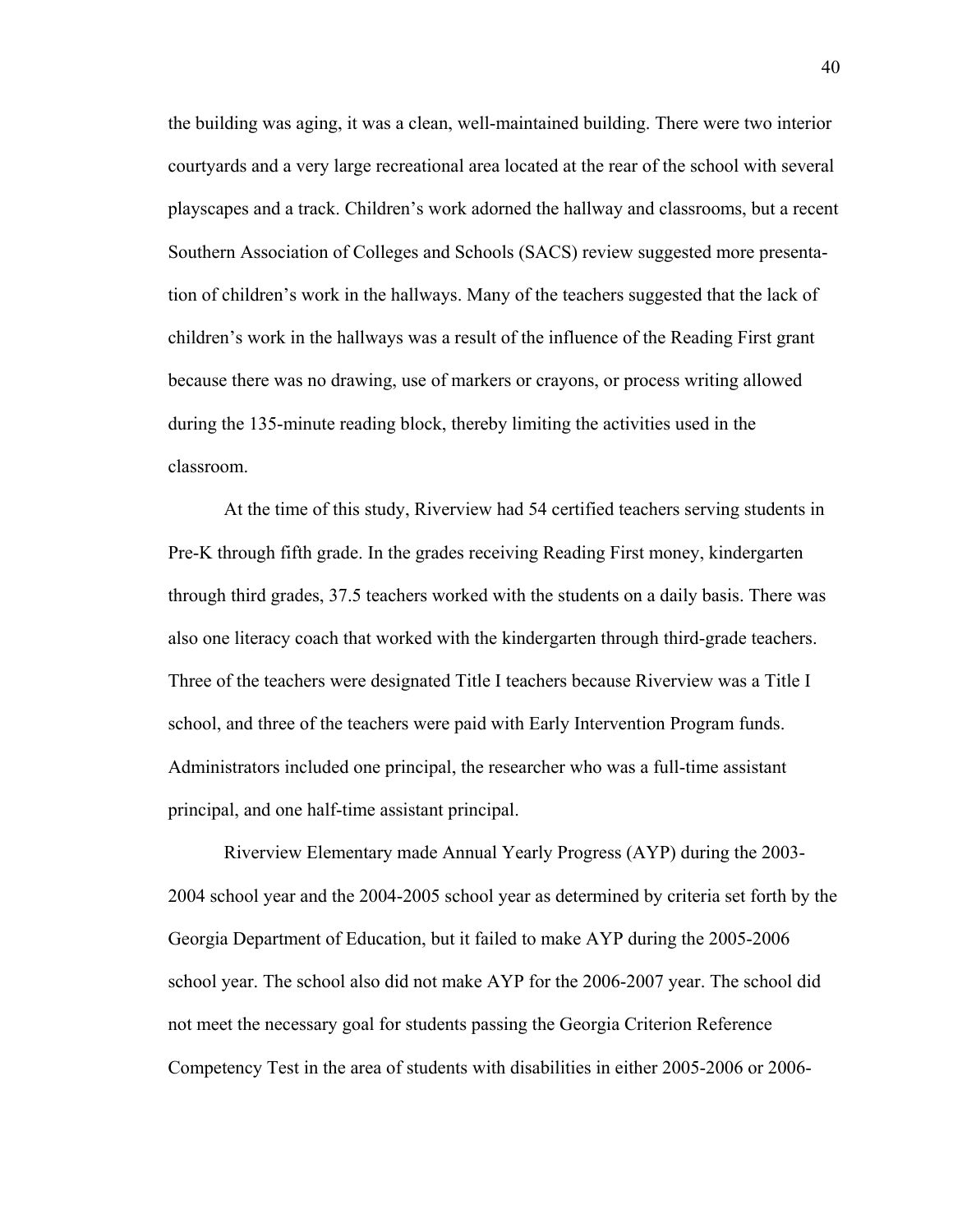2007. Because of this, they were deemed a "Needs Improvement School" and had to offer school choice for the 2007-2008 school year. During the 2005-2006 school year, Riverview's special education population was 12.3 % and the gifted program served 6.5% of the student population. While Riverview did not have an English Language Learners program at the time of this study, 1% of the population was eligible to receive those services. During the 2006-2007 school year, Riverview served a student population that included 16% special education students, 6% gifted students, and 2% students eligible to receive services for English Language Learners, even though parents elected to waive these services in order to remain at Riverview Elementary.

 Guidelines for the Reading First grant were very specific, and teachers were closely monitored by the literacy coach, the county level grant coordinator, and the state level educational program specialist assigned to the school. These individuals consistently monitored schedules, curriculum, and strategies used in the classroom. Teachers were not at liberty to use any curriculum that had not been approved by the Reading First division of the state department of education for the school and could not deviate from their reading schedule for any reason. In the event that there were time constraints placed on the 135-minute "reading block," teachers were expected to make up that time even if it meant neglecting other subjects such as math, social studies, and science. The reading block only consisted of activities directly related to the five components of literacy allowed by the grant: phonemic awareness, phonics, vocabulary, comprehension, and fluency. At no time was there to be any process writing during the block, and the only writing allowed was as a response to literature.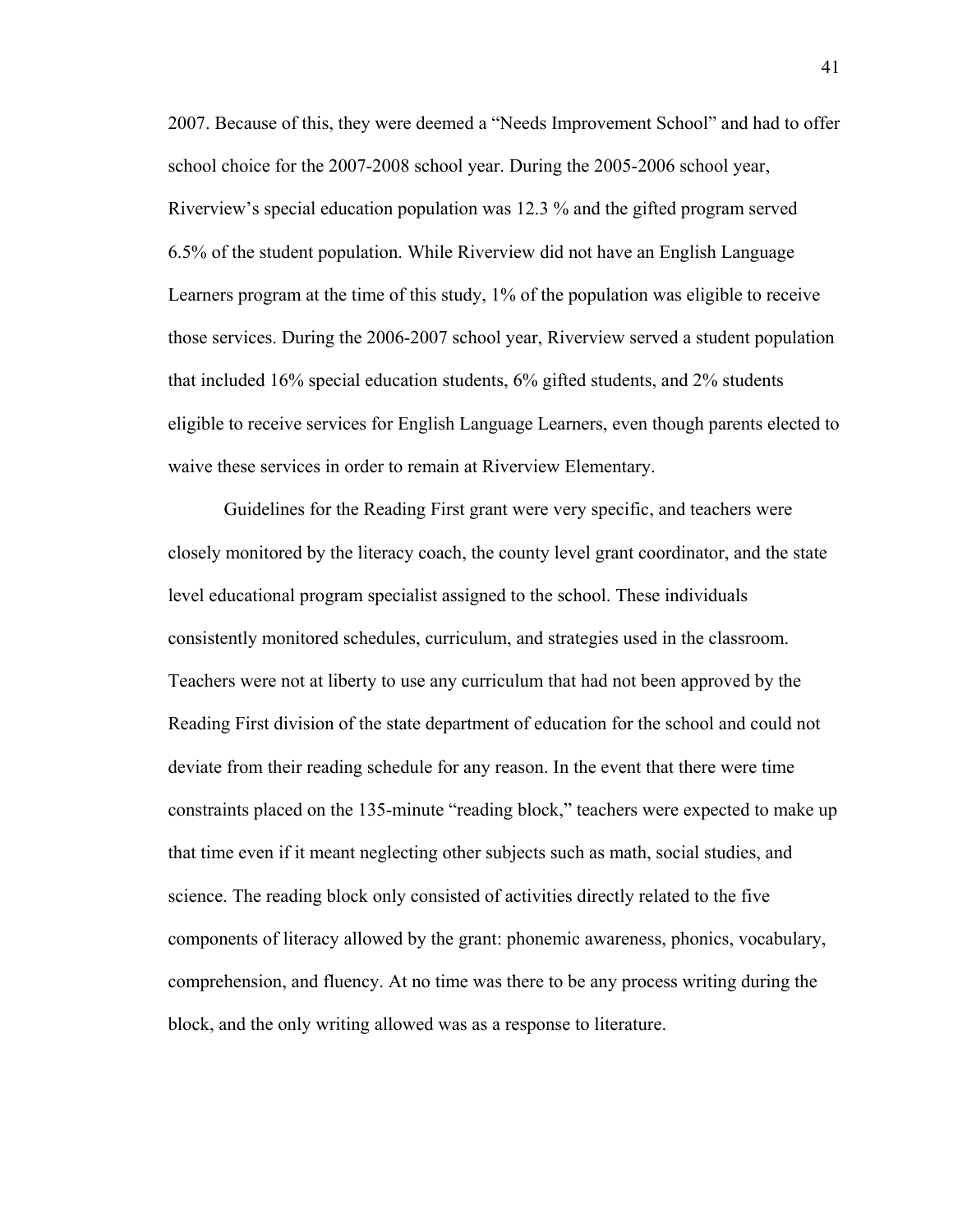## *Participants*

In January 2007, teachers in kindergarten through third grade were invited to take part in the teacher study group. A flyer (see Appendix C) was placed in various locations around the school, and teachers were asked to let me know prior to the first meeting if they would like to participate. The group was limited to 15 participants and amazingly exactly 15 teachers volunteered to join the group. All of the participants took part in the group for the duration of the study. Three of the teachers attended sporadically but still managed to attend more than half of the meetings. Two of the participants had family issues that prohibited them from attending all of the meetings and one of the participants was completing work on a doctoral program. The different personalities of the teachers were very much evident during the time of the study, varying from subdued to boisterous, depending on the topic of discussion.

 Criterion sampling was employed for the purposes of this study because all participants involved in the study had experienced the same phenomenon (Creswell, 1998) of teaching children in kindergarten, first, second, or third grade in the same school receiving federal Reading First funds. Sampling was also a matter of convenience because the participants were employed in the school where the investigator was employed. The sample was small, 15 teachers, and nonrandom (Merriam, 2002) because the teacher study group was open to all teachers at the site who were currently teaching kindergarten through third grade, except for the literacy coach. Even though the literacy coach had been employed for the duration of the grant, I purposefully excluded her from the teacher study group because I was concerned that the teachers might not be as forthcoming with their discussions if she were part of the group. Because of her position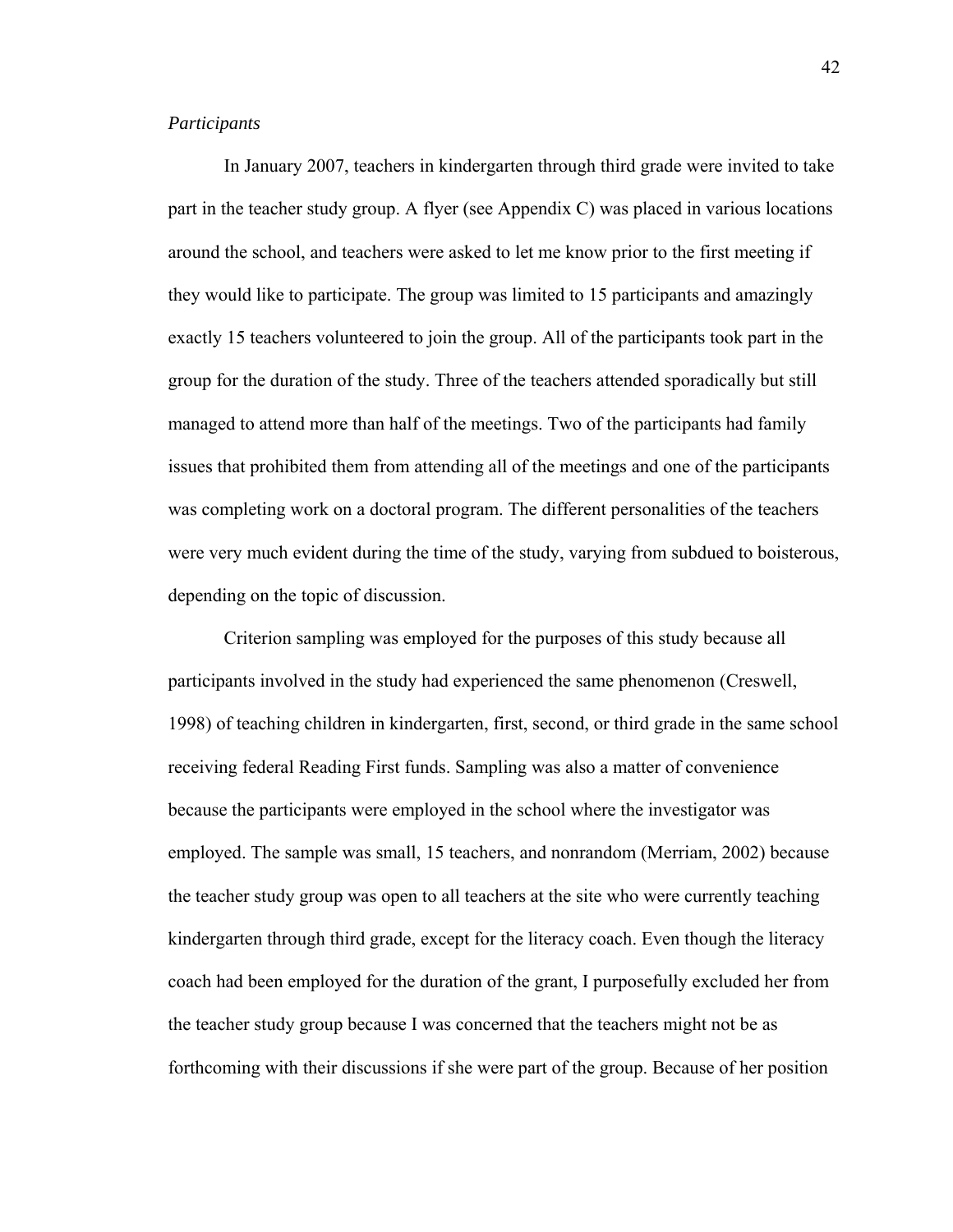as a literacy coach, she had assumed a semi-evaluative role with the teachers. She had also been the individual who had delivered the majority of their professional development sessions for the time of the Reading First grant, and because one of the areas I was seeking to explore with the participants was based on professional learning, I feared that the teachers would not be as honest about their experiences if I were to include her as part of the teacher study group.

The participants (see Table 1) included three kindergarten teachers, five firstgrade teachers, four second-grade teachers, and three third-grade teachers. (Pseudonyms are used throughout this study to ensure anonymity.) Their years of experience ranged from that of a first-year teacher to a veteran teacher who had taught for 32 years. The educational level of the participants was also varied as some of the teachers had only completed bachelor degrees while one participant completed a doctoral program during the time of the study. According to state guidelines, each teacher was fully certified in the state of Georgia.

All of the teachers involved in the study were excellent teachers who had consistently proved themselves as effective educators during the year and a half that I had worked with them. They were very knowledgeable of subject manner, innovative and creative in their instructional methods, and, above all, passionate about their chosen profession. Before becoming the assistant principal at the school, I had the opportunity to work with two of the teachers in another school where this same level of professionalism had been demonstrated. While all of the teachers who taught kindergarten through third grade were given the opportunity to take part in the study, I could not have personally chosen 15 more exemplary professionals.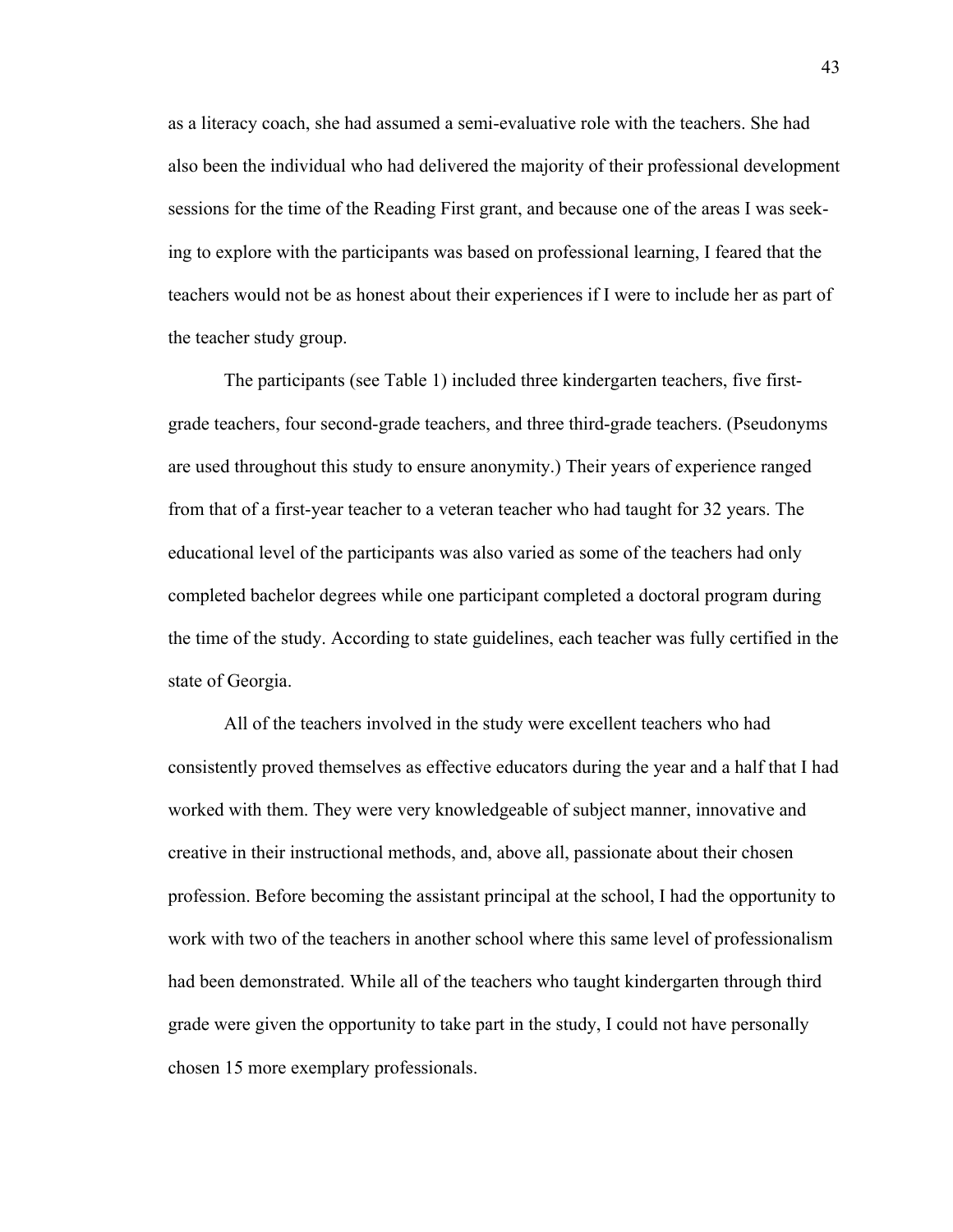# Table 1

*Study Participants* 

| Name     | Grade                | Experience | Degrees              | Certification Level                   |
|----------|----------------------|------------|----------------------|---------------------------------------|
| Joy      | $\mathbf{1}$         | 32 years   | B.S.                 | <b>T-5, ECE</b>                       |
| Rachel   | $\rm K$              | 26 years   | M.S. Ed.             | PBT-5, ECE                            |
| Jane     | $K-8$ ,<br>Adult Ed. | 21 years   | B.S.                 | T-4, Elementary Ed.                   |
| Kim      | 1, 3                 | 18 years   | B.S.                 | PBT-4, ECE                            |
| Hope     | 2, 3, 5, 6           | 17 years   | B.A., M.S.,<br>Ed.S. | T-6, Elementary Ed.                   |
| Lee      | K, 5, 3              | 13 years   | B.A.                 | T-4, P-K, Elem. Ed.,<br>Middle School |
| Addie    | K, 1                 | 10 years   | B.A., Ed.D.          | $T-7$                                 |
| Caroline | K, 1, 2, 3           | 10 years   | B.S., M.S.Ed.        | PK-6, Sci. 6-8                        |
| Quillion | K, 5, 6              | 7 years    | B.S., M.S.W.         | T-5, Social Work                      |
| Shelley  | PK, K                | 6 years    | B.S., M.Ed.          | T-5, ECE, Sp. Ed.                     |
| Willa    | 2, 3                 | 5 years    | B.S., M.Ed.          | $T-5$                                 |
| Diane    | 1, 2                 | 4 years    | B.S., M.S.           | T-5, ECE, Inst. Tech                  |
| Laila    | $Pre-K$ , 1          | 2 years    | B.S.Ed.              | T-4, ECE                              |
| Ryan     | $\mathbf{1}$         | 2 years    | B.S.                 | T-4, ECE                              |
| Nannette | $\overline{2}$       | 1 year     | B.S. Ed.             | <b>T-4, ECE</b>                       |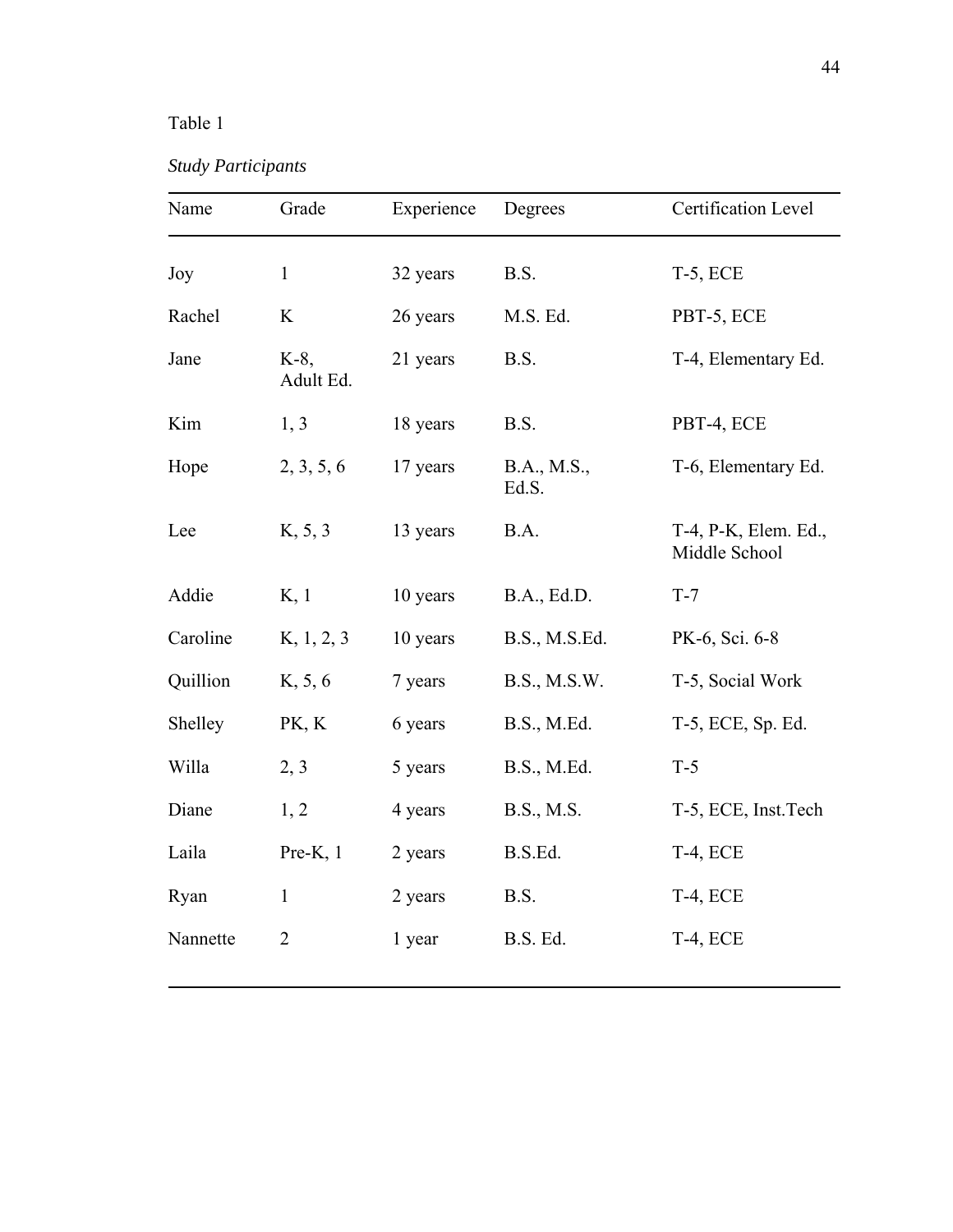#### *The 135-Minute Reading Block*

 The 135-minute reading block was the key component of the Reading First grant. It was to be protected from interruption at all costs. Even if other areas of the elementary school curriculum were to be ignored, the 135-minute reading block was to be implemented each day. Additionally, there were strict parameters set forth for this sacred block of time. The use of only pre-approved Reading First materials, instructional diets outlining the division of time, and curriculum designed around the five important components of reading as presented in the Report of the National Reading Panel (NICHD, 2000) were allowed. Every activity and learning experience presented during the time period known as the "reading block" had to be directly related to one of the five components of reading which included phonemic awareness, phonics, fluency, vocabulary, and comprehension.

During the "reading block," students were either receiving whole-group instruction delivered on grade-level, or they were grouped into needs-based groups as identified by assessment data. The majority of instruction during the block was directly from the Houghton-Mifflin reading program. The materials used were delineated by the grant, and no other materials could be used because this was perceived to be "layering" and strictly forbidden. While writing in response to literature was allowed, teaching of or use of the writing process was never allowed during the 135-minute reading block.

# *Reading First Professional Development*

 Professional development was another important component of the Reading First grant. Teacher participation in different professional learning activities was mandated as part of the requirements of the grant. In addition to attending a Reading First Academy,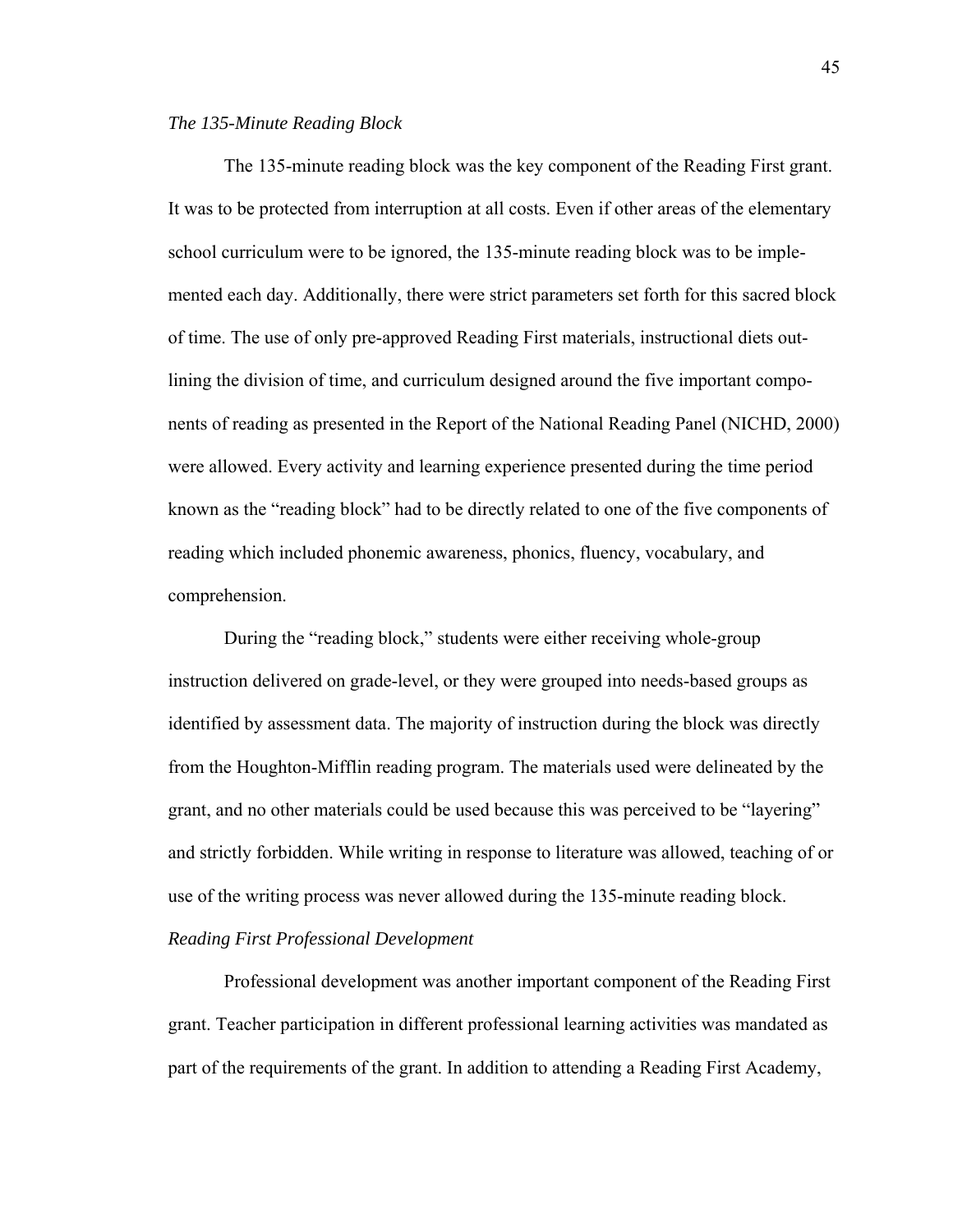teachers were also expected to participate in monthly professional development activities presented at the school level by the literacy coach.

Each month the literacy coach attended a training session where she was presented a module of instruction in the format of a Power Point presentation based on phonemic awareness, phonics, fluency, vocabulary, or comprehension that was developed by the Reading First architects in Georgia. In most cases this Power Point presentation was delivered to the coaches by the Education Program Specialist from the Georgia Department of Education assigned to their school district. On occasion, the Reading First architects presented the information directly to the coaches. There was usually a book study that went along with the Power Point presentation as well.

After participating in the session, the literacy coach returned to the school to "redeliver" that instruction verbatim. Using the Power Point with notes pages as her guide, she was to present the information as it was presented to her without deviating from the script in any way. The teachers were also assigned certain chapters from a book chosen by the architects to read and answer questions from and to be prepared to share those answers at the professional development meeting.

#### Data Sources and Data Collection Methods

Data sources for the study consisted of an open-ended questionnaire completed by all participants, selective transcriptions of the teacher study group sessions, verbatim transcriptions of three interviews with 13 of the teachers, audiotapes and field notes from observations conducted in 12 of the teachers' classrooms, the researcher's reflective journal, and selective transcription of a focus group interview at the completion of the study to allow for triangulation of data sources and member checking.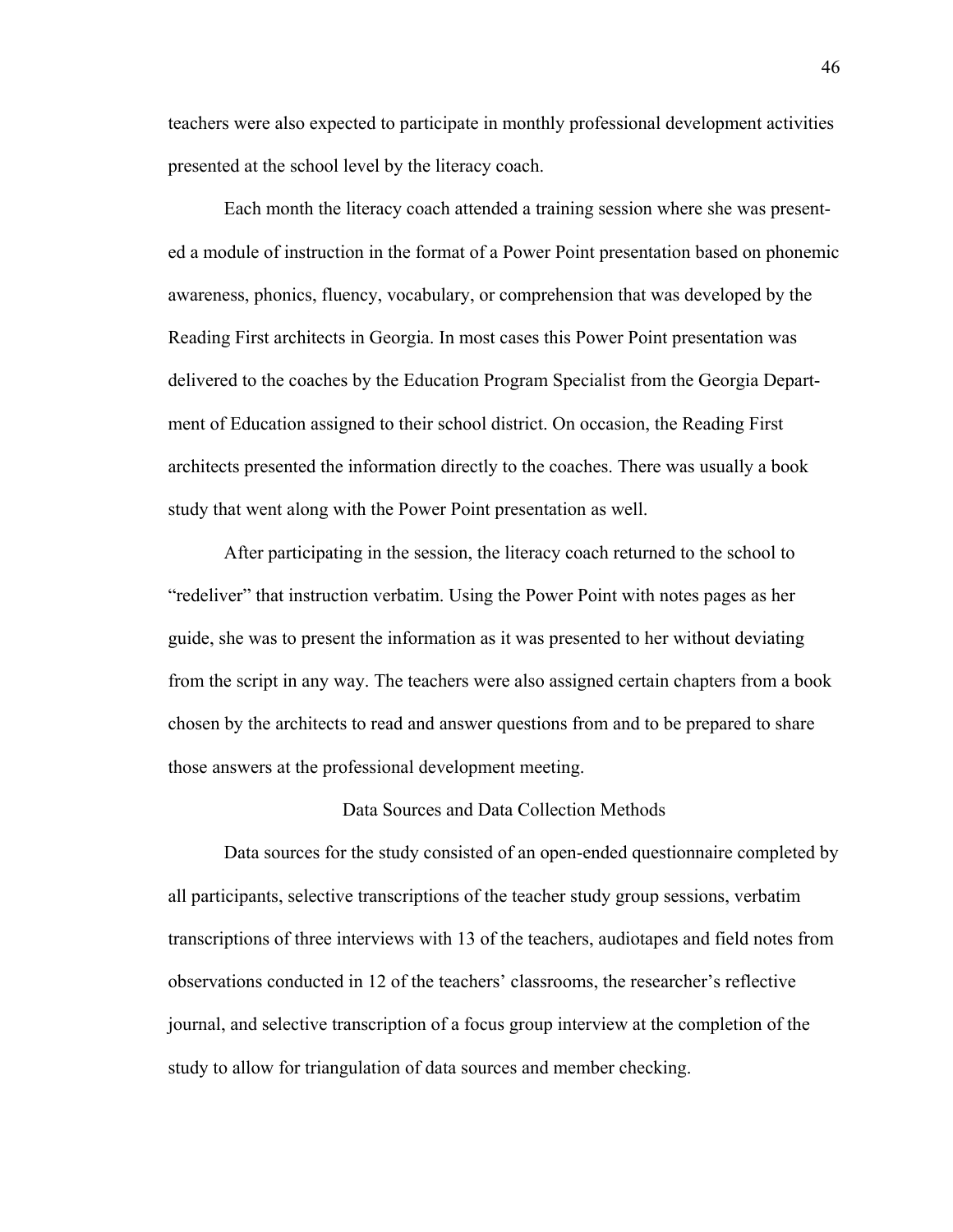#### *Questionnaire*

 Data collection began with an open-ended questionnaire (see Appendix A) completed by each of the 15 participants in the study in January 2007. The questionnaire was used to collect baseline data on teachers' perceptions of the reading-writing connection, their ideas about the Reading First grant, their knowledge of writing in the early childhood curriculum, their attitudes about professional development, and their ideas about the effectiveness of teacher study groups.

#### *Interviews*

After the completion of this questionnaire, each teacher took part in a series of open-ended, in-depth interviews which were transcribed soon after each interview and analyzed for themes. Interviews were audio recorded and transcribed in their entirety, and the pages were numbered and coded with each participant's pseudonym, type of data document, and date. This careful coding enabled me to cite excerpts from the data (i.e., Diane, I1, p.3). I conducted a series of three separate semi-structured interviews with each participant with a final focus group interview conducted at the completion of the study. Each interview served a purpose both by itself and within the series of interviews (Seidman, 2006).

The series of interviews began in February and continued until the completion of the data collection in June. The protocols for each of these interviews appear in Appendix B. The first interview focused on the teachers' perceptions of the grant and how it affected the school curriculum. Teacher choice, positive aspects of the grant, what was lacking in the grant, and how the grant affected classroom writing were also addressed in that interview. The second interview, conducted in March, focused on teachers' ideas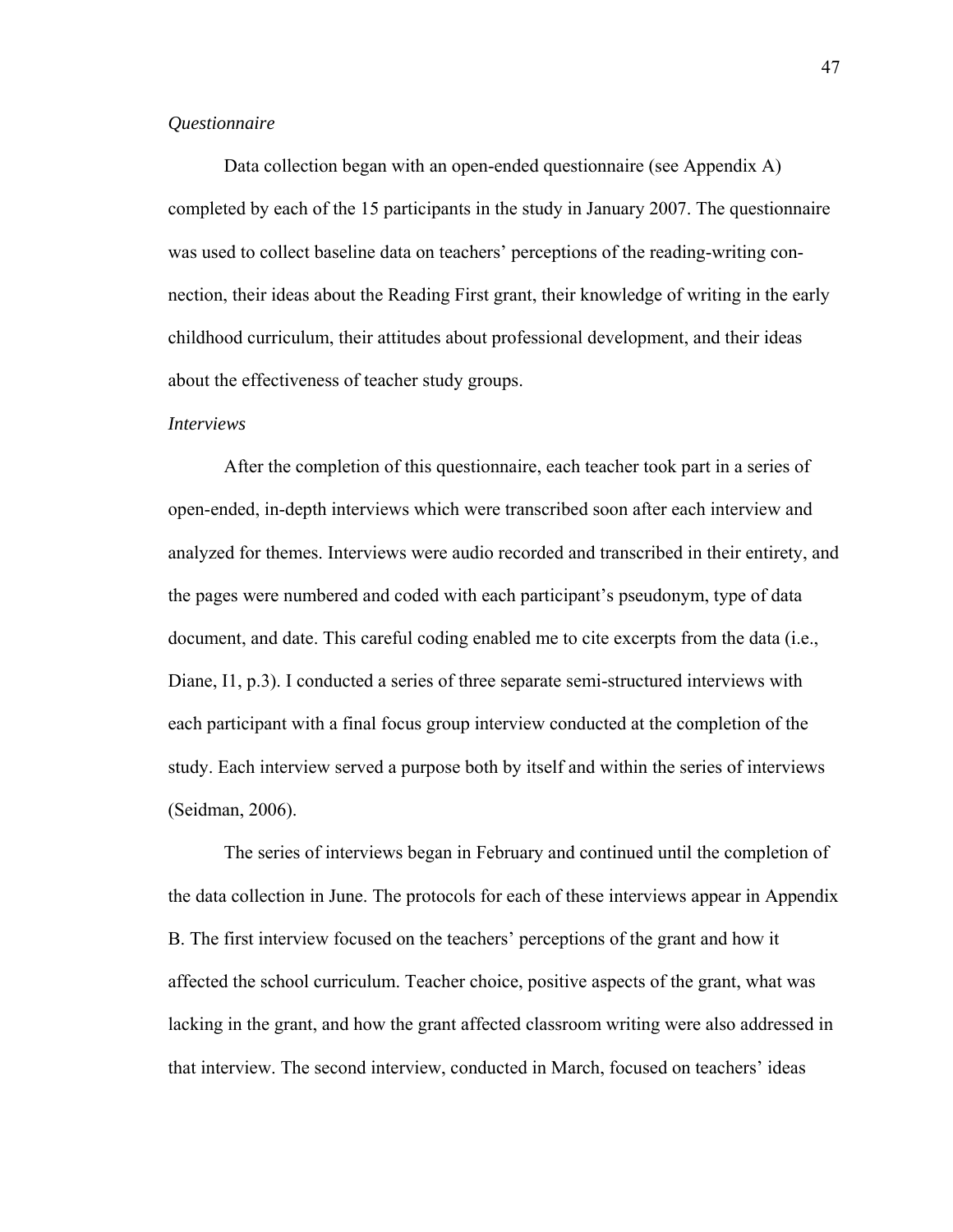about reading and writing instruction and whether or not they saw any connections between the two. The third interview, conducted in April, served as a debriefing session of classroom observations and study group sessions. Participants were asked to reflect on their teaching as well as what they found to be useful from the study group sessions. Finally, a focus group interview was conducted in June with all of the participants in order to conclude the study and to allow for triangulation of data sources and member checking.

#### *Audiotaped Teacher Study Group Sessions*

Audiotaping of the 10 teacher study group meetings took place along with selective transcriptions from each of these meetings. We attempted to meet weekly, but on occasion we were unable to do so because of conflicts with schedules. After each meeting, the audiotape was transcribed and coded with the type of document, page numbers, and date to allow for accurate citations of data excerpts (i.e., TSG 1, 2.14.07, p. 3). To be fully involved with the study group conversations, I elected not to take field notes so that I would not be distracted from the conversations. I also elected not to videotape the study group sessions because I did not believe that the participants would be comfortable with videotaping during the sessions. I served as the primary facilitator of the sessions, but my goal was to release this responsibility gradually throughout the study group process by asking each participant to serve in the capacity of facilitator at least once during the timeframe involved with the study. While there was extensive discussion by each of the participants, only two participants offered to facilitate one of the sessions. Laila and Ryan facilitated the fifth teacher study group, where they shared information they had gathered about the Reading First grant.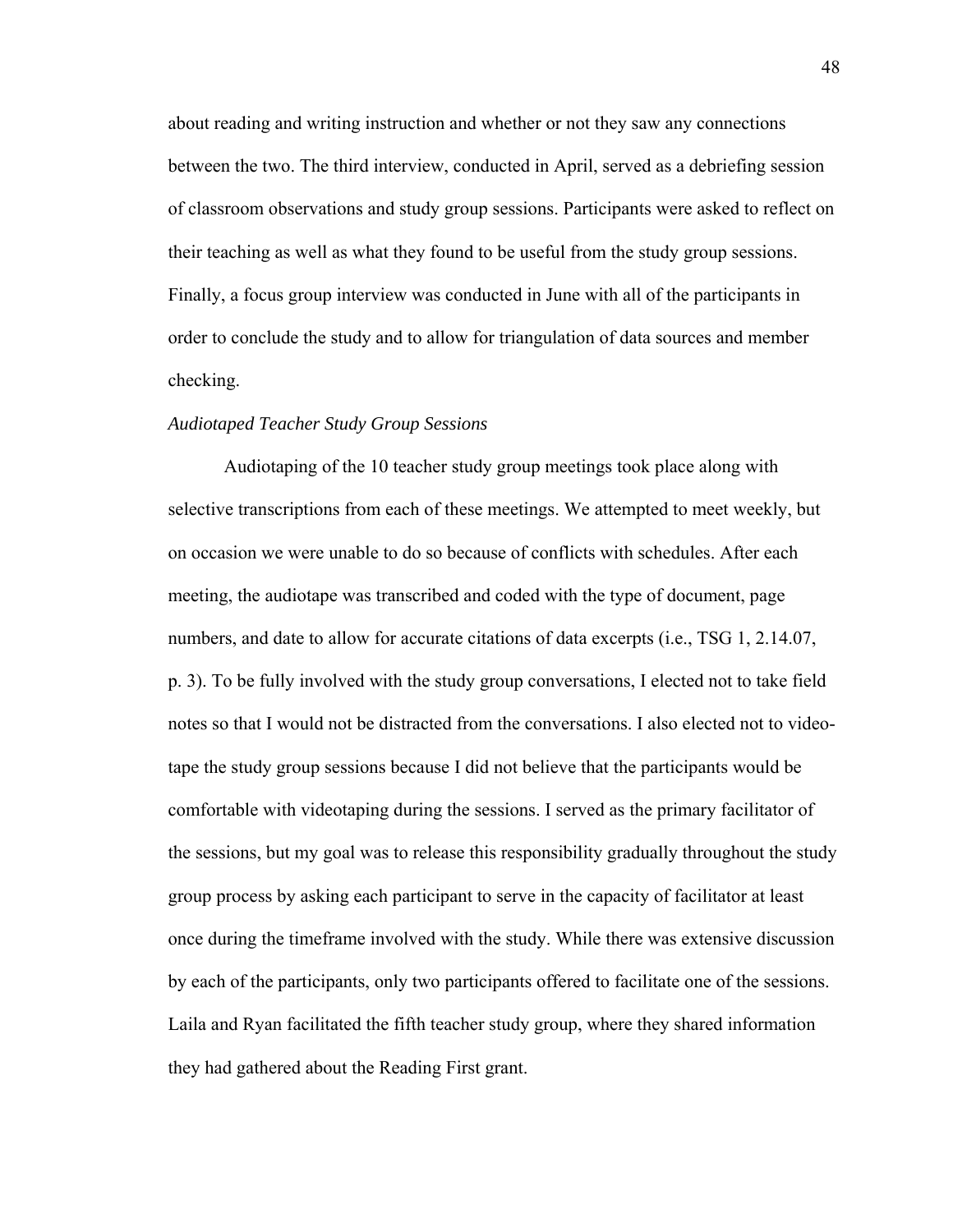#### *Field Notes from Classroom Observations*

Field notes, in addition to audiotapes from classroom observations in 12 of the 15 participants' classrooms, were recorded from February 2007 through May 2007 with a total of one observation per teacher, with the exception of three participants. These field notes were coded with each participant's pseudonym, type of data document, date, and page numbers to ensure careful documentation of data excerpts cited in the study (i.e., Willa, O, 3.13.07, p. 10). Each of the observations occurred when the participant invited me into her classroom for specific observations of an activity that related to the readingwriting connection. These were all prearranged visits. Scheduling constraints were the reason that three of the participants were not observed.

#### *Researcher's Journal*

Throughout the study, I kept a journal detailing my own questions and concerns.

The journal also served as a repository for thoughts about emerging themes and ideas.

#### Data Management and Analysis

Data analysis has been described as something like a "mysterious metamorphosis" where the "investigator retreated with the data, applied his or her analytic powers, and emerged butterfly-like with 'findings.'" (Merriam, 1998, p. 156)

 For the purposes of the study, I used my home office as a repository for the data that I gathered. All of the information concerning each participant was contained in one notebook divided into sections labeled for each participant who had chosen a pseudonym for herself at the beginning of the study. A list with the participants' names linked to the pseudonyms was kept in a separate file in my home and destroyed at the conclusion of the study. Transcriptions of interviews, results of the initial questionnaire, and field notes from the observations in the classroom were housed in this notebook. I also dedicated one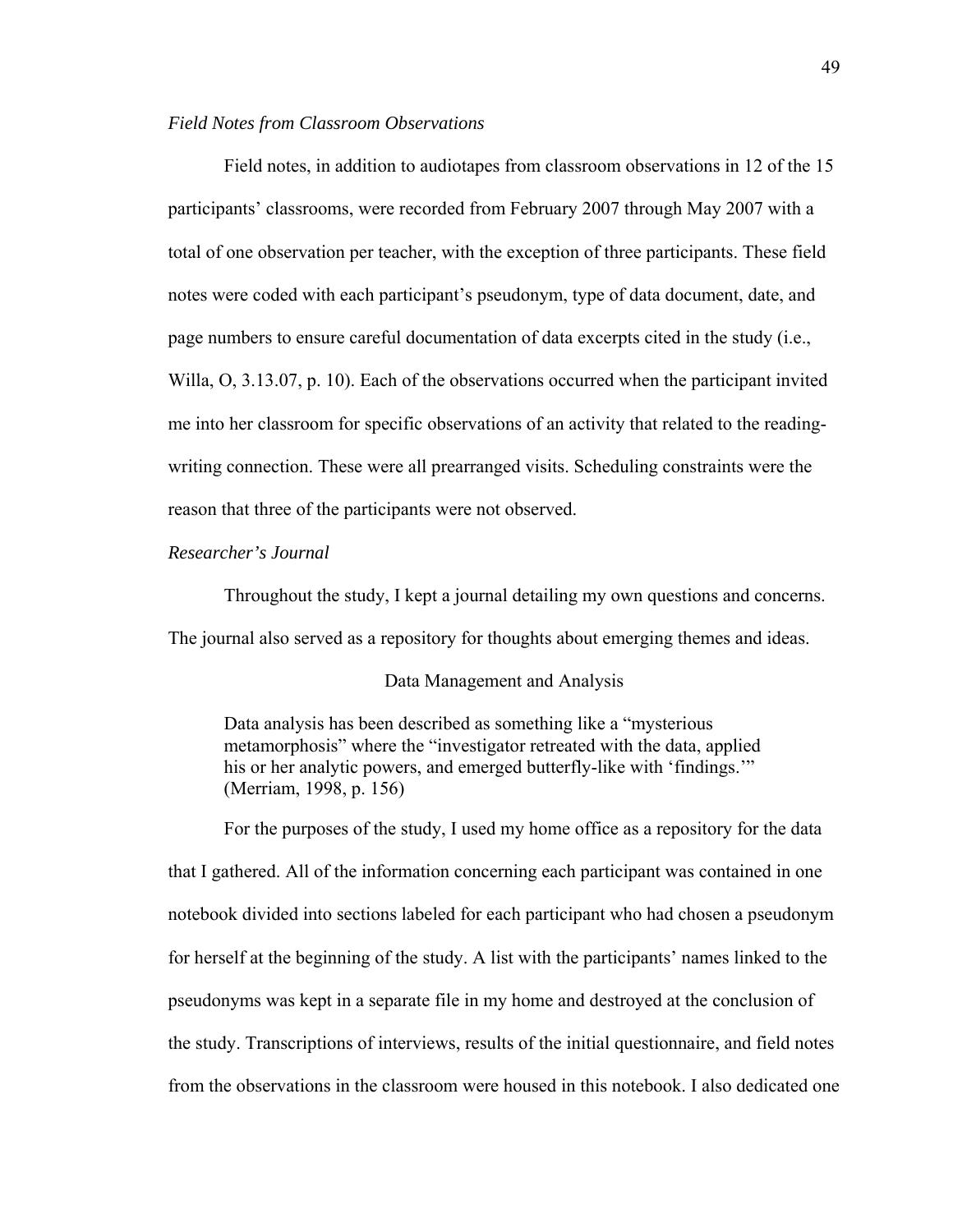notebook to the transcriptions of the study group sessions. A researcher's journal was also maintained throughout the time of the study. The audiotapes associated with the study were destroyed upon completion of the study.

 In qualitative research, the process of analysis begins with the first interview and the first observation. It is an interactive process where informed hunches direct the investigation of the researcher (Merriam, 1998). I found this to be true in this particular study because of my decision to transcribe my own data. Initially, I considered having someone transcribe the participants' interviews and the teacher study group sessions due to time constraints, but having decided to complete the task myself, I found that even as I transcribed, I constantly compared and analyzed each data set to subsequent data sets. While transcribing, themes would emerge giving me insight into future interview questions and plans for upcoming teacher study group sessions. A particular incident from an interview or teacher study group also served to lead me to tentative categories that were then compared to other instances later in the data analysis process (Merriam, 1998).

Data sets, which I printed as double-spaced hard copy to begin with, produced a richly descriptive product. Unfortunately, this "product" was overwhelming for me as a new researcher because there were so many interesting themes that I wanted to pursue. I decided to heed the advice of Bogdan and Biklen (1992) and discipline myself concerning the need to pursue everything. To facilitate this endeavor, I employed a system for organizing and managing this data in the form of coding, and my research questions served as a guide during this process.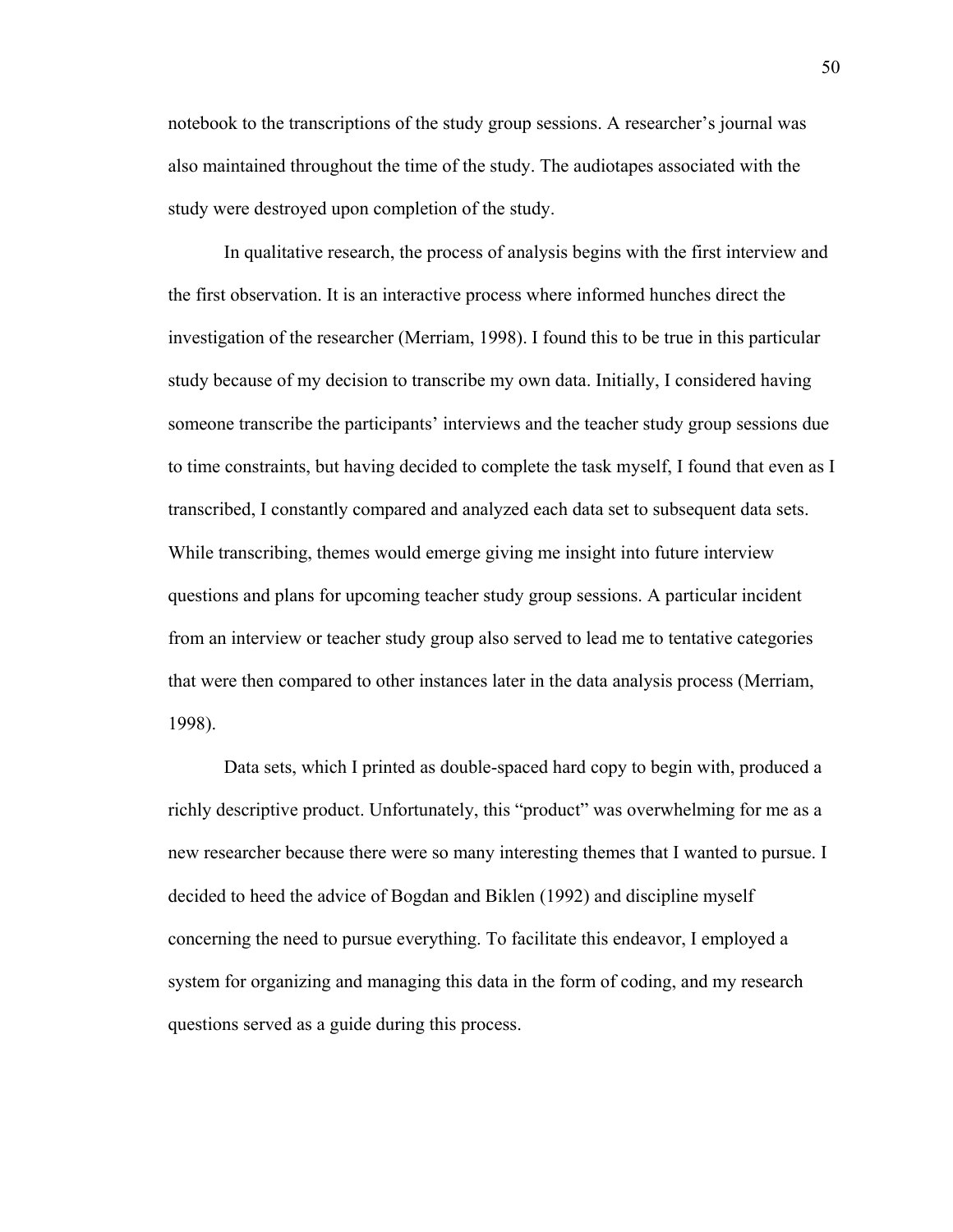Coding has been described as "nothing more than assigning some sort of shorthand designation to various aspects of your data so that you can easily retrieve specific pieces of data" (Merriam, 1998). I began the process of coding by concentrating my efforts on the three questions that were the driving focus of the study. Using erasable colored pencils to code the data as it related to the three research questions, I reduced the data in order to bring them to a more focused level. When doing this, broad themes began to emerge, so I next assigned specific codes to these themes, highlighting them with certain colors. These preliminary themes generally pertained to each research question. For example, themes such as the reading-writing connection, the reading-writing connection as determined by the Reading First grant, the writing process, Reading First professional development, Reading First restrictions, and participants' dissonance with the grant were obvious.

I then embarked on the process of coding the data in more detail, which allowed me to focus on refining the emerging themes. As I continued the process of data analysis, more specific themes emerged, and I made the decision to utilize acronyms as codes to represent these themes to circumvent confusion because of the various colors utilized. After coding the text according to these acronyms, I physically cut the pages apart and taped the corresponding coded data excerpts to sheets of paper with other excerpts taped to it coded with the same acronym. Continuing this thread, I then assigned "sub" acronyms to represent sub-codes and carried out the same process of cutting and taping. Because I had accumulated data from different sources, I carried out this process with teacher interview transcriptions, questionnaires, teacher study group session transcriptions, and field notes from classroom observations. By doing this, I was able to test the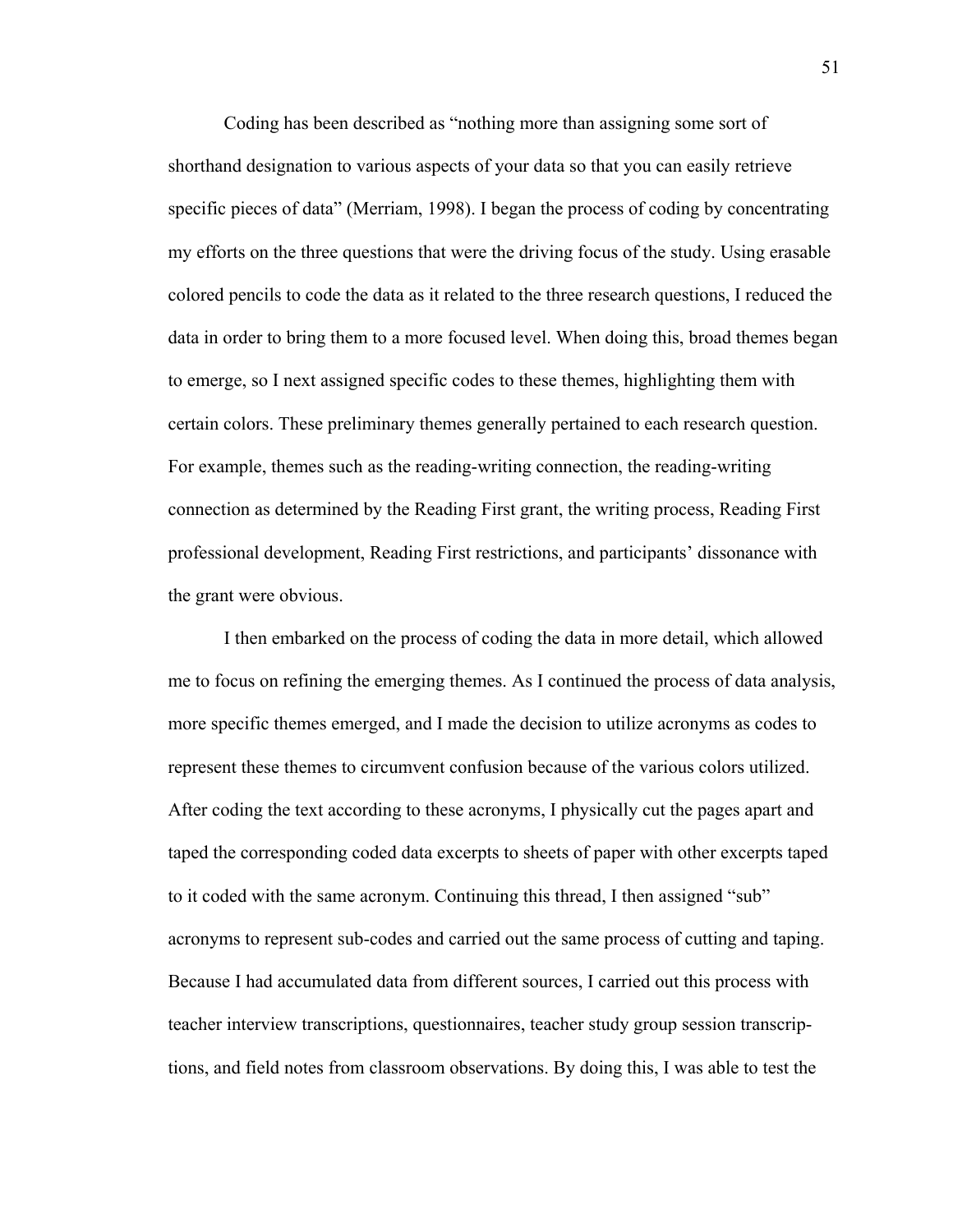emerging themes and compare them to subsequent data, adjusting and refining the themes as the information emerged (Merriam, 2002). The data analysis process was also recursive and dynamic (Merriam, 1998) because I was constantly looking "back" as a way to guide me as I moved forward with the study. Once I reached the point of saturation, I began writing up the findings.

I attempted to approach the material with an open attitude, seeking what emerged from the data as important (Seidman, 2006). Throughout the analysis process, I had to be cognizant of any bias I felt concerning the grant and remember the focus of my study as it related to my research questions while conducting the analysis of the data. Table 2 provides an overview of the timeline of the data collection and analysis associated with this study.

#### Trustworthiness

In the field of education, a researcher using a naturalistic paradigm must be careful to communicate the rigor with which an inquiry in implemented and subsequently reported. Because of the applied nature of educational research, it is very important that researchers and others have confidence in the conduct of the investigation and the results of the study (Merriam, 1998). The assumption is often made by those who adhere to a more conventional paradigm that naturalistic research is "soft," that it therefore lacks the rigor that is the hallmark of a conventional study. Despite the assertion by some researchers that rigor is not the hallmark of naturalistic inquiry, certain criteria to ensure trustworthiness should be employed to ensure rigor (Lincoln & Guba, 1985). These criteria are credibility, transferability, dependability, and confirmability. Next, I discuss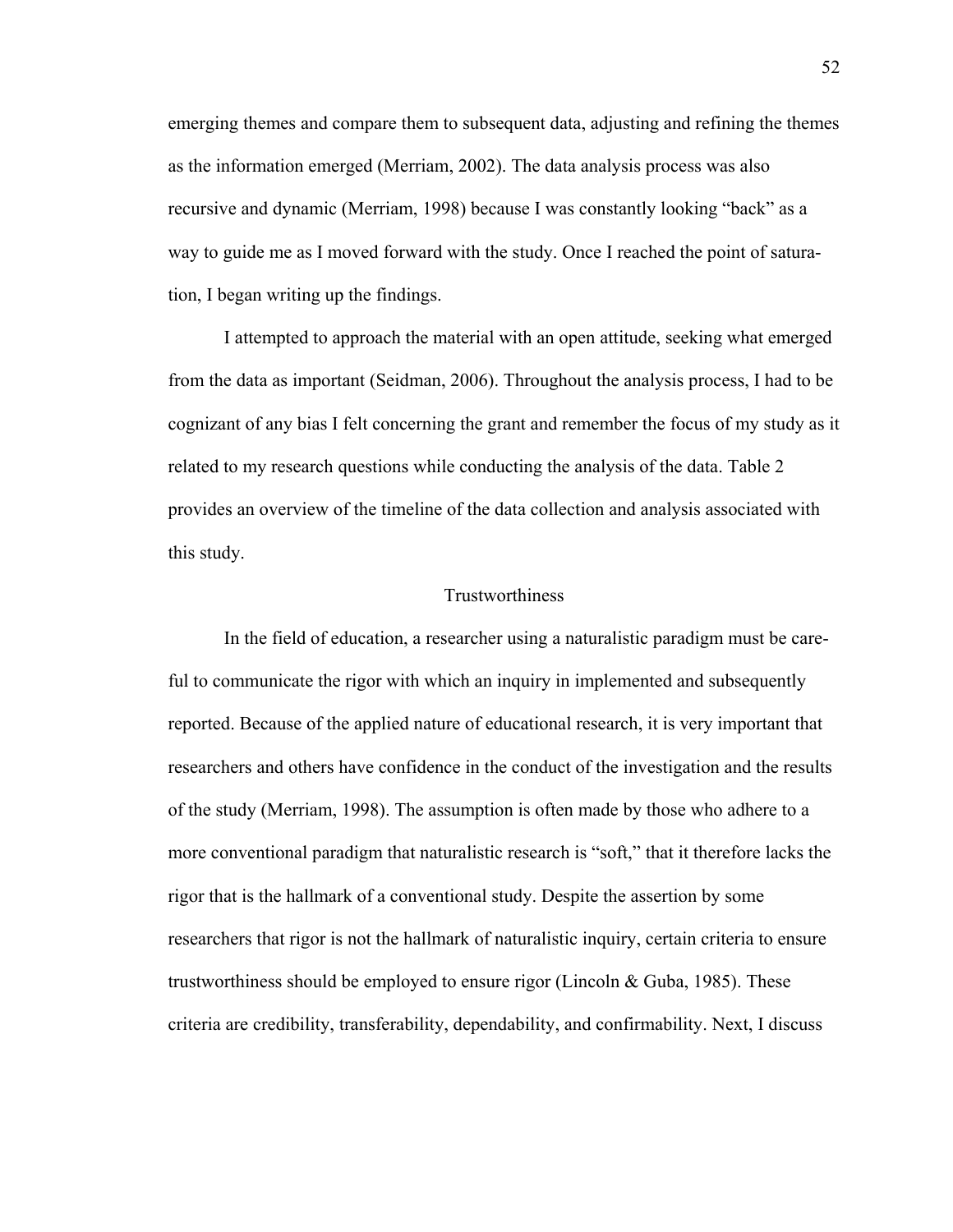# Table 2

# *Timeline and Overview of Data Collection and Analysis Methods*

| Dates            | Activities                                                                                                                                                                                                                                                                                                                                       |
|------------------|--------------------------------------------------------------------------------------------------------------------------------------------------------------------------------------------------------------------------------------------------------------------------------------------------------------------------------------------------|
| January 2007     | Offer invitations to teachers in kindergarten, first, second, and third<br>grade to participate in the teacher study group<br>Begin researcher's journal<br>Distribute, collect, and analyze open-ended questionnaire<br>Selectively transcribe audiotapes of first study group session<br>Initiate researcher's journal and begin data analysis |
| February 2007    | Selectively transcribe audiotapes of second, third, and fourth study group<br>sessions<br>Conduct and transcribe first interview with each participant<br>Conduct observations and take field notes in participants' classrooms<br>Meet with peer debriefer on process<br>Continue researcher's journal and data analysis                        |
| March 2007       | Selectively transcribe audiotapes of fifth, sixth, and seventh study group<br>sessions<br>Conduct and transcribe second interview each participant<br>Conduct observations and take field notes in participants' classrooms<br>Meet with peer debriefer on process<br>Continue researcher's journal and data analysis                            |
| April 2007       | Selectively transcribe audiotapes of eighth and ninth study group session<br>Conduct and transcribe third interview with each participant<br>Conduct observations and take field notes in participants' classrooms<br>Meet with peer debriefer on process<br>Continue researcher's journal and data analysis                                     |
| May 2007         | Selectively transcribe audiotapes of tenth study group session<br>Meet with peer debriefer on process and themes<br>Complete researcher's journal and continue data analysis                                                                                                                                                                     |
| June 2007        | Focus group interview for member checking<br>Complete researcher's journal and continue data analysis<br>Meet with peer debriefer on process and themes<br>Begin drafting of findings                                                                                                                                                            |
| July-August 2007 | More data analysis and writing                                                                                                                                                                                                                                                                                                                   |
| September 2007   | Complete penultimate draft of dissertation                                                                                                                                                                                                                                                                                                       |
| October 2007     | Defend dissertation                                                                                                                                                                                                                                                                                                                              |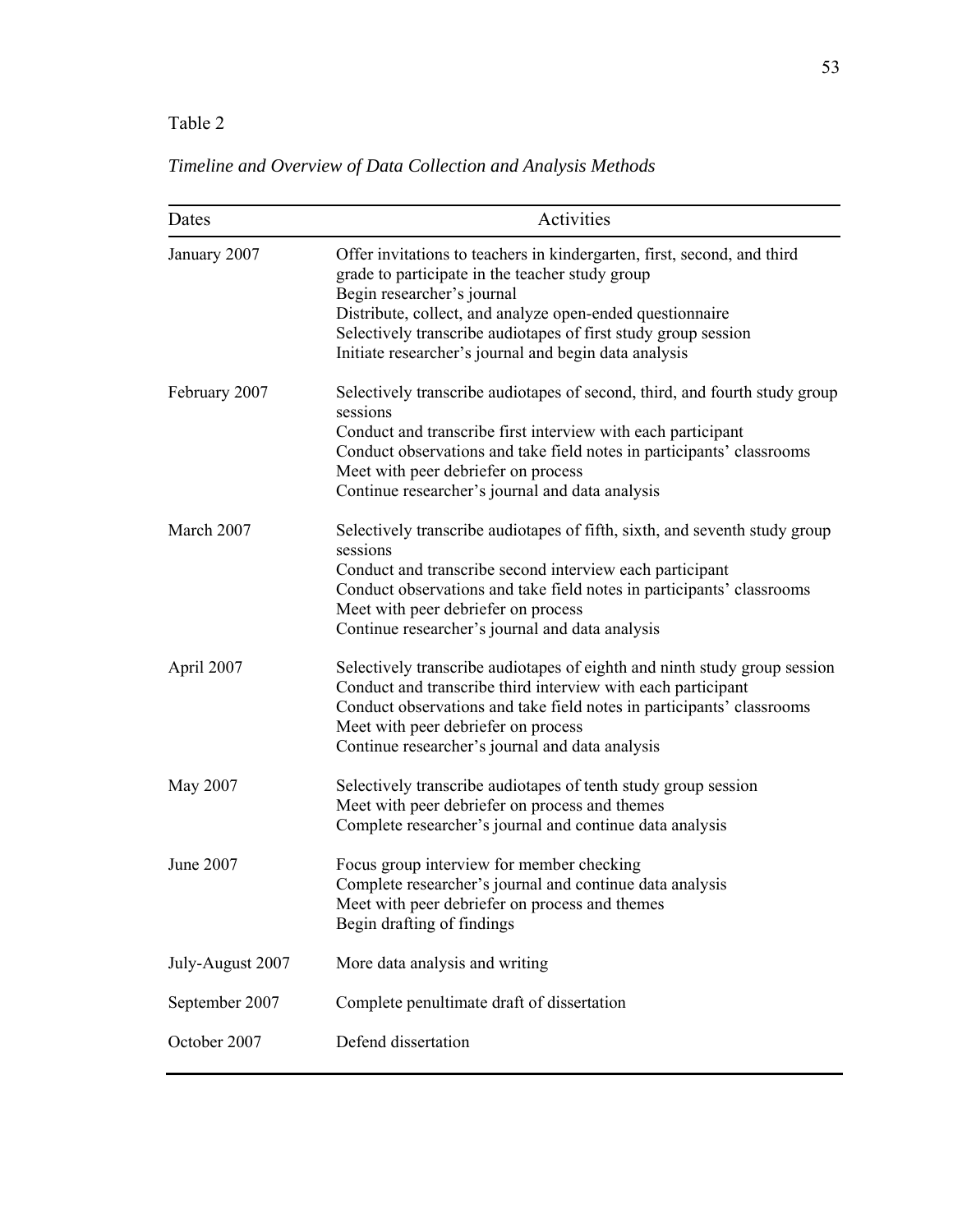the ways in which I sought to ensure trustworthiness in the research design and methods for my study.

#### *Credibility*

 Credibility is the term that most closely parallels the term internal validity used by researchers who employ quantitative methods. This term addresses how well a researcher provides assurances of the fit between the respondents' views of their life ways and the researcher's reconstruction and representation of these life ways (Schwandt, 2001). Lincoln and Guba (1985) have identified five major techniques that make it more likely that credible findings and interpretations will be produced in naturalistic studies:

- 1. activities increasing the probability that credible findings will be produced such as prolonged engagement, persistent observation, and triangulation.
- 2. activities that provide an external check on the inquiry process, such as peer debriefing.
- 3. an activity aimed at refining working hypotheses as more and more information becomes available in the form of negative case analysis.
- 4. an activity that makes possible checking preliminary finding and interpretations against archived raw data such as referential adequacy.
- 5. an activity that provides for the direct test of findings and interpretations with the human sources from which they have come through member checking. (p. 301)

In this study, I sought to ensure credibility by prolonged engagement, persistent observation, triangulation, peer debriefing, and member checking. Prolonged engagement was maintained by spending 6 months focused on the research in the setting, a setting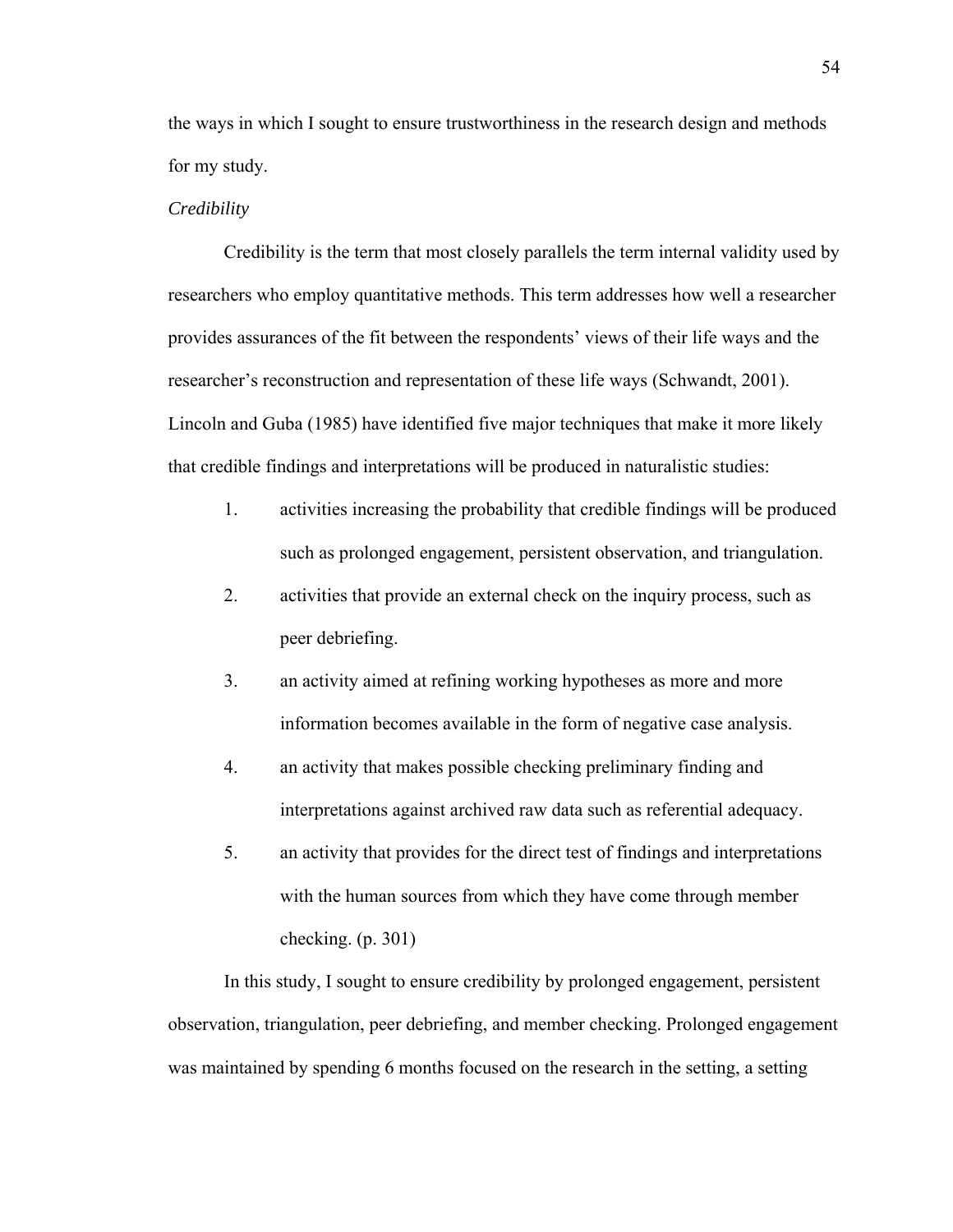with which I was already familiar. I also endeavored to continue to build upon the rapport and trust that had already been well established since I had worked previously with the group of teachers who participated in the study. As I utilized member checking to tell the story of the teachers' experiences, I had the opportunity to assure the teachers that I was seeking to represent their experiences as they have constructed and reported them. Persistent observation allowed me to identify characteristics and elements of the situation that were most relevant to the story, and triangulation of data provided different types of data with which to construct the findings.

Finally, a peer debriefer was used to assist me at various points in the data collection and analysis process as I worked through the study by listening, offering an outside view point, and providing an opportunity for catharsis. Jo Anna Fish, another doctoral student at Georgia State University, served as my peer debriefer. We were employees of the same county school system, and we spent countless hours discussing our studies, our frustrations, and our successes.

#### *Dependability*

 The term dependability in qualitative research is parallel to the term reliability in quantitative research. Dependability focuses on the process of the inquiry and the researcher's responsibility to ensure that the process was logical, traceable, and welldocumented (Schwandt, 2001). In this study, I ensured dependability by providing thick description in the researcher's notebook as well as in the reporting of the data collection and analysis processes and the findings. Within the researcher's notebook, I discussed emerging themes and findings. An audit trail was provided through the use of notebooks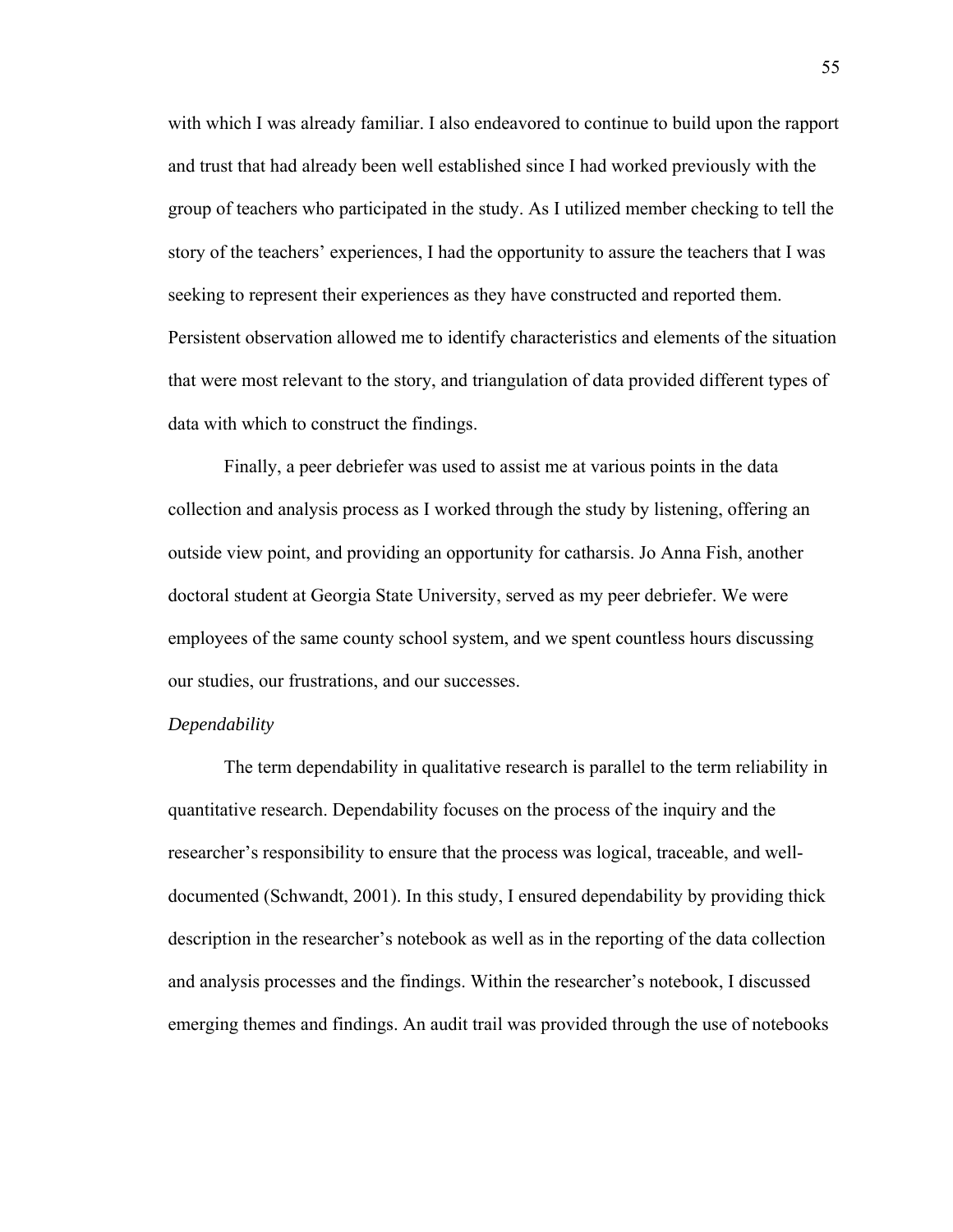housing all relevant questionnaires, transcriptions, audiotapes, and field notes as well as the analysis of the data.

#### *Transferability*

Transferability, a parallel to external validity in quantitative research, focuses on generalization in terms of case-to-case transfer concerning the researcher's responsibility to provide readers with sufficient information on the case studied to subsequent cases that may be undertaken (Schwandt, 2001). Lincoln and Guba (1985) maintain that transferability by the naturalist is very different from the establishment of external validity by the conventionalist, and case-to-case transfer can only be accomplished if the inquirer provides sufficient detail about the circumstances of the situation or case that was studied. This level of explicit detail has been labeled as thick description (Geertz, 1983) and has been described as more than a matter of amassing relevant detail, but to actually begin to interpret it by recording the circumstances, meanings, intentions, strategies, and motivations that characterize a particular episode. Thick description, as opposed to thin description, is the interpretive characteristic of the description as opposed to the detail per se (Schwandt).

The degree of transferability is also dependent on the degree of similarity between sending and receiving contexts. Transferability inferences cannot be made by the initial investigator who knows only the sending context, so the burden of proof lies less with the original researcher than the person who is seeking to make application. It is the responsibility of the original researcher to provide the data base that makes transferability judgments possible on the part of potential appliers (Lincoln & Guba, 1985). Transferability was achieved in this study by providing sufficient thick description that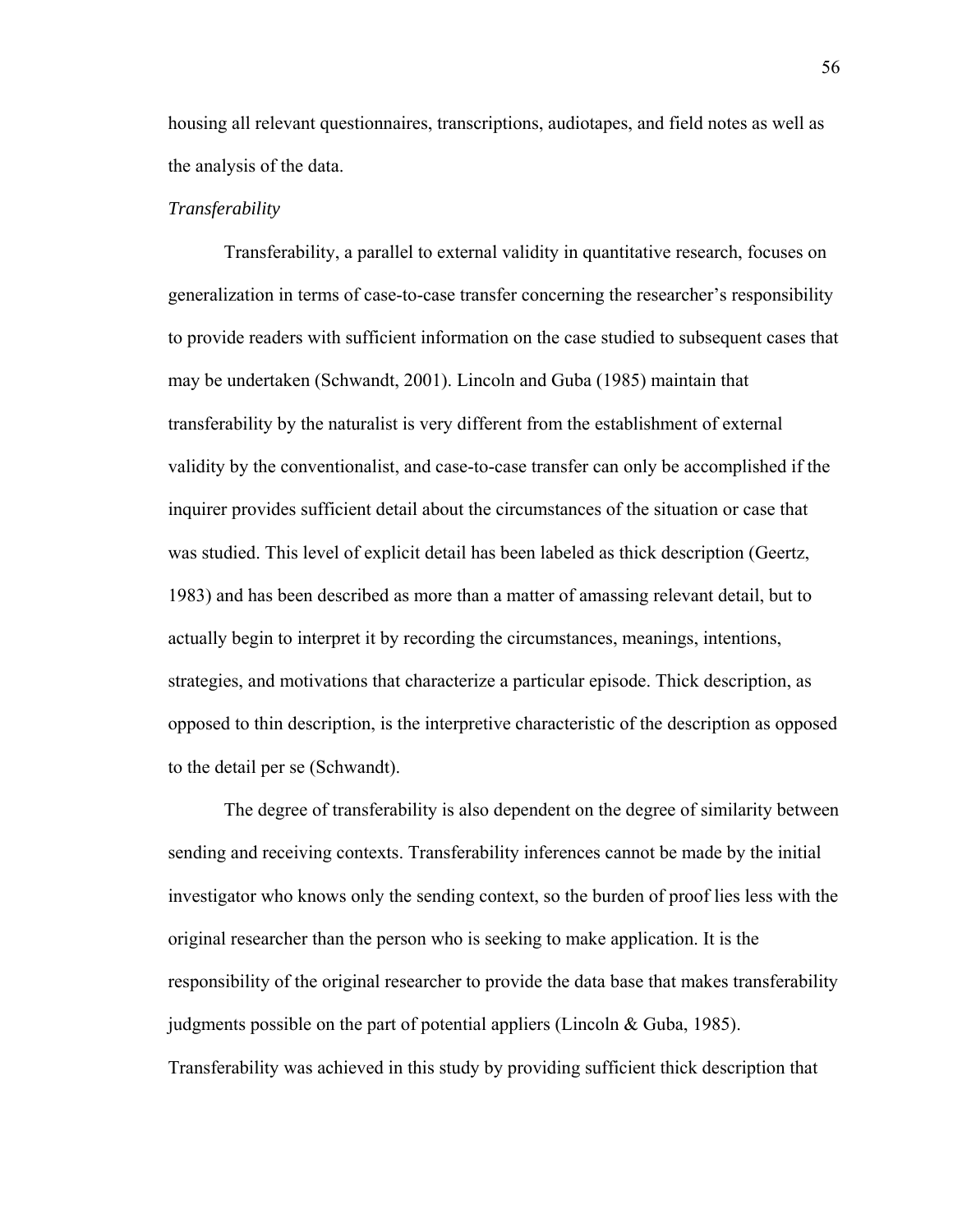allows readers to decide whether this study has implications for their own studies or interests.

#### *Confirmability*

Confirmability, parallel to objectivity in quantitative research, establishes the fact that the data and interpretations of research were not figments of the researcher's imagination (Schwandt, 2001). Procedures identified by Lincoln and Guba (1985) such as auditing, member checking, and peer debriefing, link assertions, findings, and interpretations in discernible ways. In this study, I ensured confirmability by employing the use of an audit trail, consistent peer debriefing in formal settings as well as informal settings, triangulation of methods, and the maintenance of a detailed researcher's journal.

#### Summary

This naturalistic study (Lincoln & Guba, 1985) occurred over a 6-month period in an elementary school receiving Reading First grant funding. Fifteen teachers, along with me as a participant observer and investigator, examined reading-writing perceptions and classroom practices as we worked together in a voluntary teacher study group. An openended questionnaire, various semi-structured interviews, audiotapes of teacher study group sessions, and field notes and audiotapes from classroom observations were utilized to record a point in time that we all were experiencing together. These data were then analyzed for pertinent themes. In Chapter 4, I present the findings for each of the three research questions for the study. In Chapter 5, I discuss conclusions, implications, and suggestions for future research.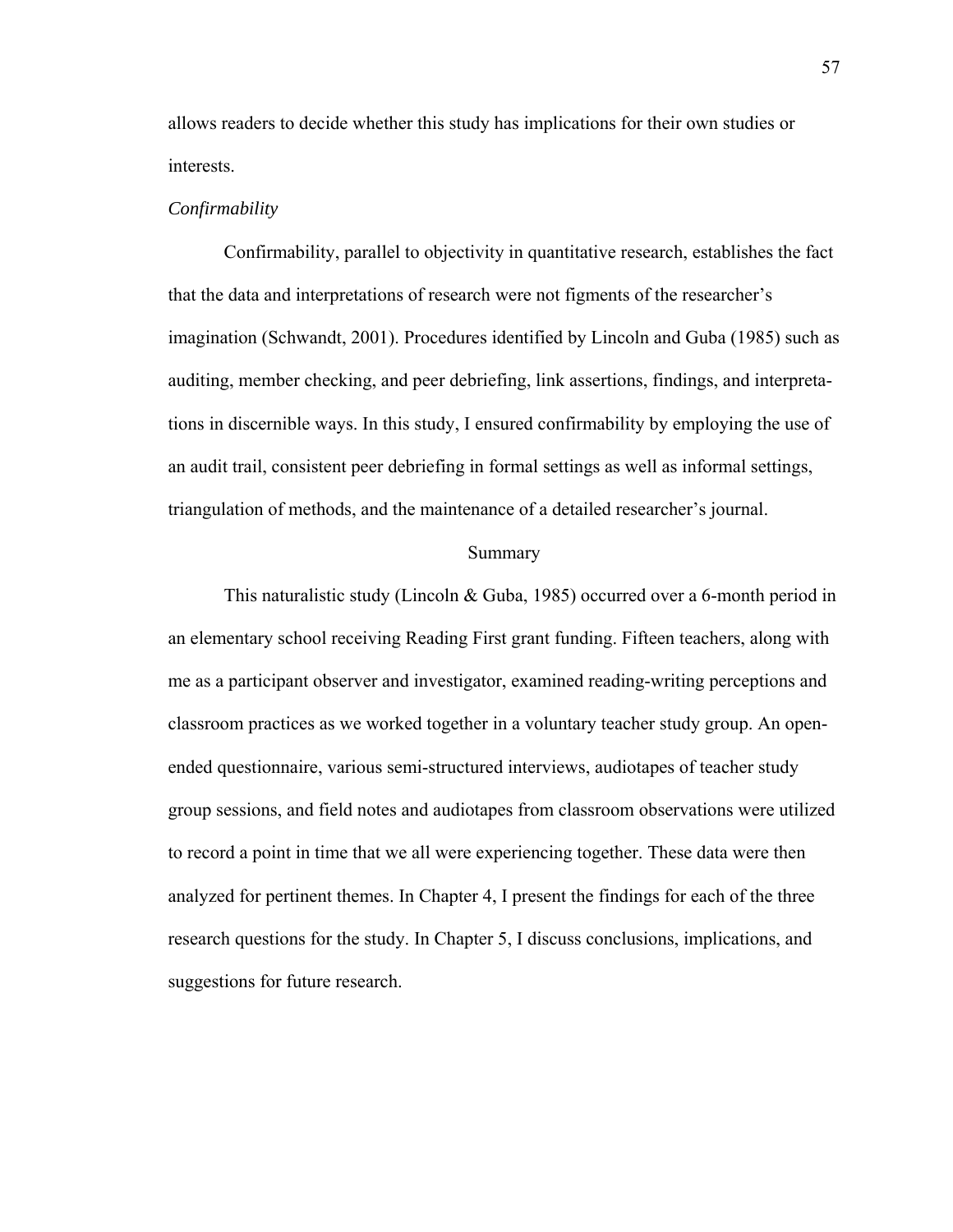### CHAPTER 4

### RESULTS

 An introspective look approximately 3 years ago into my own definition of literacy resulted in this naturalistic inquiry (Lincoln & Guba, 1985) examining the relationship between reading and writing as it relates to young children. A quest to give voice to the individuals who actually work day in and day out with these children, offering them the best literacy instruction possible while trying to adhere to the guidelines of a federal Reading First grant, was the impetus for this study. A group of teachers with whom I have worked on a daily basis for 2 years accepted the opportunity to work collaboratively in a teacher study group to examine their own beliefs about the readingwriting connection as it was juxtaposed against a federal Reading First grant's guidelines. Approaching the study through the lens of a social constructivist, I invited teachers to engage with me in this inquiry and to discuss the reading-writing connection with peers who were experiencing the same phenomena (Creswell, 1998).

Three research questions served to guide this process of inquiry:

- 1. What are primary teachers' perceptions of the reading-writing connection for students in kindergarten through third grade?
- 2. How does the context of a school wide Reading First grant affect primary teachers' perceptions of the reading-writing connection for students in K-3?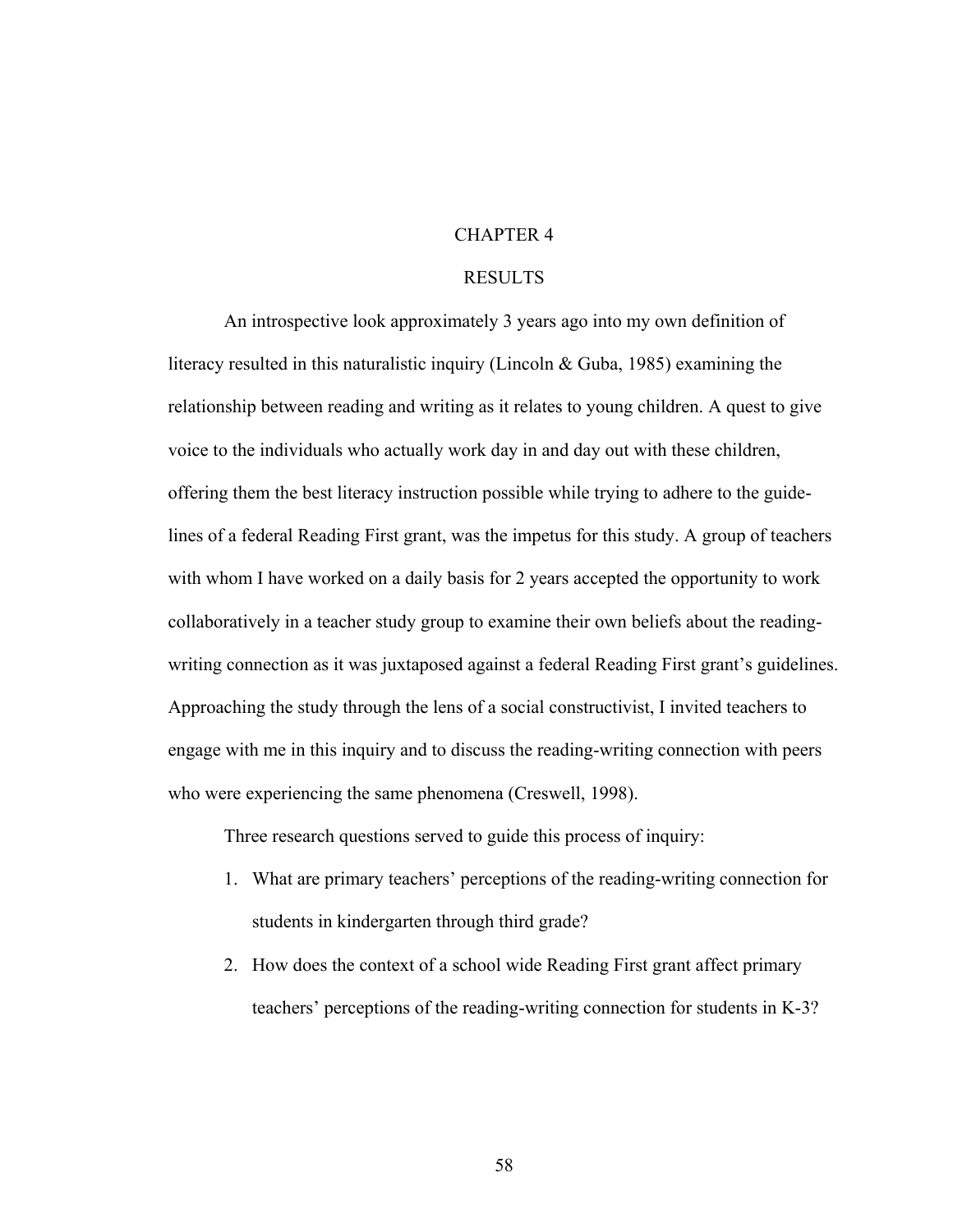3. In what ways does a voluntary teacher study group focused on the readingwriting connection influence primary teachers' perceptions of the readingwriting connection and their literacy instruction?

For a span of 6 months, I collected and analyzed data using a constant comparative method (Glaser & Strauss, 1967). Data were gathered from 10 teacher study group meetings, 3 individual semi-structured interviews conducted with each of the participants, field notes from my time spent observing in participants' classrooms, and a final focus group interview for member checking and closure. As a participant observer in all aspects of the study, I spent time observing and taking part in discussions, but primarily I invited 15 teachers to voice their successes, frustrations, and questions associated with a federal Reading First grant that controlled instruction for 135 minutes of their school day. All of the teacher study group sessions were audiotaped and selectively transcribed following each session to allow me to examine the data in light of emerging themes. Participants were also asked to complete an open-ended questionnaire detailing demographic information about themselves and their perspectives; they were also interviewed about their own perceptions of the reading-writing connection along with their own interpretations of the Reading First grant. While I initially introduced the book, *Classrooms That Work* (Cunningham & Allington, 2006) as a springboard for the discussion of the readingwriting connection in the teacher study group, the book quickly took a backseat as teachers began to share their own understandings of the reading-writing connection and their perceptions of the influence of the Reading First grant on their literacy practices.

As this chapter unfolds, readers will encounter a vivid portrait via the use of thick description (Geertz, 1983) of 15 teachers of kindergarten, first-, second-, and third-grade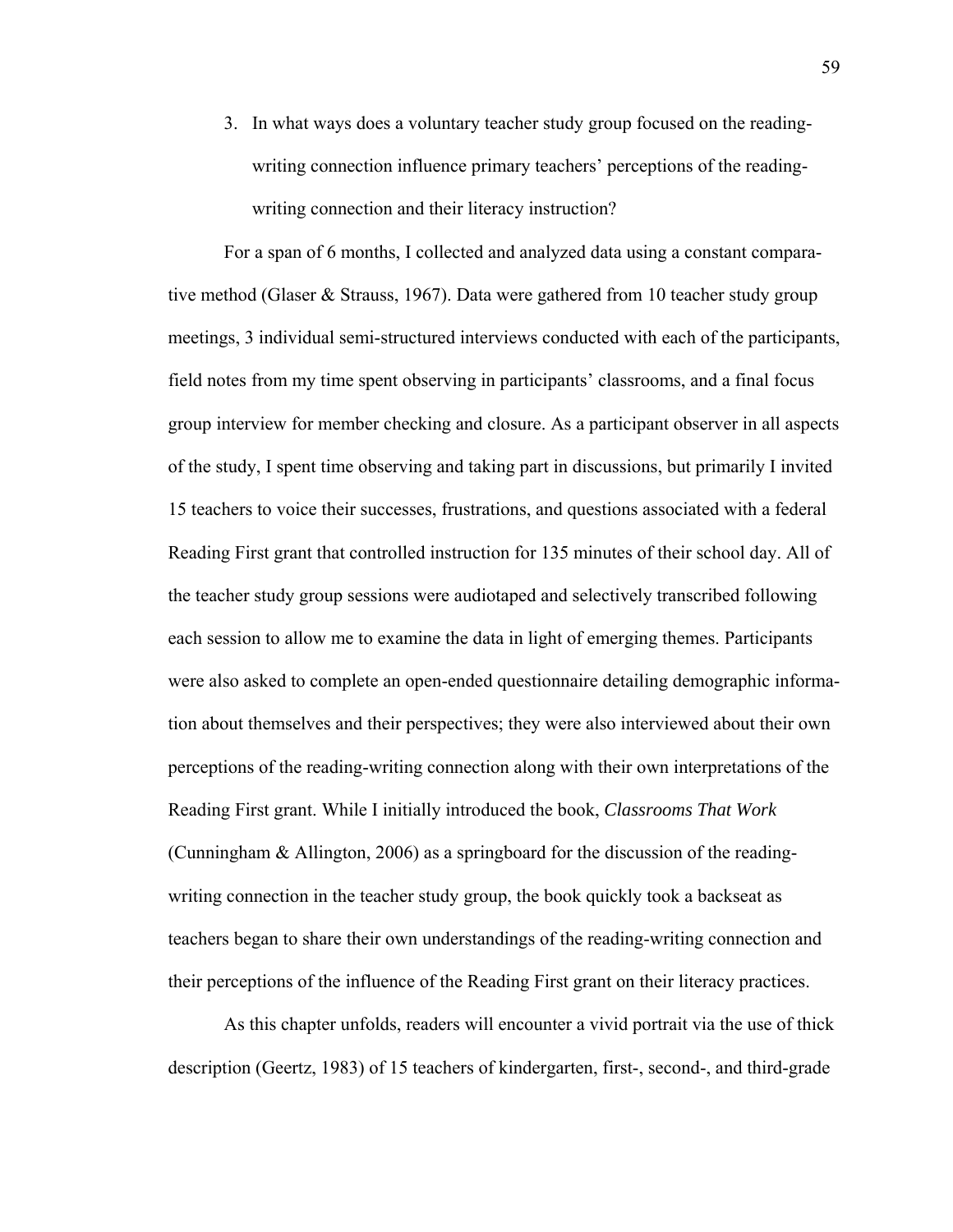students who examined their own perceptions of the reading-writing connection while trying to come to terms with a federal grant that outlined very specific parameters for literacy instruction in their primary classrooms.

Findings presented in this chapter are organized around the three research questions that serve as the focus of this study. In accord with my first question, findings related to primary teachers' perceptions of the reading-writing connection for students in kindergarten through third grade are presented. Secondly, findings are discussed concerning the ways in which the context of a school-wide Reading First grant affected primary teachers' perceptions of the reading-writing connection for students in K-3. Finally, the concluding section of the chapter contains a detailed overview of the ways in which a voluntary teacher study group focused on the reading-writing connection influenced primary teachers' perceptions of this connection and their subsequent literacy instruction.

Teachers' Perceptions of the Reading-Writing Connection

As I embarked on this study, I had certain ideas about the reading and writing connection in the early childhood classroom, but I wondered what other teachers thought about this connection. My first research question sought to examine what the teachers with whom I worked perceived to be the connection between reading and writing for students. As I listened to them tell the stories of their experiences with reading and writing, certain themes began to rise to the forefront of discussion. These themes were very apparent during the process of data analysis. They include teachers' own background and experiences with reading and writing as students themselves, a view of reading and writing as a united strand, the roles of reading and writing as part of the

60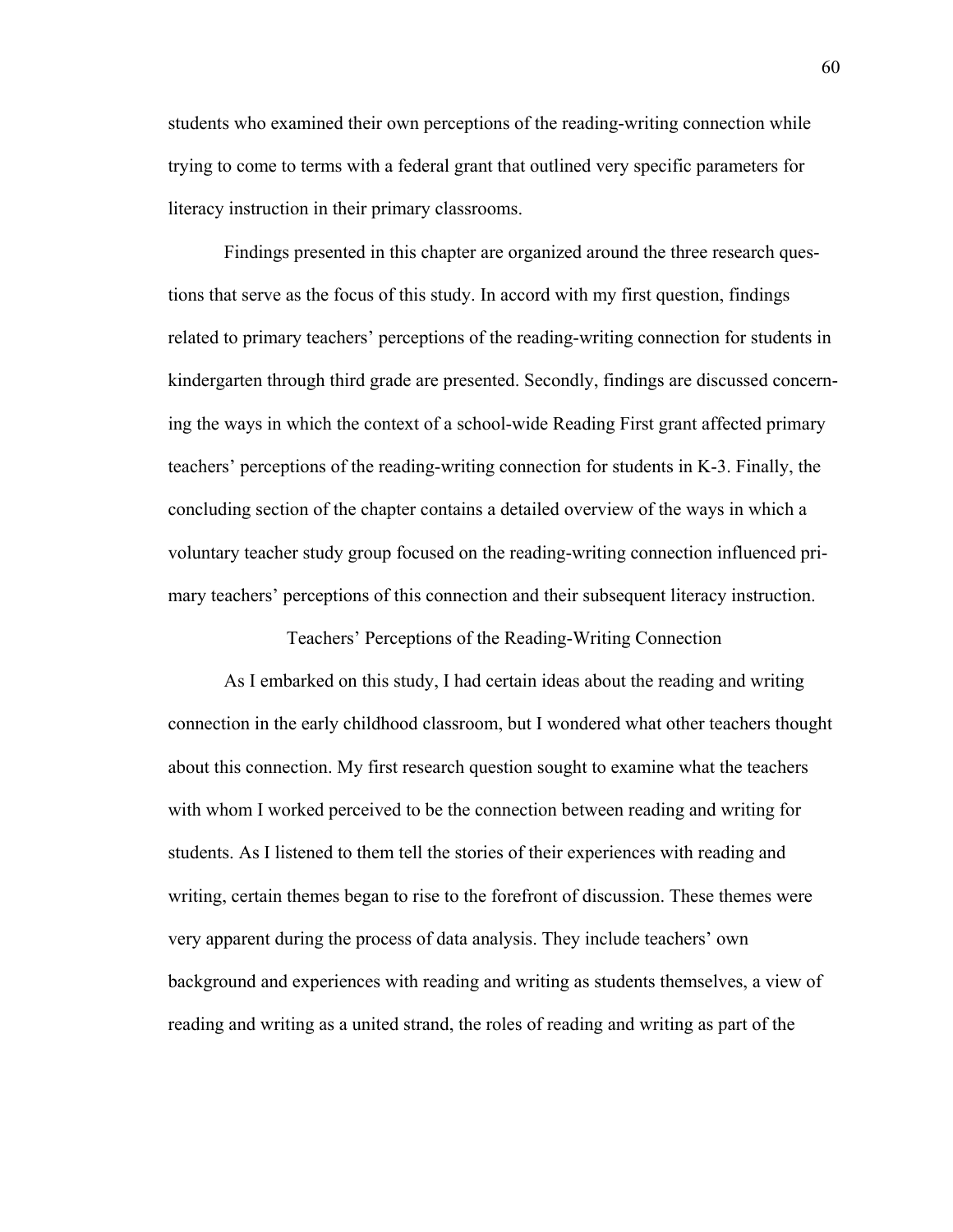literacy equation, and, finally, the role that drawing plays in the literacy lives of young students.

## *Educational Background and Perceptions of the Reading-Writing Connection*

An analysis of data from the questionnaire as well as responses from the second semi-structured interview revealed a group of teachers who in many cases had not experienced reading and writing as a connected entity during their years as a student in the younger grades, as high school students, or even as postsecondary and graduate students. Except for the younger participants in the study, reading and writing had often occurred as a disjoint, with reading garnering the most attention and writing coming in at a distant second. Joy, a veteran first-grade teacher stated, "In the 'olden days' I was taught phonics. Plenty of drill was included, often using 'drill sticks.' I also met Dick and Jane. It was a long time ago, but I do not remember writing instruction" (Q, p.2). According to Hope, another veteran second-grade teacher, "Wasn't the ideal! We read from a Sadlier Reader and there was no connect between reading and writing" (Q, p.2). Rachel, a kindergarten teacher, explained, "Often Round Robin reading in a group with a teacher was the norm and handwriting was the only writing experienced" (Q, p.2).

For some participants, a connection between reading and writing did occur in their formative educational experiences. Third-grade teacher Caroline penned on her questionnaire, "Many years ago, when I was in elementary school, I had to read every day, and I wrote every day. Reading and writing were always connected. I had to read and write. There was not one day when I only read and vice versa" (Q, p.2). Nannette, a first year second-grade teacher, remembered writing often and many times writing new endings to stories, (Q, p.2). Ryan, who teaches first grade and is one of the youngest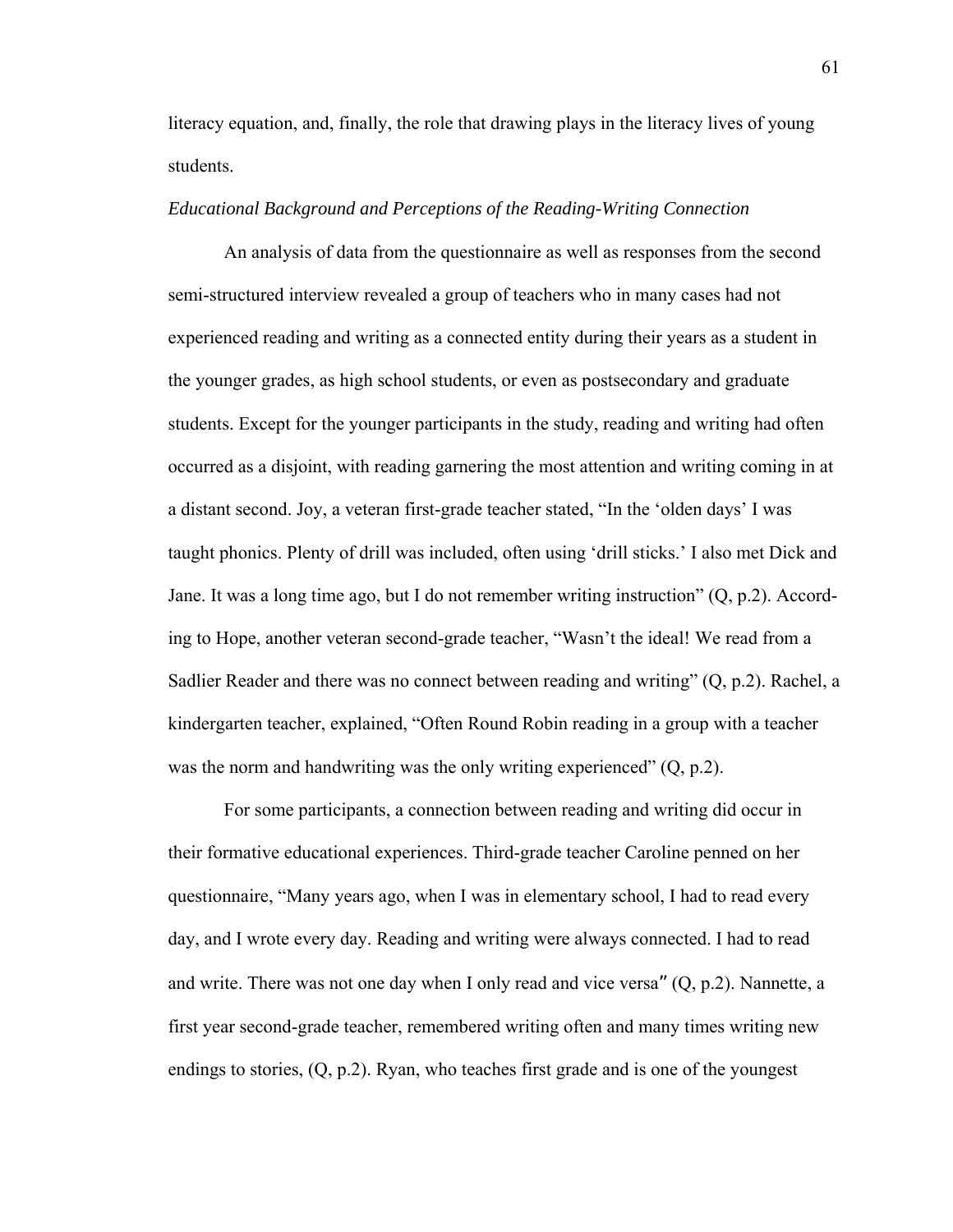teachers, experienced the reading-writing connection through a phonics-based curriculum as she shared that "reading was phonics-based, learning the sounds of letters and learning how to decode the myriad of combinations they can make. Writing always fed off reading, reinforcing the skill you just unlocked"  $(Q, p.2)$ .

 Presentation of reading and writing as equal components of the literacy equation was again not the norm as participants recounted their experiences in preservice classes to prepare them for the classroom. The majority of the teachers had participated in reading methods classes, but not in classes highlighting the writing aspect of literacy. Classes focusing on children's literature were commonplace as Diane, a second-grade teacher (I1, p. 1), and Ryan, a first-grade teacher (I2, p. 1), reported, while the teaching of phonics was also included for some participants (Lee, I2, p. 2; Ryan I2, p. 2). Nanette, also a second-grade teacher,  $(I2, p. 1)$  mentioned the experience of working with writing workshop instruction, but only one participant mentioned classes where reading and writing were both taught as aspects of literacy. Willa, a third-grade teacher, praised one of her professors who "actually did reading-writing workshop and was a firm believer in the reading-writing workshop" (I2, p. 1). While most of the participants were not steeped in a curriculum emphasizing the reading-writing connection, they reported that such experiences did not shape their practices as early childhood educators. As described below, the participants' prior educational experiences were not always an indicator of their future beliefs about reading and writing.

## *Reading and Writing: United*

 There was a pervasive sense of connectedness in discussions of reading and writing throughout the study. This connectivity was evident even as early as the first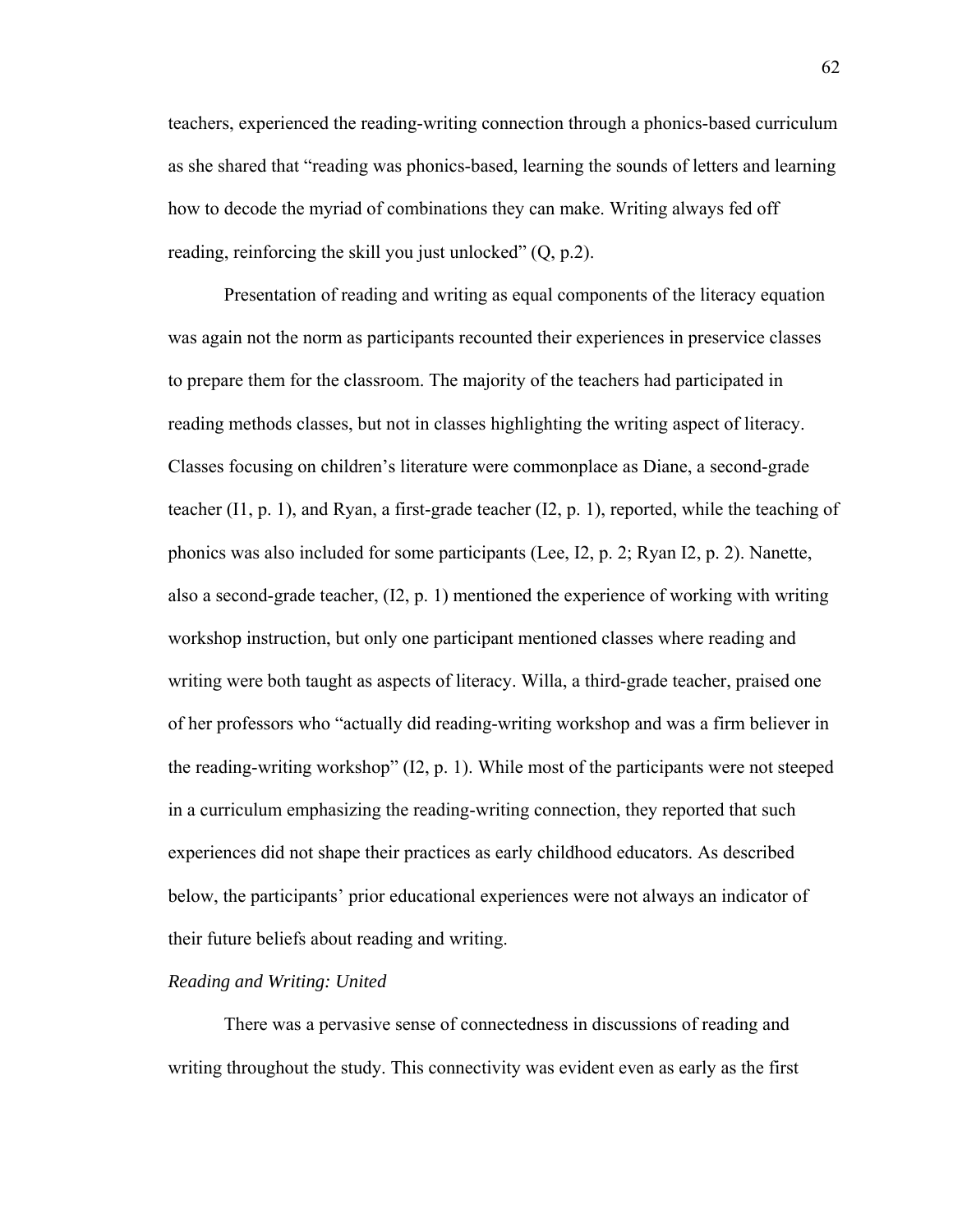teacher study group (TSG, 1.31.07). Participants most always spoke of reading and writing as united, rarely referring to one in isolation. When queried about the connection between reading and writing in literacy development, Rachel, a veteran kindergarten teacher stated,

I don't think you can have one without the other. Children in kindergarten have so many concepts that they have to learn and if they begin to see the connectedness of reading and writing from the beginning that you know, I sound it out in my head and that allows me to be able to write it and then I can read what I wrote. You know it all goes together. (I2, p.4)

Quillion, another kindergarten teacher, described the benefit of the reading-

writing connection when she shared in the first teacher study group, "When kids have

new material and they have a chance to use the material right away, it is stored in a

different way . . . and writing is one way to use it" (TSG, 1.31.07, p. 1). Another

participant added, "We teach with a variety of methods. Sometimes you teach for those

who can hear it and learn it. Sometimes you teach for those who have to touch it.

Sometimes you have to write things for those who need to see it" (Ryan, TSG, 1.31.07).

The connection was also spoken of as reading and writing reinforcing one another: "Like the writing will reinforce the reading and the reading will reinforce the writing because you need the same skills for both" (Ryan, TSG, 1.31.07, p. 1). Lee, a third-grade teacher, described the connection when she shared,

I think with the reading part, they see the process; they see the right mechanics and if they're readers and they are observant with that then it comes into their writing and it makes it a whole lot easier for us because we don't have to teach that as much. It becomes a natural for them and with the writing I think they are able to use the things they've learned through their reading, whether it's the informational part or the mechanics part or whatever. (I2, p. 6)

Kim, who teaches first grade, succinctly stated this connection by defining literacy as, "combining reading and writing in order to communicate" (TSG, 1.31.07).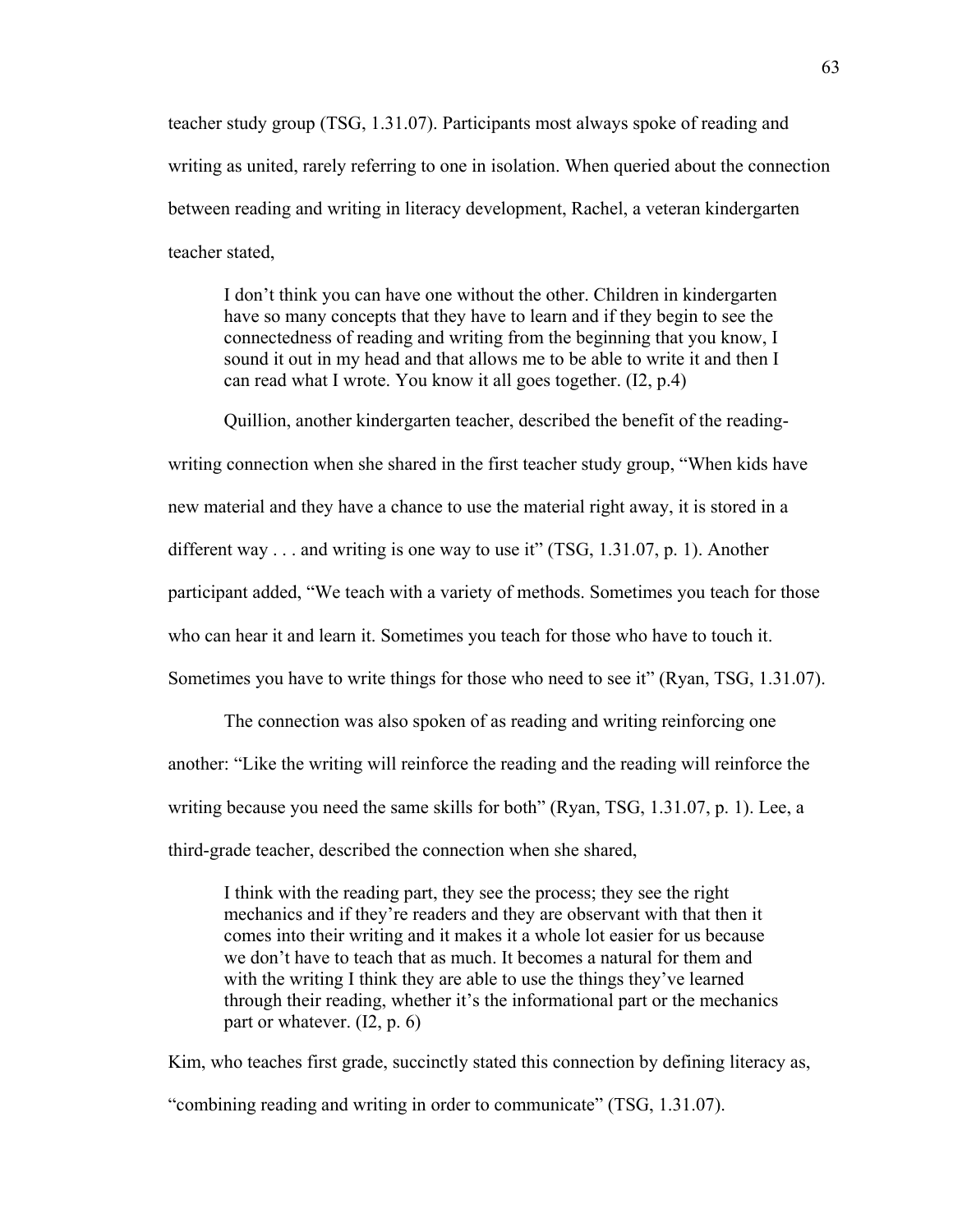In one case, the reading-writing connection was discussed as an act of thinking. Addie, a first-grade teacher, painted a picture of reading and writing as occurring in conjunction when she shared, "Writing causes you to think. You have to think before you write and the reading comes with the words, the vocabulary that you know that you've put together that you can assimilate into something that is coherent" (I2, p. 10). Another first-grade teacher voiced this same thought in a teacher study group session referring to the reading-writing connection as developing thinking as well as organizational skills for reading and writing (Hope, TSG, 1.31.07). Addie also stated, "If you want to produce, we're supposed to be producing thinkers, good readers and good thinkers, the writing causes them to think about what they have learned and the reading, being able to recognize the words and understand what you are reading" (I2, p. 11).

The reading-writing connection was also discussed as enriching for students in their understanding of content and in their reading comprehension. Ryan described the connection as enriching for the students when she said,

In a lot of ways it would probably save time in the day because they already have some frame of reference for what you're writing about. When they've read the story then they have something from that story as opposed to you trying to explain all the day long about who was Paul Bunyan and what did he do and why did he do it and why was his ox blue? (I1, p.3)

Laila, a first grade teacher, described this same type of connection when she said,

I would like to see reading and writing that goes together easily. You're reading about what you're writing. You're writing about what you're reading because it covers what you're doing in science and what you're doing math and everything just kind of pulls together. It's not bits and pieces that you kind of have to make fit. (I2, p. 6)

She also stated, "They go hand-in-hand. You're not just reading first and then we're

going to do writing. They should do them throughout the day" (I3, p. 4).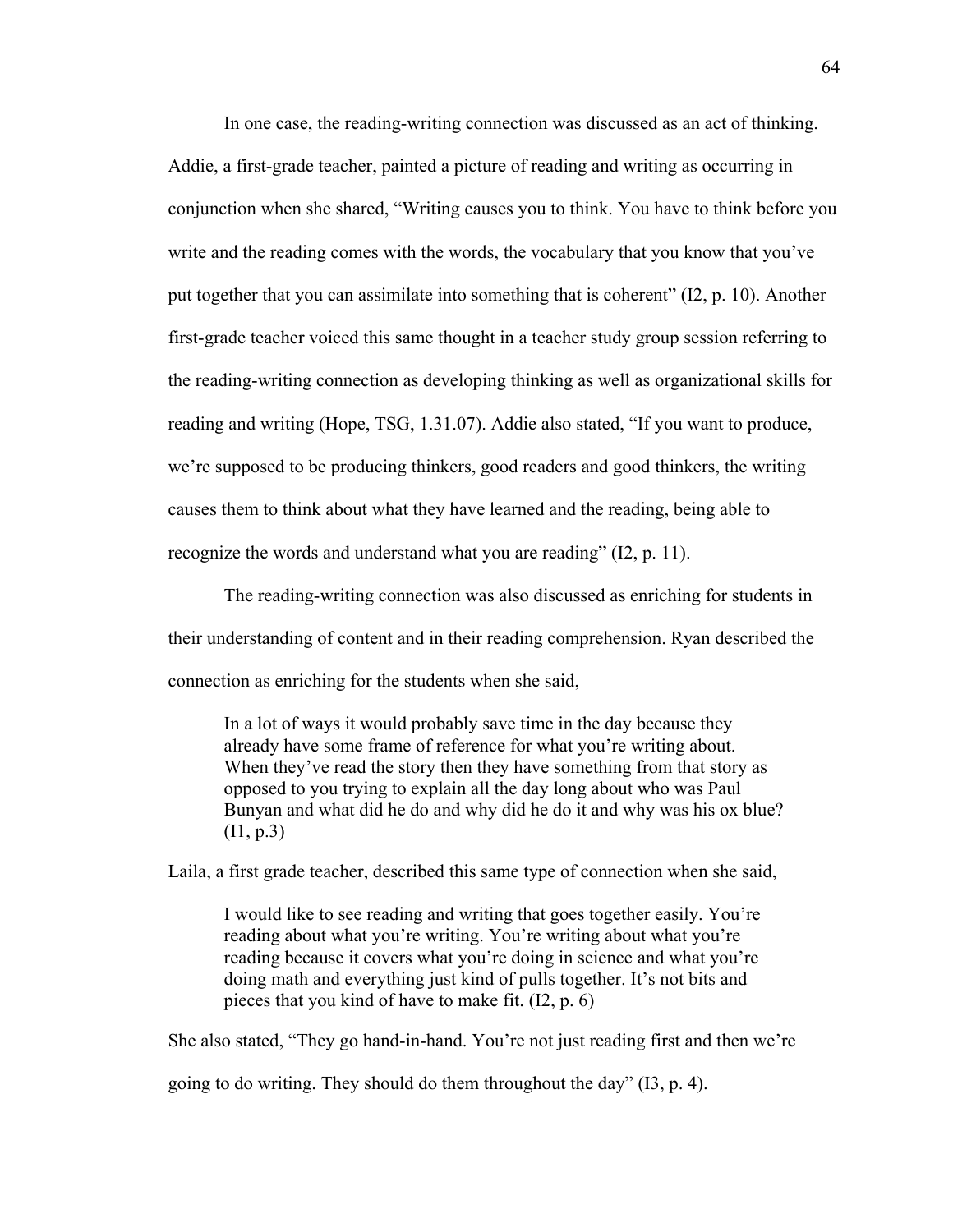When kindergarten teacher Shelley was asked to talk about the lesson I observed in her classroom, she explained that she thought the students garnered a deeper understanding of the book she read aloud to them by writing about their own experiences related to the experiences of the characters in the book. She went on to say, "It made them think about the book and think about activities. Not just, oh, we hear it and we're in it for a second and then we're gone and don't have any other thoughts about the book" (I3, p. 2). She also said, "I think that actually made them think about it and think about the activities and start really brainstorming what they do with their dads or that special male person in their life" (I3, p. 2).

As participants spoke of the reading-writing connection, it was almost like the connection was a given and why was there any need to discuss the point? In these teachers' views, literacy classrooms required balance in order for students to be offered the best possible opportunities for success. A thought shared by Quillian, a kindergarten teacher, in the first teacher study group aptly stated the balance between reading and writing in a classroom as "keeping things in perspective, not putting too much emphasis on one thing and not enough on another, but emphasizing things with honor to all" (TSG, 1.31.07.).

#### *Literacy: Reading and Writing*

 Throughout the study, when participants were queried about their conception of the term "literacy," their responses always included reading and writing as quintessential aspects of literacy. When asked to define literacy, participants stated that it was the ability to read and to write (Lee, Q, p. 1; Hope, Q, p. 1; Rachel, Q, p. 1; Shelley, Q, p. 1). Literacy was never solely defined as just reading. Ryan, who teaches first grade,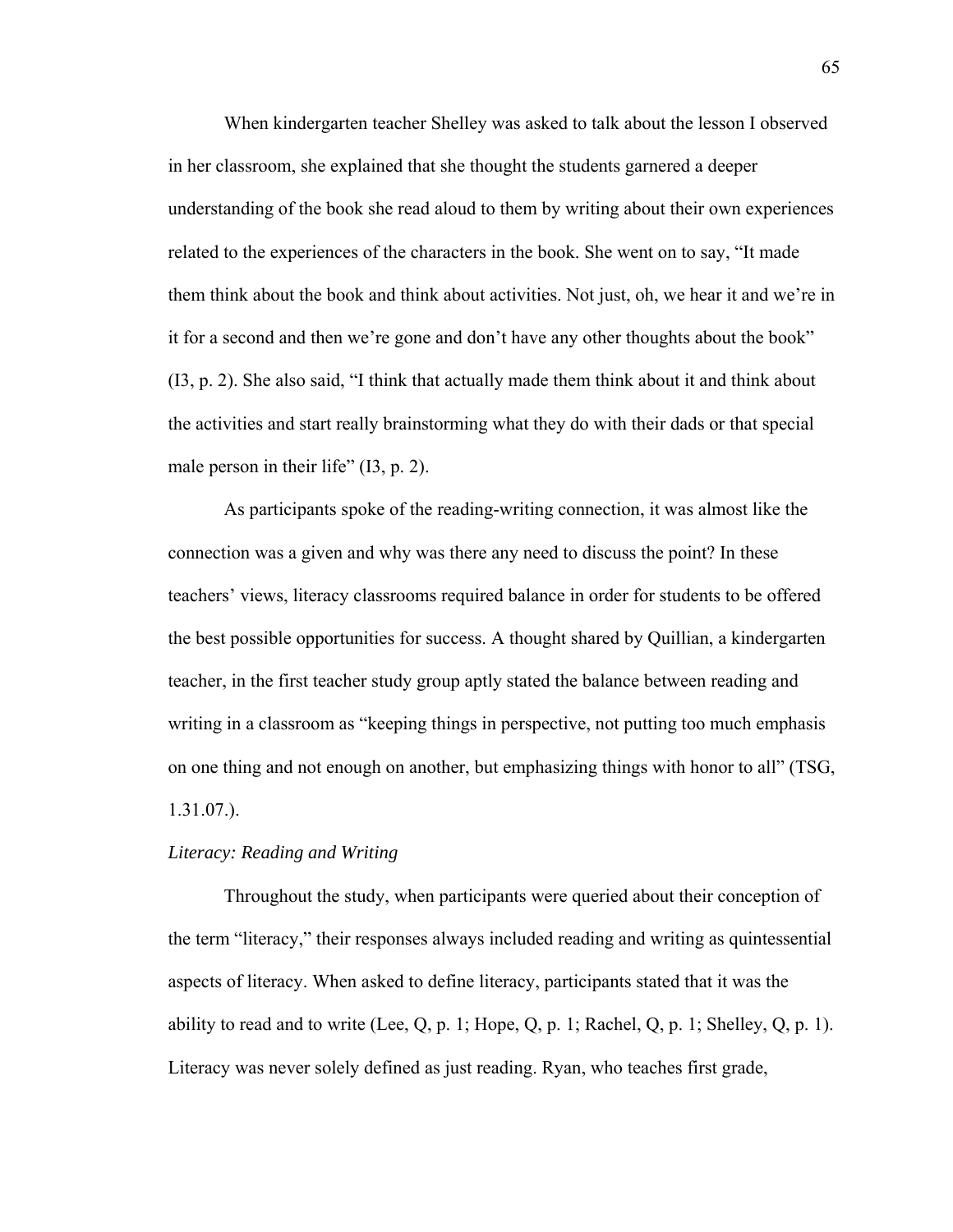suggested that literacy was "the ability to understand and comprehend written and spoken language" (Q, p. 1). Others expanded this view of literacy to include communication, the ability to read, write, and speak without taking any one component away (Jane, I3, p. 3). In many cases, literacy often included other components, as explained by Rachel as "being able to communicate one's thoughts and ideas through writing, reading, speaking, and listening"  $(Q, p. 1)$ .

 One third-grade teacher in particular, Lee, developed an expanded definition of literacy as she took part in the study. I had the opportunity to interview Lee, a veteran teacher, early in my doctoral work long before the initiation of the present study, and one of the things I questioned her about was her view of literacy. She was very confident in her response that literacy was the ability to read. We worked together over the next year and when asked at the beginning of this study what the term literacy meant to her, she explained that literacy was the ability to read and write  $(Q, p, 1)$ . During her second interview, when asked if she believed that reading and writing were connected in literacy development, she replied,

I don't think I used to think that writing was a part of it at all. When I would hear the word *literacy* or *literate*, I immediately thought they can't read. That was totally it and then when computers came into existence, you know they'd say, "Well, she's really computer literate," and I'd think, "Computer literate, what does that mean? Oh, she's good at the computer." So I kind of had to revamp my thinking because it was interesting that when you gave us the survey I thought, I think you interviewed me a long, long time ago for something else about literacy and that was the first question you asked me, what do you think of when you hear the word literacy? And I know in that interview I talked only about reading. I remember that I only talked totally about reading so I went to the dictionary and it said excelling in reading and writing and I just thought that was very, very interesting. Boy, I have to change how I think. (I2, p. 5)

Lee went on to say, "I don't see how you can separate them [reading and writing]. I really don't" (I2, p. 6). Lee's view of literacy expanded over the course of the study. Beginning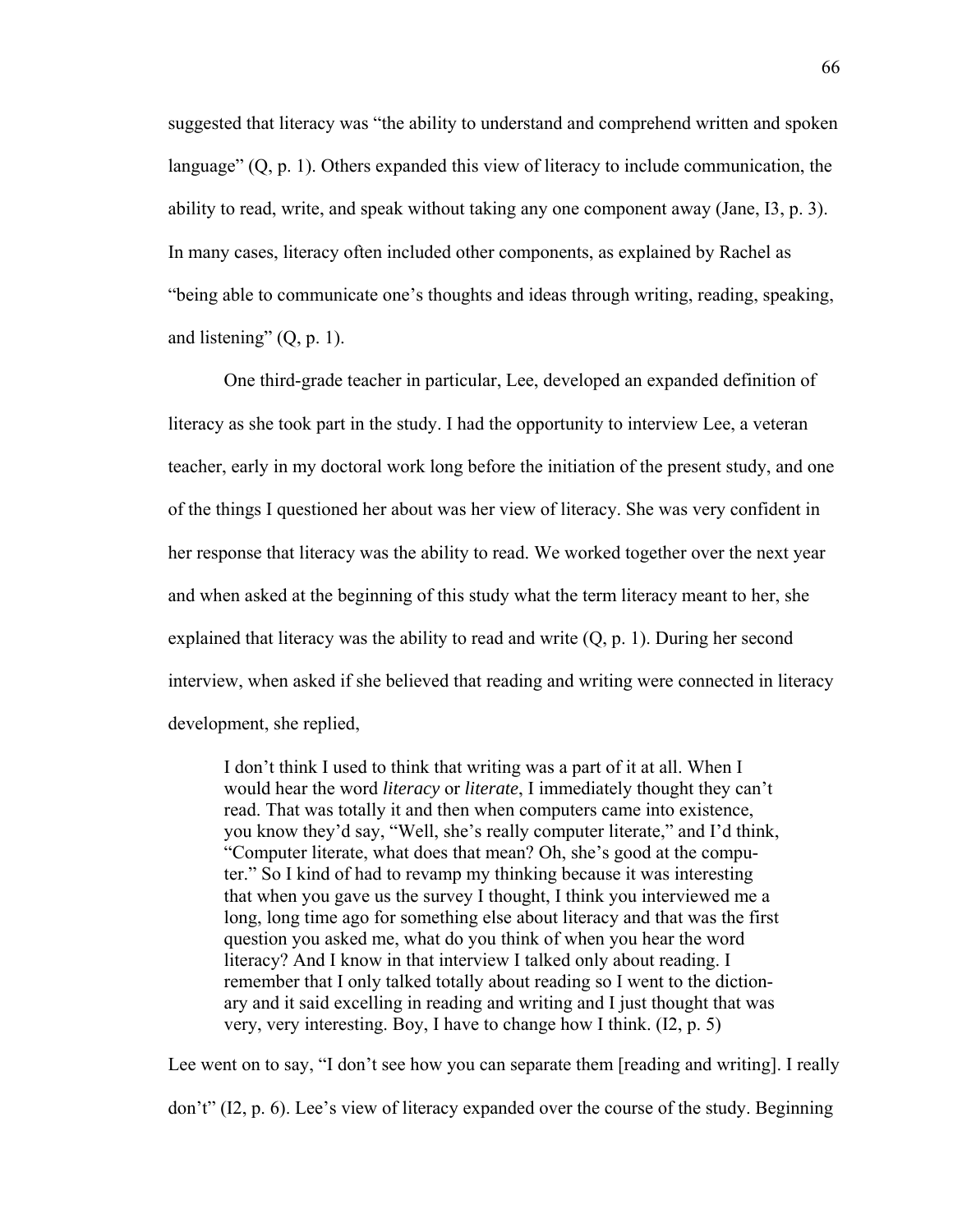with a narrow view of literacy, she continued to make adjustments not only in her beliefs, but also in her classroom practices as she worked diligently to provide her students with activities that included not only reading as literacy, but writing as literacy, as well.

# *Literacy and Drawing*

Several of the participants, especially the ones who worked with the youngest students, included *drawing* as a component of literacy. Again and again, they pointed to the idea that drawing connects reading and writing for some students. This theme cut across grade levels, with participants teaching the youngest children all the way up to the oldest ones, discussing this phenomenon. Shelley, who teaches kindergarten, pointed out that for some students; drawing is the beginning of writing. She stated, "You know, they can draw. We may not be able to tell the drawing, but they know the drawing. And that starts the very beginning but as far as actual words, that comes a little later once they have some more vocabulary and feel more comfortable with that" (I2, p. 15). Shelley also stated that "drawing is a way of expressing themselves because it is a form of writing and includes their thoughts; drawing is a way to express those thoughts" (I2, p. 16). Jane spoke of this same type of expression in a teacher study group session. She said, "I think some children can express themselves better in a picture as far as their favorite part of the story and then put the words that go with it better than they can just do the words. They need that to help them say what they're trying to say" (TSG, 1.31.07, p. 10).

Jane, a second-grade teacher, stated, "Some of the students can draw a picture and then tell you about it whereas without the picture, they don't have the focus or the thoughts to tell you about it. . . . Some of them really need the picture to work with to help them to get the ideas to put down on paper" (I2, p. 5). Quillion, another kindergarten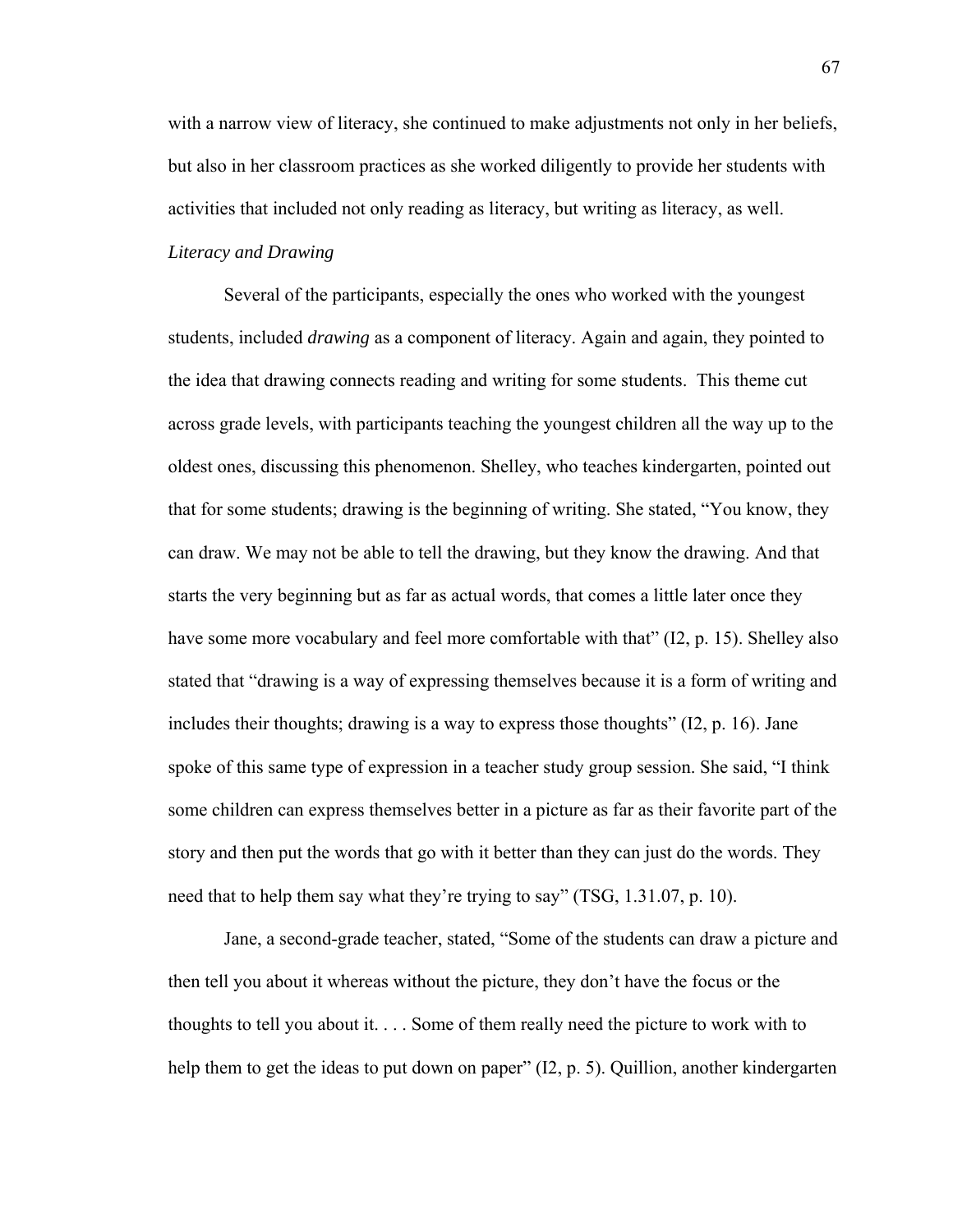teacher, also addressed a need for the students to draw as part of literacy. Quillion shared, "I worry about letting the kids draw some yet I feel like that's something they need to do because it's part of how they learn to organize themselves through written expression" (I1, p. 2). Shelley corroborated this idea when she shared,

Drawing is writing in the beginning stages of writing to me and it's putting your thoughts and your ideas on paper. You may not can put it in words just yet and that might be the first form of even brainstorming or even thinking about it actually, just drawing a picture and getting your mind going and then write about whatever picture that you write might help you get the words into writing.  $(13, p. 4)$ 

Drawing was not only expressed as writing, it was also expressed as reading. At the second teacher study group meeting, I asked the participants to bring examples of things in their classrooms that were examples of the reading-writing connection. Shelley passed a piece of paper around the table for the group to examine. It looked like a picture consisting of a number of circles drawn on a page, but Shelley explained that this was a child's rendition of writing a story to share with the class. Shelly told of the little girl's confidence in standing before her peers and "reading" the story to her classmates. Shelley shared, "It didn't appear to be a story to me, but in her eyes, it was a story, and it was writing. It was symbols on the paper that represented a story" (TSG, 2.7.07, p. 2). Kim who teaches first grade added, "If you take all that creativity and say, oh, you can't do that. You can't draw a picture. You can't illustrate that. Then how can we expect them to write and to come up with things when we've been telling them all along to forget it, not to do it" (TSG, 2.7.07, p. 27). Ryan also spoke of the narrowness of literacy when we don't allow students to draw. She argued,

I think it's important to think about that all of the kids don't have strengths in every area, and they can't express themselves in the same way in every area. There are some kids who can read, but they can't write. There are some kids who can write but they can't read. They can draw pictures.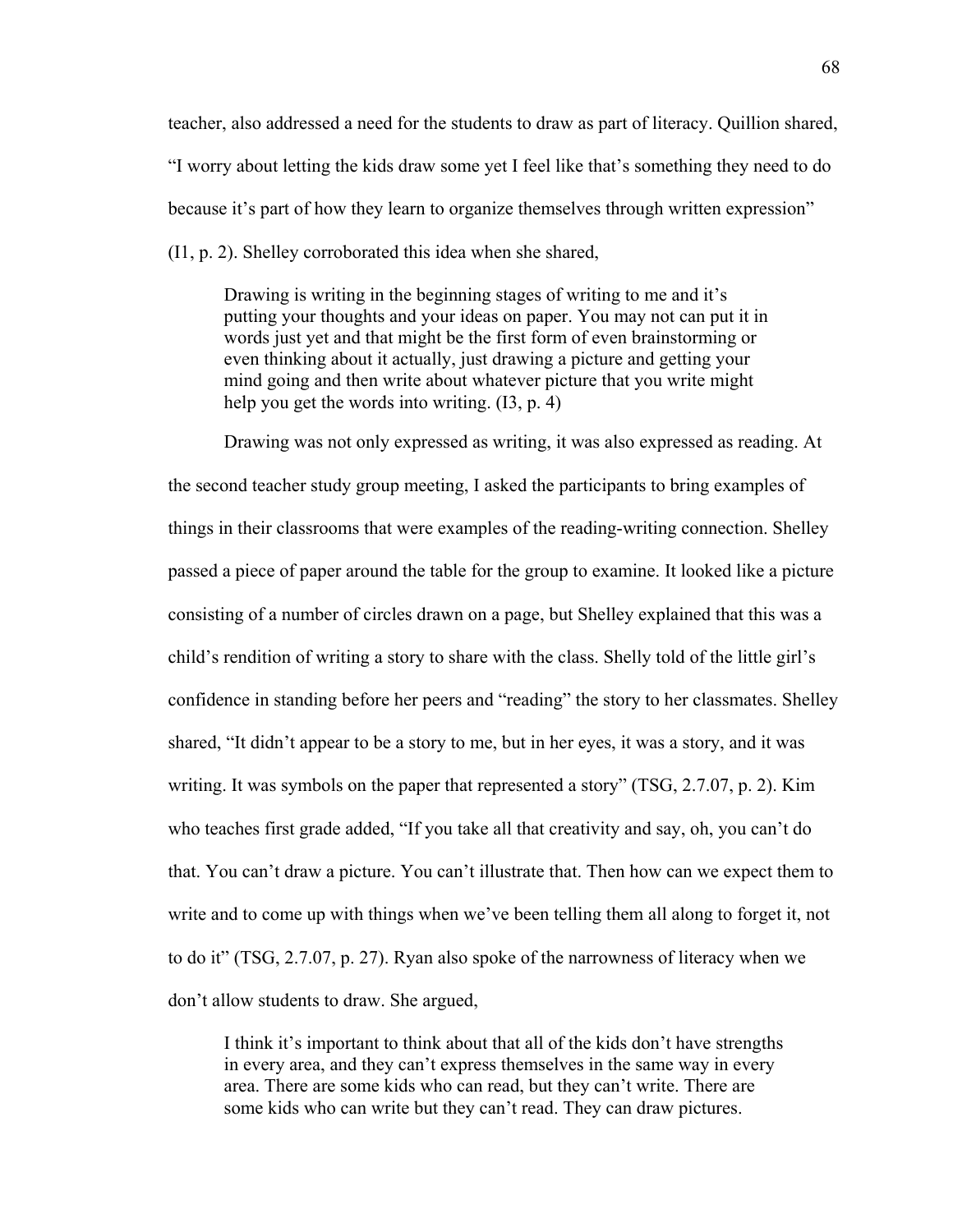They can express themselves but you have to allow them to be able to do it. I think the way we are set up now, it's like *read, read, read, read, read*, but if you're not strong in that area, you're at a loss. (TSG, 1.31.07, p. 9)

Shelley summed up drawing as a component of literacy at the final focus group interview when she said, "Their first reading is writing; it's drawing; it's illustration. They can't read. They start off by making up their own stories from pictures. Then they can draw pictures to express themselves" (FG, 7.1.07, p. 9). In the many participants' perspectives, drawing was sandwiched somewhere between or included with reading and writing as a way for students to achieve literacy in the early childhood classroom.

# *Conclusion: Reading-Writing Connections*

 As I analyzed the data, a clear picture emerged of teachers' perceptions of reading and writing as inseparable processes. Despite the fact that they had not been schooled in the idea that reading and writing were connected, they had very definite beliefs that reading and writing go hand-in-hand in the early childhood classroom. Data analysis also revealed that reading and writing were both a part of the literacy equation; however, the participants also added an important dimension to literacy and that was drawing. Concerning the first research question related to teachers' perceptions of the reading-writing connection, perhaps the most surprising theme that arose was the teachers' strong belief that drawing is an important part of literacy and should reside somewhere in the early childhood classroom housed between reading and writing.

Reading, Writing, and the Influence of the Reading First Grant

 Exploring the reading-writing connection through the lens of the Reading First grant was the focus of my second research question. I wondered how the context of the Reading First grant affected teachers' perceptions of the reading-writing connection. Not only was I interested in how teachers viewed the reading-writing connection, but I also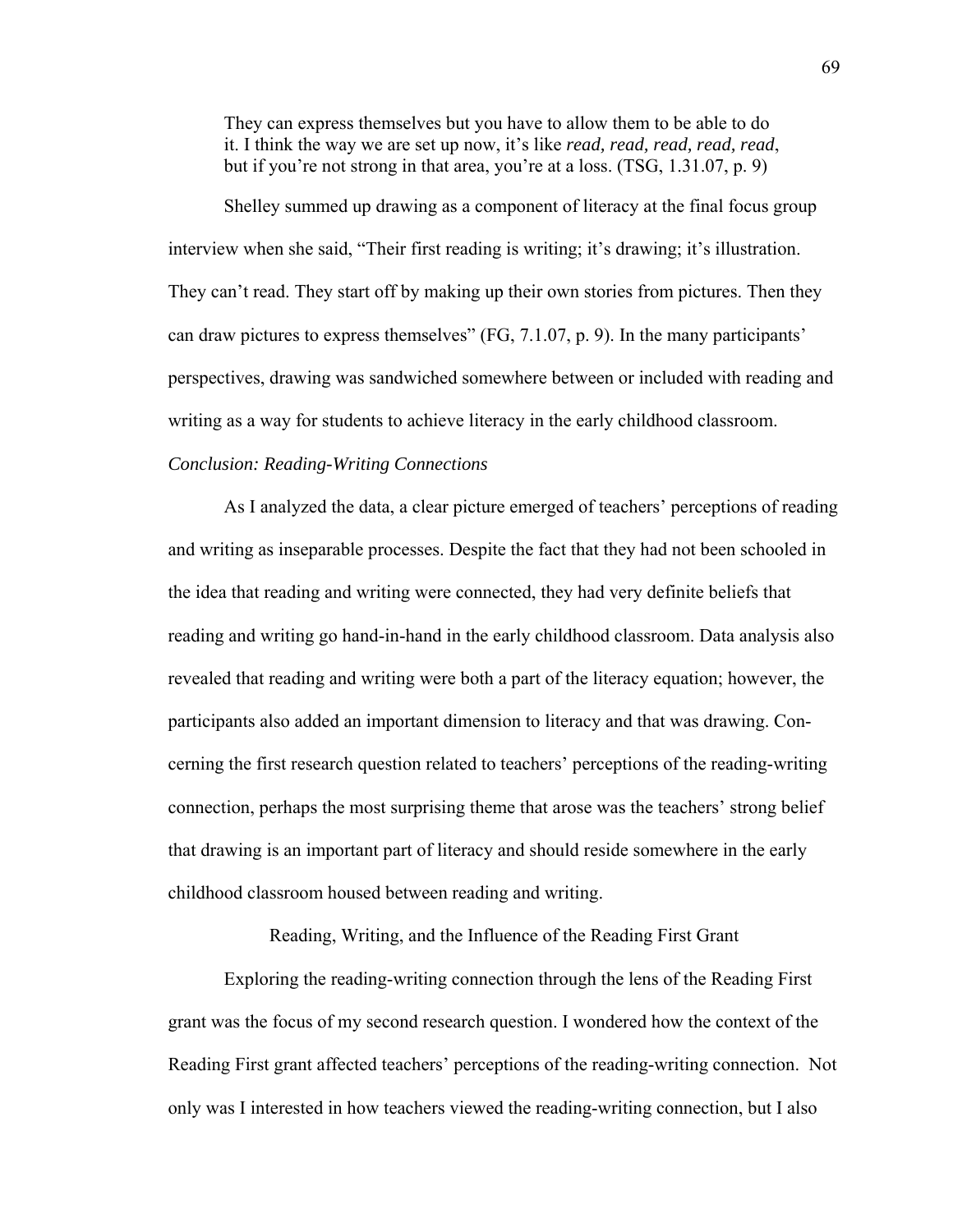wished to delve more deeply into whether or not this perception was shaped in any way by the time they spent working within the parameters set by the grant. As I explored this area of the study, I found four major themes to be at the forefront of this questioning: (a) what Reading First allowed concerning the reading-writing connection, (b) what Reading First barred concerning this reading-writing connection, (c) the resulting disconnect and discord experienced by the teachers, and (d) an attempt to reconcile the readingwriting connection regardless of the grant parameters.

#### *Squeezing Writing into the Reading First Classroom*

While there appeared to be a definitive line between what Reading First allowed and what Reading First disallowed as it pertained to the reading-writing connection, that line appeared to change during the course of the grant funding at Riverview Elementary. An example of this was stated by one of the kindergarten teachers, Quillion, when she stated, "At one point I wasn't sure how much writing it was OK to do" (I1, p. 1). First grade teacher Ryan spoke of this dynamic as she discussed her experiences with reading and writing since the implementation of the grant. She shared, "This year we're allowed to write and last year we weren't" (I1, p. 11). Restrictions placed on the teachers during the 135-minute reading block varied at certain points during the 3-year span of the grant. At the beginning of the grant, writing was strictly forbidden during the 135-minute reading block. Lee spoke of her frustration when she said, "We were told absolutely no writing, and then later during the year we were told that it would have to be outside the reading block, and then later we were told that in center time we could use [writing] if we used it as response to literature, and we were given permission to use like book report forms, that kind of stuff" (I1, p. 1).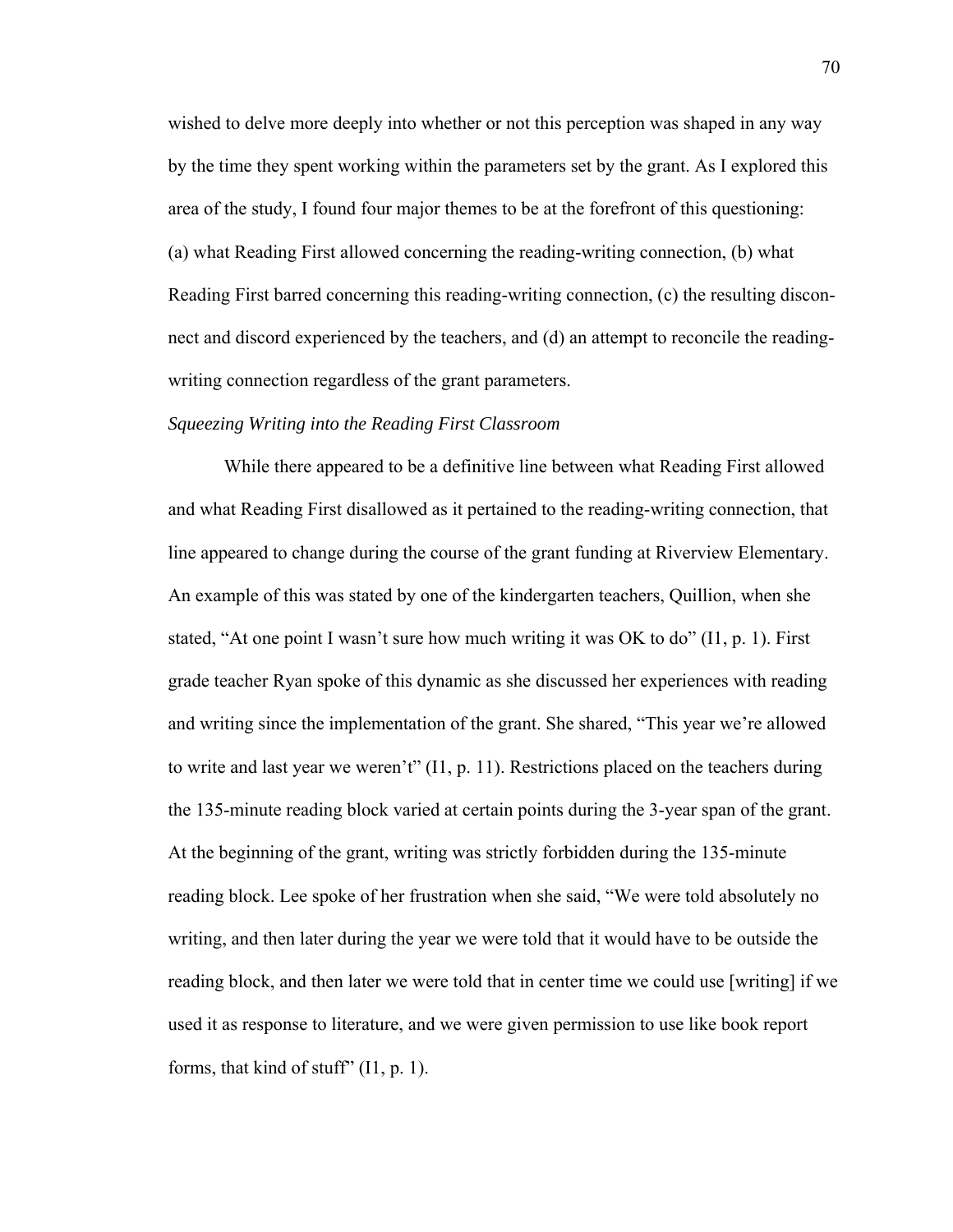One activity that was allowed as part of the grant was having students write in response to literature. Even so, including this activity within the reading block brought some trepidation. Diane, a second-grade teacher, shared, "At first I was so scared to doing the wrong thing with the Reading First grant, but I think that now I do more with response to literature and things like that, so I've learned ways to fit it [writing] into the reading thing" (I1, p. 1).

Laila, a first-grade teacher, presented the Reading First reading-writing connection as, "We do a lot of reading response type writing in the reading block itself or if the curriculum says well they should write about this book, that's what we write about, but that's really hard to fit into what's on there because there's so much else they want us to get in" (I2, p. 15). Willa characterized the allowed reading-writing connection with Reading First as "response to literature." She explained, "I'll read a story and the kids can tell me or write if they were a specific character, how would they react in the situation from the story. We use that" (I2, p. 3.). Teachers spoke of using the stories from the Houghton-Mifflin reading series as springboards for writing letters, persuasive paragraphs, journal entries, and alternate endings (Rachel, I2, p. 2; Diane, I1, p. 3; Willa, I3, p. 1). Because a writing center was allowed, some of the teachers took advantage of this opportunity to address reading and writing. Diane acknowledged this when she said, "We have a writing center every week and it usually goes along with what we're doing in Houghton Mifflin" (I1, p. 4).

 Summarization as a reading-writing connection was also allowed within the parameters set forth by the grant. Nannette, who teaches second grade, explained that she

71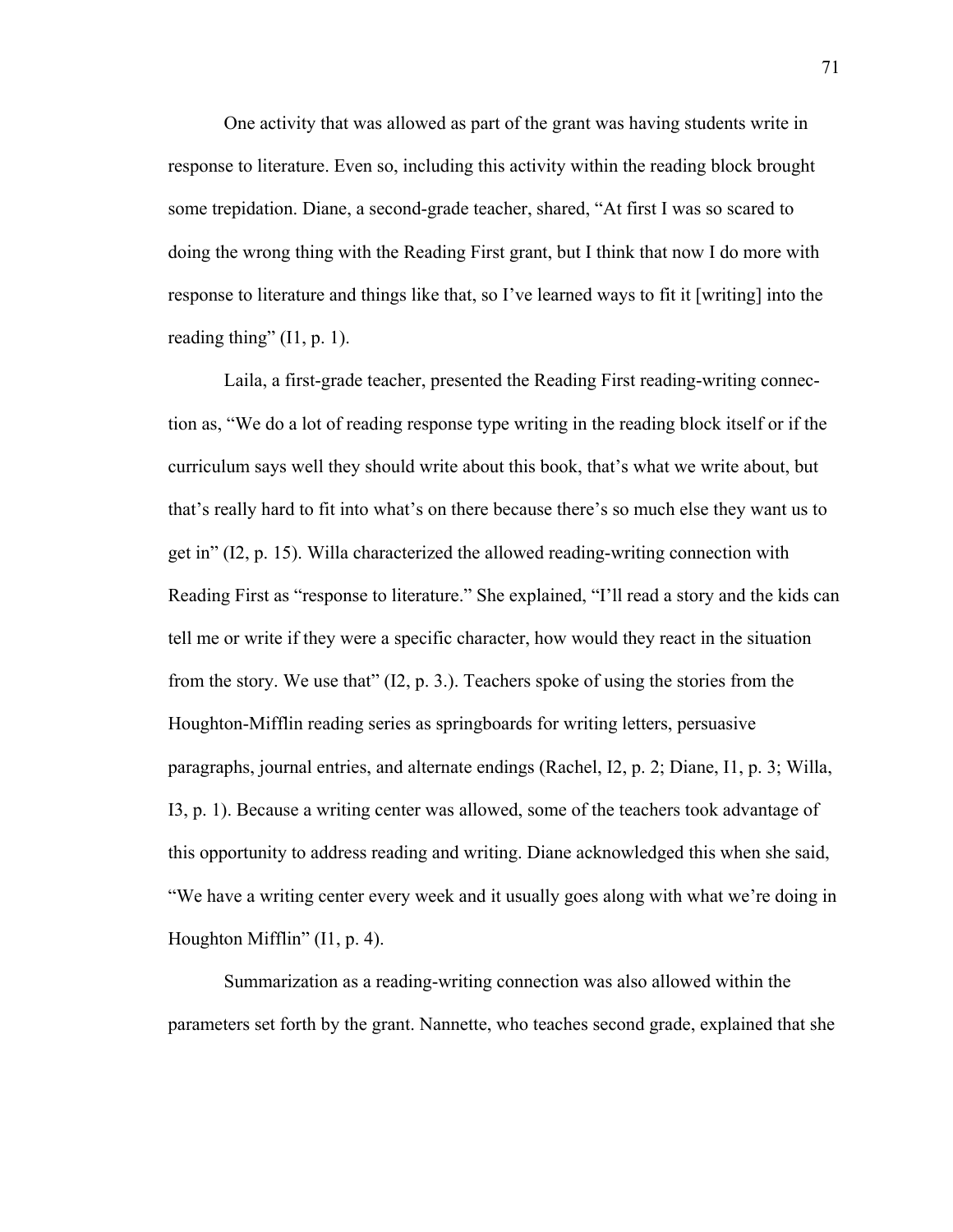used summarization as a way to measure comprehension and intersperse writing activities with reading activities. She explained,

Sometimes I'll have them write. I feel like even though they don't write a paragraph, if they write a few sentences, that's still writing. Sometimes I'll have them write on a ticket out the door like two sentences, two predictions if we stop early and that to me is still writing. Journaling, I'll have them journal in different perspectives of the characters. Sometimes they write different endings (I1, p. 5).

When Jane, a second-grade teacher, was asked about specific examples of how she incorporated writing into her literacy instruction, she said, "A lot is response to something they read. This is allowed writing and this is what I'm trying to do more of even though I won't teach the writing process with it they will still be putting their thoughts and ideas into words onto paper. And this will be something then that they will share. And it will also help them with their retention of what they have read because they have had to put it into their own words" (I1, p. 6).

#### *Reading First No-Nos*

There were many activities that were forsaken because of the restrictions placed on the reading-writing connection by the Reading First grant. Shelly, a kindergarten teacher, described the situation when she said, "Writing has been limited!" (I1, p. 1). According to some, "Writing took a backseat wayyyyy in the back" (Addie, I1, p. 2). Willa, who teaches third grade, (I1, p. 1).described the reading-writing connection during the Reading First grant as "no writing." She went on to say, "I have not taught writing until this year, so for two years my kids have not had writing other than the little bit I could plug into other subjects." In some cases teachers were afraid to write. Laila, a teacher of first grade students, found that "with so many commands saying, 'don't, don't, don't,' that you didn't want to break the 'don't barriers,'" and she just didn't have her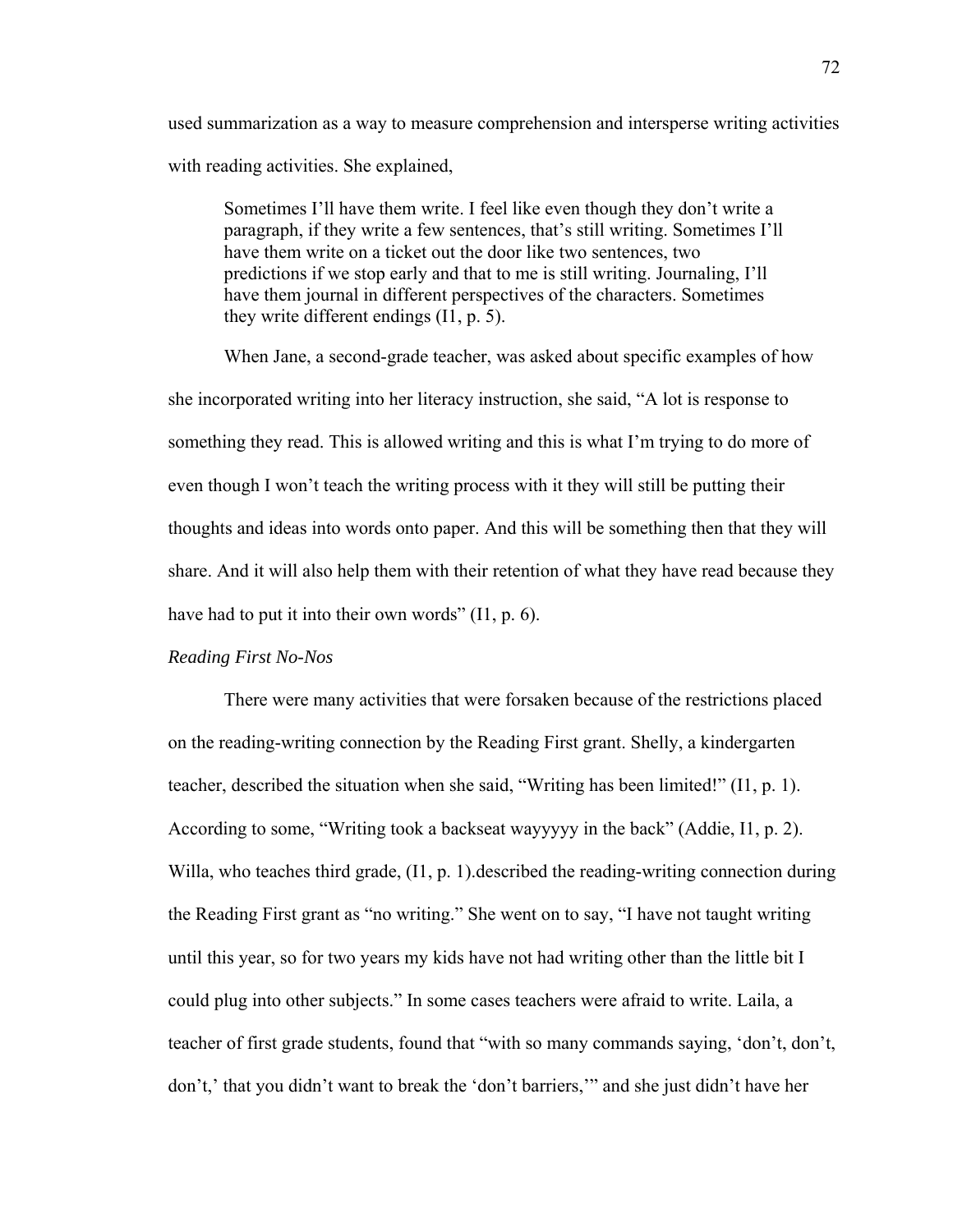students take part in writing activities (I1, p. 14). As one participant who teaches third grade so succinctly explained it, "Coming into Reading First and being so limited and feeling the constraints almost puts out any fire or excitement you have" (Willa, I3, p. 4).

While writing as a response to literature and summarization were eventually allowed activities during the reading block, writing as a process was totally prohibited. Over and over, participants spoke of their frustration with trying to teach literacy while not only limiting the reading-writing connection but totally eliminating process writing of any type. Lee, a veteran third-grade teacher, summarized this as "having the kids respond to what they had read but with no teaching of writing process" (Lee, I1, p. 1). Laila, a first-grade teacher, explained that while the Houghton Mifflin series has a section that is on process writing, she just skips it because of the guidelines set forth by the grant (I1, p. 6). Over and over teachers said that the teaching of the writing process was forbidden (Nannette, I1, p. 1; Jane, I1, p. 1; Lee, I1, p. 1). When I queried Jane, a second grade teacher, about this restriction she stated, "Well, that's come from our discussions during reading, during meetings when we've been discussing the Reading First program, that it's too timely to go through the entire writing process to do that during our reading time" (I1, p. 1).

In some cases, opportunities were lost because of grant restrictions on the type of writing allowed. Nannette, who also teaches second grade explained,

I feel like there's many, many times when I could stop and have a teachable moment about the writing process, but I'm not supposed to teach it during reading, so sometimes I might say one or two things but I can't have a lesson so I just kind of let it go. I'll talk to that one child, but the rest of it, I just try to remember and save it for later to bring it up as an example when we're doing writing outside of the [135-minute reading] block [required by the grant]. (I1, p. 1)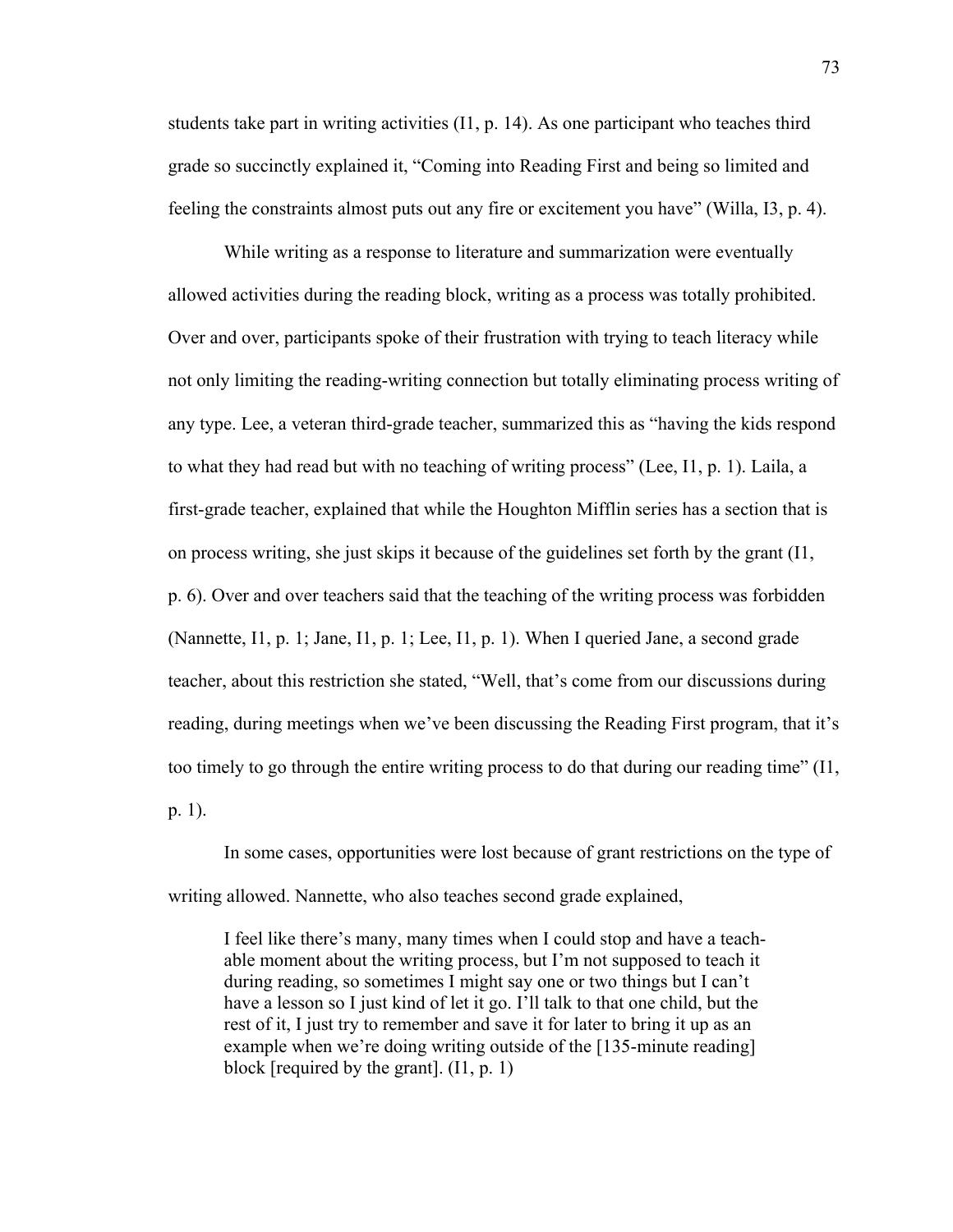These restrictions also encompassed scheduling and even when teachers tried to be creative with the linking of reading and writing, the clock often constrained them because they were not free to adjust their schedules (Jane, I1, p. 2). Kindergarten teacher Quillion spoke of squelching a "teachable moment" when she described how she tried to adhere to the schedule and work within the parameters set forth by the grant:

I think there are times when there's some excitement building about a particular topic or a particular thing and maybe I don't run with it as much as I normally would because I worry that, if I'm doing that and somebody comes in, that I'm not doing what I'm supposed to be doing. I think the excitement of those kinds of things really help kids want to do what it is we're encouraging them to do, like a cooking activity or a science activity.  $(11, p.5)$ 

Quillion's fear of someone coming into her classroom and finding that she is "not doing what I'm supposed to be doing" prevents her from engaging students in writing when the opportunity occurs. Quillion also described her limitations with carrying out readingwriting activities with her kindergartners when she shared, "Maybe I can but I wouldn't be doing a recipe during reading block because I would be hoping that wouldn't be the day somebody came in to observe me" (I1, p. 5).

Activities such as drawing were also affected by the Reading First guidelines.

Shelley, a kindergarten teacher, expressed her concerns about drawing, a development-

ally appropriate activity for kindergarteners when she explained,

We've been discouraged from drawing in Reading First. We need to be writing, but in the beginning we don't know how to write. Drawing is our writing. In the writing center, instead of them just drawing and maybe attempting to write some letters to go with their drawing, we're told that they should be using magnetic letters and matching letters or maybe tracing letters. We've been told not to use markers or crayons. (I2, p. 16)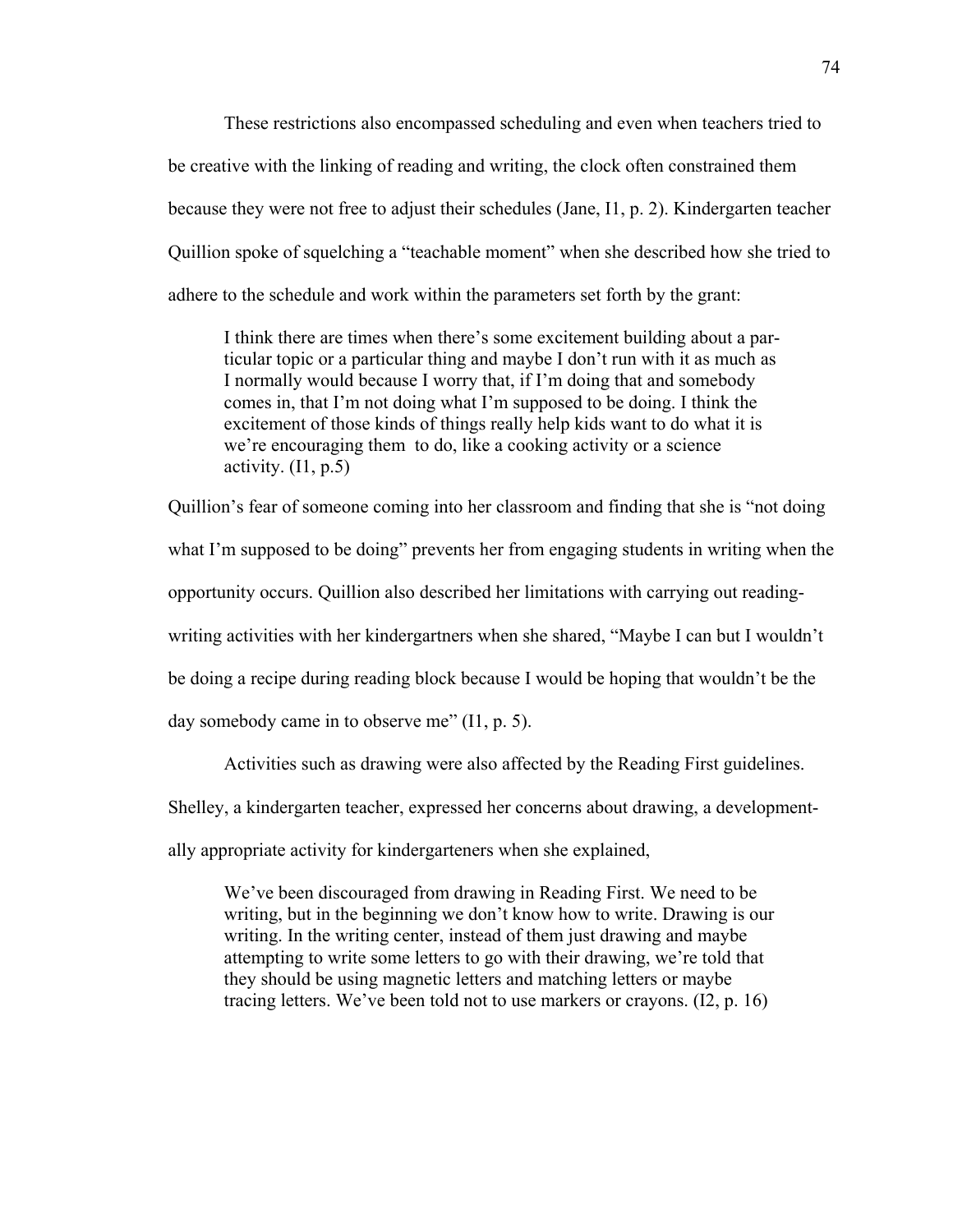Shelley and other participants revealed that they were required by guidelines set forth in the Reading First grant to prevent students from writing by withdrawing the tools necessary for writing.

### *Discord, Frustration, and Doubt*

 As the teachers participated in the study, they began to give voice to the discord that resonated within them as they tried to reconcile the requirements of Reading First with their own views of literacy. Jane, a second-grade teacher, found herself frustrated that she did not have enough time to teach writing even though she was a firm believer in students' desires to read what they had written. She described this relationship between reading and writing when she said, "You need to be able to have a reason for reading and sometimes, particularly with the weaker students, the best reason in the world to read it is because it's their own story"  $(11, p. 4)$ . This discord placed her in the uncomfortable position of having to devise other ways to teach writing without teaching the whole process of writing and finding ways to integrate much of the writing into content material without going through the writing process. With the restrictions placed on her, Jane found, "I don't think the Reading First program has had a focus on the writing component. I think any writing that I've done, I've done simply because I felt like it needed to be done" (I1, p. 9). She also stated,

My experience in teaching tells me children need to write. It's so easy to say, "Well, that's not part of the program," because there's so many things to do that are required that it is difficult to get in some of the more optional things that may be a bit more difficult to teach because they're not as structured into your day. But the writing needs to be there. (I1, p. 9)

This sense of discord and frustration was expressed by teachers regardless of their experience level. Nannette, a neophyte second-grade teacher, stated, "We should be able to do one [read a story] and then write about it and then do something about it, and then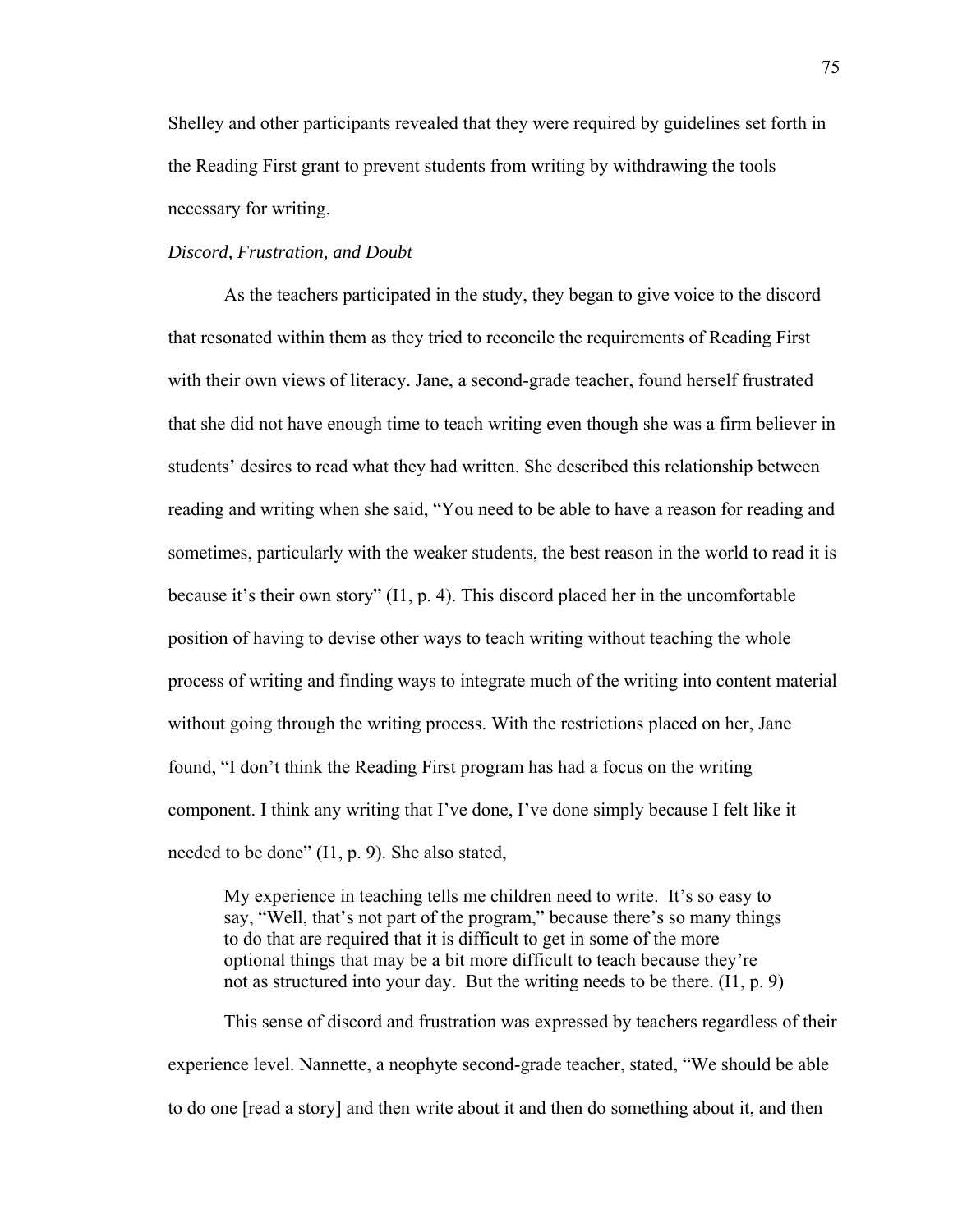flip-flop. It's kind of like you have to do reading here and do writing there, and you can't integrate the two" (I1, p. 7). Addie, a veteran first-grade teacher, spoke of her own dissonance as she discussed her experiences with reading and writing since the implementation of the Reading First grant:

At the beginning I found it was rather difficult because I realized that reading and writing go hand-in-hand. We were told that we could not do writing in the block and when you are trying to integrate, that was difficult, especially when you know that children need to see a word in more than one avenue. (I1, p. 1)

The dissonance continued as she discussed the difficulty she had in finding time to teach writing and the writing process for the past three years. She stated, "I have not really had the time, and from the research that I have done, it pointed to the idea that reading and writing go hand-in-hand. You don't necessarily read before you start writing" (I1, p. 2). She also discussed the lack of creativity in her teaching as a result of the grant when she shared,

We have to go by the script, and when we are reading somebody else's words and that's their thoughts and that's kind of difficult because there are many things that I want to do that could really heighten the lesson, but I couldn't because of the guidelines. (I1, p. 4)

Even teachers who did not have a strong background in the reading-writing connection expressed dismay with the situation. Lee, a veteran third-grade teacher  $(11, p. 4)$ , found that even though she had never placed a strong emphasis on writing, she at least had more freedom with it before the implementation of the grant.

In some cases teachers found themselves second-guessing what they would have previously done as a natural part of teaching (Laila, I2, p. 6). One of the first grade teachers, Laila found that while "the reading ties into the writing and the writing ties into what we're talking about, they can't do that most of the time because it's now two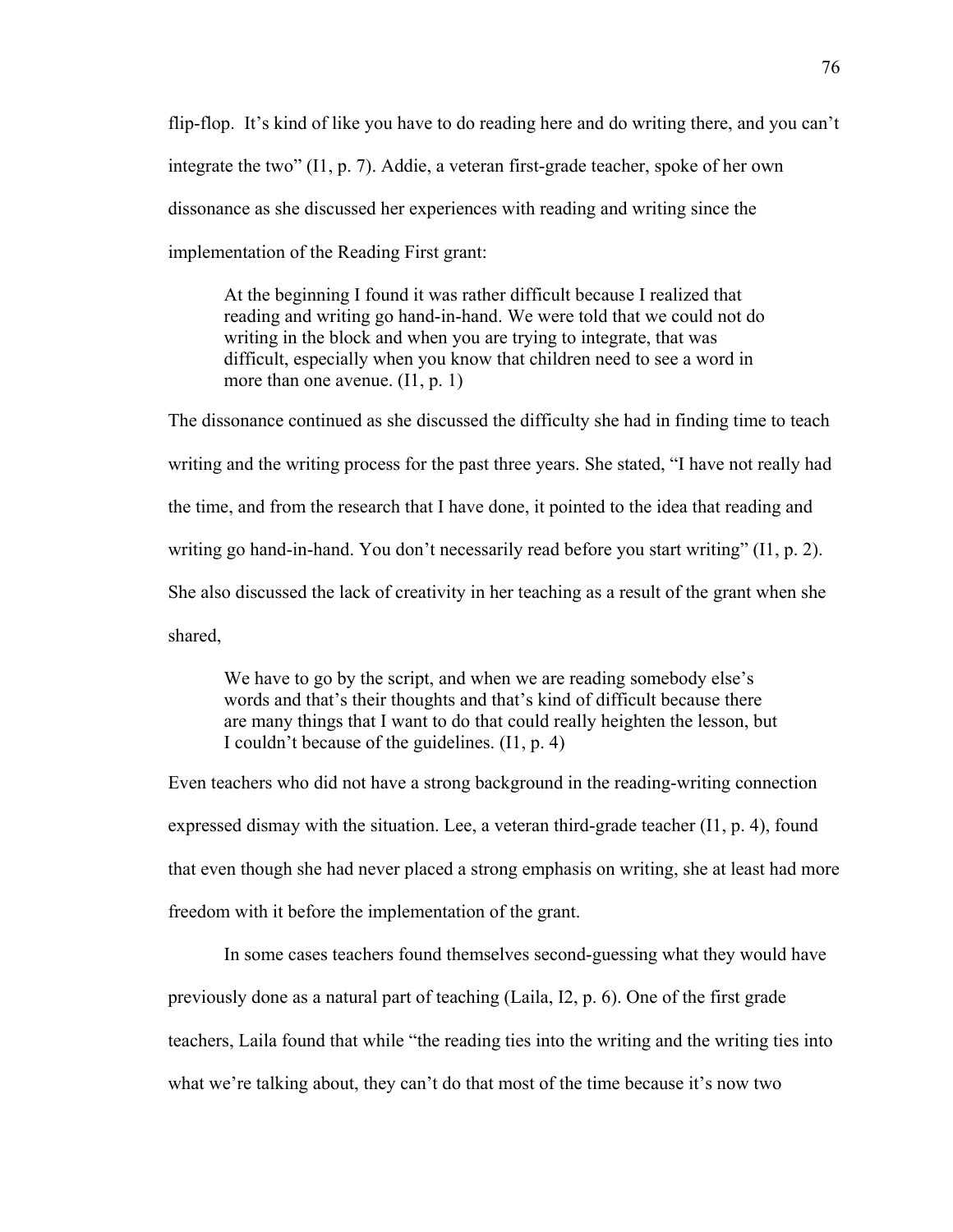separate things" (I1, p. 3). When questioned about how the grant influenced her students' achievement in literacy, Laila said, "They can read whatever you give them, but I'm not sure they can write on what they read. Like read it, internalize it and give their opinion of what they've read. They can't" (I2, p. 13). Ryan concurred when she stated, "As long as you put it out there for them. they can take it in all day. It's the 'sit down and write down what you think'. They might even tell you. But to write it down, they can't do it" (I2,

p. 13).

Ryan eventually threw caution to the wind because of her frustrations, and she

shared the following excerpt that occurred in her classroom:

It was pretty much, "Don't do writing or anything related." I would say this because last year I was the person that had two supplemental teachers in my room during the year. One left and another came in from another Reading First school, and I asked her during small group time to work with one of my children on sight words. She told me that she wasn't supposed to do that because it was writing related, but I asked her to do it anyway.  $(11, p. 5)$ 

Ryan also found that the grant narrowed her teaching and if it were not for the grant, she

would "probably do a lot more in reading" (I1, p. 3). She also discussed the discord she

felt as she found herself "sneaking" to offer students opportunity to write. She shares,

They want to write. They want to color. They want to do all that stuff that we've been told that we can't do. And you catch them. I have one student that every day during reading I have to say, "We're not drawing right now; we're reading our book," because he'll go get a book, and he'll trace all the pictures and he's one of my strugglers. I think it burns them out a little bit on reading because it's so much. You get to the point that they don't want to read. You catch them doing their math work pages. (I1, p. 12)

*Making a Way: The Reading-Writing Connection* 

Interestingly, the teachers found ways to keep the reading-writing connection

alive regardless of federal, state, or local legislation. Over and over they shared ways that

they were able to bridge the gap, and I also observed this connection in their classrooms.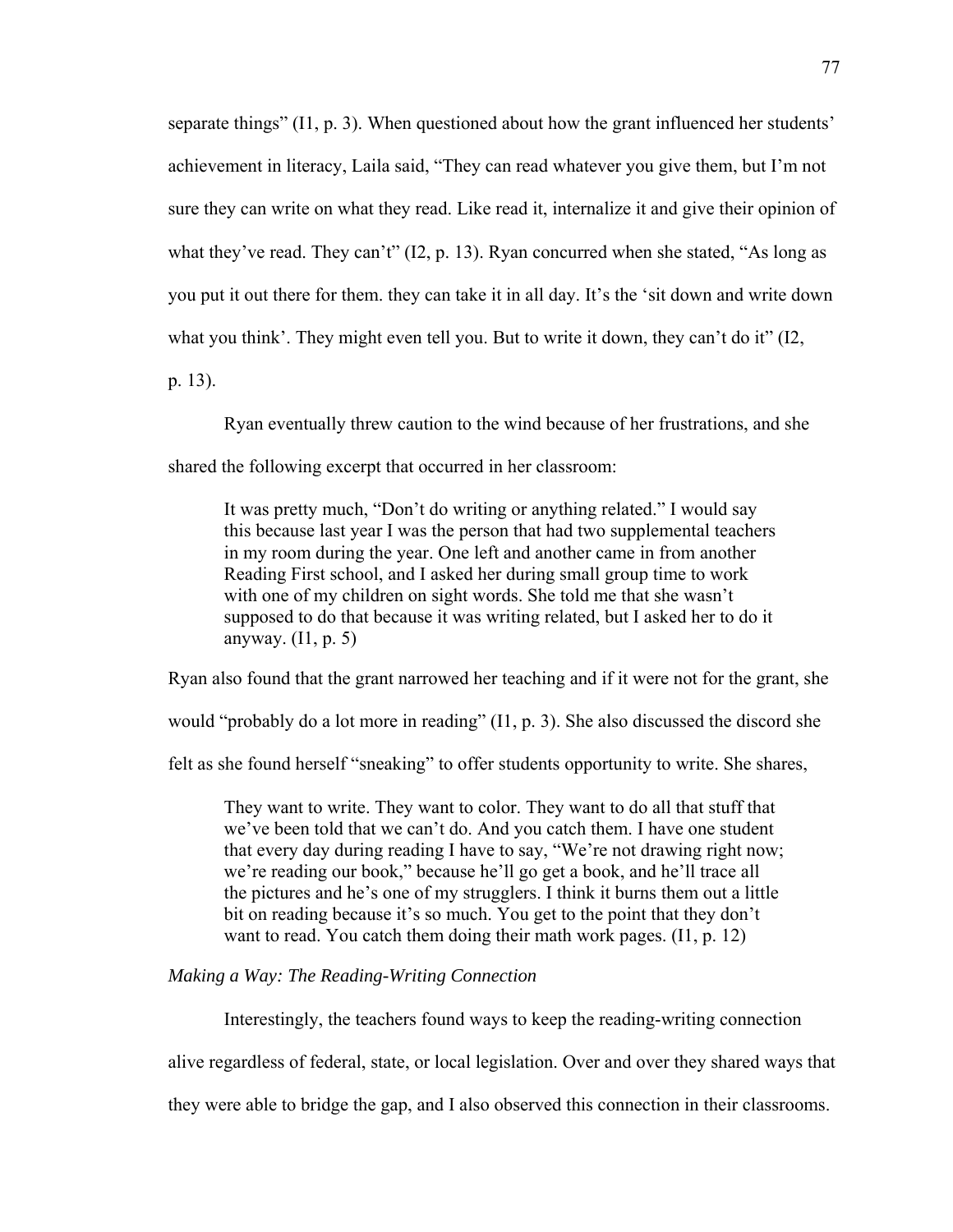One example was when a kindergarten teacher, Shelley, used a book about Father's Day to teach her students about the prewriting stage of writing. She initially began the lesson as a response to literature, but as she drew the students into the story, she was able to weave the beginning step of the writing process into the lesson as she taught these kindergarteners to use a graphic organizer to capture and organize their thoughts about a piece they would eventually write (CO, 6.6.07). She also used phonics as an inroad to bridge the gap. As she and the students would discuss letters and letter sounds, she would model writing sentences for the students. She described this process in an interview when she said, "Our sentences get a lot more complex and right now we're trying to transition from just writing a sentence to writing a story, you know a three to four sentence story"  $(11, p. 4)$ .

 Ryan, a first-grade teacher, used a Junie B. Jones book initially as a response to literature but ultimately guided her students into a letter writing experience to share with the upcoming first graders. She shared,

We had read two chapters out of the book, and we started talking about things that we had seen and experienced as first graders. We discussed how [Junie] was like us and how she was not like us. We tied it to writing because Junie B. Jones wrote about her first grade year in a journal in the form of a letter. We didn't write it in a journal, but instead wrote letters to the first graders who would be in this classroom during the upcoming school year.  $(13, p. 1)$ 

Addie, another first-grade teacher, said that she had to be creative in order to incorporate reading and writing into the classroom. She took the different themes from Houghton-Mifflin and had the students write about the themes. For example, she used a jeweled box as an introduction to the theme of "Surprise" in the Houghton-Mifflin reading series. She used this to incorporate a lesson on descriptive writing (I3, p. 4). Laila, also a first-grade teacher, would start a story with brainstorming. She would share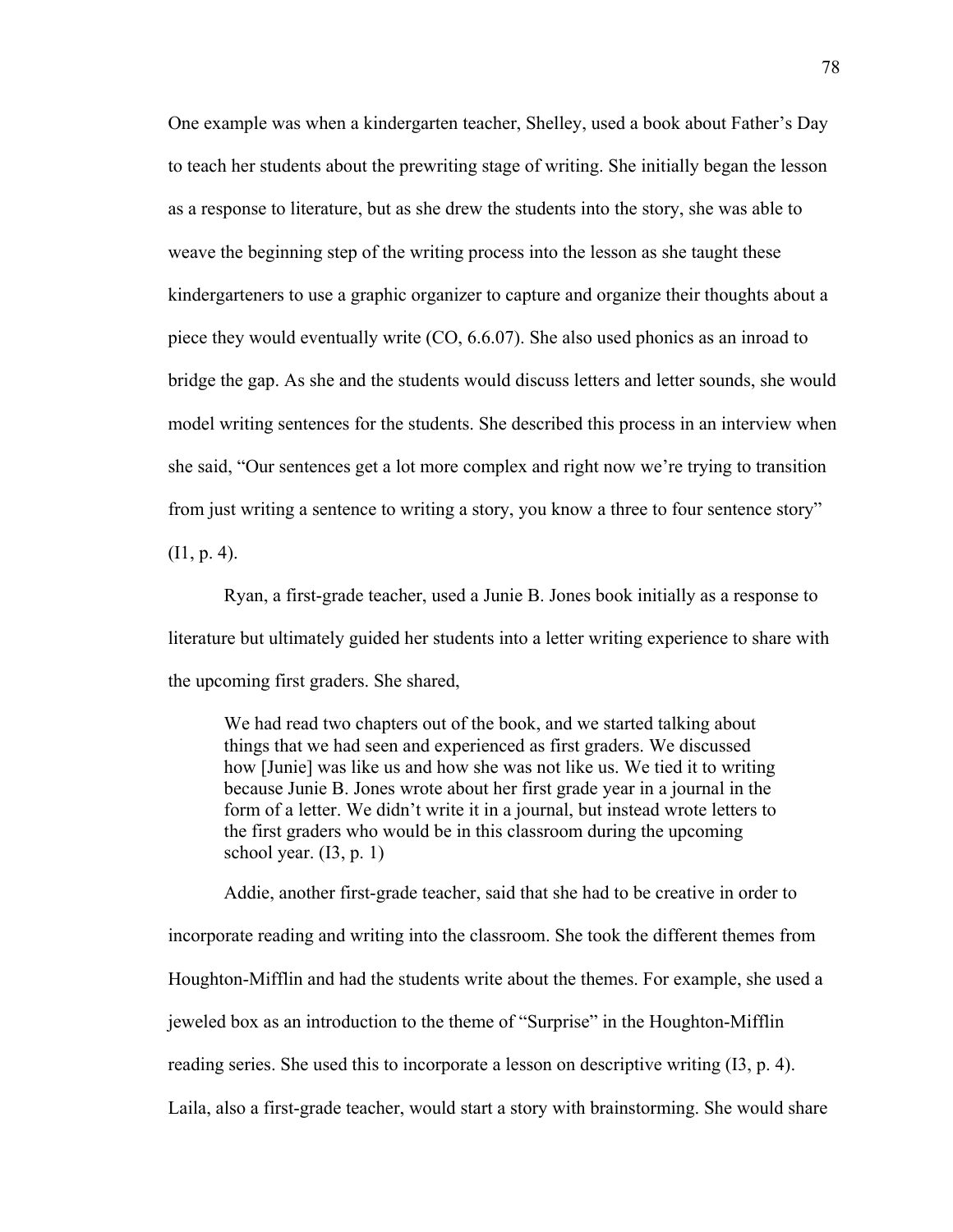the topic with the students, set a timer, and have the students be quiet and think about the topic. They would then list the ideas that they came up with and segue way into a writing activity (I2, p. 3). Creating a book about first-grade experiences also allowed Kim, a member of the first-grade team, the opportunity to incorporate the five components of Reading First into a writing activity for her students. As they wrote their books she lead the students to use their letters and letter sounds to spell words for their books, introduced enhanced vocabulary to enrich their books, and then asked them to retell their stories of their first grade experiences to boost comprehension (CO, 5.16.07).

 Jane, a second-grade teacher, utilized a cross-curricular connection to enhance the reading-writing relationship. She used a science theme to afford students the opportunity to write about what they had read. Using a story from Houghton-Mifflin about seeds as a tie to the topic of plants, she worked with the students to germinate seeds, write observations about these seeds in a journal, and sequence the events of germination and planting. She described the process as follows:

We started off with drawing a diagram of the parts of the seed. We then went through an experiment where we took those seeds and put them in a Ziploc bag with a damp paper towel. They had to guess what they thought was going to happen and how many seeds they thought would sprout. Every day they wrote about their observations. Then we planted the seeds, and we talked about the plants going toward the light in the window. All that they wrote about and then they read to the class what they had written (I3, p. 1).

As I observed in the classroom, (CO, 5.8.07), the students seemed to have a much better grasp of words such as "germination," "seed coat," and "nutrients" than they would have if they only read the story because they could manipulate the actual seeds as they wrote their observations about the germination and planting process.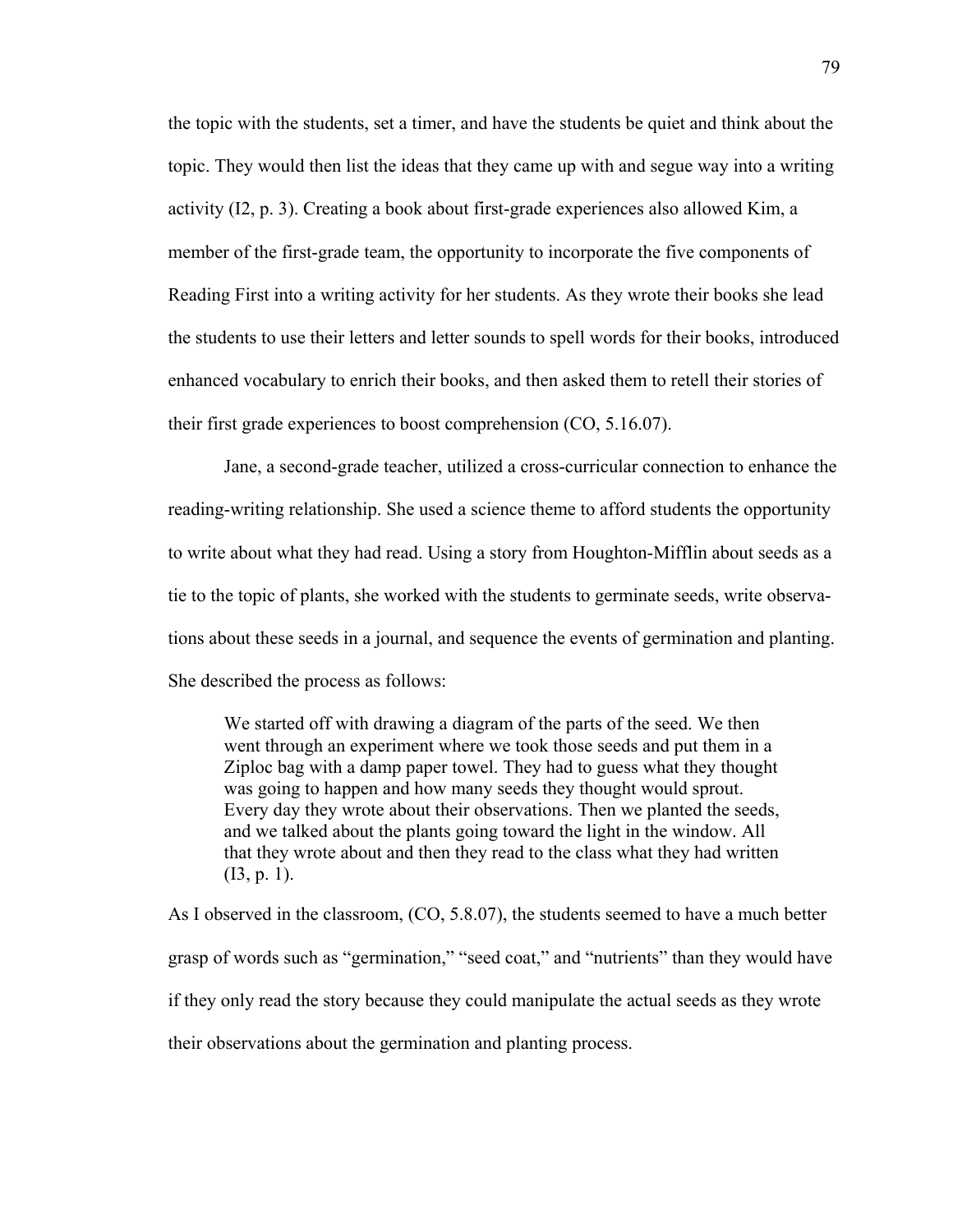These types of activities allowed the teachers to incorporate reading and writing in the classroom despite the parameters for the 135-minute reading block that they were instructed to follow. What began as a response to literature blossomed into outstanding opportunities for student learning as the teachers used reading and writing to expand the learning opportunities.

### *Summary: The Influence of the Reading First Grant*

 The second research question examined teachers' perceptions of the readingwriting relationship as it pertained to the Reading First grant. The picture that emerged from this was one of discord, frustration, and doubt as teachers attempted to bridge the gap between what they knew to be best practices in literacy where reading and writing acted in tandem with parameters set by grant writers that seemed to have done everything possible to prevent this connection. Their attempts to squeeze a reading-writing relationship into a grant that saw process writing as not allowed forced the participants to find innovative ways to bridge the gap between reading and writing in a Reading First classroom.

The Teacher Study Group and the Reading-Writing Connection

 Spending time with teachers in a teacher study group gave me a vantage point that I would not have occupied without having participated in this study as a participant. The honesty, genuineness, and candid discussions that took place during these times of discussion among peers brought a new light to teachers' perceptions of reading and writing, with or without the presence of a grant. Four themes emerged during the course of the study as a result of the teacher study group. Those themes were (a) validation for teachers, (b) a connectedness to their peers, (c) ideas garnered from association with these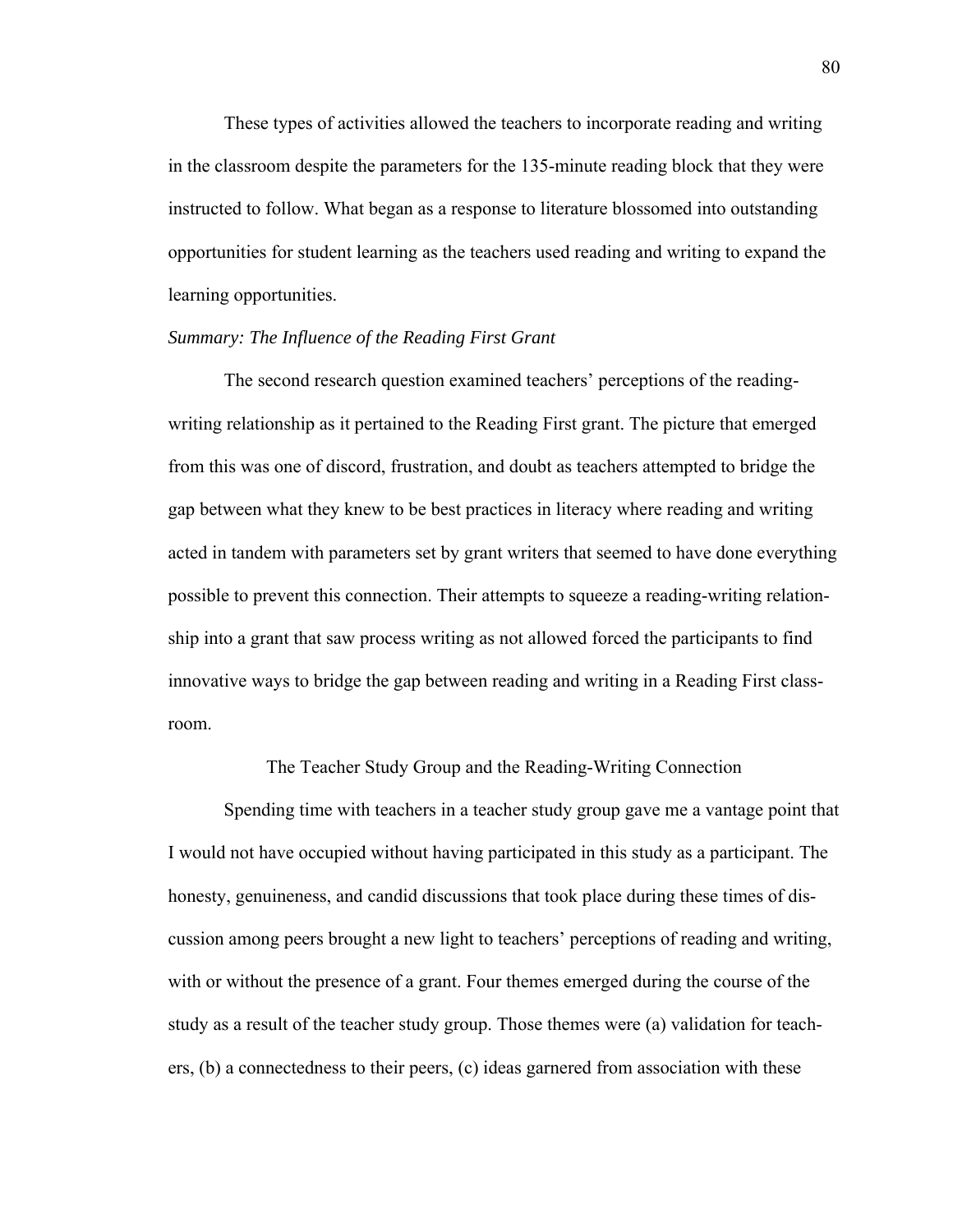peers, and finally (d) an influence on teachers' classroom practices with reading and writing connections in the elementary school classroom.

#### *Teacher Validation*

 As teachers struggled with the different aspects of the Reading First grant, a common concern was whether or not they were doing the right thing as far as providing a literacy education for their students. A strand that carried throughout the study was the idea that participating in the study validated their previous perceptions of the importance of maintaining a reading-writing connection. While many of these teachers were veterans, some of the teachers in the study were neophytes. In many cases, the things that the novice teachers had been taught in preservice classes were not applicable at Riverview because of the restrictions placed on curriculum and teacher practices due to the grant. Veteran teachers who had been very successful in the past found themselves in a position of trying to remain within the parameters set forth by the grant while trying to reconcile within themselves what directions they should take with children's literacy education. One theme that emerged from the study was the idea of validation.

 When Kim, a first-grade teacher, was asked about the impact of the study group on her instruction, she said, "I think it's given me a lot of validation. You know, hearing other people that have the same concerns that you have" (I3, p. 3). I had the opportunity to work with Kim at another school, and I knew that she provided a strong readingwriting connection in her first-grade classroom. She went on to say that the teacher study group, "fueled the fire" concerning her belief in implementing the reading-writing connection in her first-grade classroom, and she went on to provide more writing opportunities in her classroom after meeting with the other teachers in the group (I3, p.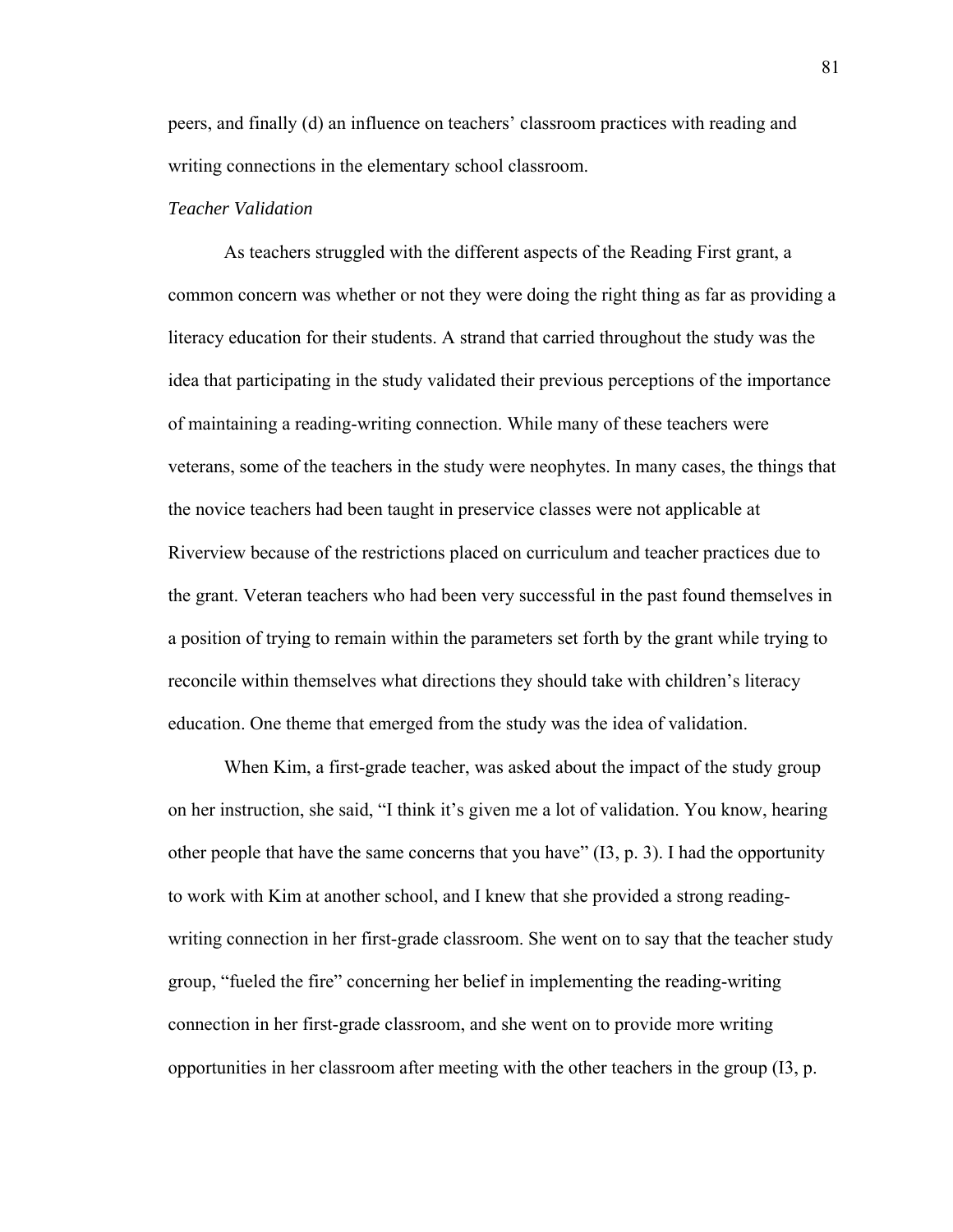4). Through her experiences with the teacher study group, Laila, a first-grade teacher with 2 years of classroom teaching experience, found validation for the things she had been taught in her preservice teacher education experiences that encouraged reading and writing as a united entity rather than treating reading as one component separate from writing. About the reading-writing connection, she said, "[The study group] made me a more firm believer that you can't separate the two" (I3, p. 3).While doubting her own confidence in her ability to teach language arts, after working with the teacher study group she shared,

I think I became more aware that I have to make the two linked even though they weren't already together as far as the way that we were given to teach them. I tried to make them linked more effectively so that my kids could get a better understanding. (I3, p. 4)

Nannette, another new teacher teaching second graders, received validation from her experiences with the teacher study group. In her preservice teacher preparation, she was taught to incorporate reading and writing into a literacy program, but she struggled with how to accomplish this while working within the parameters set forth by Reading First. The study group served to validate what she had been taught as she explained, "I think it just made it more solid because I came in thinking it was writing and reading together and then it was pulled apart and I got to see it separated, and I always felt like my kids were struggling because it wasn't together so it [the teacher study group] made it more, refocused me. Made me think about it for sure." She continued, "First I thought it was really illegal and then it was like, 'I'm going to do it.' I mean in the beginning, being a new person, I didn't want to get in trouble or do something wrong" (I3, p. 4). As Shelley said, "You know other people had the same issues or things I am doing. You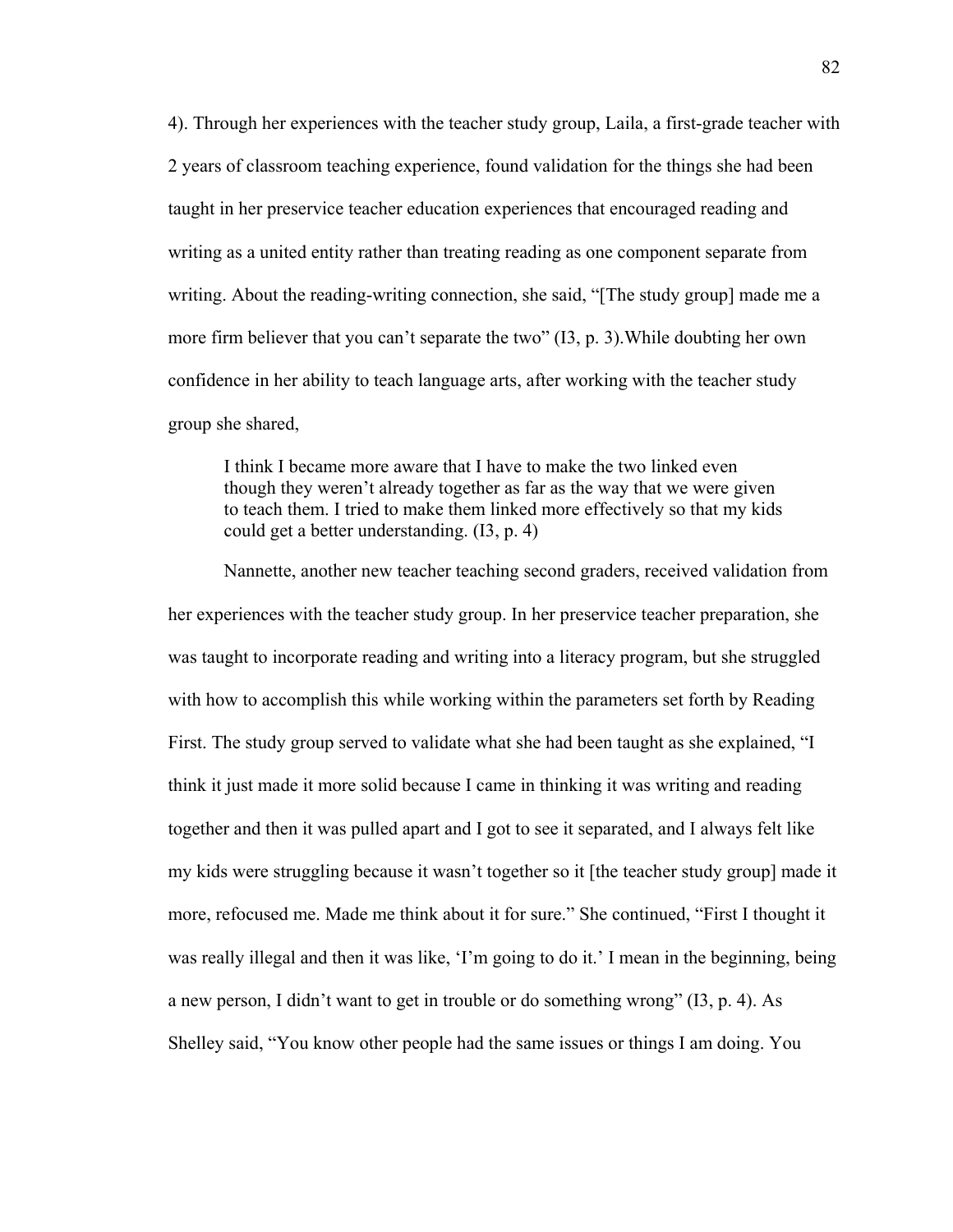know, they are right; it's not wrong. It gave me a lot of confidence in what I was doing; you know, it is the right thing to do" (I3, p. 4).

#### *Making Connections and Building Community*

 The teachers approached any changes in the daily structure of the 135-minute reading block with trepidation because of the punitive issues associated with Reading First. If they chose to not follow the guidelines set before them, there could be repercussions, and the teacher study group not only gave them an opportunity to participate in a learning experience, but it also gave them a chance to discuss some of the other issues that they had maneuvered around for the previous 2 years.

 The second theme that data analysis revealed was the sense of community and opportunity for connections with other teachers that the study group afforded. Several of the participants addressed this aspect of the group in discussions. Kim, a first-grade teacher, spoke the study group as helping her feel like she was not alone in this endeavor (I3, p. 3).

 Several participants spoke of making connections with teachers with whom they might not have ordinarily done so, such as Laila, a second-year teacher teaching first grade, said, "I talked to people I don't normally talk to during the day mainly because I don't get to see a lot of people during the day. They are in different grades and doing different things." Willa, a third-grade teacher, was excited about the connections she made. She shared,

I think we've had an excellent group to work with. They just—even in the hallways now, "Have you seen this?" you know different grade levels. We had a kindergarten teacher that brought in some writing activities that she found that she wanted to share that would not apply to her, but I went out and bought a mailbox for my center for next year. You know, I'm going to do letters.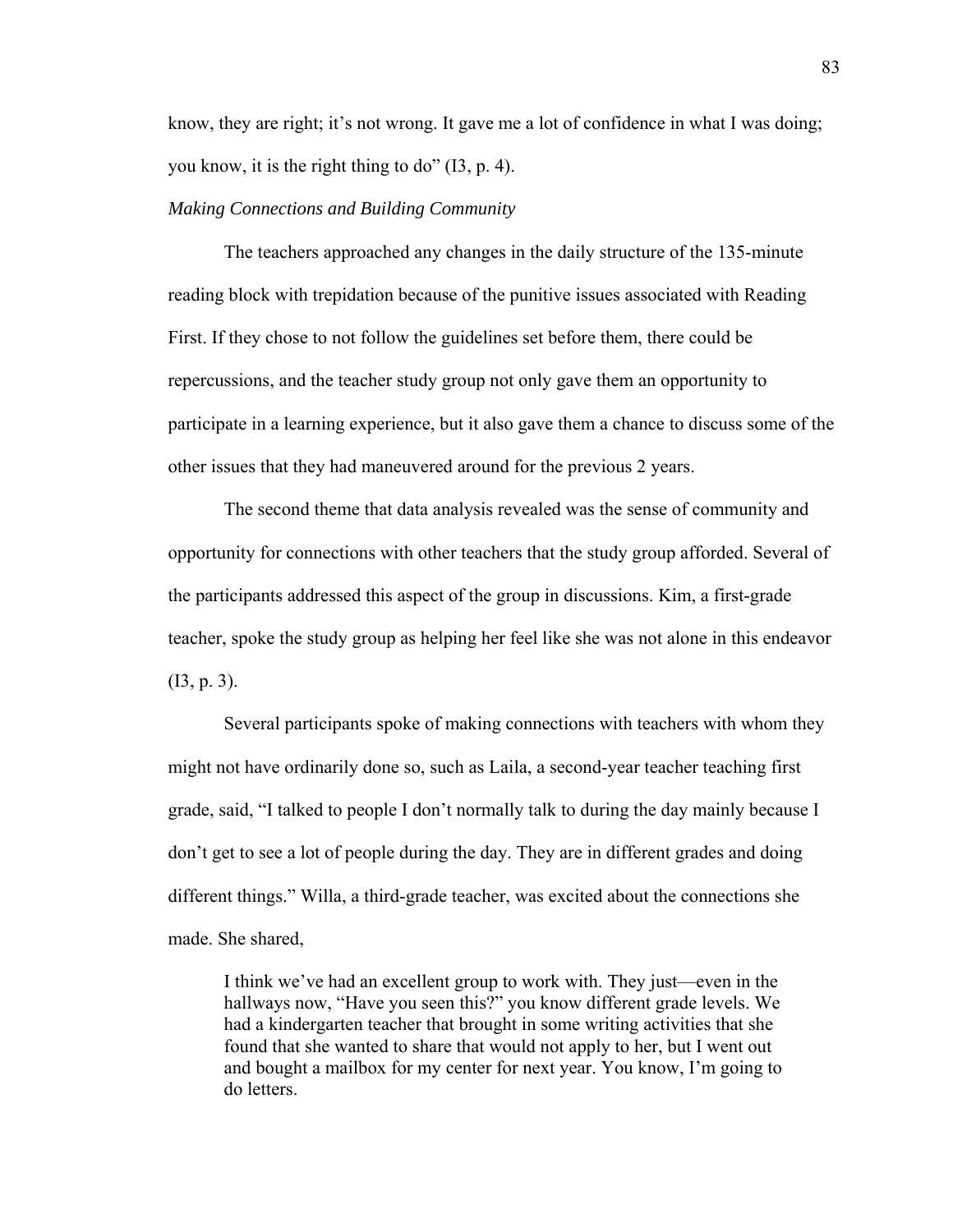She went on to say,

I just think it's the excitement, and it's created a bond where I can run in the hallway and say, "I'm stuck. Somebody, pull something out for me. Help me!" It makes you want to keep going when there's someone there to go with you. And not even on the same grade level. . . . I love it because we work together. (I3, p. 4)

Reflecting what Willa shared about the importance of these connections for the

teachers, Nannette, a new second-grade teacher, explained it like this:

I would be in the hallway, and I would talk to kindergarten, first and third grade, not just a second grade teacher about it. Of course with the second grade teachers, we'd talk about all of our stuff, but when we'd talk about writing, one would say, "I tried this. Try this; it worked well," or "I just tried this and it bombed, but your class might do well with it." It was nice to get that relationship with everybody and everybody was working toward the same goal. (I3, p. 2)

# *Learning from Others*

 While many of these teachers had taught for years and many had just emerged from preservice educational programs and had definite beliefs about the reading-writing connection, there was still uncertainty about how to mesh these beliefs with the parameters set forth by the grant. Garnering ideas from others was something that this group of teachers discussed often and was pervasive throughout the duration of the study. Diane, a second-grade teacher, spoke of enjoying "just being able to talk to other teachers and find out what was going on in their classrooms and get ideas of things that I could use in mine" (I3, p. 2). Even veterans like Kim spoke of the good ideas she received from her interactions with other teachers. "I love hearing what they're doing and what's working in their rooms." She also added that after hearing about what they are doing, she decided maybe those things would work in her classroom and made plans to carry out these activities in her own classroom (I3, p. 3). Kim, who has always taught first grade,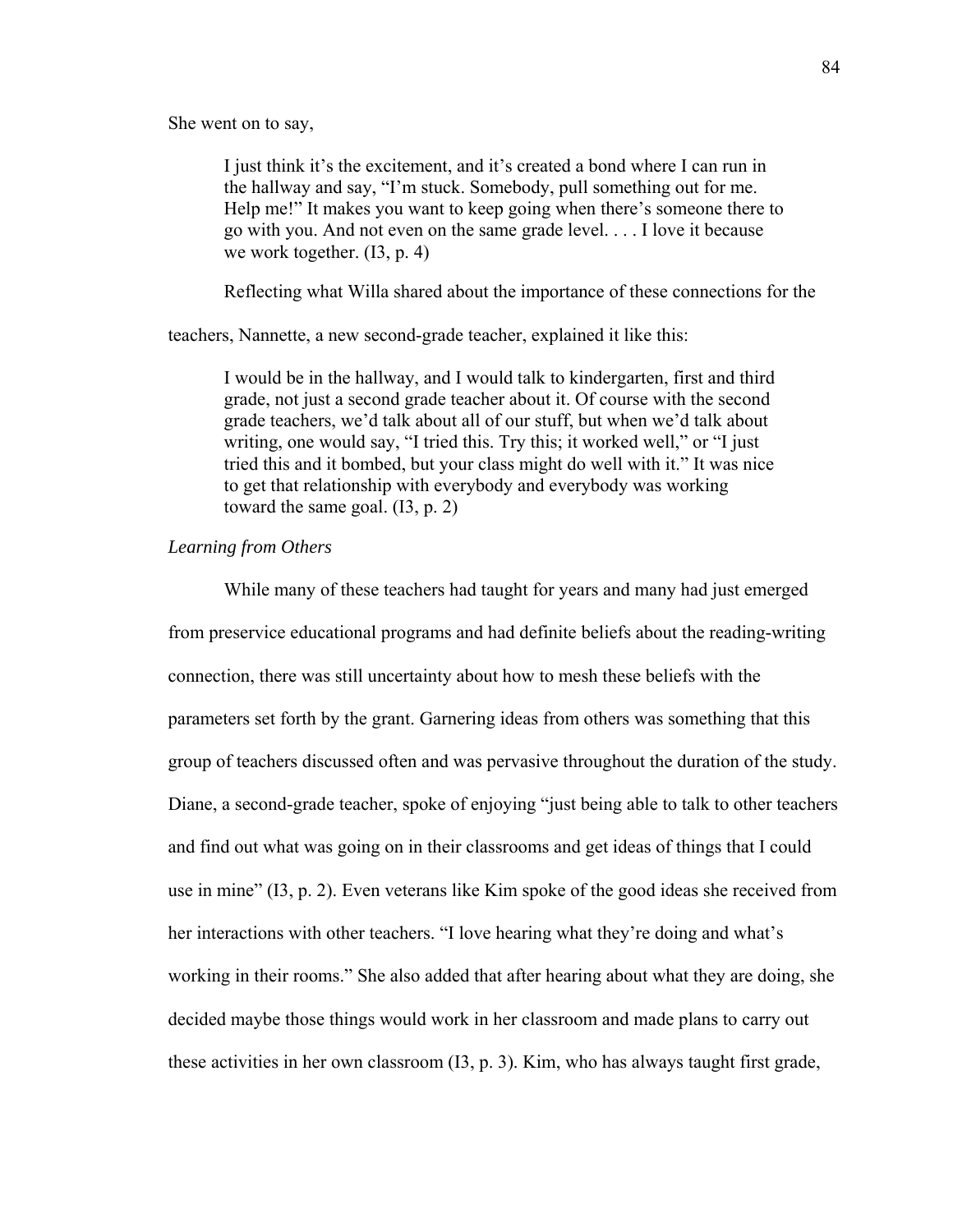shared after one of the study group sessions, "Y'all have a cool way to do that. I want to do that in my room!"  $(13, p. 4)$ .

Laila, a first-grade teacher, continued this strand when she said, "I felt more like I could take things directly from the meetings and use them" (I3, p. 2). Willa, a relatively new teacher teaching third grade for the first time, referred to others in the group stating, "Even the experienced teachers seemed to learn." She spoke of the reciprocity among participants, also, when she said that "she wanted to bring something, but I want to go home with something, too" (I3, p. 4). Ryan, a first-grade teacher, not only spoke of tangible things as resources, but she also referred to other teachers as valuable resources when she said, "I think I have a lot of resources as far as people that I know I could go to now and really good ideas for people who can help me out" (I3, p. 3). She also spoke of all of the things she tried in her classroom as a result of her interaction with these "resources."

These same human resources allowed the teachers the opportunity to gain knowledge about the reading-writing connection in other grades and the ways in which classroom practices might be related across grade levels. These conversations gave Ryan specific ideas and resources to use in her own classroom, information she learned from teachers of other grade levels (I3, p. 4).

Initially, we discussed *Classrooms That Work* (Cunningham & Allington, 2006), but as teachers become more involved in the group, the focus of the discussions shifted from what others in the field of literacy said about reading and writing to the participants in the group claiming their own knowledge about reading and writing. During the first two meetings, discussion in the teacher study group was based on the reading-writing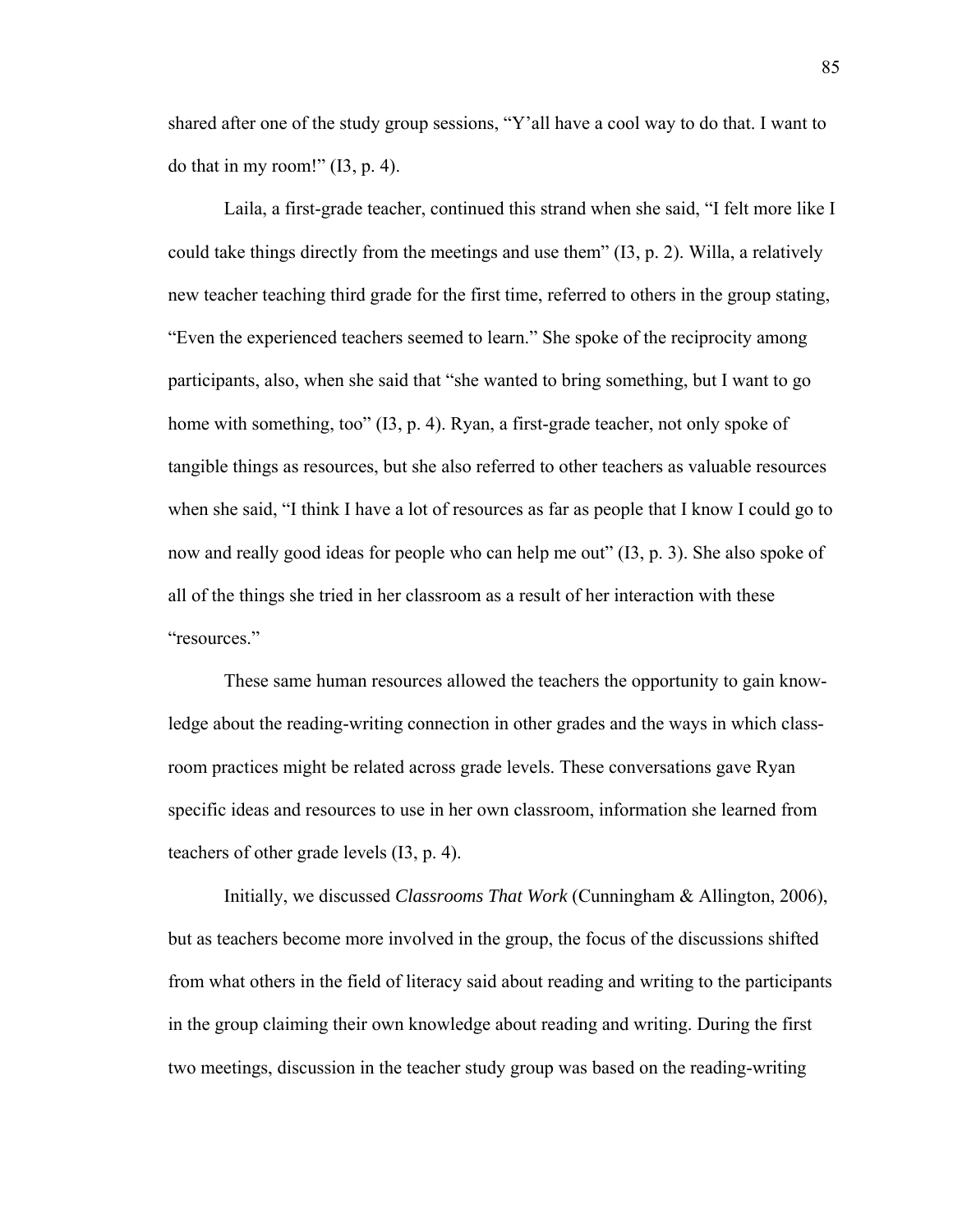connection as presented by the authors in *Classrooms That Work.* As discussion unfolded in the second meeting, I realized that the participants were more interested in discussing their experiences with reading, writing, and Reading First than discussing the experts' points of view, so I suggested that we explore the topics as they related to them. From this point, we spent the next eight meetings examining lessons they taught in their classrooms highlighting the reading-writing connection, student work that resulted from these lessons, ideas that they brought to share with others in the group emphasizing the reading-writing connection, and lessons where the reading-writing connection was utilized in a cross-curricular approach.

# *The Teacher Study Group's Impact upon Classroom Practice*

 The final theme emerging from the analysis of data was the impact that the teacher study group had upon classroom practice. The details of this theme emerged not only from the participants, but also from my field notes as I spent time in the teachers' classrooms. In order to share these findings, I will present selected teachers' comments as well as my own findings as I spent time in the classrooms.

 Jane, a second-grade teacher, was steeped in the reading-writing connection. In previous interviews (I2, p. 4), she spoke of her frustrations with trying to reconcile her own beliefs about children's literacy practices with what was required of her as a teacher in a Reading First school. Having taken part in reading-writing programs such as Spalding's Road to Reading, she believed that many times when students have the opportunity to read their own writing, it serves as the impetus for success, especially for struggling students. I spent time in her room when she invited me to observe the readingwriting connections that were provided for her students as she intricately interweaved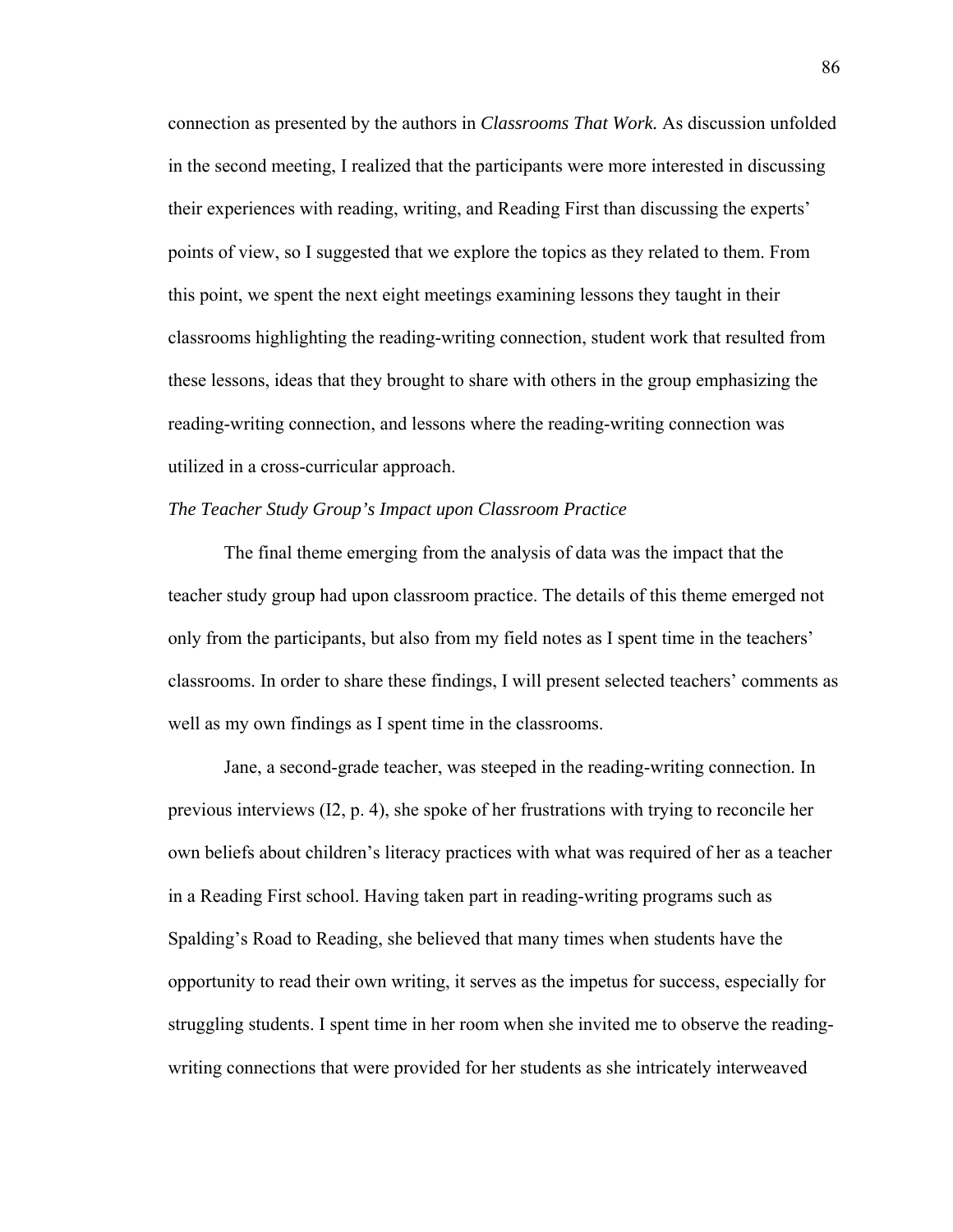science, reading, and writing into lessons that culminated in the production of a science journal highlighting the students' experiences with the germination and planting of seeds (FN. p. 1). Jane initiated this lesson as a response to a story the students read in their Houghton-Mifflin reading series. She shared in her post-observation meeting with me,

I never felt like I was teaching writing if I did not teach the process, and this [the teacher study group] helped me teach writing in a way that I was teaching it cross-curricular. We did not do the proofreading and some of the things that they will need to know how to do, but we were still writing, and I feel like my students learned more because they were required to take what they were seeing or what they read in a book previously and turn it around, put it into their own words, and put it down on paper. (I3, p. 3)

Jane went on to share that she actually did more writing as a result of her experiences with the teacher study group. Even though she did not teach the writing process during the reading block, she found a way to mesh reading and writing with results that allowed the students to understand more fully a simple story written in a basal reading series.

Another second-grade teacher, Diane, whose only teaching experiences were within the parameters of a Reading First grant, used her experiences with the teacher study group to overcome fears of doing the "wrong" thing as a teacher in a Reading First school  $(11, p. 2)$ . As a springboard to other learning, she took a story from the basal series and not only connected reading and writing but also incorporated drawing into the literacy equation. As I witnessed in Diane's room, the interweaving of in-depth student thought and the art of persuasion prompted second-grade students to find a "real" reason to take what they had read in a book and incorporate it into a persuasive writing piece attempting to convince their teacher to allow them to place something on their school mural (I3, p. 1).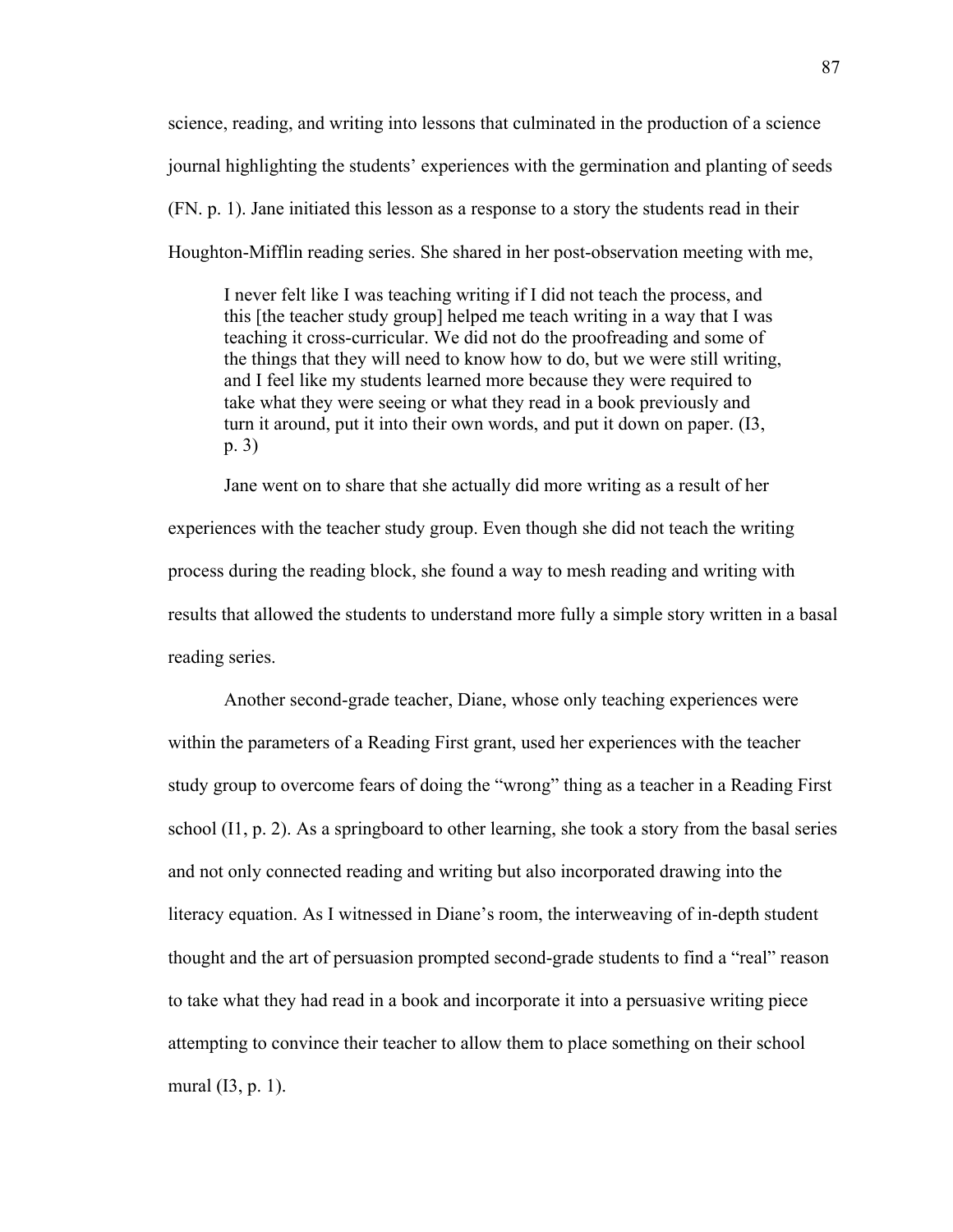After the observation, I met with Diane to discuss what had taken place in her classroom. When asked if her experiences with the teacher study group affected what she did in the classroom, she responded, "We definitely wrote more than we were doing because we were afraid to write during the [135-minute reading] block. I think I was able to pull in more writing experience whether they were just little things or full blown paragraphs." Diane continued, "We were able to pull it in a lot more during the block. I think we just pulled it [writing] into the block just trying to find ways to connect it to reading"  $(13, p. 2)$ .

Other teachers told of the changes that had occurred in their classroom in an attempt to reunite reading and writing as a result of the teacher study group. Willa, a relatively new third-grade teacher with only 1 year of experience teaching prior to becoming a teacher in a Reading First school, allowed me the opportunity to observe a lesson connecting social studies, reading, and writing in her third grade classroom (FN p. 1). Again, taking a story from the basal reader, her students had the opportunity to experience several forms of writing as a result of reading a story about a group of Pilgrims who undertook a boat trip from England to the United States.

Willa's students worked together in cooperative groups to write about the important components of a town, write laws, persuade others to vote for them for public office, and write to the winner about how they would support that person in their role as a leader. Instead of just reading a story from a basal reader and answering questions in a workbook, Willa took the story, connected reading and writing through a social studies topic and offered the students expanded opportunities for content and literacy learning. When queried in the post-observation about how the teacher study group influenced her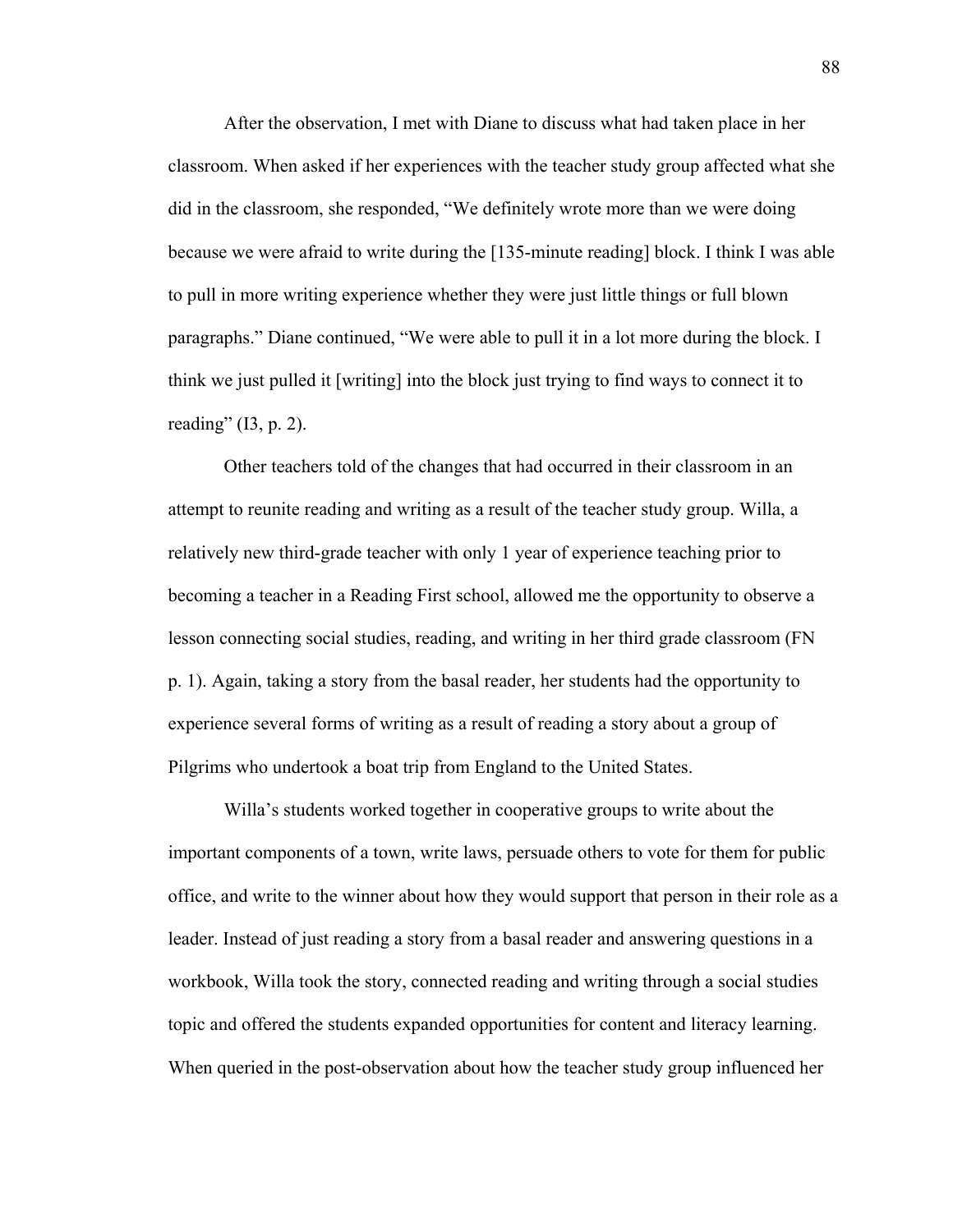activities in the classroom, she shared, "Every time we read something, we look for some way to respond to it or some way we can put ourselves into that time frame"  $(13, p. 5)$ .

First-grade teacher Ryan spoke of the teacher group's influence on her future teaching when she said, "There are a lot of things I tried this time around [as a result of her participation in the study group], and I think a lot of the things I tried, I will try next year" (I3, p. 3). Shelley, a kindergarten teacher, also found that the influence of the teacher study group affected the reading-writing connection in her kindergarten classroom. After I observed a lesson where she used a read-aloud to lead her students into writing, I asked her about the teacher study groups' influence on the reading-writing connection in her classroom, and she said,

I did more writing. I definitely did more writing the second semester than I did the first semester. Like I said once about the writing, I didn't really know much about writing. Houghton-Mifflin doesn't address writing [in kindergarten], and I've done writing in the past, but I didn't really know much writing to do or how far I could really take them with writing. I think the teacher study group, and listening to other people and other ideas that people have, and just some other thoughts helped me to do more writing and bring in more writing and know more of what to do as far as writing goes.  $(13, p.5)$ 

# *Summary: The Influence of the Teacher Study Group*

 The teacher study group served as a support for the teachers as they worked together to bridge the reading-writing gap in the Reading First classroom. Working together as a team, they found validation for their beliefs about the reading-writing connection, as well as made connections with other staff members that they might not ordinarily have worked with forming a community of learners who could draw support from one another. From their associations with other participants in the group, they were able to take their experiences and implement activities in the classroom that benefited the students in forming associations between reading and writing as literacy processes.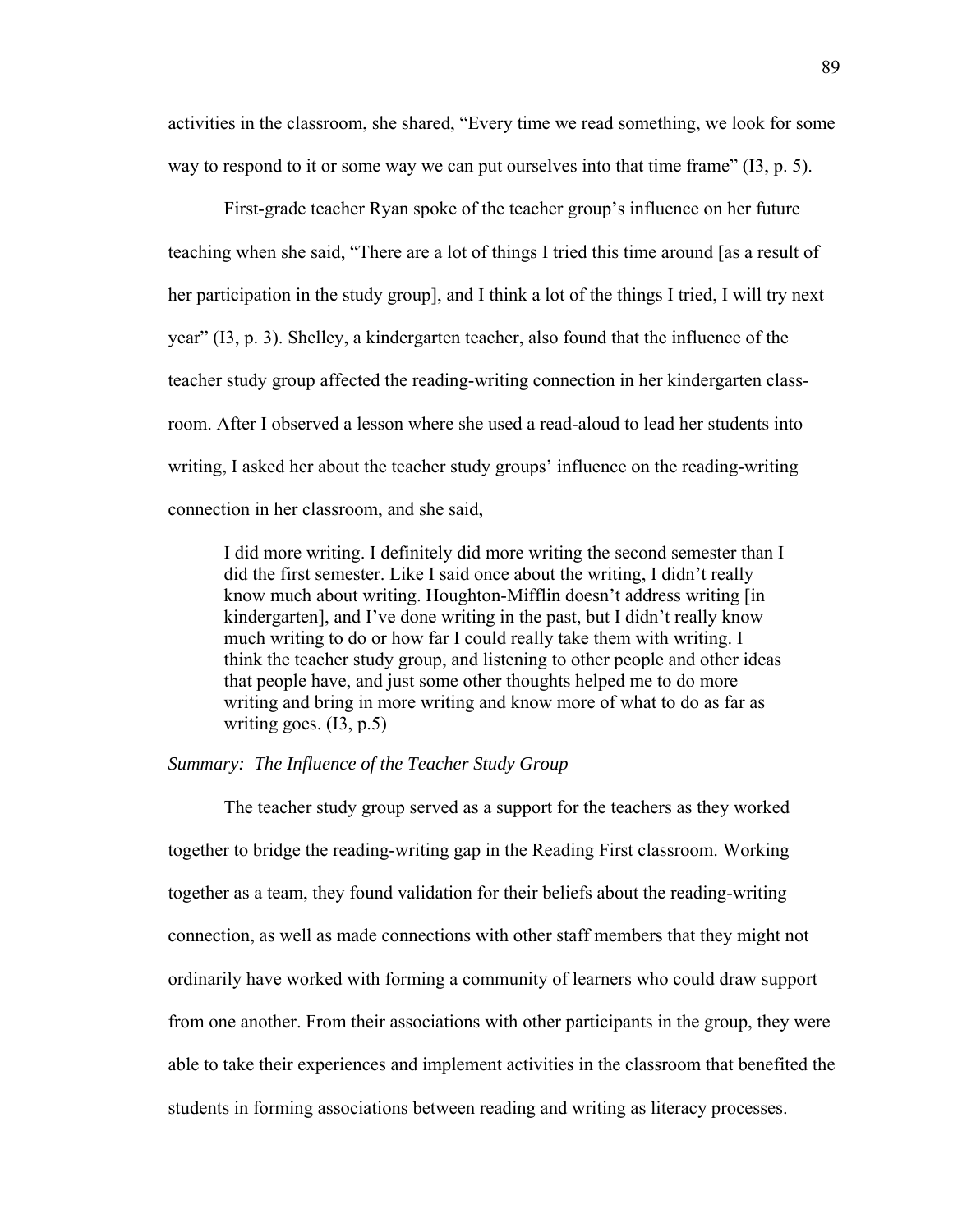Chapter 4 has focused on the findings of the study. Chapter 5 will focus on a discussion of the findings relevant to related professional literature; implications for educational leaders and policy makers; and recommendations for future research.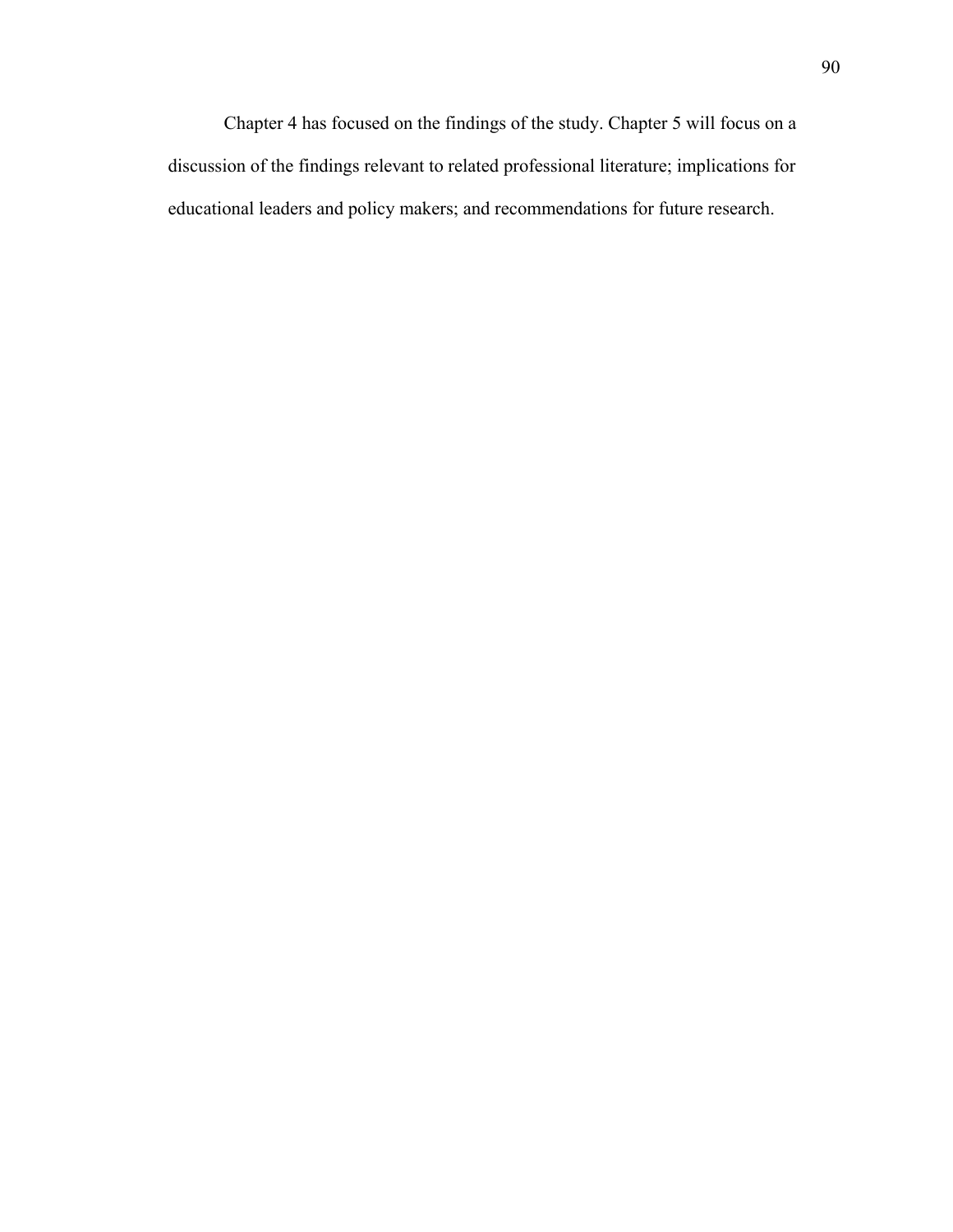# CHAPTER 5

### DISCUSSION AND IMPLICATIONS

Three years ago, I became involved in a federal grant initiative to improve reading for students in kindergarten, first-, second-, and third-grades by accepting a position as an education program specialist for Reading First with the Georgia Department of Education. When my tenure as an education program specialist ended, I assumed the role of assistant principal in a school receiving Reading First funding, charged not only with implementing the curriculum as outlined by the Georgia Performance Standards but also with assuring that the curriculum for the "135-minute reading block" per day operated within the parameters set forth by the Reading First grant. In both roles, I was placed in a position to serve as a guide for teachers working with young children in the area of literacy. Little did I know that the influence of this federal grant would compel me to examine all that I believed about literacy and literacy instruction for students in elementary school. Additionally, my association with the Reading First grant encouraged me to examine professional development for classroom teachers with an eye toward authentic professional development and teacher empowerment rather than professional development as a mandated, predetermined script.

As I worked with a myriad of individuals associated with the grant, (i.e., architects of the grant, state and federal level officials, and, most importantly, the teachers working with young children), I began to question the things that I was expected to implement regarding literacy because of my association with the grant. The influence of

91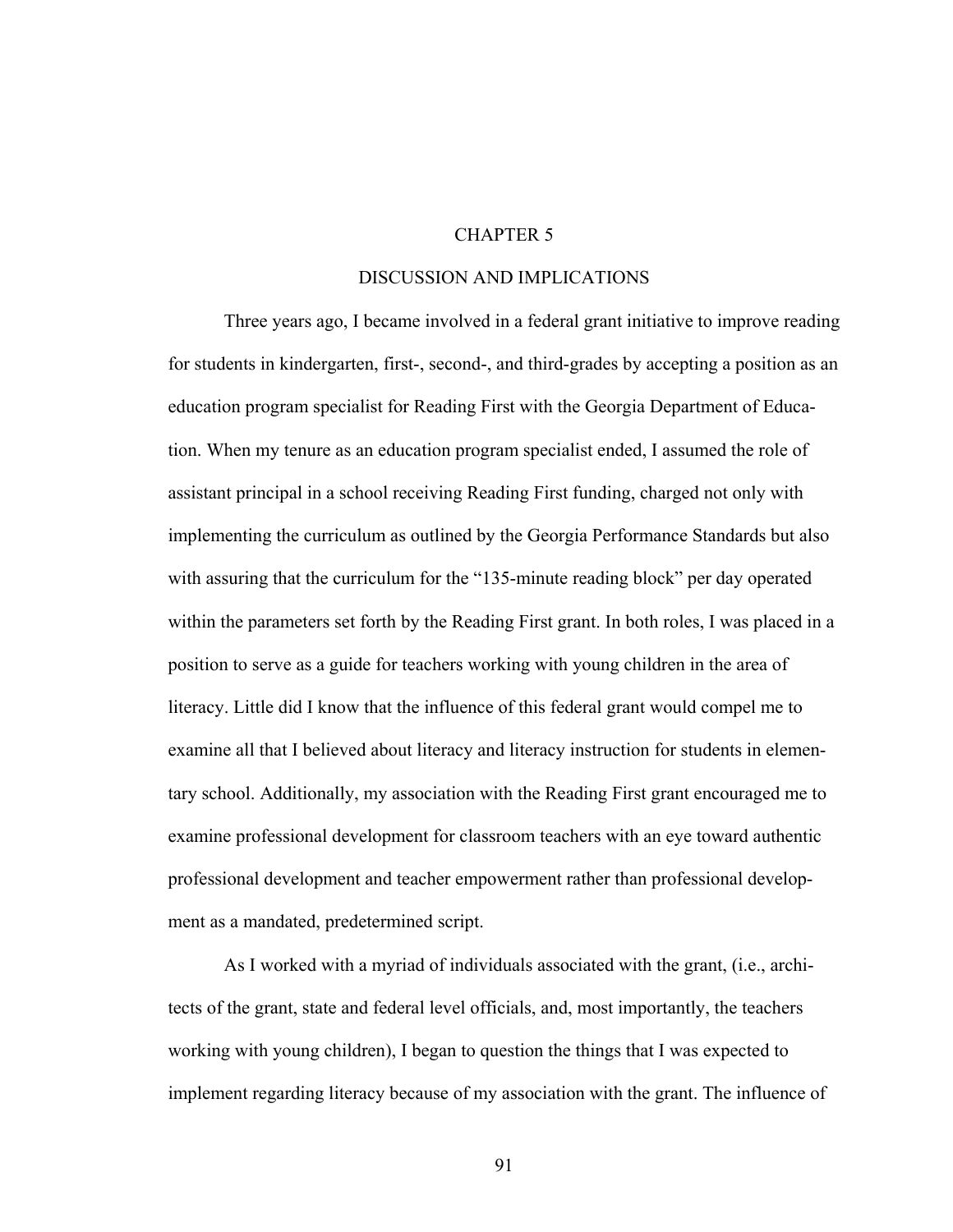these personal experiences, along with the concerns of those teachers with whom I worked most closely, served as the impetus for this study examining literacy, and, more specifically, the reading-writing relationship within the literacy equation.

Additionally, because the Reading First funding was only recently made available, little research exists related to the Reading First grant. Studies examining the effectiveness of the grant and possible "side effects" of the grant have yet to be published. With the amount of funding and attention paid to this grant, we should take an in-depth look into how this grant affects literacy instruction in the early childhood classroom. In 2002, the National Council of Teachers of English (NCTE) sounded an alarm regarding Reading First concerning the fact that "the federal government has increasingly attempted to define what reading is, to limit what counts as research on reading, and to dictate how reading should be taught in classrooms" (NCTE, 2002, ¶2). With the federal government essentially deciding for us, as educators, what methods of reading instruction are "allowed," often limiting us to a uniform model of reading instruction, it is imperative that we as literacy educators and researchers, delve more deeply into what is happening at the heart of the matter—the classroom. Teachers are often finding themselves in classrooms where they are expected to use a mandated, scripted program that crowds out of the curriculum time for important literacy activities such as writing, discussion, independent reading, and in-depth exploration of literature. Often, such mandates limit educators' professional judgment and decision-making and replace their planning and instruction with pre-packaged materials (NCTE, 2002, ¶6).

This final chapter presents a summary of the design, methods, and findings of the study that began when I started to question who the "experts" in the field of literacy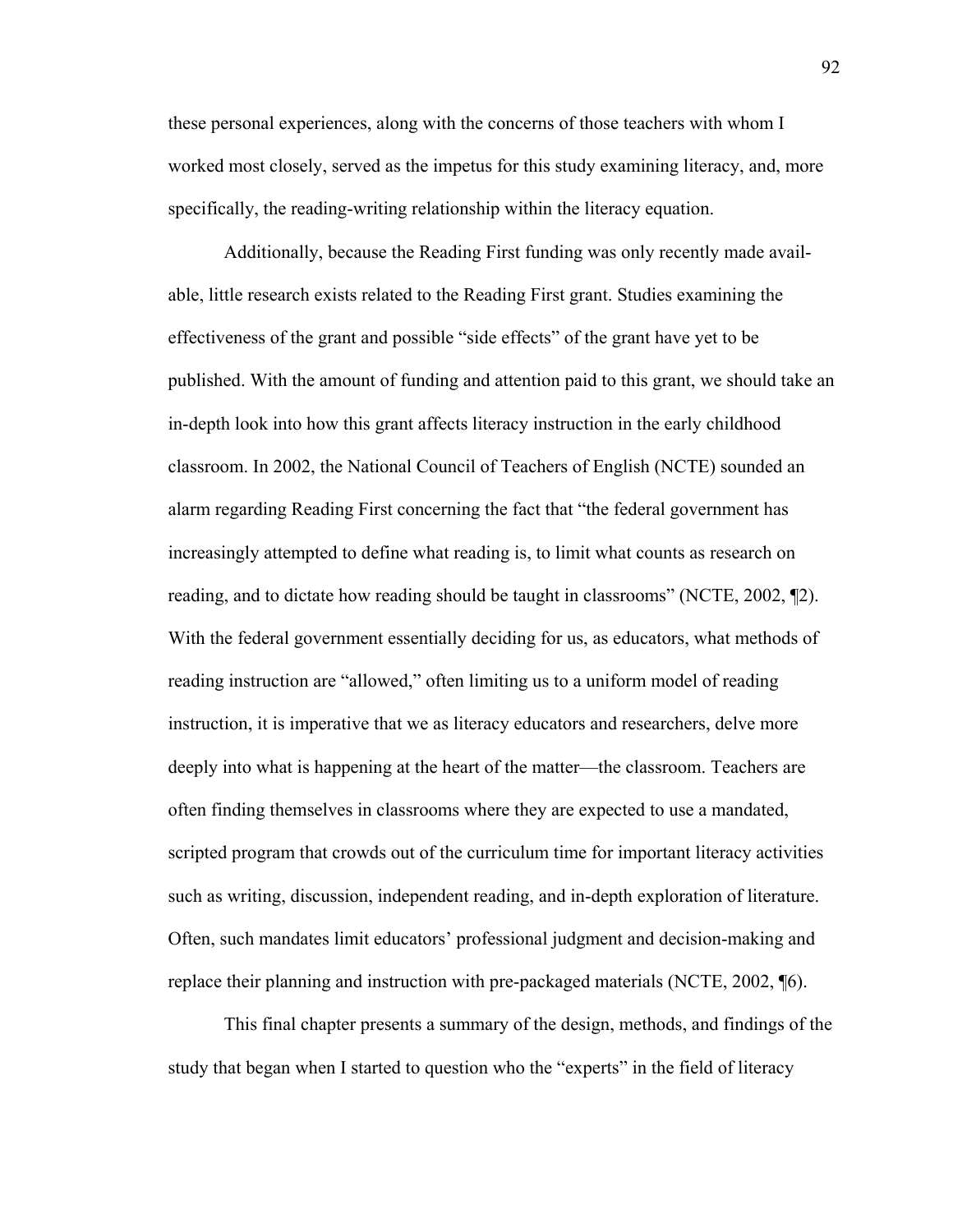really were. This chapter also provides important conclusions drawn from the findings that were presented in detail in Chapter 4 as well as discussion concerning the implications for action and my recommendations for further research.

### Summary of the Study

In this study, I sought to examine the perceptions of elementary school teachers concerning the reading-writing relationship. While doing so, I also sought to investigate the reading and writing relationship within the parameters set forth by the Reading First grant. Additionally, I explored the ways in which a professional learning community or teacher study group might influence the reading-writing connection and perhaps keep this connection intact in an elementary school receiving Reading First grant. The following three questions served as a guide for the study:

- 1. What are primary teachers' perceptions of the reading-writing connection for students in kindergarten through third grade?
- 2. How does the context of a school wide Reading First grant affect primary teachers' perceptions of the reading-writing connection for students in K−3?
- 3. In what ways does a voluntary teacher study group focused on the readingwriting connection influence primary teachers' perceptions of the readingwriting connection and their literacy instruction?

My research and work with a group of 15 primary teachers—in-depth interviewing, observing, and discussing the relationship between reading and writing in a teacher study group—yielded several findings that are discussed in the pages that follow.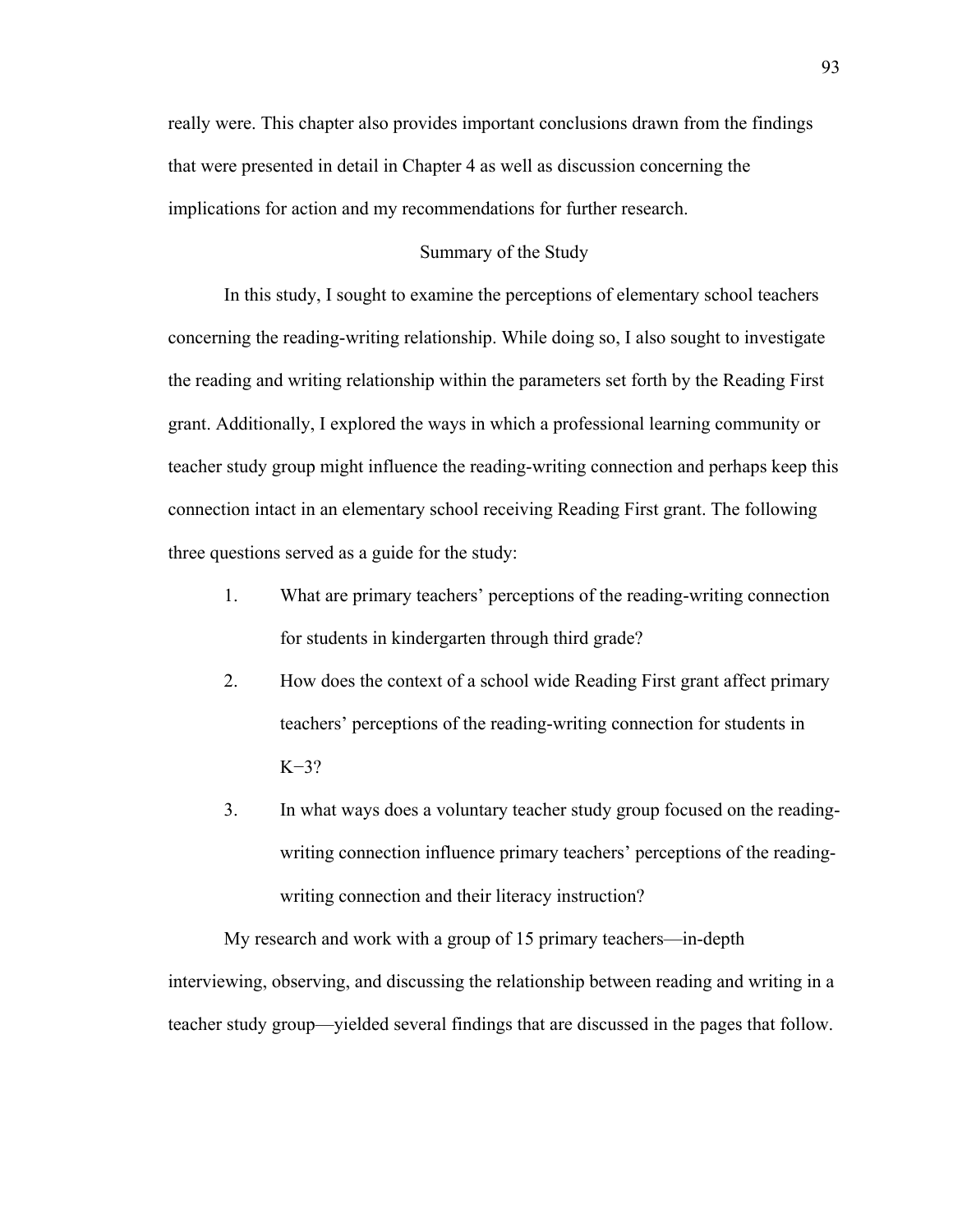#### Overview of the Problem

In 2000, the National Reading Panel (NRP) released the findings of a study examining reading instruction. From these findings, a report was published that served, along with a study commissioned by the National Academy of Sciences (Snow et al., 1998), as the basis for the federal initiative entitled Reading First. Reading First was developed to supply to schools a vast amount of monetary support for the enhancement of the teaching and learning of reading over a 6-year period (NICHD, 2000). According to the NRP report, the five major components of reading are phonemic awareness, phonics, fluency, vocabulary, and comprehension; thus, these components provided a framework for reading instruction in Reading First. Also, according to the NRP, there were not enough "scientifically-based" research studies to constitute the inclusion of writing in the report, so *writing* as a component of *literacy* was ignored in the parameters of Reading First.

Donald Graves's (1973) concern about the exclusion of writing, expressed in his dissertation and early published writing years ago, echoed in my mind as a literacy educator trying to reconcile the same issues today. Just because one group of people deemed writing research insufficient or unimportant, did that mean that all writing was to be excluded from literacy programs? Reading, according to the National Reading Panel, was narrowed to the point of including only five components, and writing was once again relegated to the "stepchild" position in the eyes of the policy makers that set the guidelines for grant funding. Unfortunately, this stance has resulted in writing being largely ignored in some schools receiving Reading First grant money because of the parameters set forth by the grant. Fortunately, for the students at Riverview Elementary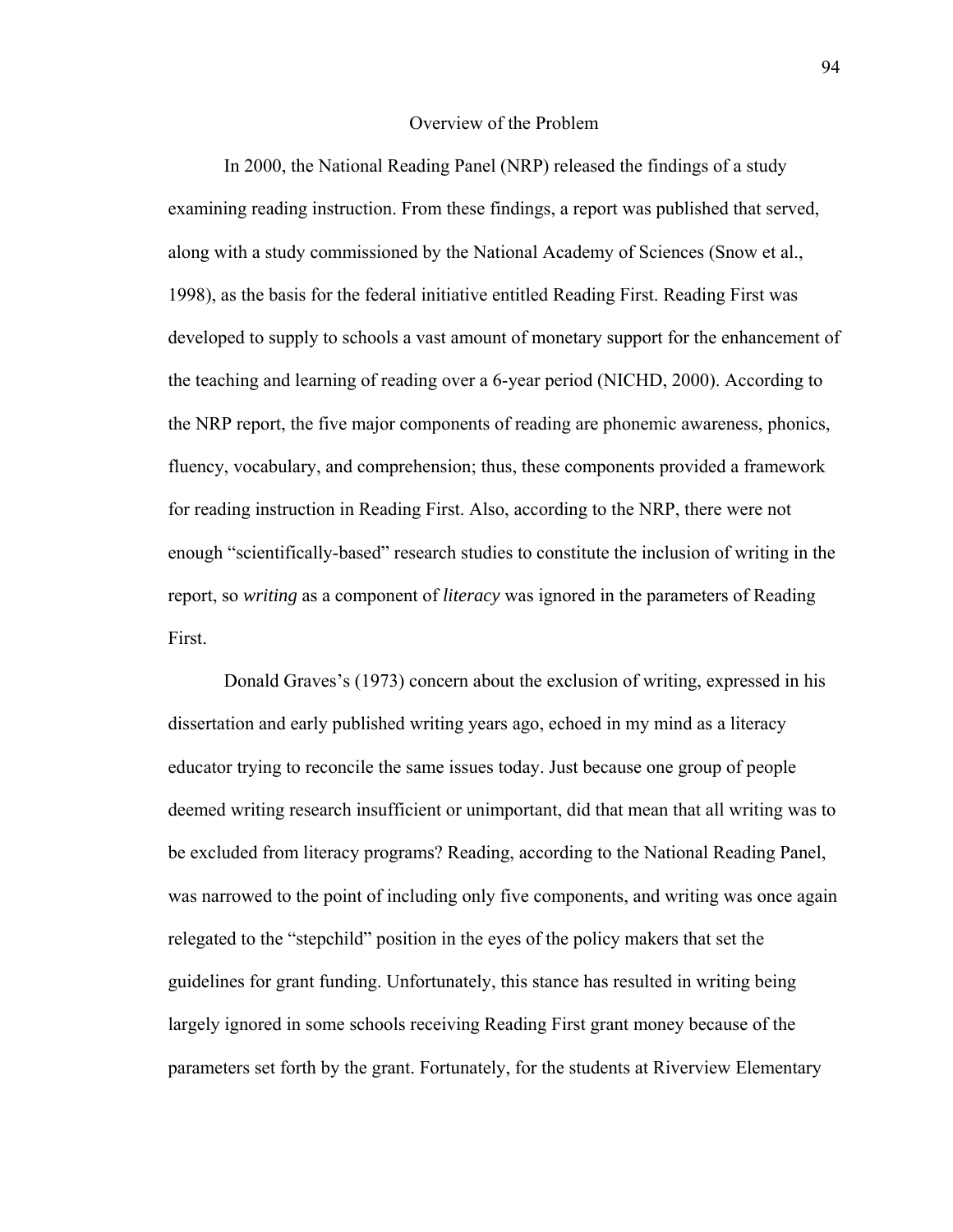School (the site for the current study), 15 teachers had a broader view of literacy than the five components discussed in the National Reading Panel Report (NICHD, 2000) and had a strong belief that a reading-writing connection must be maintained in the early childhood classroom.

### Summary of the Research Methodology

 Over the span of 6 months, 15 teachers and I took the time to examine the reading-writing relationship in general as well as specifically as proposed by the Reading First parameters. We also worked together as a teacher study group to flesh out our beliefs and knowledge about the reading-writing relationship and to determine how we could work to keep the reading-writing connection alive in the elementary school classroom and still adhere to the parameters set forth by the Reading First grant.

During the time of the study, each of the 15 teachers spent time answering openended questions in an initial questionnaire, talking with me in three separate in-depth interviews, and working together as fellow participants in ten teacher study group sessions where we each posed questions requiring us to take an introspective look at what we believed and knew about the reading-writing relationship. I also took part in observations of the reading-writing connection as it was implemented in twelve of the 15 teachers' classrooms, and finally we worked together as participants in a concluding focus group session in June 2007. From these endeavors, findings emerged that painted a picture of teachers' understandings and implementation of the reading-writing connection in kindergarten, first, second, and third grade classrooms.

 As we worked together, several themes emerged that were relevant to the research questions. In the following pages, I will discuss these findings in relation to previous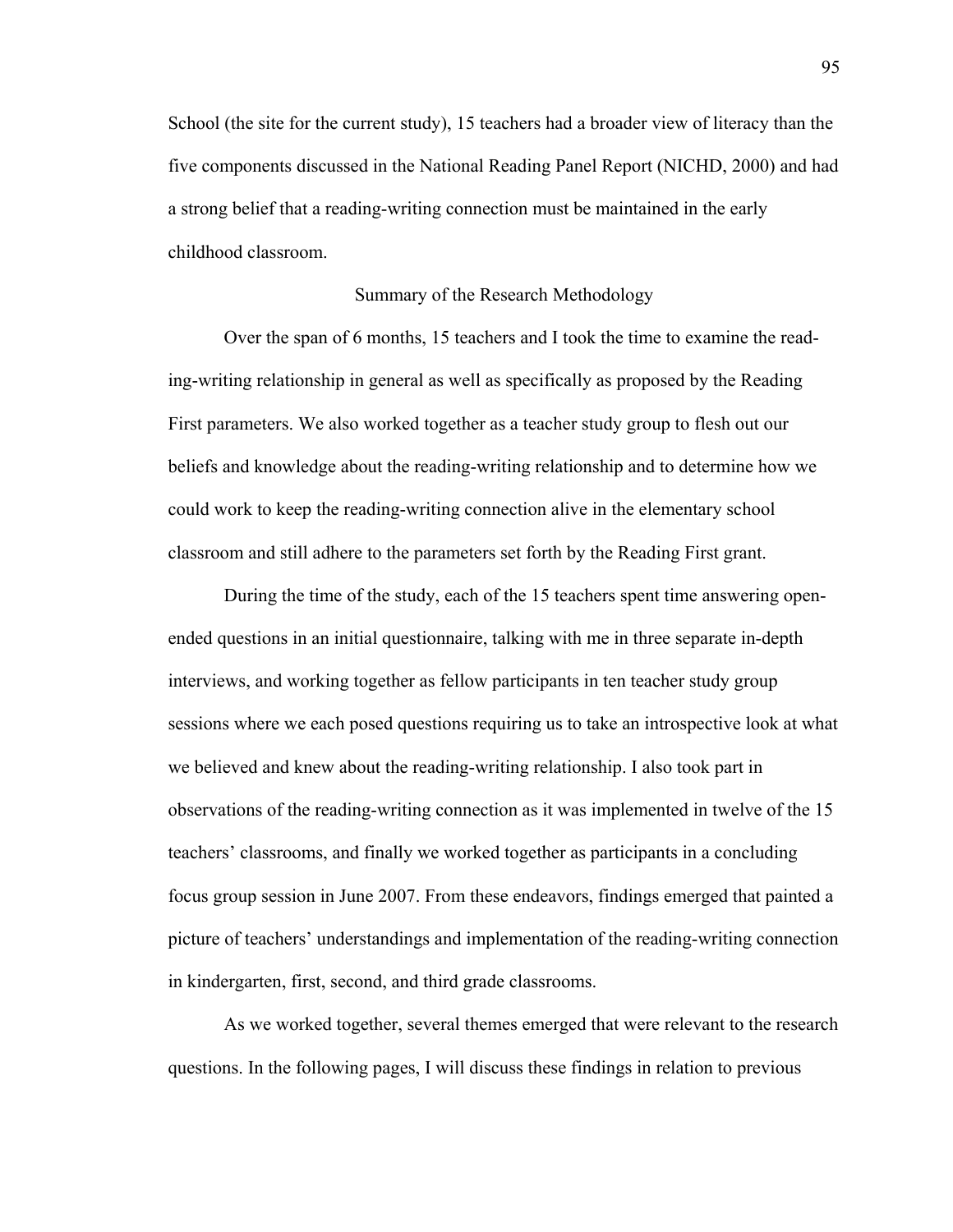research and other professional literature that examined the reading-writing connection and the role a teacher study group might play in fostering children's literacy development.

## Findings Related to the Professional Literature

### *Teachers' Perceptions of the Reading-Writing Connection*

Reflecting what we know about reading and writing prior to the 1970s when reading and writing were not often conceptualized as being integrated (Langer & Flihan, 2000), many of the participants were also not steeped in the reading-writing tradition by their own educational preparation. Nevertheless, they worked to provide this connection for their students. Even though the only writing that many of the teachers had participated in previously in school consisted of handwriting practice such as students during the colonial times experienced (Nelson & Calfee, 1998), their discussions and subsequent actions in the classroom proved otherwise as they worked to provide their students with opportunities to connect reading and writing. Some of the younger participants in the study had experiences with reading and writing workshops in their teacher preparation courses, but the more mature participants experienced literacy learning as phonics, basal readers, and drills with very few (if any) opportunities to write themselves. The teachers had a strong perception of reading and writing as a united entity even though historically, reading and writing have often been presented as a disjoint, with reading garnering the majority of the attention and more often than not writing being presented as an afterthought (Nelson & Calfee). While this study did not investigate specific reasons teachers chose to incorporate reading and writing as one entity, I believe that their experiences as teachers of young children encouraged this natural connection.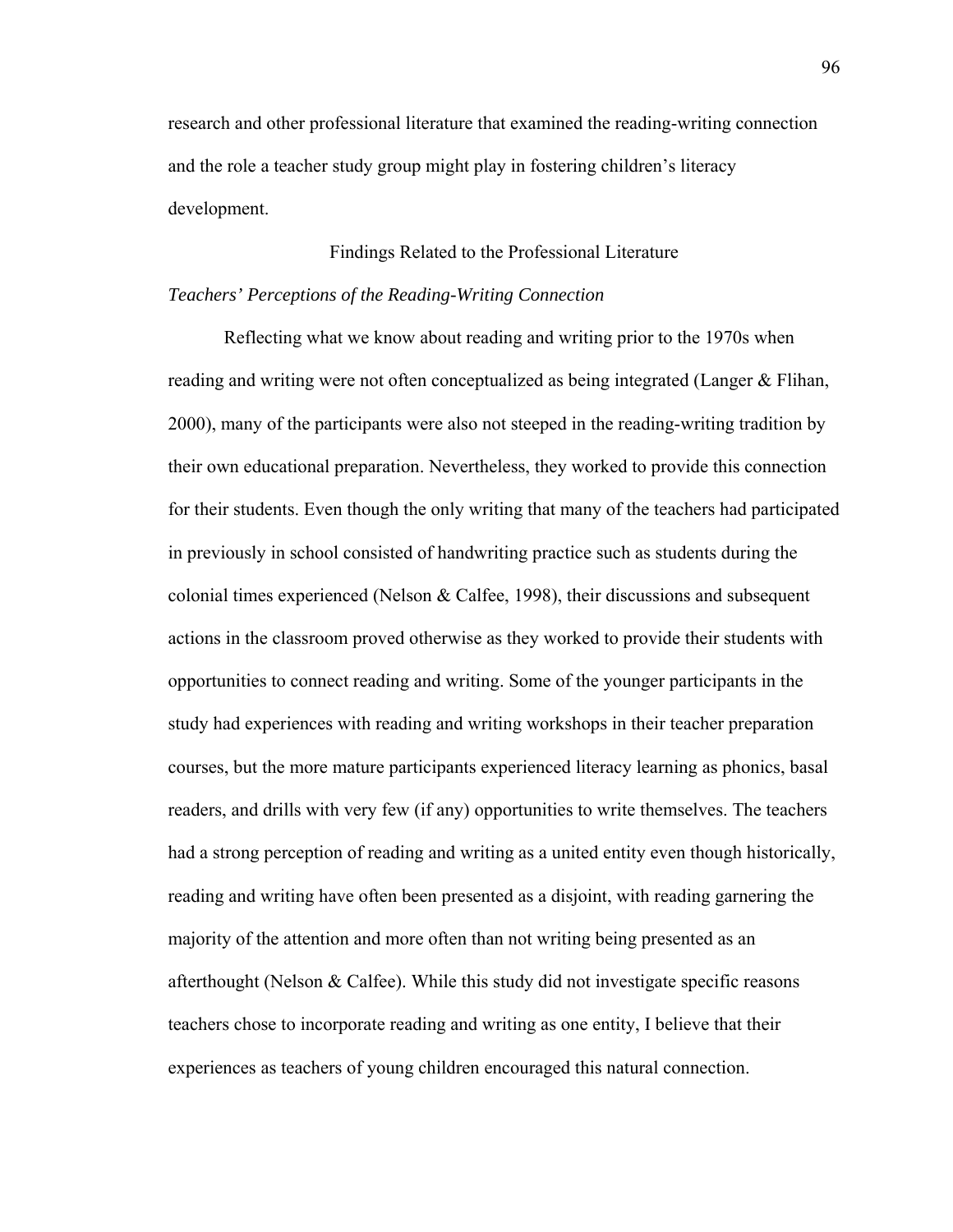In 2001, in a paper commissioned by the National Reading Conference, Michael Pressley shared, "literate people also can write" (p.16). The teachers at Riverview Elementary emphasized this statement over and over during the course of the study by the comments they made, as well as their efforts in the classroom to unite reading and writing. They echoed Spiegel (1998) as she espoused a "comprehensive view of literacy" (p. 118) which was inclusive rather than exclusive. Spiegel's view of literacy consisted of at least six major components:

- 1. Literacy involves reading and writing.
- 2. Reading is not just word identification, but word identification is part of reading.
- 3. Readers must be able to take different stances in reading: aesthetic and efferent.
- 4. Writers must be able to express meaningful ideas clearly.
- 5. Writing is not just grammar, spelling, and punctuation, but those are all part of effective writing.
- 6. A comprehensive program develops life-long readers and writers. (p.117)

Participants emphasized this multidimensionality of literacy and expressed their beliefs that if a person is literate, he or she has the ability to interweave these components and communicate with others. Study participants such as Lee, a third-grade teacher, spoke of her expanded notion of literacy as more than reading (I2, p. 6). In discussions, she shared how her definition of literacy had changed over the course of two years, and she displayed the confidence she had obtained that allowed her to decide for herself the meaning of literacy without depending on an "expert" to define literacy for her.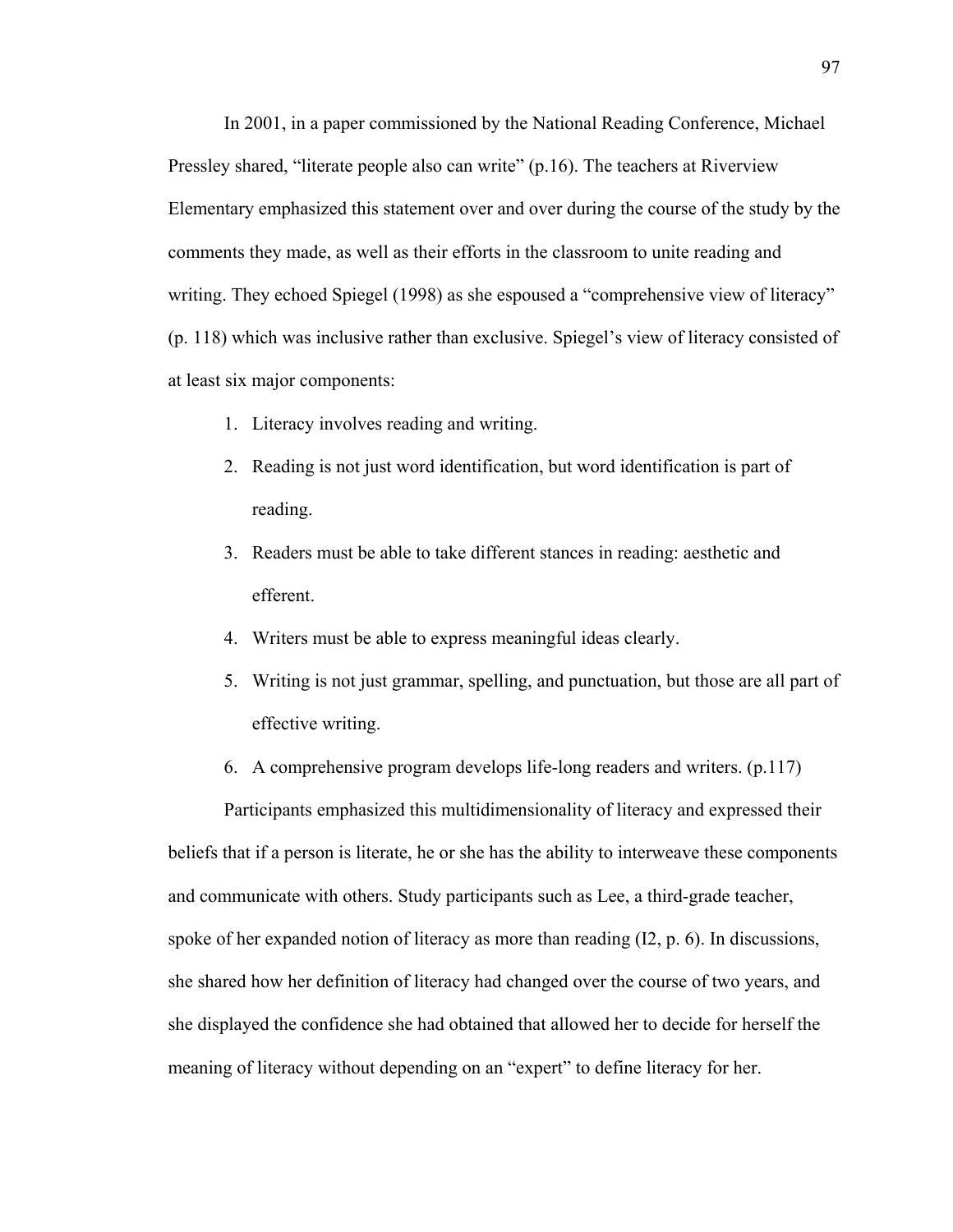### *The Reading-Writing Connection and the Influence of Reading First*

Even though the Reading First grant proposed a rigid blueprint for literacy practices during the 135-minute mandated reading block, the teachers did not embrace this limited concept of literacy. This narrow and incomplete conception of literacy, encompassing only the five components of reading set forth by the report of the National Reading Panel (NICHD, 2000), was rejected by the teachers, and echoed by others in the field. For example, Yatvin, Weaver, and Garan (2003) shared their concerns about the inadequacy of the NRP report not addressing an adequate range of the scientific research on reading and ignoring many important topics by limiting its research to only five components. While the teachers made valiant attempts to abide by the rules of Reading First, they recognized that the narrow conception of literacy set forth by Reading First limited the types of literacy practices in their classrooms. Seeking a balanced approach to literacy, teachers desperately wanted to

create young readers, writers, thinkers, and communicators—once they are given the opportunity to develop—within an integrated, comprehensive, and seamless learning environment that teaches the mysterious unraveling of words for the purpose of making and conveying meaning through exciting literacy adventures. (Cowen, 2003, p. xi)

By narrowing the field of literacy to five components and basing funding on the delivery of these five components only, the Reading First framework made it difficult, if not impossible, that varied literacy opportunities would be offered for diverse student populations. As we worked together in the study group, the teachers were able to find a way to stretch the boundaries of the Reading First grant in order to provide as many reading-writing connections as possible.

Throughout the course of the study, participants' views of literacy included a much broader view of literacy than that of just phonics, phonemic awareness, fluency,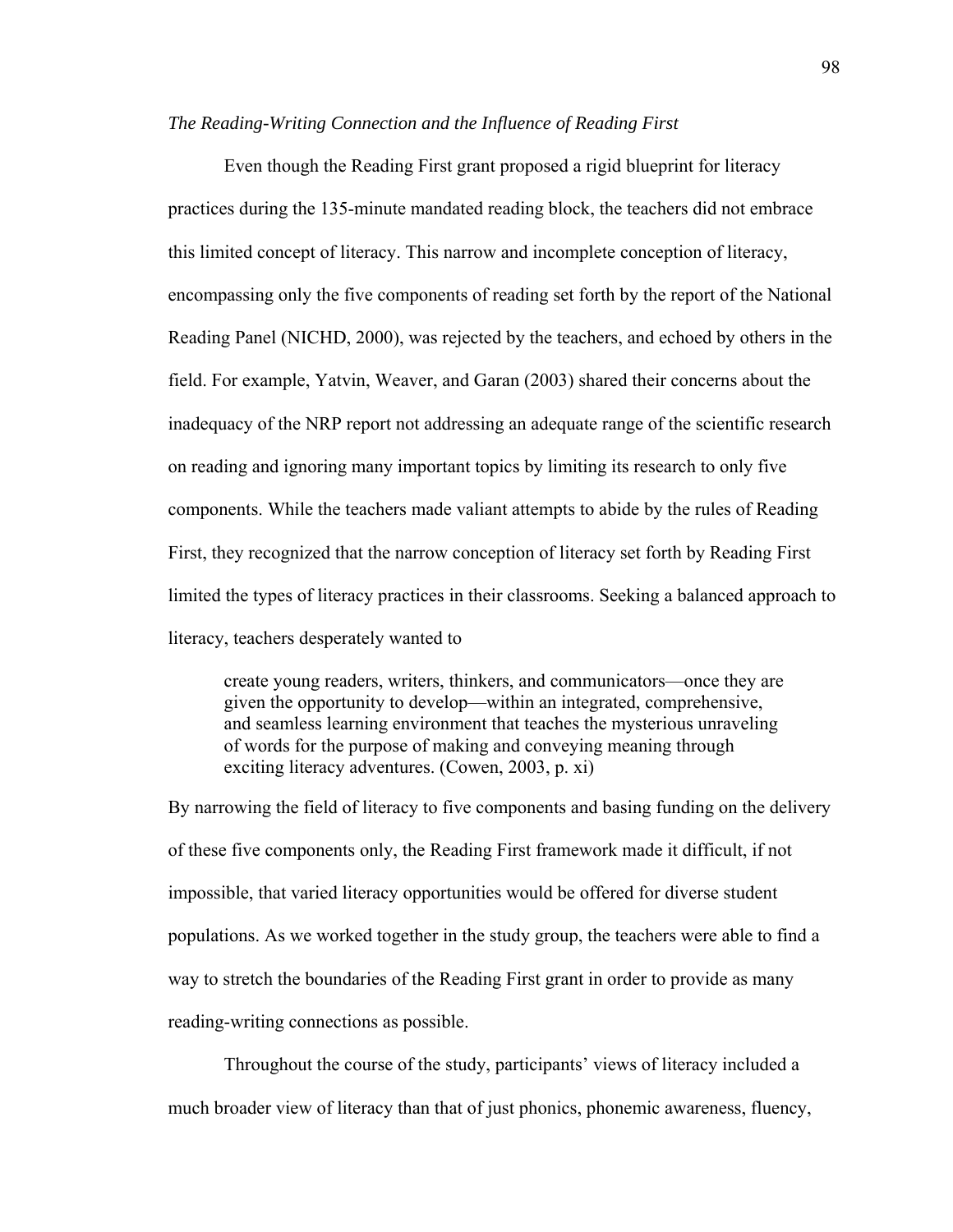vocabulary, and comprehension. They proposed the inclusion of a reading-writing connection as a vital component in a student's literacy acquisition. When discussing literacy, a consensus among the participants was a view of literacy as broader than just reading. Their view encompassed a more *balanced* approach to literacy, such as the one stated by Cowen (2003):

A balanced reading approach is research-based, assessment-based, comprehensive, integrated, and dynamic, in that it empowers teachers and specialists to respond to individual assessed literacy needs of children as they relate to their appropriate instructional and developmental levels of decoding, vocabulary, reading comprehension, motivation, and sociocultural acquisition, with the purpose of learning to read for meaning, understanding, and joy. (p. 10)

As the findings of this study demonstrate, when one report is used to set the standard for literacy for all students in kindergarten through third grade, some loss in the literacy opportunities for our neediest students was inevitable. However, even though the Reading First grant proposed a very constricted lens with which to view literacy, the participants worked to discover ways to offer their students many more opportunities for literacy experiences other than those dictated by Reading First.

While the goals of Reading First were perhaps laudable in some ways (helping children learn how to read, providing materials, etc.), the effects of the narrow conception of literacy defined by the grant resulted in limiting the literacy practices that the teachers in this study viewed as possible. The 15 primary teachers' attempts to reconcile the Reading First view of literacy with their own attempts to meet the needs of their students without getting into "trouble" for straying from the grant parameters initially led to a conception of literacy instruction that was often narrow and incomplete. Restrictions placed on the teachers during the 135-minute reading block varied at certain points during the three-year span of the grant, and as teachers worked to understand what types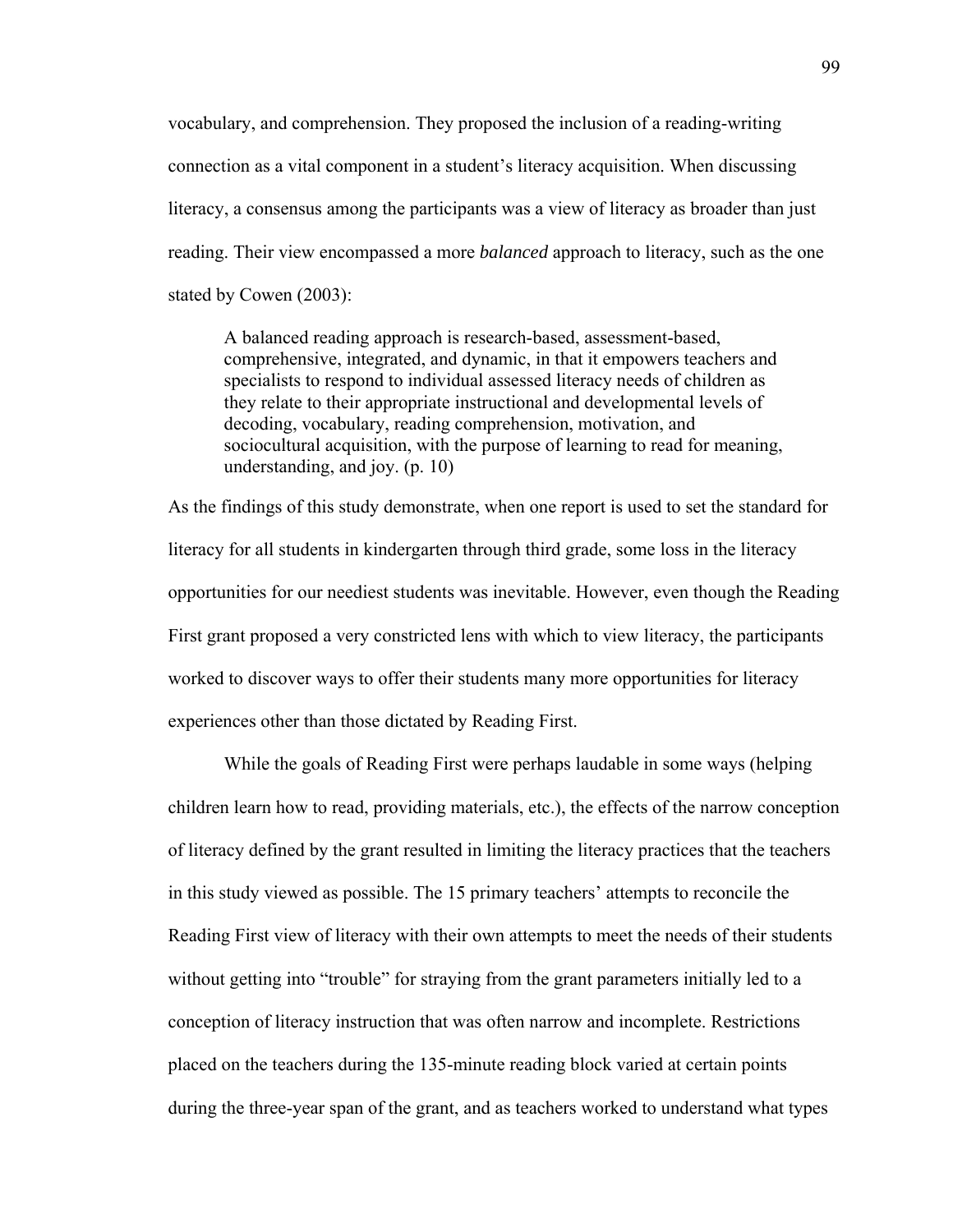of instruction were possible, they became filled with doubt and frustration. For example, Quillion, a kindergarten teacher, stated, "At one point I wasn't sure how much writing it was OK to do" (I1, p. 1). Lee, a third-grade teacher, spoke of her frustration when she said, "We were told absolutely no writing, and then later during the year we were told that it would have to be outside the reading block, and then later we were told that in center time we could use [writing] if we used it as response to literature, and we were given permission to use like book report forms, that kind of stuff"  $(11, p. 1)$ . However, as the study progressed and as these teachers had more opportunities to talk together and share their professional concerns and insights in the teacher study group, they began to gain confidence in their own professional decisions and to take more and more liberties in the classroom to assure that their students had the opportunity to use reading as a springboard for writing and vice versa.

 A somewhat surprising theme that emerged during the course of the study was the participants' strong belief that drawing played a role in the acquisition of literacy. The participating teachers' reaction to the banning of markers and crayons during the 135 minute reading block, and more specifically their belief in the importance of drawing as a necessary part of this section of the school day, was the most surprising finding for me as a participant observer in the study. Regardless of grade levels, participants' outcries against the mandated negation of this aspect of literacy were heard over and over. Participants could not seem to reconcile within themselves that young children could not use the instruments of expression such as crayons and markers to explore literacy and to engage in learning. Children come to school and they just want to write, to make meaning through multiple literacies. As Dyson (1989, 1993, 2003) argues, children are driven by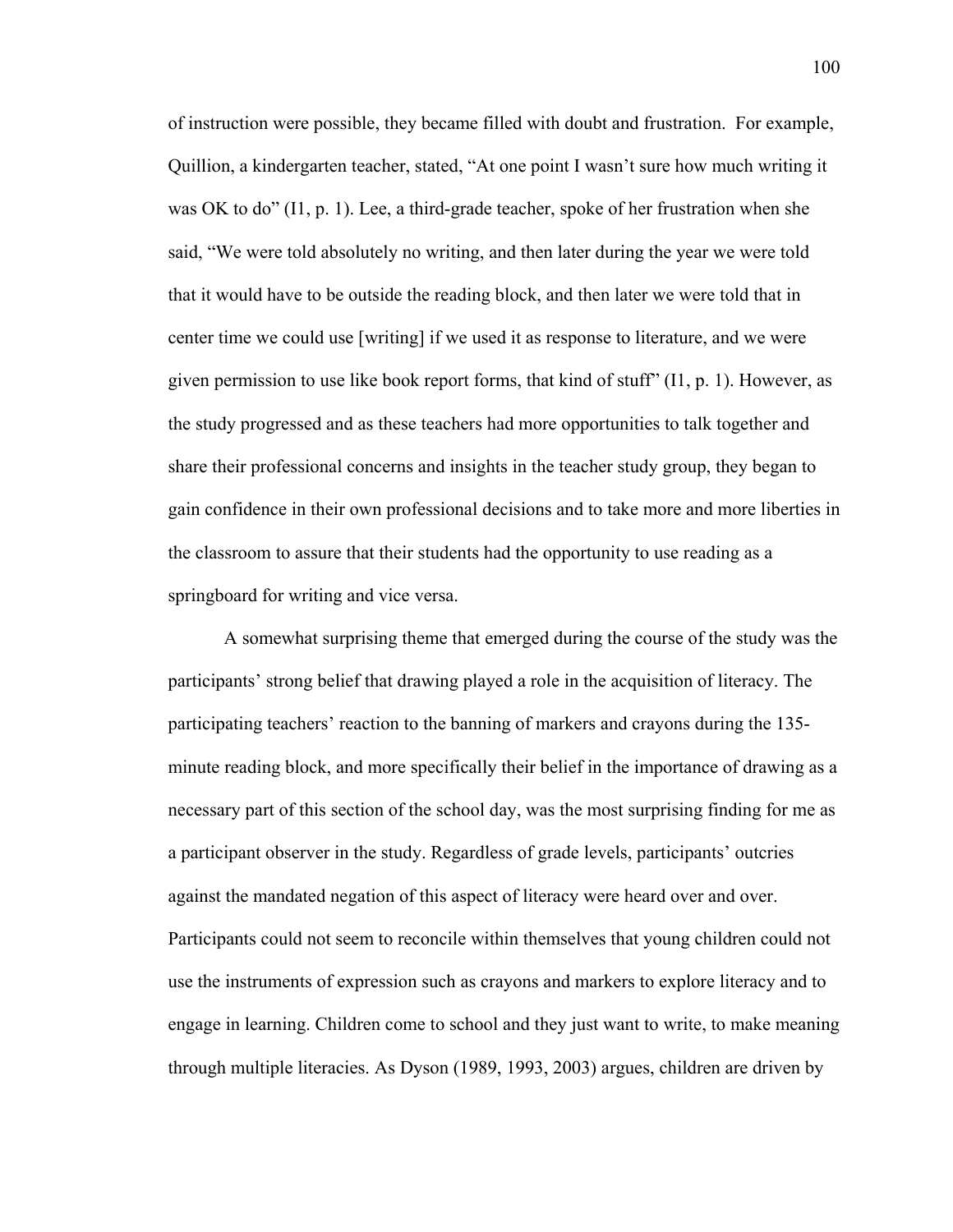an interest in meaningful participation in classroom life, and their meaning making takes multiple forms and diverse directions (e.g., graphic symbols, oral and written language, performative play). Children believe that they can write (Graves, 1973), but at Riverview, they entered kindergarten, and for a large part of their day, they were not allowed to pick up the implements of writing, such as markers and crayons, to begin this journey of literacy. Instead, any writing that was allowed in primary classrooms was pigeon-holed as something that was to be done far away from the reading arena. Describing the way that the "basics" are receiving increased attention in the current context of accountability and standardization, Dyson (2007) suggests that in the early grades "tests . . . emphasize reading skills more than writing" and with writing, she argues, "emphasis is placed on transcription (e.g., spelling, capitalization, and punctuation, and grammatical usage)" (p. 153). In her published research, she warns us repeatedly that the official sphere of school—as in the present study with the focus on a narrow view of literacy as set forth by Reading First—often strips away the complexity of child literacy and limits children's opportunities for authentic meaning making. Arguing for a "reimagined basics" in the current political context of No Child Left Behind legislation (a context in which Reading First was born), Dyson says, "I am not going to argue against children learning the "basics." But I am going to argue that stripping away human meaning and values from those basics is, in practice, impossible" (p. 153).

Much like the first-grade teachers in the study conducted by Martin et al. (2005), the teachers involved in this study realized that writing extended across the curriculum and could be interwoven into content areas such as science, social studies, and health, especially in the area of reading. This theme of writing across the curriculum rang loud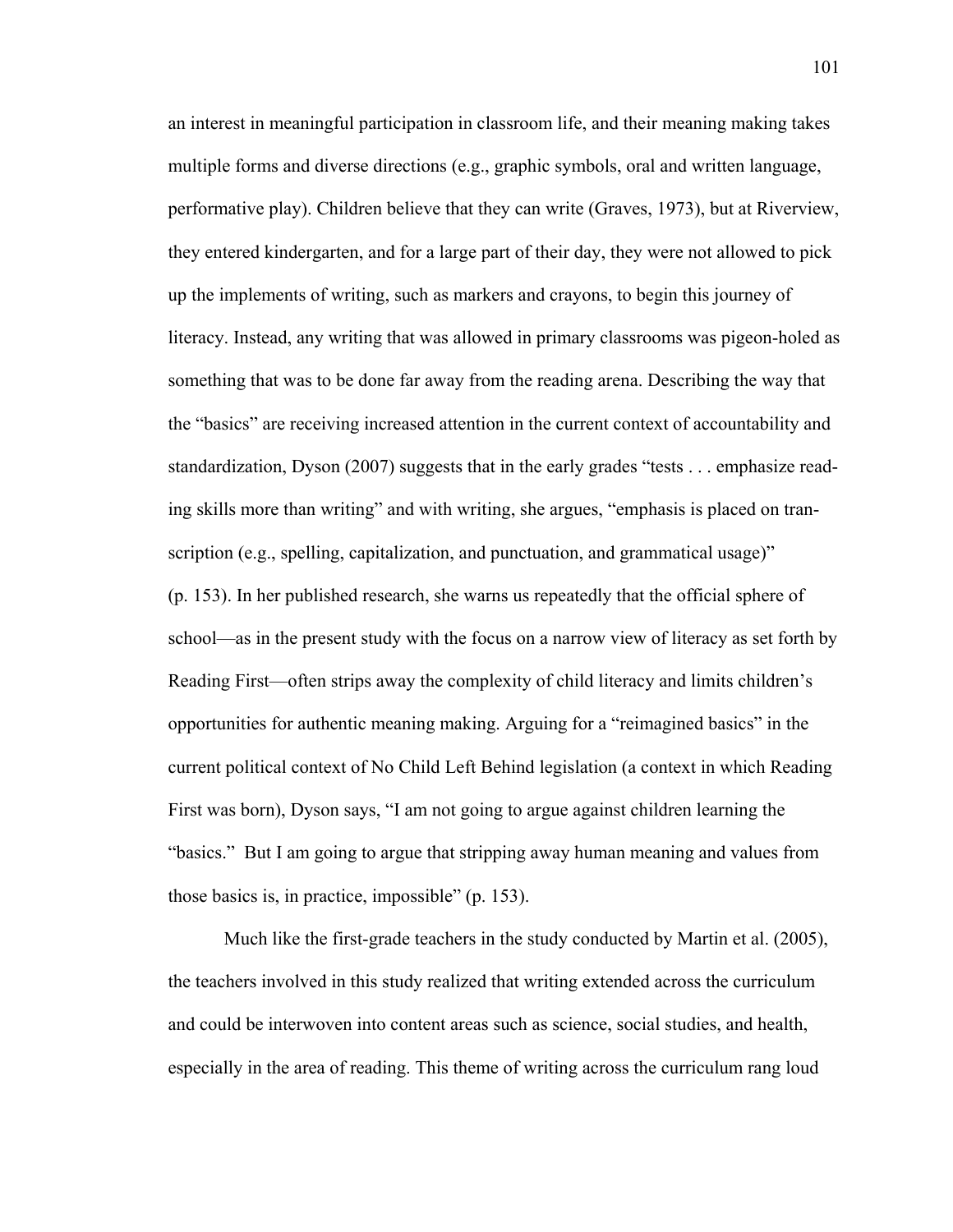and long. Even though the participants in the present study were not allowed to use process writing as the participants in the Martin et al. study were, these fifteen teachers found innovative ways to provide reading-writing connections through various activities for their students. One participant in particular who is a third grade teacher, Willa, stated that her students wrote for any reason they could find (I2, p. 14). Participants demonstrated that if students are to learn to read and write, a more inclusive view of literacy and literacy instruction allowing reading and writing to carry equal weight was needed—a view that encouraged more than the use of worksheets and teaching students to read quickly must be employed. Additionally, their classroom activities demonstrated that "reading assignments should have a writing component and writing assignments should involve some external reading" (Rasinski & Padak, 2004, p. 98) in order for reading and writing to benefit each other. Over and over, participants worked diligently to provide activities that brought a leveled playing field to the reading-writing game.

Ralph Fletcher (1993) once noted that the reading-writing connection occurs when we provide students with opportunities to make connections between the books they read and their own writing, but that this connection is not accomplished through a worksheet or a read-aloud. As the findings from this study suggest, it would seem that the designers of the Reading First grant had no intention of there being a reading-writing connection because opportunities for writing, except in limited amounts and only as a response to literature, were removed from the 135-minute block of time relegated to the "reading block." Time and time again, participants shared how writing was not allowed during the block, and their discord and discontentment with this situation was prevalent throughout the study. Students were eventually allowed to write in moderation as a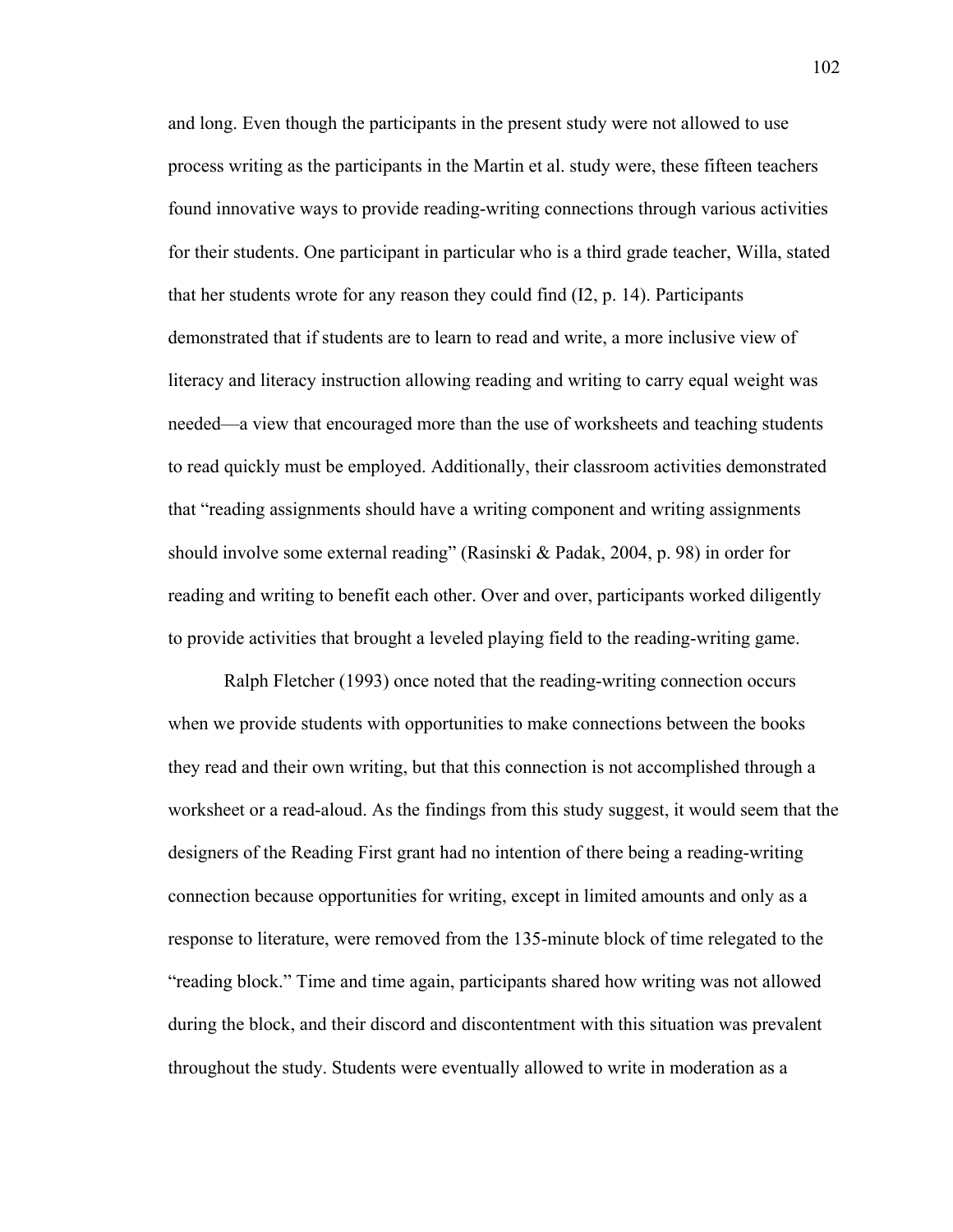response to a book or a story from the Houghton-Mifflin reading series, and while the boundaries of this edict changed over time, the banishment of process writing from the reading block remained in tack for the duration of the grant adding to the frustration of the participants. While teachers did find ways to "squeeze" some writing into the curriculum, the genres of writing they did manage to squeeze in were limited. For example, they engaged students in some writing in response to literature (e.g., writing predictions, writing alternate endings to stories, writing from one character's point of view) and in writing to improve reading comprehension (e.g., summary writing, journal entries, exit slips), but typically writing was limited to one-draft writing of sentences or paragraphs. A few teachers "found a way" to integrate writing instruction across the curriculum and some writing process instruction did occur, but writing was largely absent in the 135-minute reading block set forth by the grant. On the whole, because of the Reading First grant guidelines, the writing of multiple drafts and student participation in writing workshop were largely absent at Riverview Elementary.

Despite these restrictions, many of the participants in this study believed that "writing is the making of reading" (Graves, 2004, p. 88). They shared how students, especially struggling students, could pick up the text they had just written and read it aloud with fluency and comprehension, something that did not often occur in a 1-minute probe of the Dynamic Indicators of Basic Early Literacy Skills (DIBELS) assessment for these same students. While much of the funding from Reading First went into classroom libraries, multiple modes of assessment, and other facets of a core program to teachers, none of the monies were spent on resources that aided students in writing endeavors, much like in other historical occurrences in literacy education (Calkins, 1983). Partici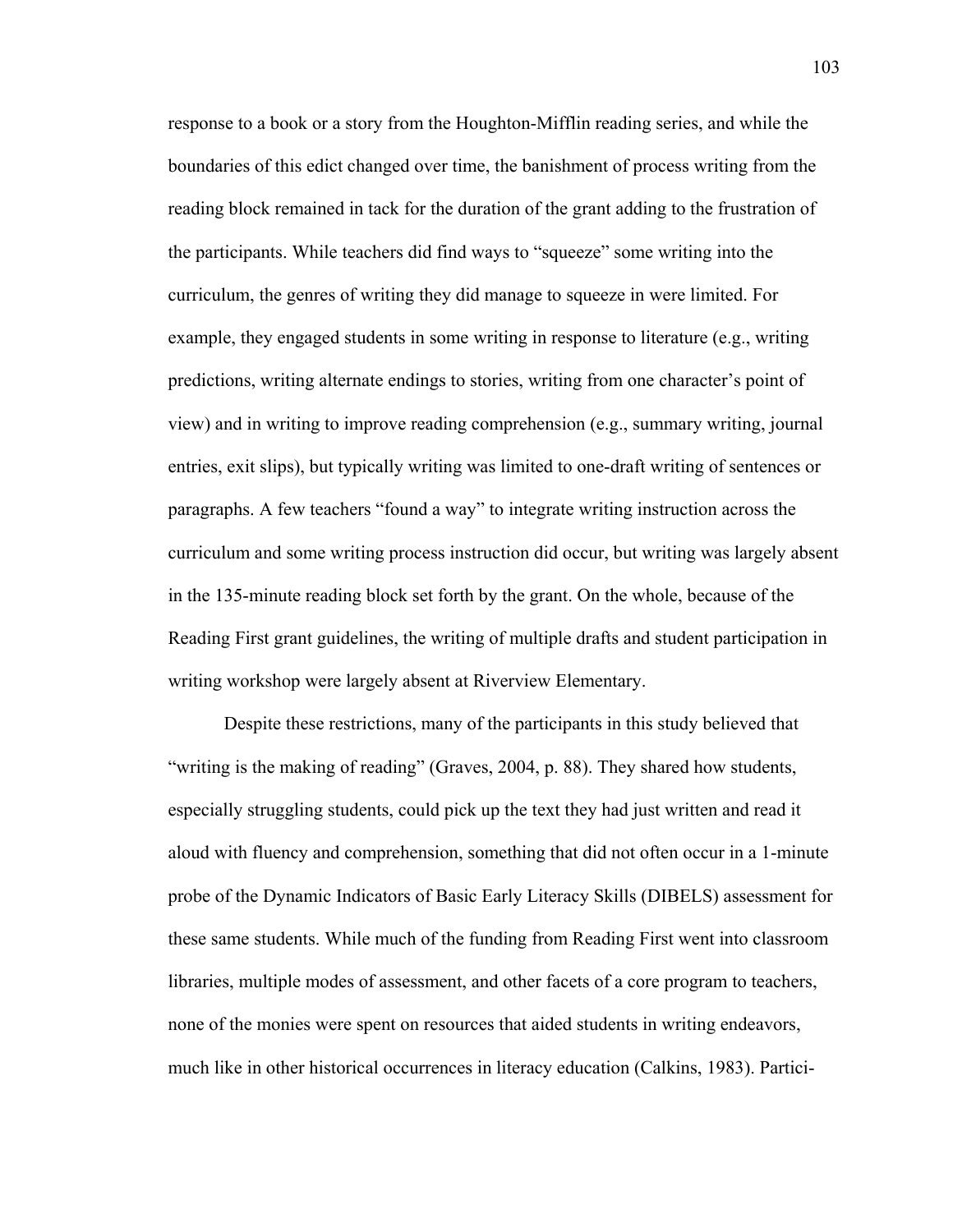pants explained that they were told that even the resources concerning writing that were provided by the Houghton-Mifflin reading series (especially process writing) were to be eliminated from classroom practice as not to detract from the amount of time devoted to "reading."

Participants shared, much like Calkins (1983) had in her ethnography of Susie, that when students were allowed to write, they encountered many of the same skills traditionally assigned to reading, such as selecting the main idea, developing conclusions, discovering cause and effect, and organizing supporting details. Just as Calkins herself admitted that she was wrong to view the two processes of reading and writing separately, the participants in this study had an understanding that reading and writing belonged together, but they were not "allowed" to interweave the two during a large block of their instructional day. Process writing has been shown by other researchers to be an extremely important aspect of effective literacy instruction. For example, in a study conducted by Pressley et al. (2001), one of the most important components evident in the classrooms of effective first-grade teachers was the use of process writing. The use of process writing in the classroom (during which time students were taught higher order thinking skills through planning, drafting, revising, and attention to writing mechanics) made for effective literacy instruction and learning. Pressley et al. emphasized from the findings of these studies that "a lot of skills instruction was intelligently integrated with voluminous reading and writing" (p. 50). The participants in the present study were cognizant of the role that reading and writing played in the elementary classroom and worked diligently to incorporate the connection, despite rigid requirements that made it difficult to do so.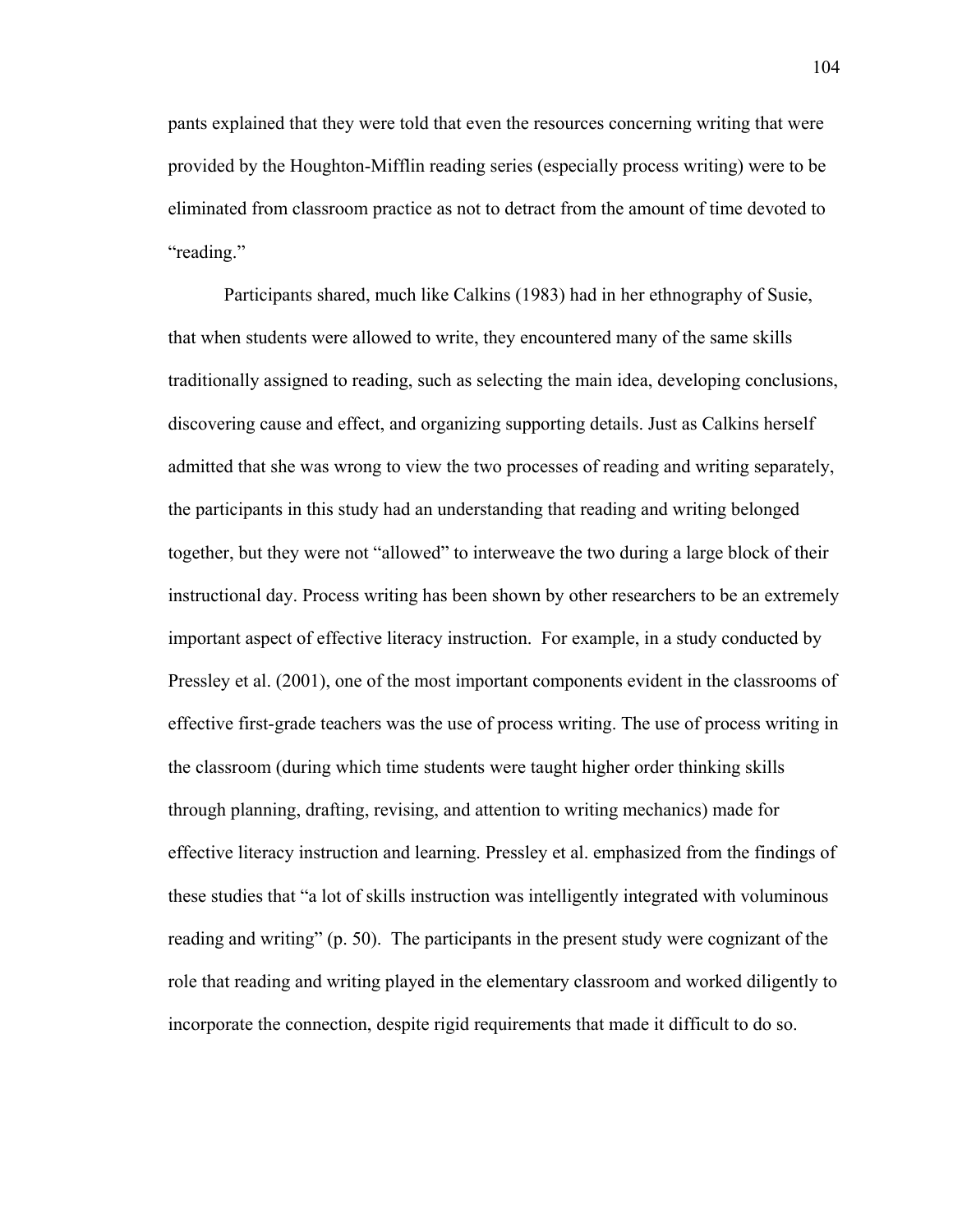#### *The Influence of the Teacher Study Group*

 Working with the teachers in the teacher study group was one of the most rewarding and informative aspects of this study for me. Each week, the unity of the participants became more and more obvious as they were invited to claim their professional voices. The excitement of the group grew as their confidence in their own abilities to teach children what it means to be literate was expressed in words as well as in their classroom practices. Three specific findings related to the teacher study group pointed to a picture of excellent teachers who found (a) validation in one another, (b) a connection with others as they formed a learning community, and (c) a way to have an impact on their students through the incorporation of reading and writing into their literacy experiences throughout the curriculum.

 Birchak et al. (1998) discussed the power that occurs in a teacher study group as a result of the collaborative nature of the group. As the teachers in the present study shared, complained, discussed, cried, and laughed together, a sense of the power that these individuals found within themselves surfaced as they worked toward a positive outcome despite the restrictions set for them by the Reading First grant. They listened to their peers and found validation for their concerns about the lack of writing allowed in Reading First. As they talked without fear of censure, they validated each others' efforts to provide a reading-writing connection in their classrooms regardless of the possibility of being told that something was "not allowed." Teachers shared that the rigid restrictions of the Reading First grant created an atmosphere of fear for even the most knowledgeable and experienced teachers and, in some cases, almost "killed" the joy in teaching and learning.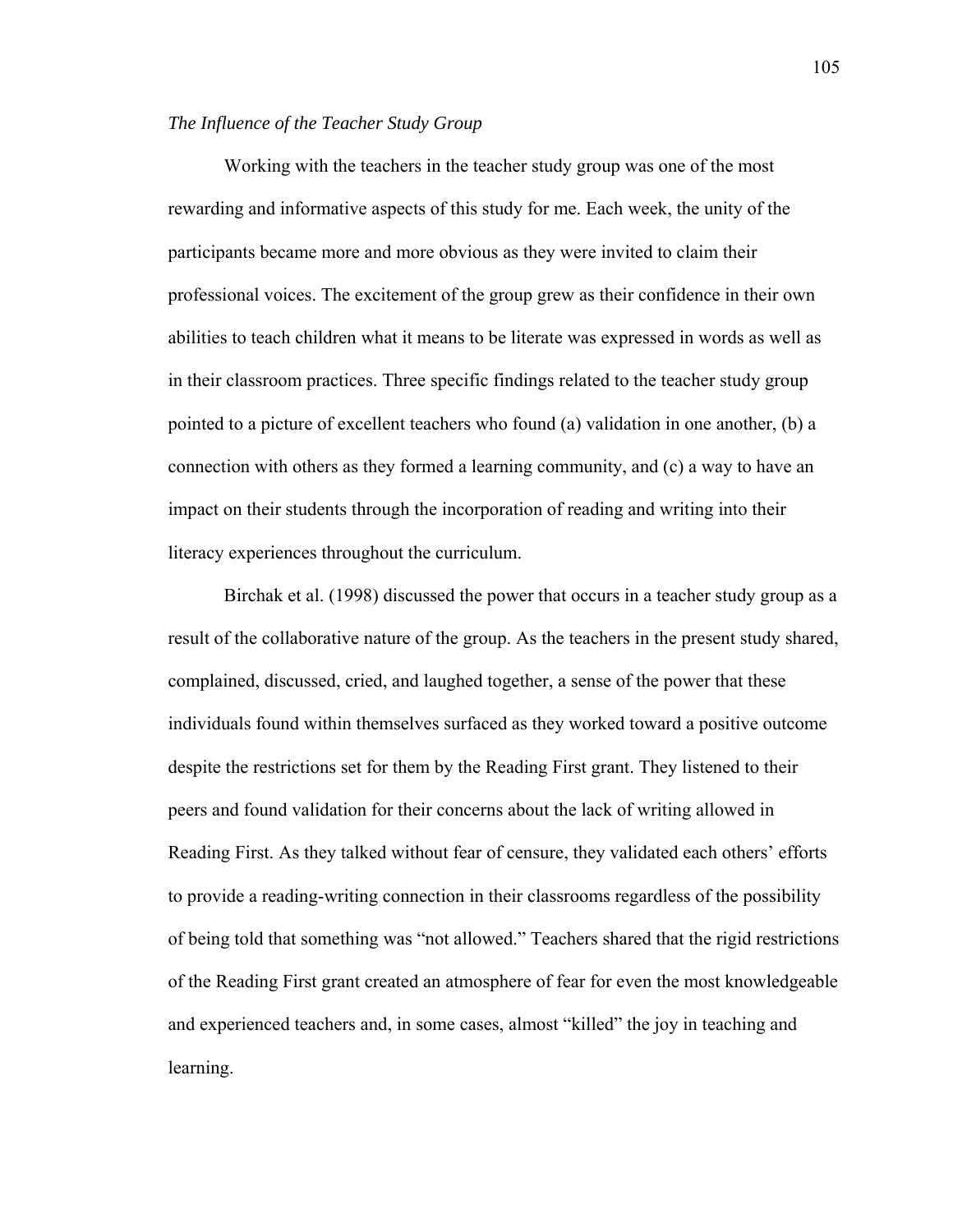The teacher study group meetings served as a place where participants could discuss their own thinking and at the same time support each others' thinking, and it was never a place where change was imposed upon the group or others decided on the needs of the other members. For 3 years, they had been told what was "right" and what was "wrong," but within the safety of the teacher study group, they could decide for themselves what was best for their students based upon their own beliefs and knowledge about literacy. In the midst of the atmosphere in the school that was created by the Reading First grant, the teachers at Riverview Elementary shared repeatedly that they did not feel empowered to use their own knowledge and professional decision-making to construct literacy activities that knew were sound and based on best practices in the primary grades. As in the study that Florio-Ruane and Raphael (2001) conducted investigating teachers' participation in a book club, the participants in the present study reported that their participation in the study group not only affected their understating of literacy, but it also allowed them the opportunity to develop a sense of professional agency. The findings of this study demonstrated that teachers are hungry for opportunities to be validated in their professional knowledge and skills. Professional learning and discussion within a setting such as a teacher study group offered teachers the opportunity to claim this sense of agency, develop confidence in their beliefs, and extend their knowledge about teaching and learning.

The study group in the present study was not the work of one person, but it was the work of a group of educators attempting to gain some understanding of issues that were very important to all members of the group (Birchak et al., 1998). The group served as a support for the teachers who were just beginning the journey with Reading First or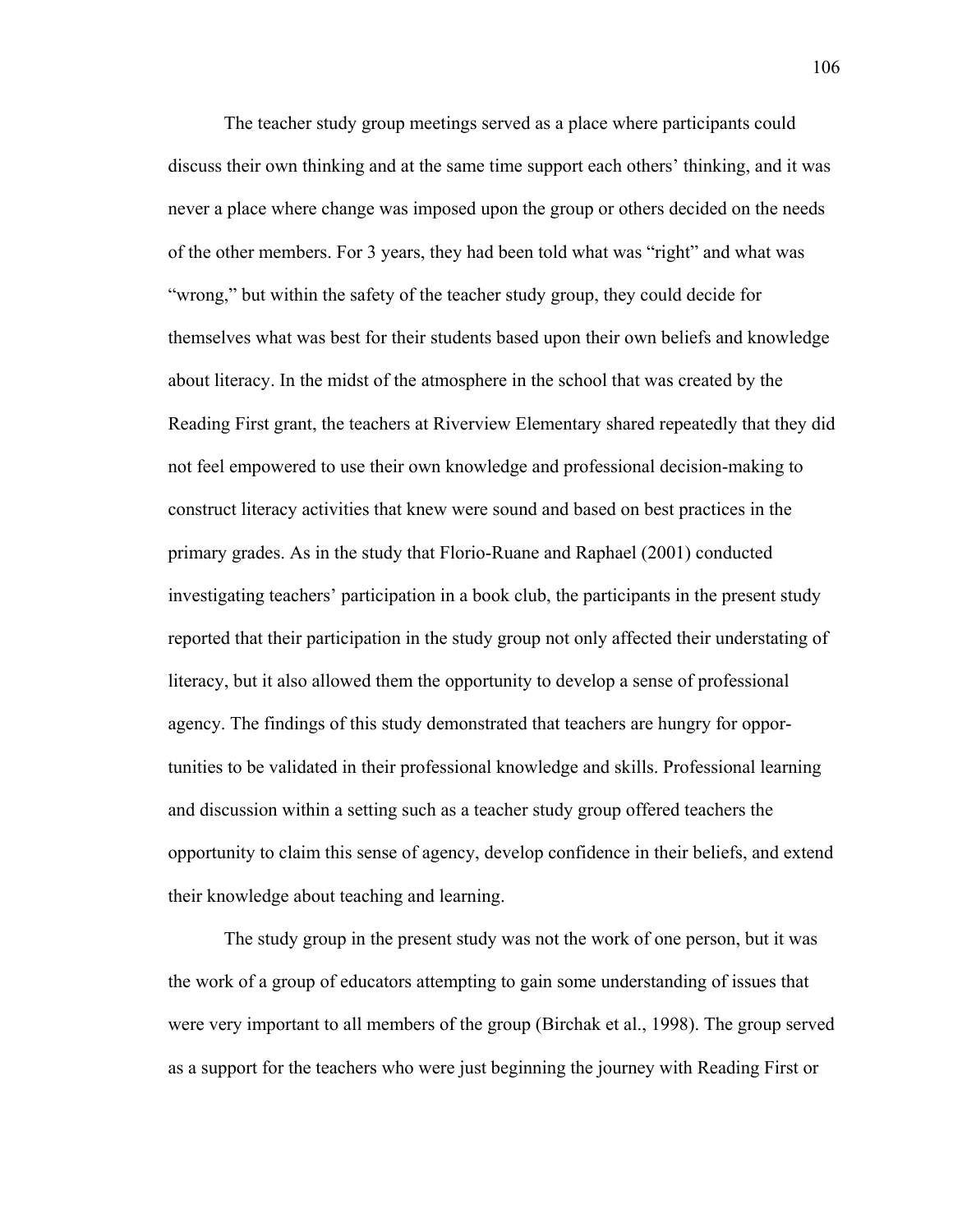for those who had been entrenched in the grant for three years. When they came together as a community, they were on equal footing through talk and discussion. They were all experiencing the phenomena of Reading First. These discussions were identified as important aspects of the dynamics, because through talk and discussion, colleagues could converse in a learning community and help build the professional culture that was so vital to the academic success of the students (Lyons & Pinnell, 2001). While these individuals had been steeped in professional development, the teacher study group worked to build a culture of professionalism because the teachers were invited to share their own voices and perspectives and encouraged to form their own interpretations of the things they had been exposed to as they worked together to understand what they had experienced.

The teacher study group served as an interactive approach to learning. Everyone was an expert rather than having one "expert" who exposes others to new ideas and trains them in new practices. The participants in the teacher study group were given an opportunity to engage in a constructivist approach to learning where they created their own knowledge structures rather than receiving them from others. Learning was constructed in the minds of the learners as they were given ample opportunities to discuss and collaborate with their peers (Sparks & Hirsch, 1997). The individuals who took part in this study brought their own knowledge, beliefs, perceptions, and assumptions to the group. They were given the opportunity to construct new knowledge or refine previous understanding to gain a deeper meaning about what the reading-writing connection meant in a Reading First school. As they worked together, learning from each other, as well as learning from within as they refined their understandings about literacy, they took ownership of the process (Lyons & Pinnell, 2001).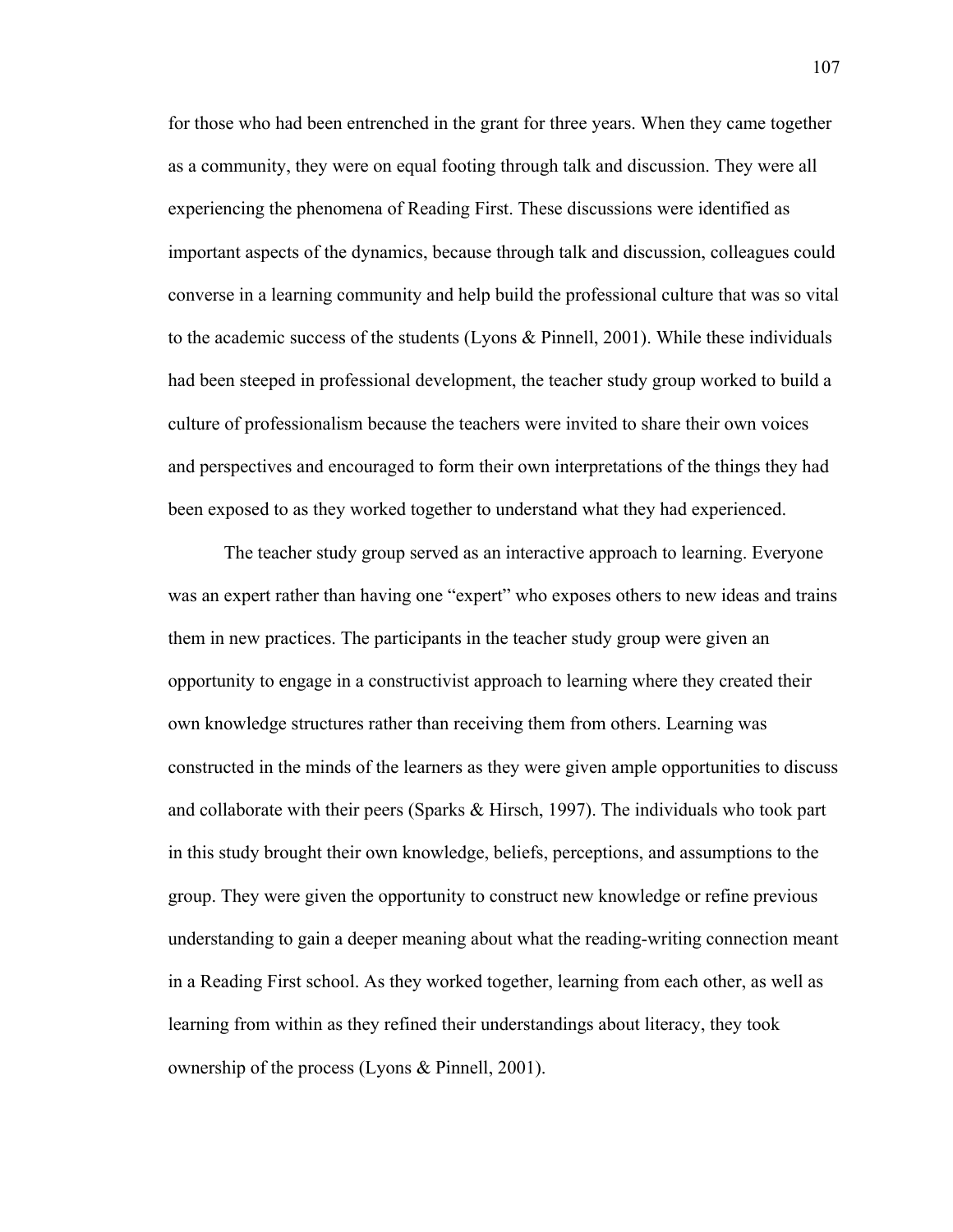Most often teachers spend most of their time isolated from each other embedded in a system where day-to-day experiences are governed by external forces. This had been the case previously for the participants involved in the current study. The only professional learning associated with Reading First that was allowed occurred in scripted professional development presentations directly from the "powers that be" in Reading First. Even though there were many teachers at Riverview Elementary who had a vast amount of knowledge about literacy, they were not allowed to share this knowledge and thus reported that they had lost the empowerment they had once held. The teacher study group worked as a vehicle that supplied the participants with a venue to allow them to break free of their isolation and engage in powerful collaborative, participatory learning. Participants reported that they craved communication with one another in order to seek answers to questions by talking with their peers, to share ideas for instructional strategies within and across grade levels, and to take charge of their own professional growth and learning. Clark (2001) describes how teacher study groups can enable teachers both to reflect critically and take informed action:

Good conversation feeds the spirit; it feels good; it reminds us of our ideals and hopes for education; it confirms that we are not alone in our frustrations and doubts or in our small victories. . . . A conversation group, in the best of circumstances, becomes a social context for doing the work of reflective practice . . . a means for organizing for future action in our classrooms and schools. (pp. 172, 180-181)

The teacher study group provided such opportunities and initiated a culture of community among the primary teachers that ventured beyond the study group itself.

### Implications

Having spent the past 3 years associated in some way with the Reading First

grant, and having spent 9 months focused specifically on investigating the Reading First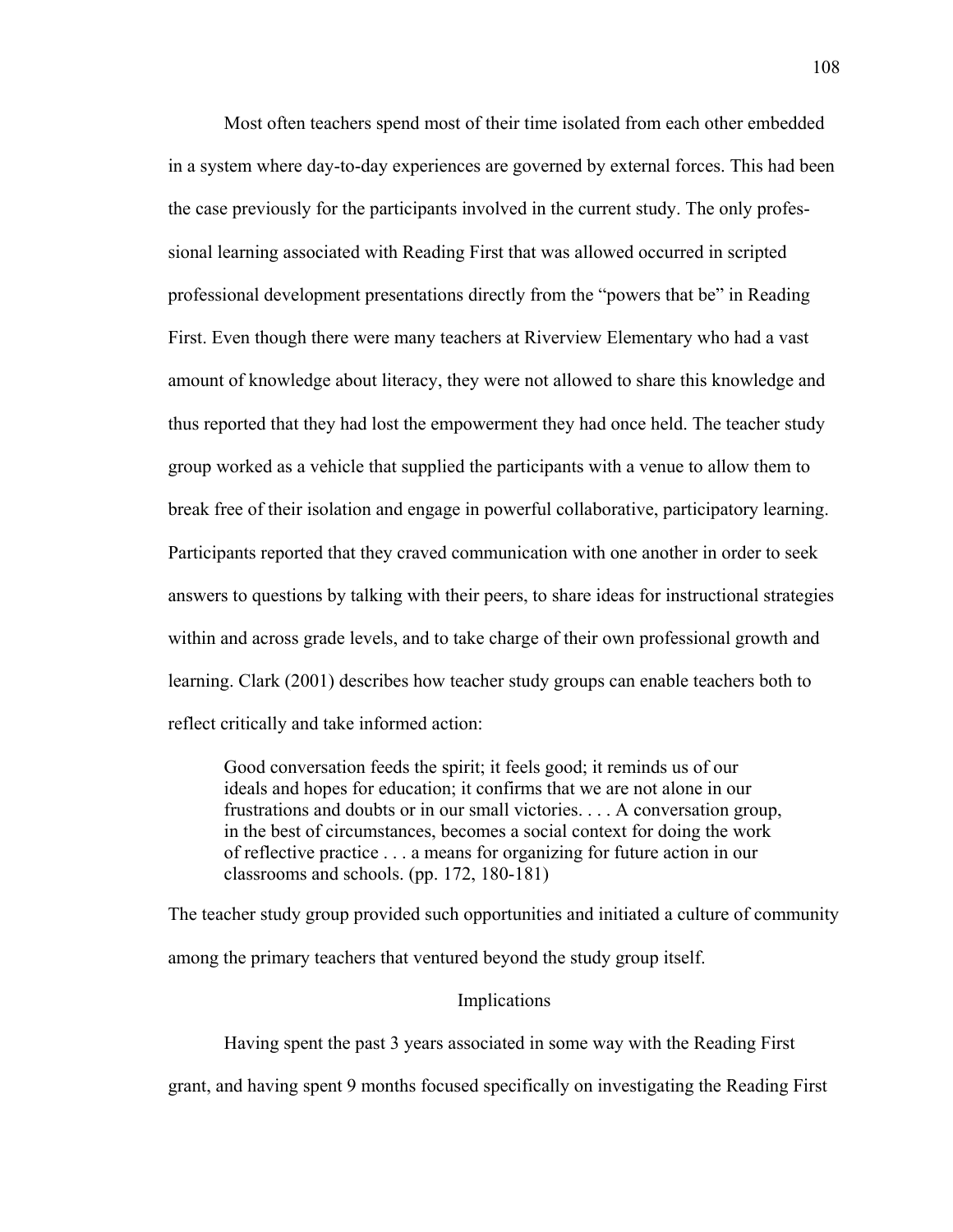grant and its relationship to reading, writing, and professional development, there are several implications for educators, policy makers, school administrators, and professional development leaders that I pose for consideration.

 The first implication concerns a definition of what counts as literacy and how quality literacy instruction may be described. Who has the power to determine for all students in kindergarten, first-, second-, and third-grade across the United States what constitutes "proper" literacy instruction? Do all students have the same needs? Should all teachers be equipped for instruction in the same way? For the students and teachers at Riverview Elementary, as well as other Reading First schools across the nation, literacy has been relegated to phonics, phonemic awareness, fluency, vocabulary, and comprehension. Because of a report that was adopted whole-heartedly by those in positions of power, the reading-writing connection has almost been obliterated from the literacy landscape for some students, especially those children who are from families with incomes below the poverty line, since Reading First funds were allocated toward this population.

In a recent analysis of data completed at the end of the grant period, we determined that there were 57 students who had attended Riverview Elementary for the three year duration of the grant. For these 57 students, writing during the time known as the "reading block" has been an enigma because it is likely that they have rarely experienced this phenomenon. These students are now third graders who are faced with a state assessment that will "grade" their writing abilities. Whether or not they had a teacher who found another time or place in the curriculum to bridge the reading-writing connection for them remains to be seen. This situation may translate into a great deal of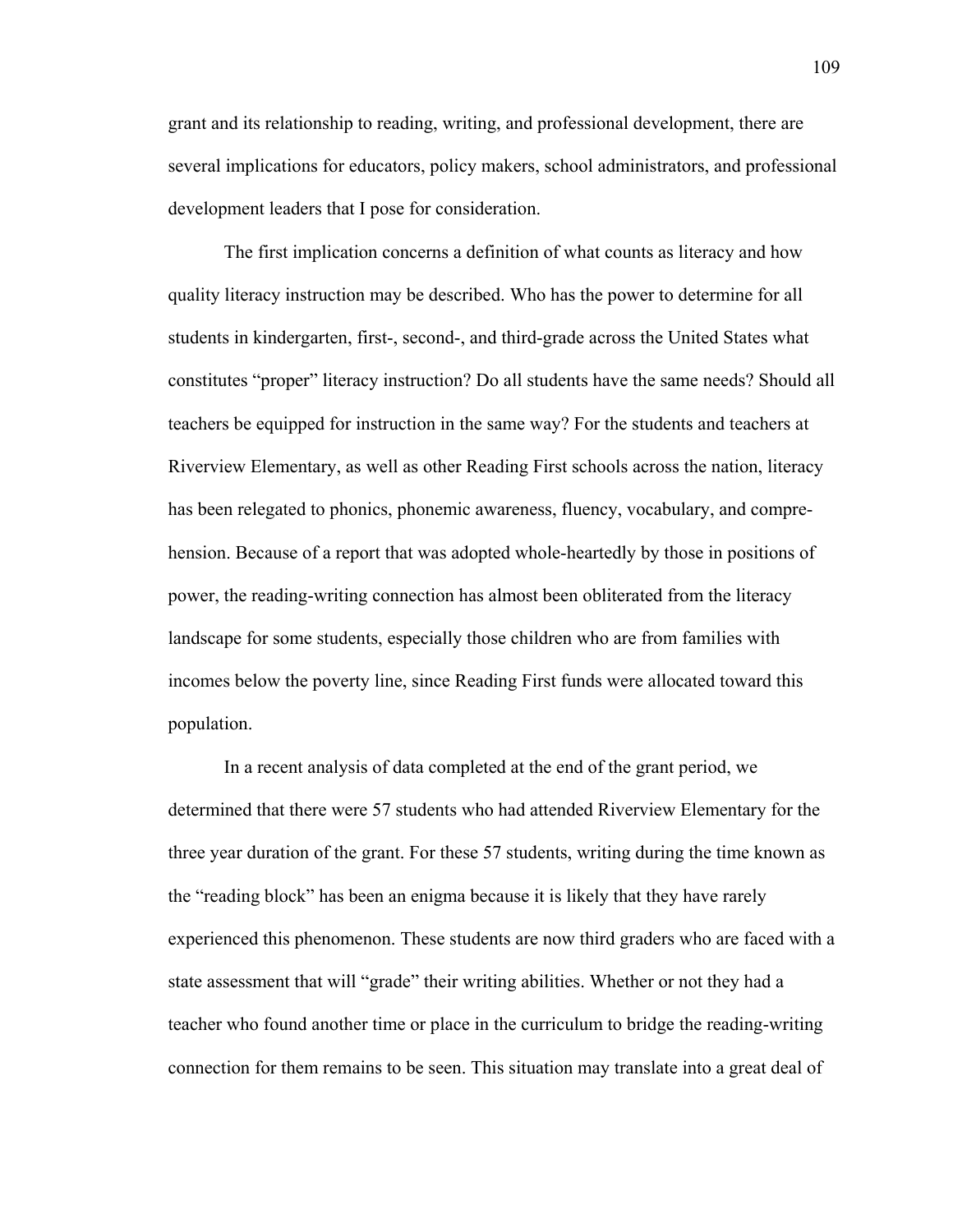learning for these students that must occur during 1 school year, as opposed to 4 school years, in order to prepare them to understand and implement the process of writing from which they were shielded for more "important" components of literacy. How can we reconcile the possible loss of 3 years of instruction for some students in the area of writing with a grant that was derived from an "incomplete and flawed research base" that totally left writing out of the literacy picture (Yatvin et al., 2003, p. 28)? What excellent teachers of literacy believe about best practices has been reduced to what a few "experts" say is best practice concerning literacy. Policy makers, county-level administrators, school administrators, and professional development leaders should reconsider this narrow view of literacy and work to expand it to include writing and writing workshop as essential components of literacy instruction.

Secondly, educational leaders and policy makers need to take a hard look at the unintended consequences of federal mandates for major school reform initiatives (Allington, 2002; Shannon, 2007). As this study shows, even given the good intentions that perhaps launched Reading First (i.e., to improve reading instruction and students' ability to read), the strict parameters caused untold damage because of Reading First's limited conception of literacy and the rigid guidelines for instruction which had a specific negative effect on the amount and types of writing used at Riverview Elementary. Teachers who participated in the current study who had previously gone "above and beyond" to meet the needs of their students were afraid to do what they knew was best for students. They didn't include the "extras" in their instruction that served to meet the needs of a diverse group of students, instead opting, out of fear, to do exactly as they were told which was to only use Reading First approved materials and methods of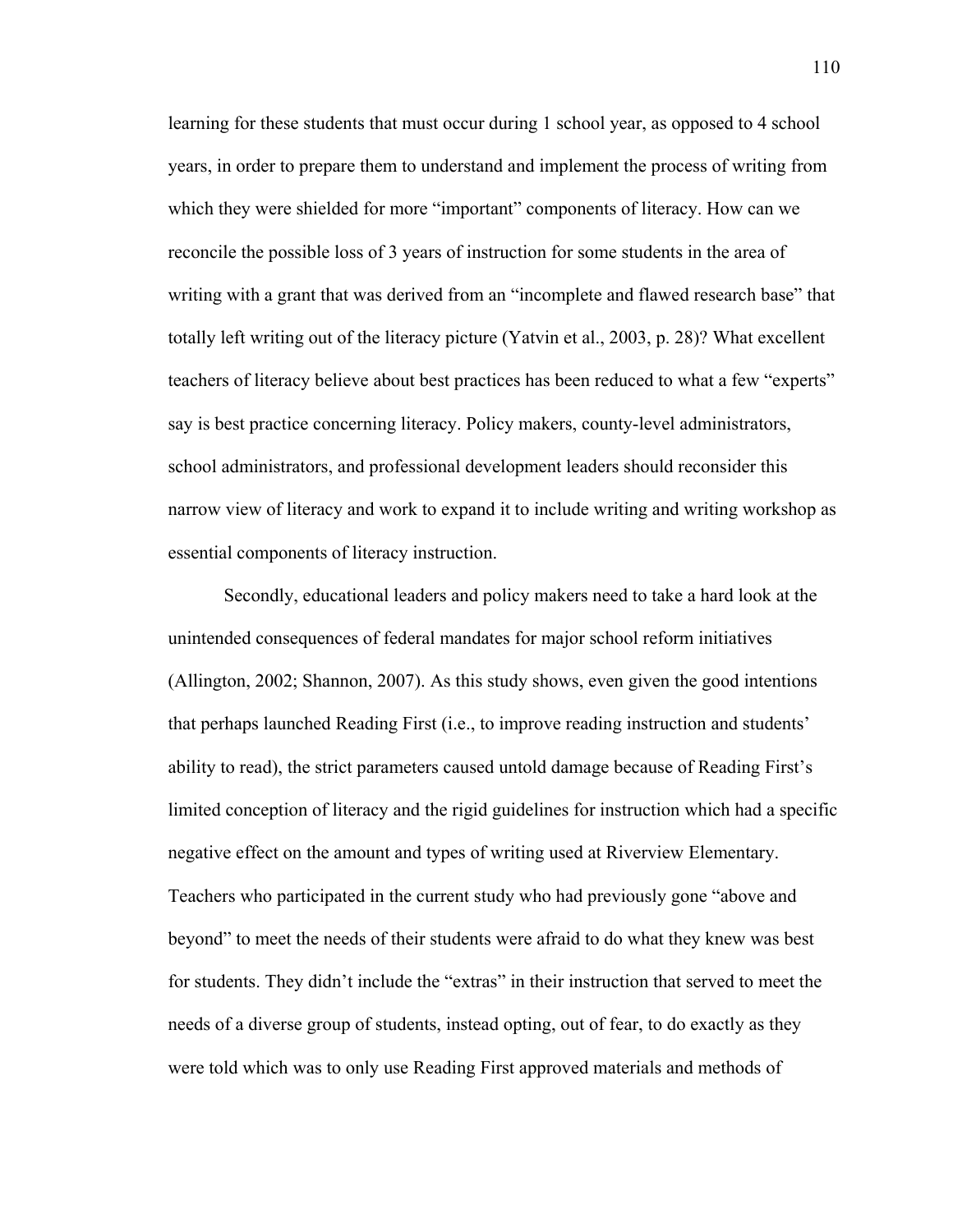instruction. They were virtually stripped of any decision-making capabilities about what happened in their own classroom. Consequently instruction that did not fall within the parameters set forth by the grant was left "on the shelf" and if the programs deemed acceptable by Reading First did not meet the needs of the student, then so be it, much to the frustration of the teachers and the loss in instruction for the student.

Along these same lines, policy makers must consider the filters through which their mandates pass on the way to the classroom. Each of these filters has the potential to significantly influence what is actually mandated at the school level where teaching and learning take place. While policy makers may be likely to believe that policy is simply handed over, the events, players, and conditions with which it is handed down all shape the outcome (Valencia & Wixson, 2004). As I consider the reading-writing connection as it applies to Reading First, I wonder if the disjoint occurred as the guidelines of the grant passed from one "filter" to another. Could it be that process writing was removed from the equation by the architects of the grant in Georgia, and as a result the teachers at the school level reacted out of fear or uncertainty to remove writing completely? Regardless, for a time, writing at Riverside Elementary for students in kindergarten, first, second, and third grade was greatly limited. However, as teachers worked together in unity, they were able to reconcile this disjoint eventually.

 In their position statement on Reading First, the National Council of Teachers of English (2002) warned

[Reading First's] mandated scripted programs are crowding out of the curriculum the time needed for reading aloud, independent reading of enjoyable and informational texts, writing, discussion, and in-depth exploration of literature. In short, the Reading First Initiative seeks to remove professional judgment and decision making by educators and to replace it with packaged materials marketed by corporate publishers. This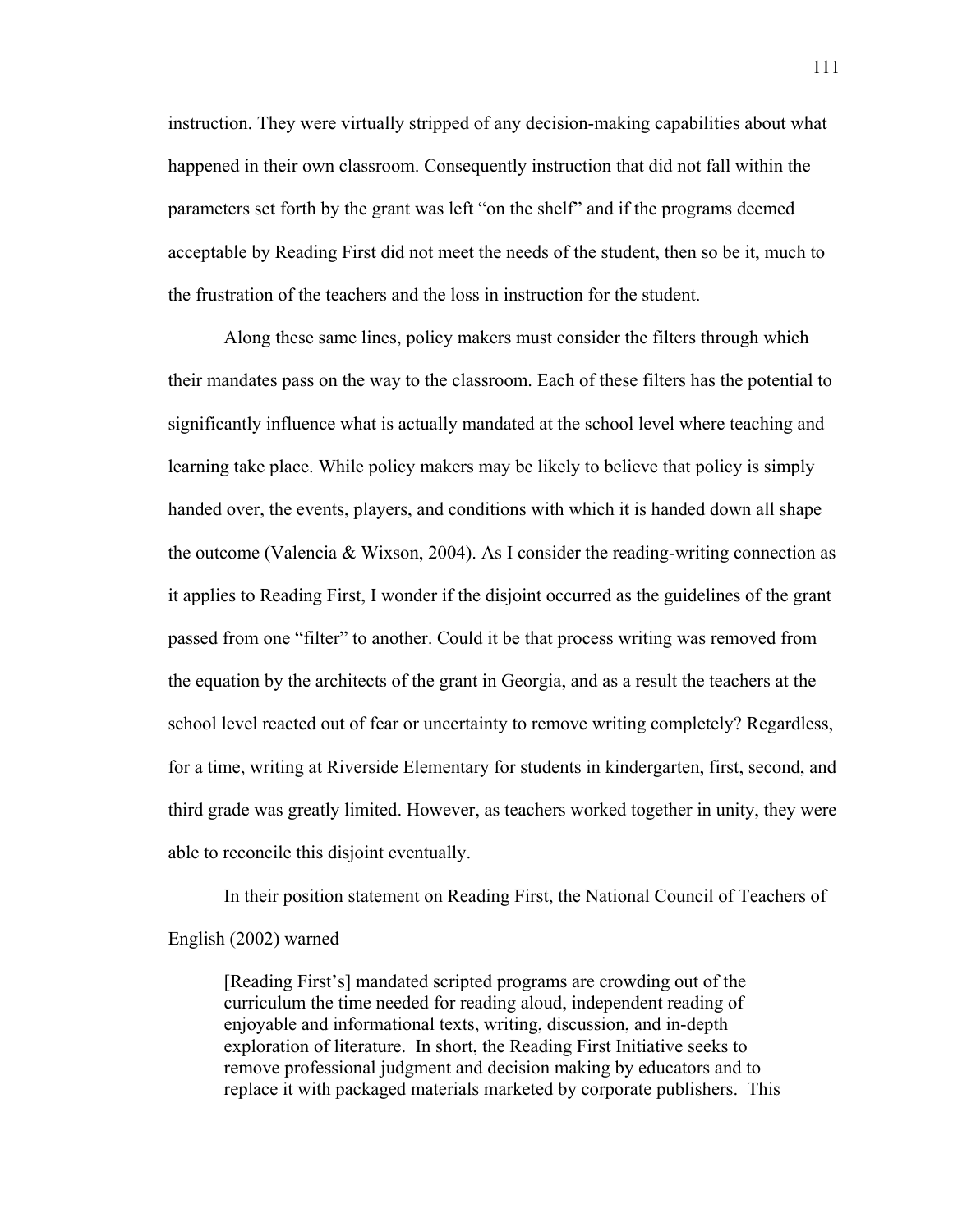process imposes a standardized methodology upon teachers and children, which is an inevitable recipe for failure.  $(\P 6)$ 

There is "no quick fix" when it comes to assisting students with literacy acquisition (Allington & Walmsley, 1995). Requiring teachers "to use scripted, one-size-fits-all, commercial reading programs that are neither scientifically based nor suitable for all the children in their charge" (Yatvin et al., 2003, p. 28) seems ludicrous, yet that is what occurred over a 3-year span at Riverview Elementary. It would be much more advantageous for teachers and students if comprehensive literacy programs that included more than just the five components of reading were included (Yatvin et al.). All of the language arts and processes are interdependent and supportive of each other (Pressley et al., 2001). Therefore, the materials and instruction required should be based upon the premise that integration of all components is required to meet the diverse needs of our student population.

Additionally, in the realm of educational policy and professional development, we need to view educators as intellectuals who are capable of making sound decisions. We need to offer them the opportunity to learn and grow in an environment that honors their intellect, their teaching skills, and their professional judgment. In the current political context, professional development endeavors, such as the teacher study group reported in the present study, seem to be increasingly important, as Fox and Fleischer (2003) suggest:

Especially in a time of standards-based reforms, high-stakes testing, mandated teach-to-the-test curricula, and top-down imposition of pre-packaged programs, the "luxury" of authentic discussion and dialogue among educational professionals must be protected and indeed promoted as one of our most important means of professional support and growth for beginning and experienced teachers and teacher educators alike. (p. 4)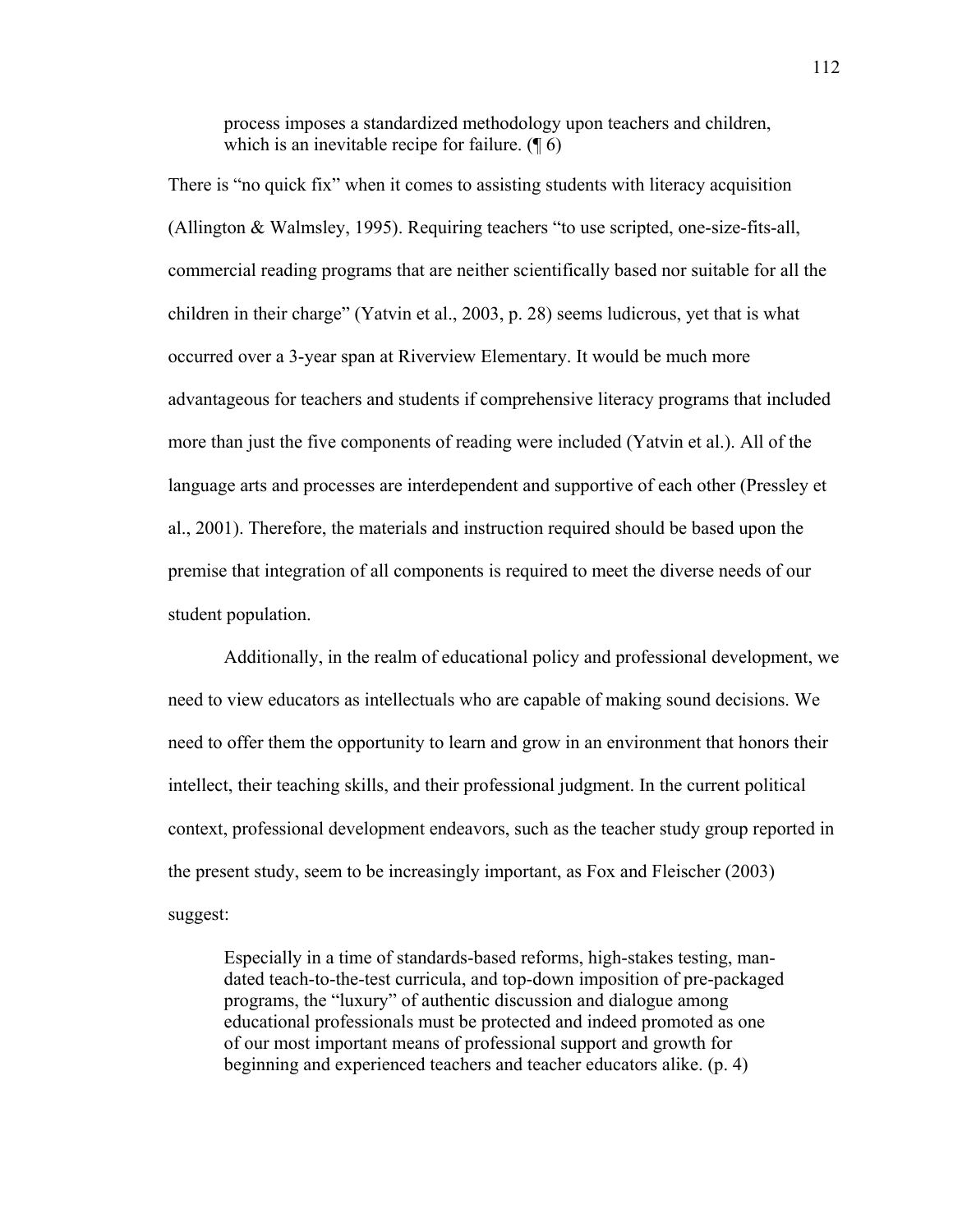Teachers' professional development endeavors should allow time for talk and sharing together. Opportunities to study what teachers and teacher leaders decide upon as they work to "get smart" together about educational issues that specifically affect their professional lives should be at the heart of all professional development initiatives. When teachers are placed in situations where they are forced to spend countless hours with someone telling them what to do, when to do it, and how to do it without opportunity for input, little room is left for teacher learning or effective models of professional development. Teachers need to have an atmosphere for professional development where they can gain a well-informed, theoretically-sound confidence in their judgments about what is best for their students and can express these judgments without fear of being ostracized or marginalized because of their beliefs. Providing professional development for teachers only in the areas of phonemic awareness, phonics, fluency, vocabulary, and comprehension, as in the Reading First initiative, does not address all areas of literacy, especially the need for a high-quality teacher (Pressley et al., 2001).

Finally, an implication regarding the children taught at Riverview Elementary must be considered. Policy makers need to consider the effects of their mandated programs on the nature of daily life in these primary classrooms. How do their policies translate into practice? Without the constant input and inquiry of teachers as professionals, teachers are reduced to little more than script readers. The gifts that they bring to the classroom, along with their experiences and knowledge in teaching young children, are often totally removed from the picture. The majority of teachers know what their students need to be successful, and they work diligently to meet those needs. When policy makers mandate a "one-size-fits-all" curriculum and really expect it to fit, they are stripping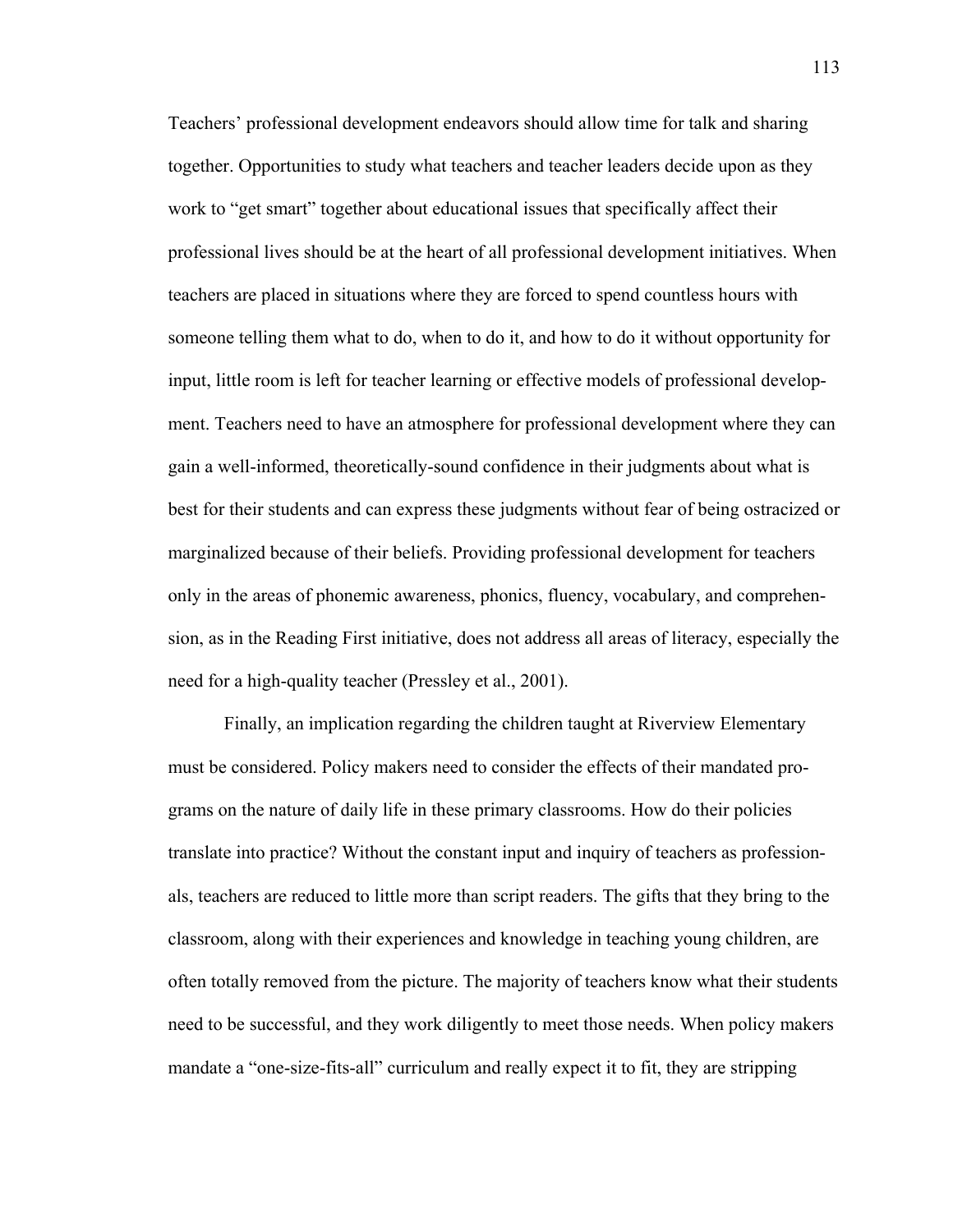professional educators of their voices, their intuitiveness, and essentially their power to teach (Ohanian, 1999). What about the children? They are individuals with unique needs. There is not—nor will there ever be—one way to meet these needs. Why are we trying to do so with Reading First?

At Riverview Elementary, we were very discouraged to hear and read that so much controversy continues to surround a grant that our school was invested in heart and soul. Allegations of mismanagement, favoritism, and mistakes have surrounded the grant from the onset, and I wonder what the impact of the findings of these investigations will ultimately reveal. Professional organizations such as the National Council of Teachers of English have consistently sounded the alarm about government intervention in the literacy arena in statements such as their position on the Reading First Initiative:

The Reading First initiative is the culmination of a recent trend, as the federal government has increasingly attempted to define what reading is, to limit what counts as research on reading, and to dictate how reading should be taught in our classrooms. As a consequence, the government is channeling education funding to a few corporate purveyors of a limited set of methods of reading instruction. As a professional community actively involved in literacy research and instruction, NCTE has systematically opposed these mandates, partly through resolutions (1997, 1998, and 1999) on government intrusion into professional decision making.  $(2002, \P1)$ 

Interestingly, the International Reading Association has also expressed concerns about Reading First. On the organization's website, they discuss the details of an audit of Reading First by a branch of the U.S. Department of Education and provide a link to the full report of the audit (IRA, 2007). The audit by the U.S. Department of Education found several violations in the handling of certain aspects of the grant, such as funding, the provision of technical assistance, and assessment instruments (IRA). In addition, a federal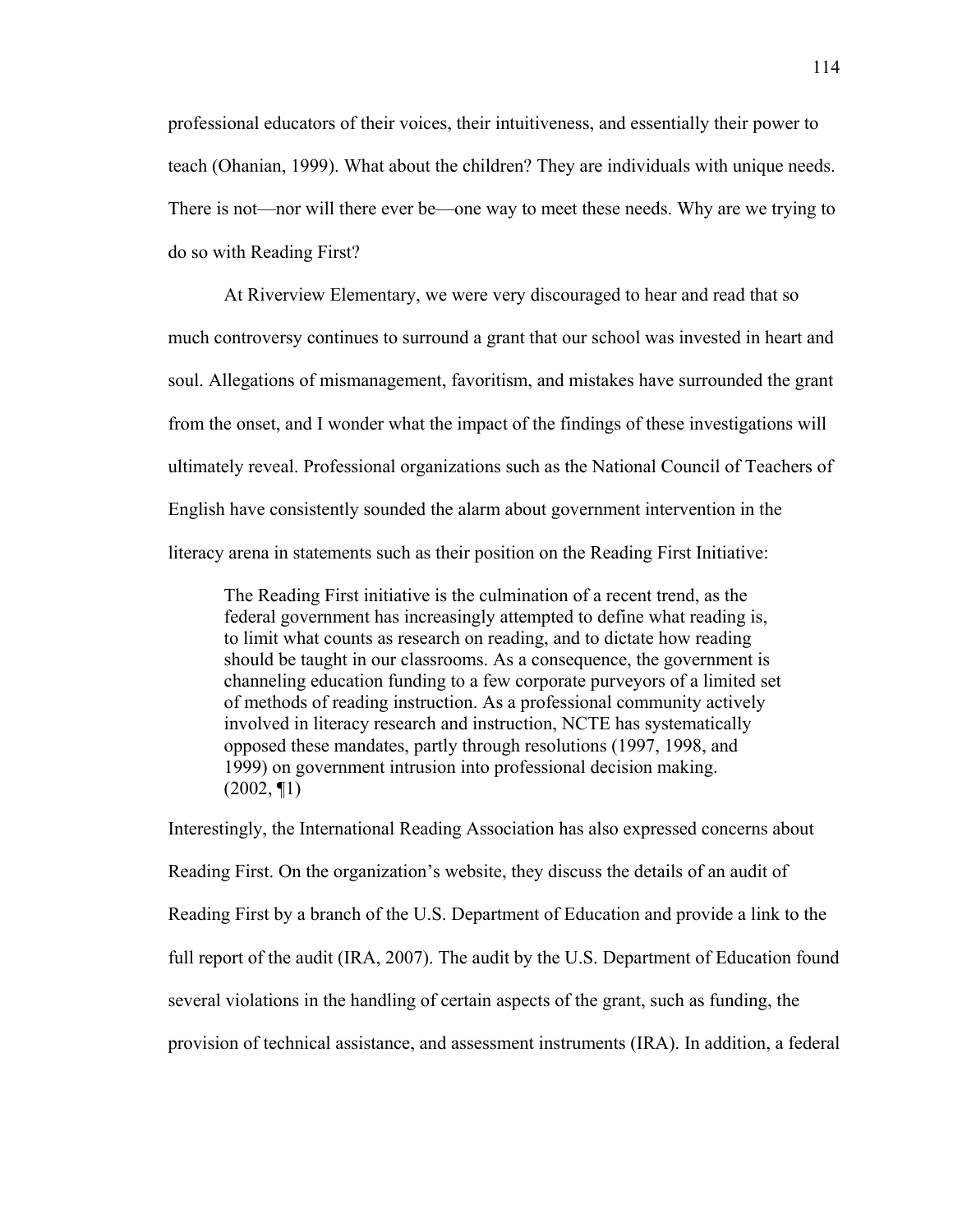audit cited problems with the administration of Georgia's "Reading First" programs (U.S. Department of Education Office of the Inspector General, 2007).

For some children, the past 3 years of their educational experiences have revolved around what was mandated by the federal government through the guise of a beneficient grant. These students will not have the opportunity to experience the most important years of their literacy foundation again. I hope that when the dust settles from the Reading First fallout, we do not find that a great disservice was done to our students because of the narrow-minded views of "experts."

### Recommendations for Further Research

 As I examined the literature, I realized that quite a bit of time has elapsed since the reading-writing connection in the classroom was investigated. Many of the studies date back 30 years. Like the teachers involved in the study, reading and writing are often connected, but this area of research has not been examined to determine exactly how these two entities work together in the last ten years. Is it a waste of time to teach writing before a student learns to read? Are students' first scribbles their attempt at reading? Where does drawing fit into the literacy picture? Do students comprehend and retain more information if we tie writing activities to reading activities? These are the types of questions that I feel could be explored through further research.

 In regards to Reading First, I believe that it is imperative that we design studies to examine whether or not Reading First has been effective for individual students. As I analyzed the data at Riverview Elementary, it was amazing to me that there were great disparities in scores for teachers on the same grade level who where supposedly operating within the same parameters set forth by the grant. Passing percentages on the Georgia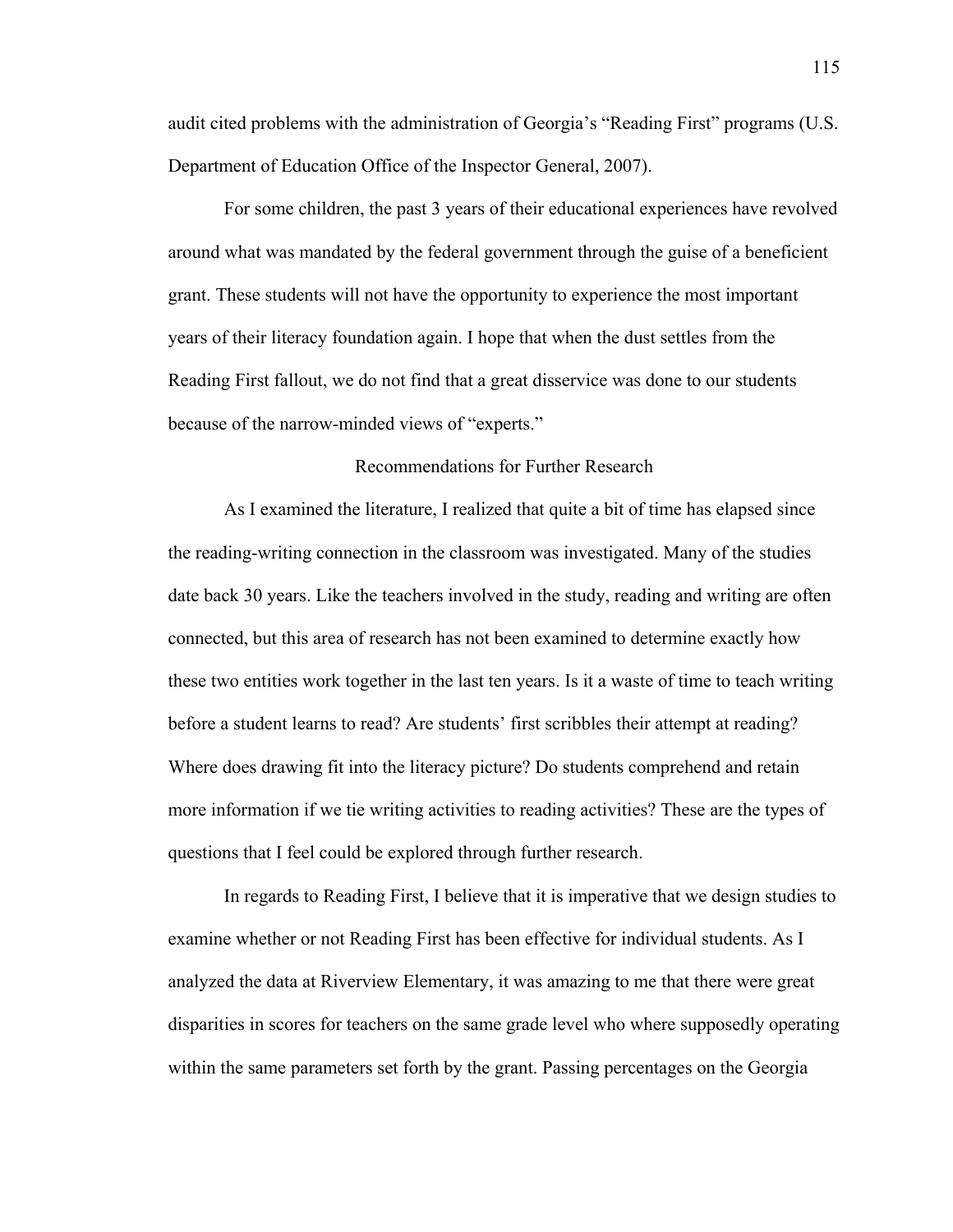Criterion Reference Competency Test (CRCT) ranged from 50% to 100% in some grade levels. How could this be? Students had the same materials for use, the teachers experienced the same professional development activities as well as had access to the same literacy coach for further professional development, yet there were still disparities in the scores. A study specifically following the literacy progress of the students who were involved in the Reading First grant would paint a picture of the effectiveness of limiting literacy learning to such a confining definition. I find it ironic that the two years before the Reading First grant was implemented, Riverview Elementary made adequate yearly progress, and the last two years of the grant, those educators at Riverview found themselves in a "needs improvement" status. The disparity of test scores across classrooms and the "needs improvement" status call into question the effectiveness of the Reading First model.

 Finally, the area of professional development must be investigated. We continue to struggle with the question of what constitutes effective professional development for educators. It is amazing to me that years after Joyce and Showers (1980) presented findings that "spray and pray" and "sit and get" methods for teachers' professional learning do not work, this is the professional development model that continues to be utilized, and was the model adopted and used by the architects of Reading First. In the professional development activities afforded by the grant, the participants reported that book studies were bastardized to little more than assigning pages from Reading First mandated books to read and answer questions. Little if any discussion time was allotted and then only in relation to how the items under discussion fit into the Reading First equation. Where does teacher talk fit into the arena? How can teachers effectively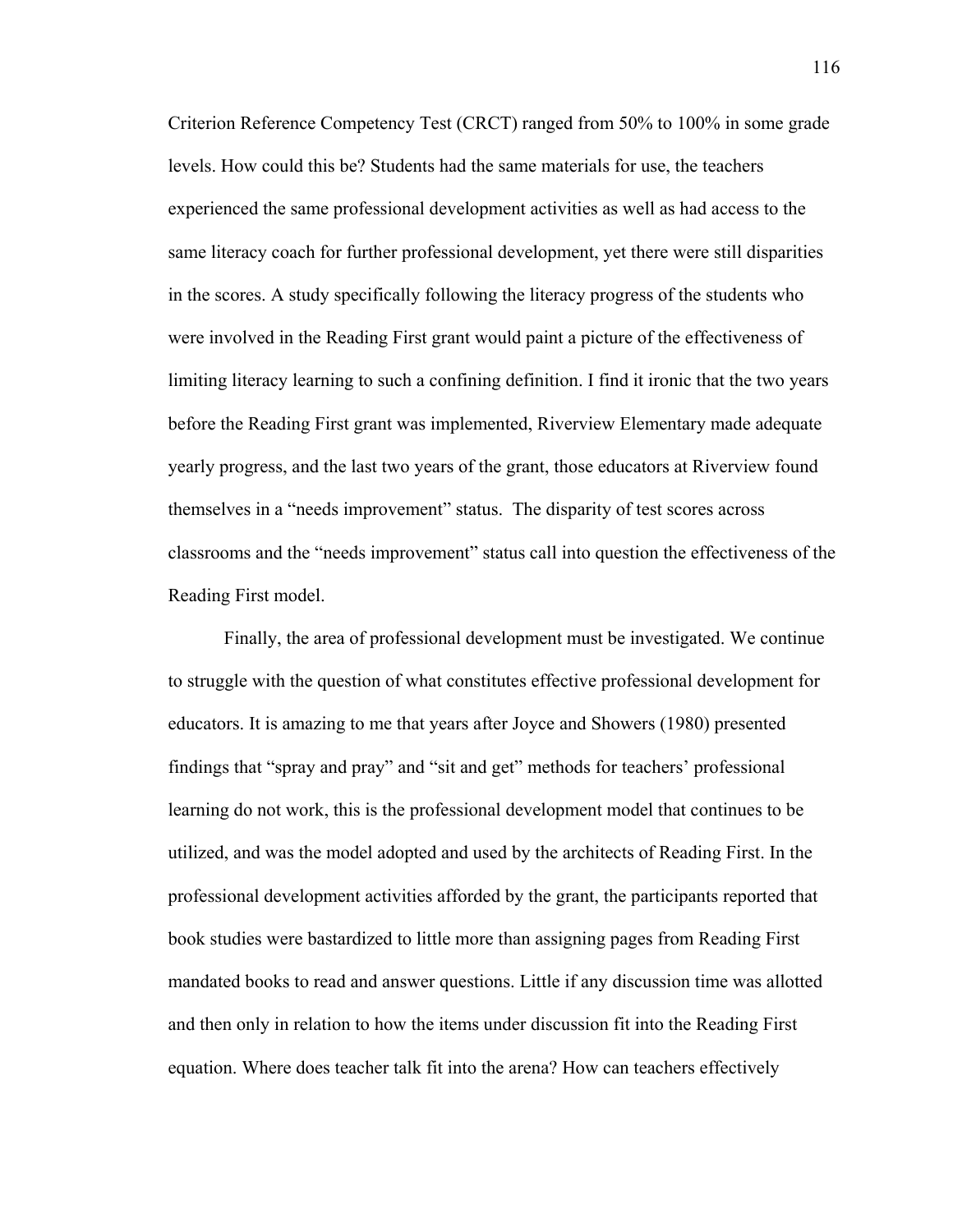implement "best practices" when they don't even have time to discuss with each other what works and what doesn't work in the elementary classroom? A study examining the most effective ways to implement professional learning concerning literacy instruction is definitely warranted in this day of constant professional learning opportunities. An examination of the long-term effects of a teacher study group model could help us better understand the potential of this form of professional learning.

## Conclusion

As a literacy educator, my experiences with Reading First have proven invaluable. While I have learned a great deal about literacy instruction, I have also learned how to sit quietly and listen to all the voices around me. When I initially started working with the Reading First grant, I stood in awe of the "experts"—the people who knew so much more about literacy than I ever hoped to comprehend. These voices were voices of prominence that captured my attention. As I concentrated my attention on these boisterous voices who were so sure of what was "right" and what was "wrong" in the field of literacy education, other voices began to echo in my ears. I began to listen to outstanding teachers like Penny who kept asking why there was no writing in Reading First. I tuned in to conversations among educators all over the state as they pondered why they were being subjected to rote learning activities that we strive to prevent our students from experiencing. The attention to conversations continued with the teachers at Riverview Elementary who wanted to know where the crayons and markers had gone. All of these voices struck a chord of dissonance in me as I looked up to the "experts" in the field.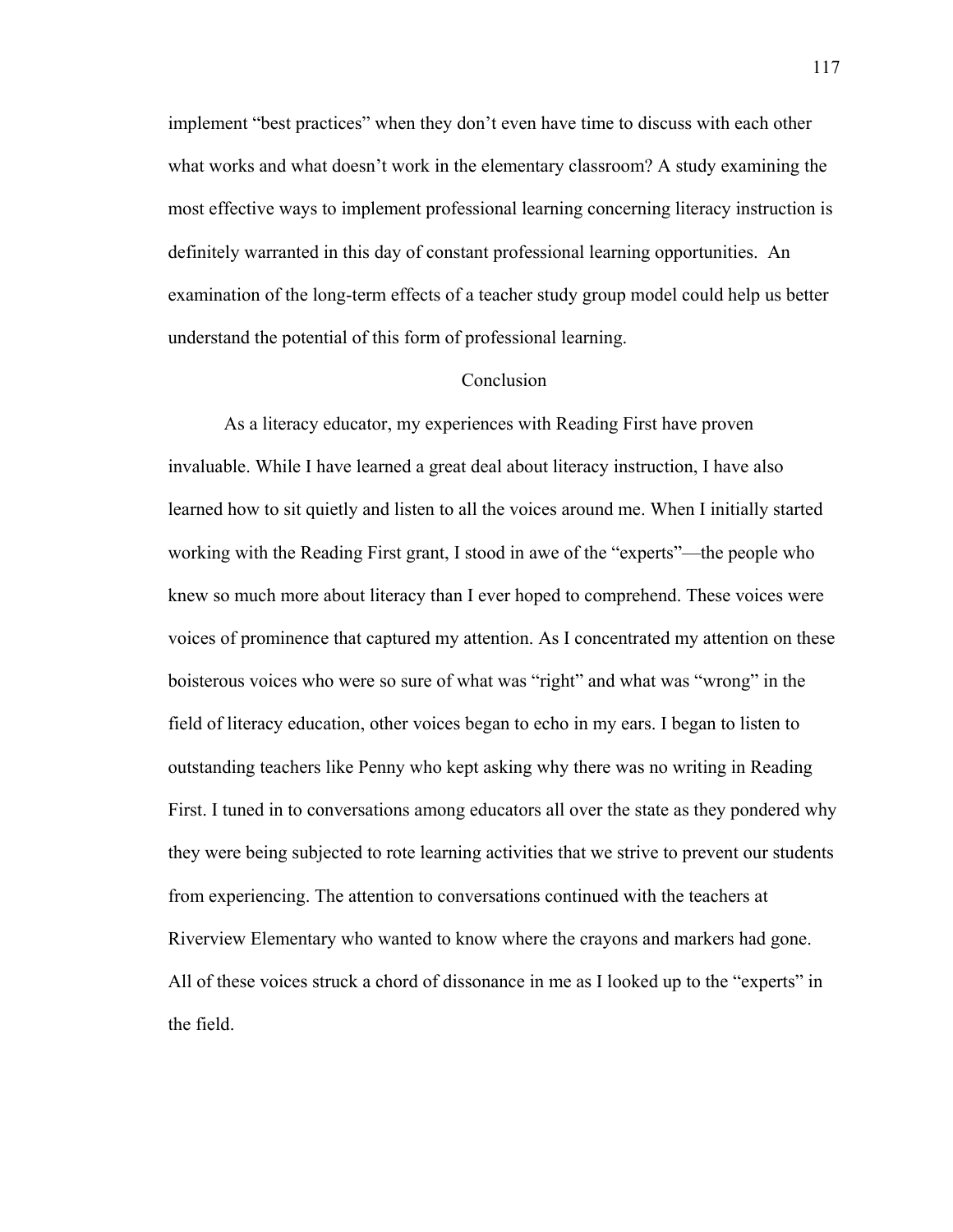Realizing that we are all in this together with the ultimate goal of providing sound, meaningful literacy opportunities for our students, I heeded the voices of those around me and began to incorporate the "significant" voices along with the seemingly insignificant voices to take along with me on this journey of inquiry. From this journey, I found that we are all experts in the field of literacy in one form or another. Regardless of background, teachers know what works in their classrooms. Regardless of federal mandates, teachers are still going to teach, and students are still going to learn. Despite the isolation that we may feel in the classroom, we will find a way to communicate with those around us in order to find answers to our questions.

Grants such as Reading First will offer great resources, multiple opportunities for professional development, and "expert" guidance, but an untapped wealth of knowledge rests in those individuals who work with students on a daily basis to teach them regardless of program, or mandate, or politics. The teachers at Riverview Elementary proved that, as they listened to their own and each other's voices, they could find a way to bridge the gap between what they were instructed to do and what they knew they should do to take care of the valuable possessions—the children—who had been entrusted to them.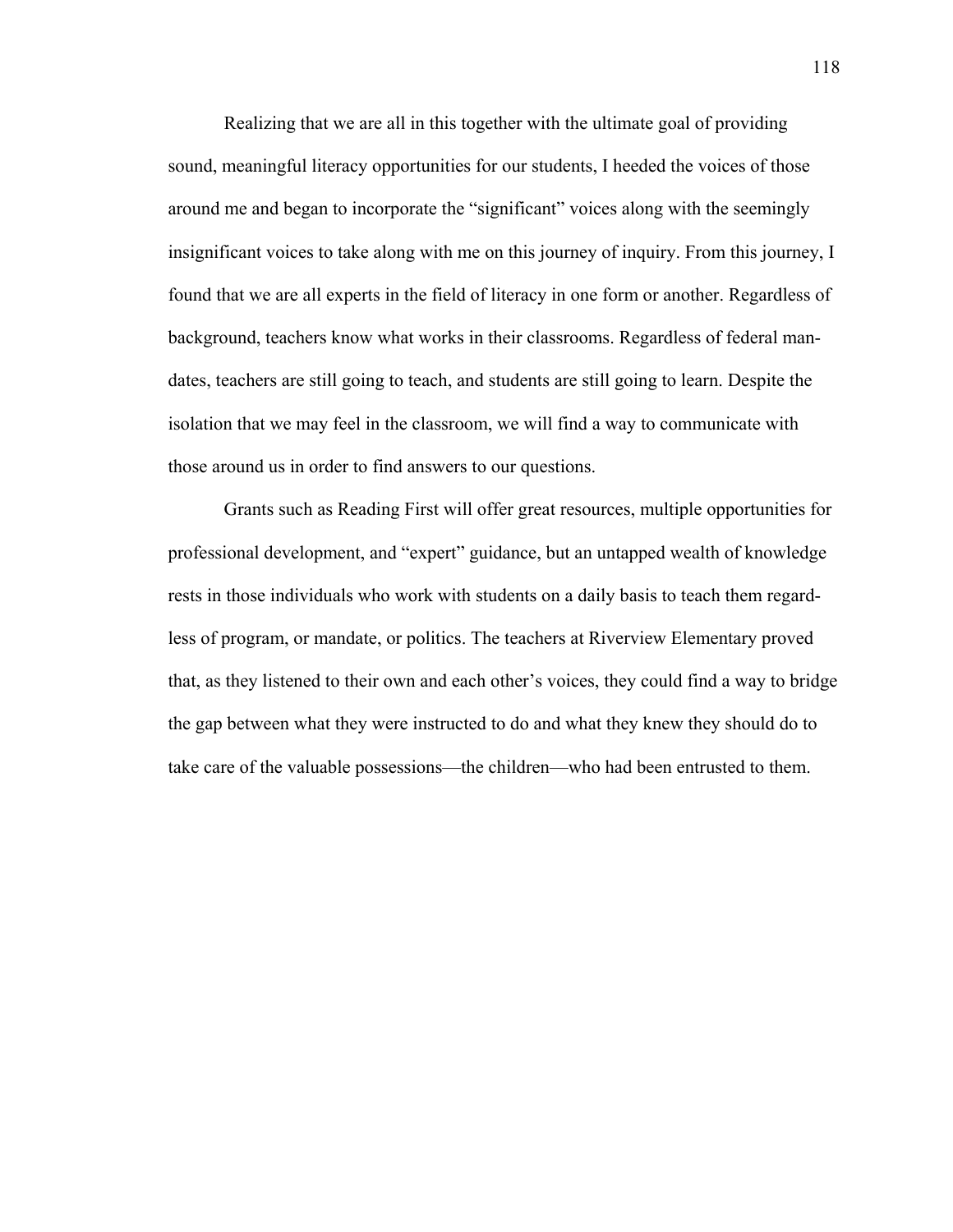### References

- Allington, R. L. (2002). *Big brother and the national reading curriculum: How ideology trumped evidence.* Portsmouth, NH: Heinemann.
- Allington, R. L., & Walmsley, S.A. (1995*). No quick fix: Rethinking literacy programs in America's elementary school.* New York: Teachers College Press.
- Barrs, M. (2000). The reader in the writer. *Reading*, *34*, 54-60.
- Birchak, B., Connor, C., Crawford, K., Kahn, L., Kaser, S., Turner, S., & Short, K. (1998). *Teacher study groups: Building community through dialogue and reflection.* Urbana, IL: National Council of Teachers of English.
- Block, C., & Israel, S. (2005). *Reading First and beyond: The complete guide for teachers and literacy coaches.* Thousand Oaks, CA: Corwin Press.
- Bogdan, R., & Biklen, S. (2003). Qualitative research for education: An introduction to theories and methods. Boston, MA: Allyn and Bacon.
- Brooks, J., & Brooks, M. (1993). *The case for constructivist classrooms*. Alexandria, VA: Association for Supervision and Curriculum Development.
- Calkins, L. (1983). *Lessons from a child: On the teaching and learning of writing.* Portsmouth, NH: Heinemann.
- Chandler-Olcott, K. (2001). The spelling symposium: Examining a critical event in the history of a schoolwide teacher-research group. *English Education, 33*(3), 190- 213.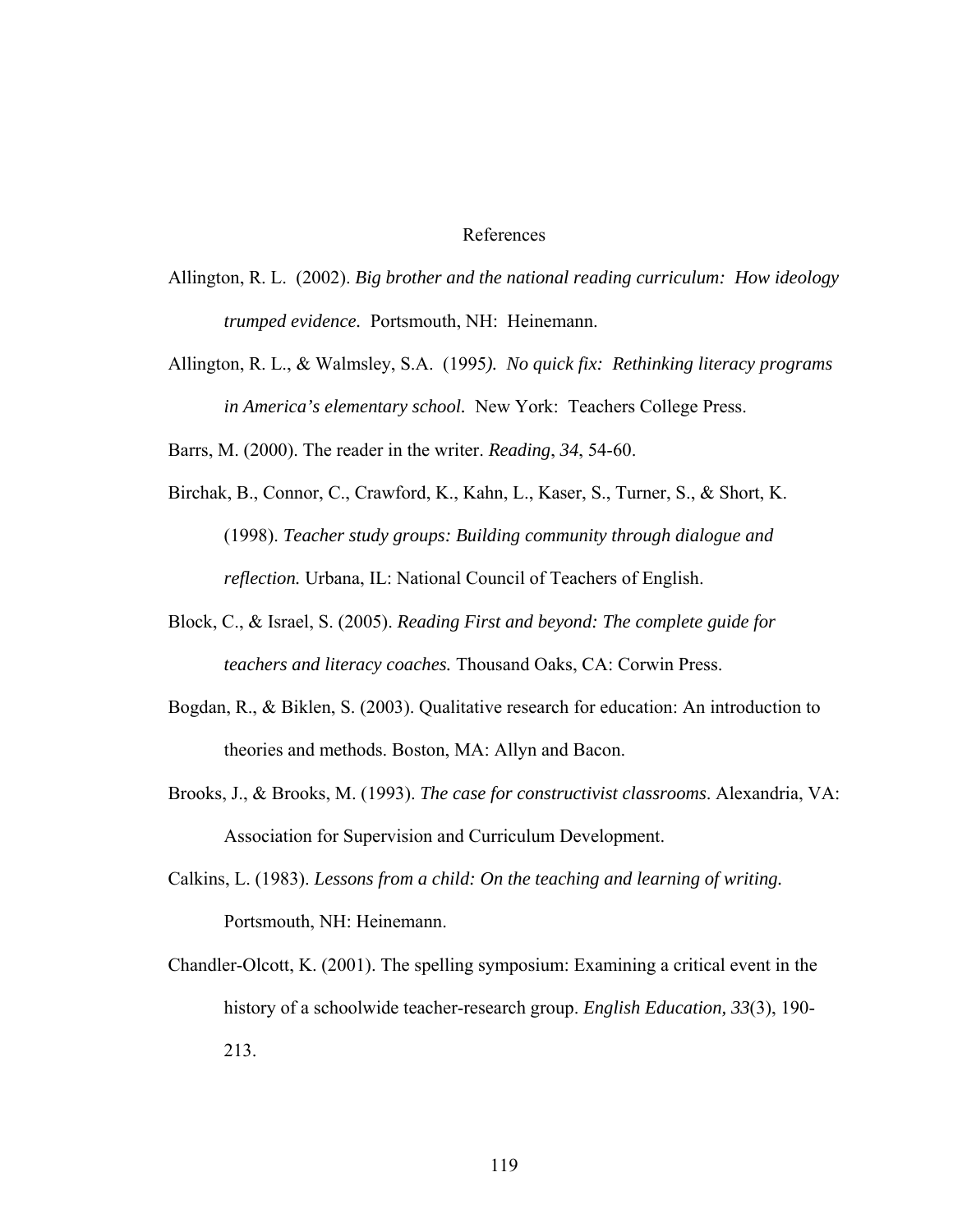- Clark, C.M. (2001). Good conversation. In C.M. Clark (Ed.), *Talking shop: Authentic conversation and teacher learning* (pp. 172-182). New York: Teachers College Press.
- Cowen, J. (2003). *A balanced approach to beginning reading instruction*. Newark, DE: International Reading Association.
- Creswell, J. (1998). *Qualitative inquiry and research design: Choosing among five traditions*. Thousand Oaks, California: SAGE Publications, Inc.
- Culligan, B. (1993). *Pen in hand: Children become writers*. Newark, DE: International Reading Association.
- Cunningham, P., & Allington, R. (2006). *Classrooms that work: They can all read and write*. Boston: Allyn and Bacon.
- Dahl, K., & Farnan, N. (1998). *Children's writing: Perspectives from research*. Newark, DE: International Reading Association.
- Denzin, N., & Lincoln, Y. (Eds.). (2005). *The Sage handbook of qualitative research* (3rd ed.). Thousand Oaks, California: SAGE Publications.

Dewey, J. (1916). *Democracy and education*. New York: The Free Press.

- Dobson, L. (1989). Connections in learning to write and read: A study of children's development through kindergarten and first grade. In J.M. Mason (Ed.), *Reading and writing connections* (pp. 83-103). Needham Heights, MA: Allyn and Bacon.
- Dyson, A.H. (1989). *Multiple worlds of child writers: Friends learning to write.* New York: Teachers College Press.
- Dyson, A.H. (1993). *Social worlds of children learning to write in an urban primary school*. New York: Teachers College Press.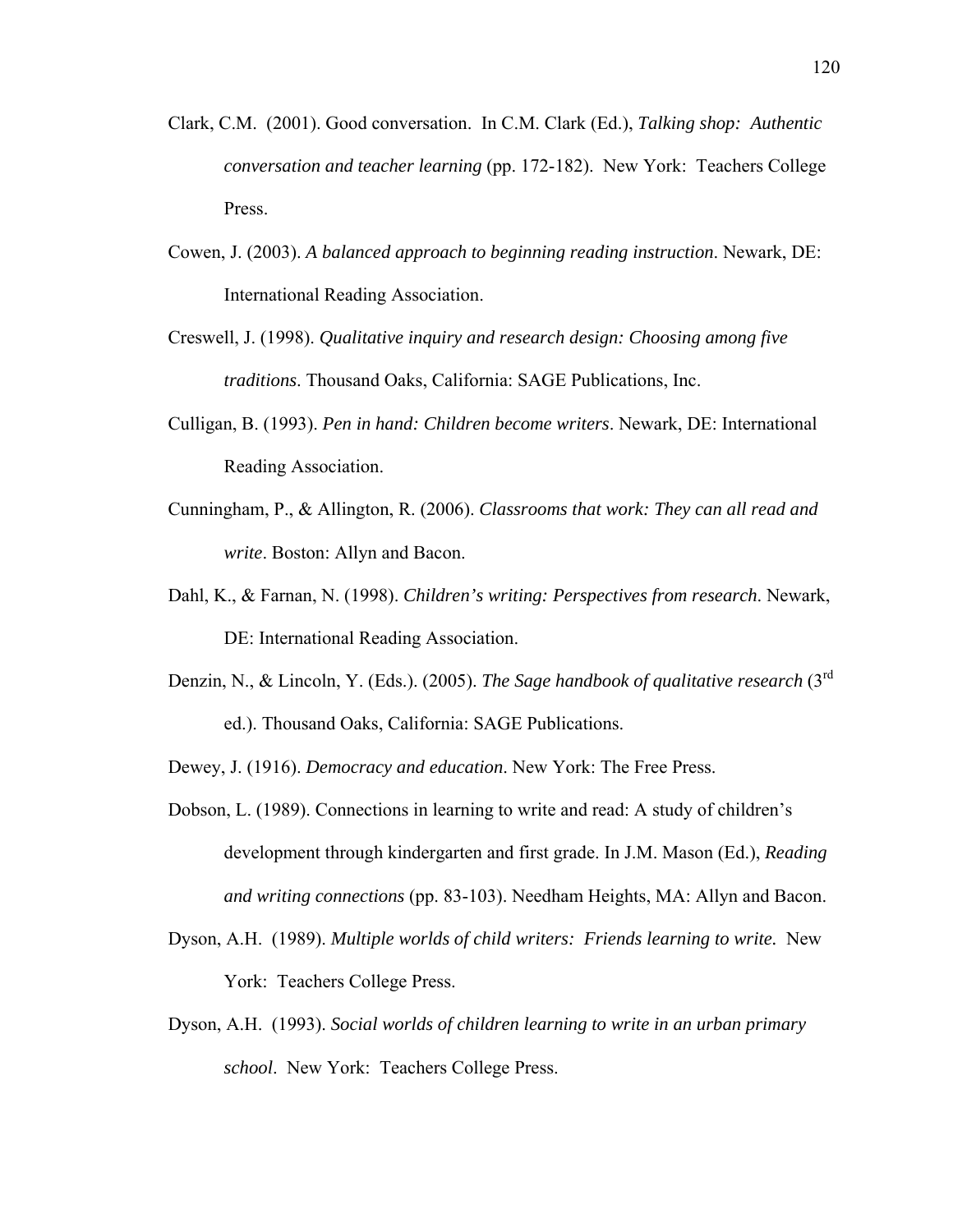- Dyson, A.H. (2003). *The brothers and sisters learn to write: Popular literacies in childhood and school cultures*. New York: Teachers College Press.
- Dyson, A.H. (2007). Literacy "basics" in childhood spaces: A critical perspective on the "basics." In Y. Goodman & P. Martens (Eds.), *Critical issues in early literacy: Research and pedagogy* (pp. 153-173). Mahwah, NJ: Erlbaum.
- Fecho, R. (2000). Critical inquiries into language in an urban classroom. *Research in the Teaching of English, 34*(3), 368-395.
- Fletcher, R. (1993). Roots and wings: Literature and children's writing. In B. E. Culligan (Ed.), *Pen in hand: Children becoming writers* (pp. 7-18). Newark Delaware: International Reading Association.
- Florio-Ruane, S., & Raphael, T. E. (2001). *Reading lives: Creating and sustaining learning about culture and literacy education in teacher study groups*. (Report No. CS 512 337). Washington, DC: The Center of the Improvement of Early Reading Achievement (ERIC Document Reproduction Service No. ED 479 777)
- Friend, M., & Cook, L. (2000). *Interactions: Collaboration skills for school professionals*. New York: Longman.
- Fox, D. L., & Fleischer, C. (2003). On conversation, mentoring, and politics in English education. *English Education, 36*(1), 3-5.
- Geertz, C. (1983). *Local knowledge: Further essays in interpretive anthropology*. New York: Basic Books.
- Georgia Department Education: Reading First. (2006, October 1). Retrieved October 1, 2006, from http://public.doe.k12.ga.us/ci\_services.aspx?PageReq=CIServRead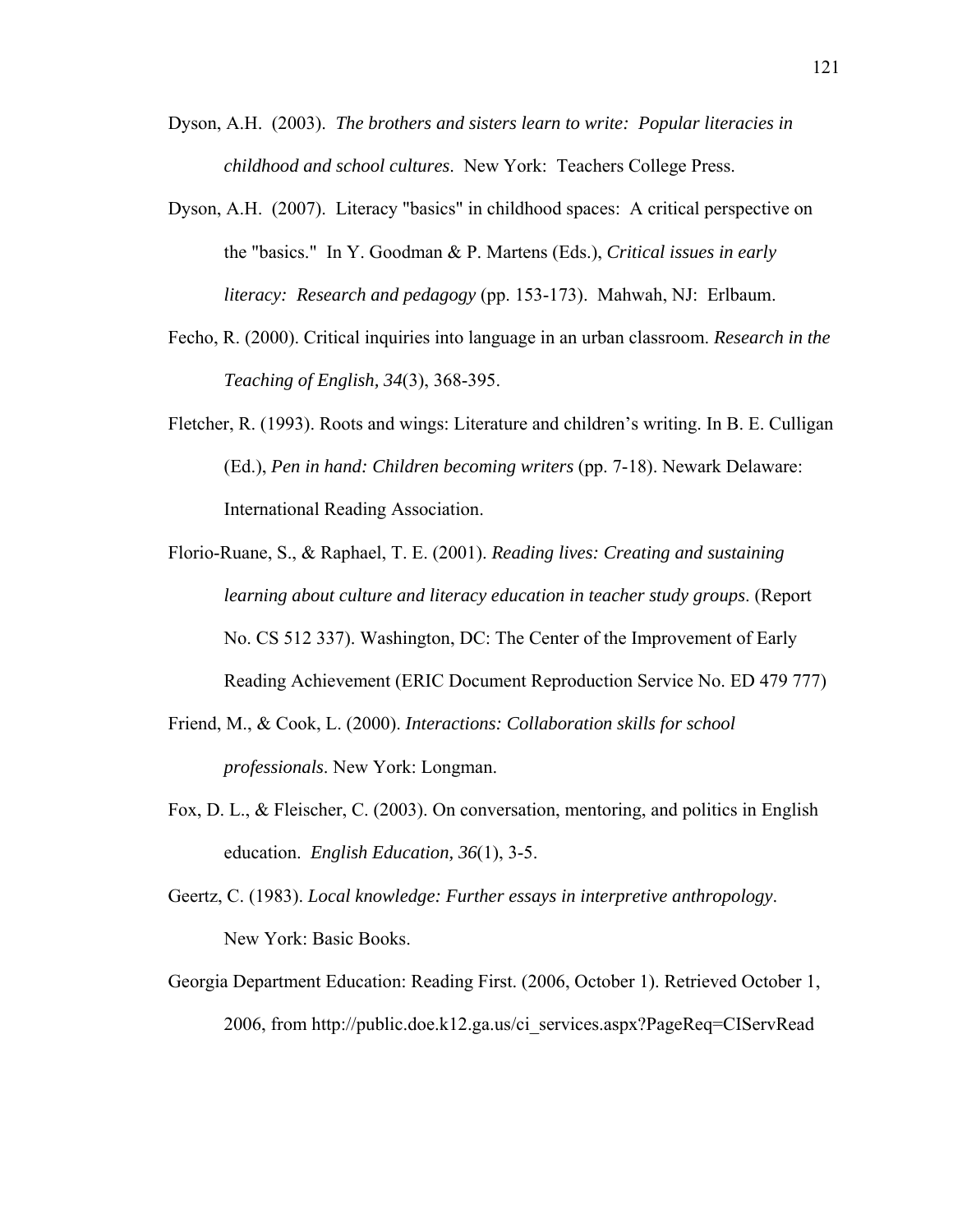- Glaser, B. G., & Strauss, A. L. (1967). *The discovery of grounded theory.* New York: Aldine.
- Glesne, C., & Peshkin, A. (1992). *Becoming qualitative researchers: An introduction*. White Plains, NY: Longman.
- Graves, D. (1973). *Children's writing: Research directions and hypotheses based upon* a*n examination of the writing processes of seven year old children* (Doctoral Dissertation, State University of New York at Buffalo, 1973). ProQuest, AAT 7408375.
- Graves, D. (2004). What I've learned from teachers of writing. *Language Arts, 82*, 88-94.
- International Reading Association. (2007). New reports fault management of Reading First program. Retrieved on September 26, 2007, from http://www.reading.org/publications/reading\_today/samples/RTY-0704 readingfirst.html
- Joyce, B., & Showers, B. (1980). Improving inservice training: The messages of research. *Educational Leadership*, *37*(5), 379-385.
- Joyce, B., & Showers, B. (1981). Transfer of training: The contribution of "coaching." *Journal of Education*, *163*(2), 163-172.
- Joyce, B., & Showers, B. (1982). The coaching of teaching. *Educational Leadership*, *82*(40), 4-10.
- Langer, J., & Flihan, S. (2002). Writing and reading relationships: constructive tasks. In Indrisano, R. & Squire, J. (Eds.), *Perspectives on writing: Research, theory, and practice* (pp. 112-139). Newark, DE: International Reading Association.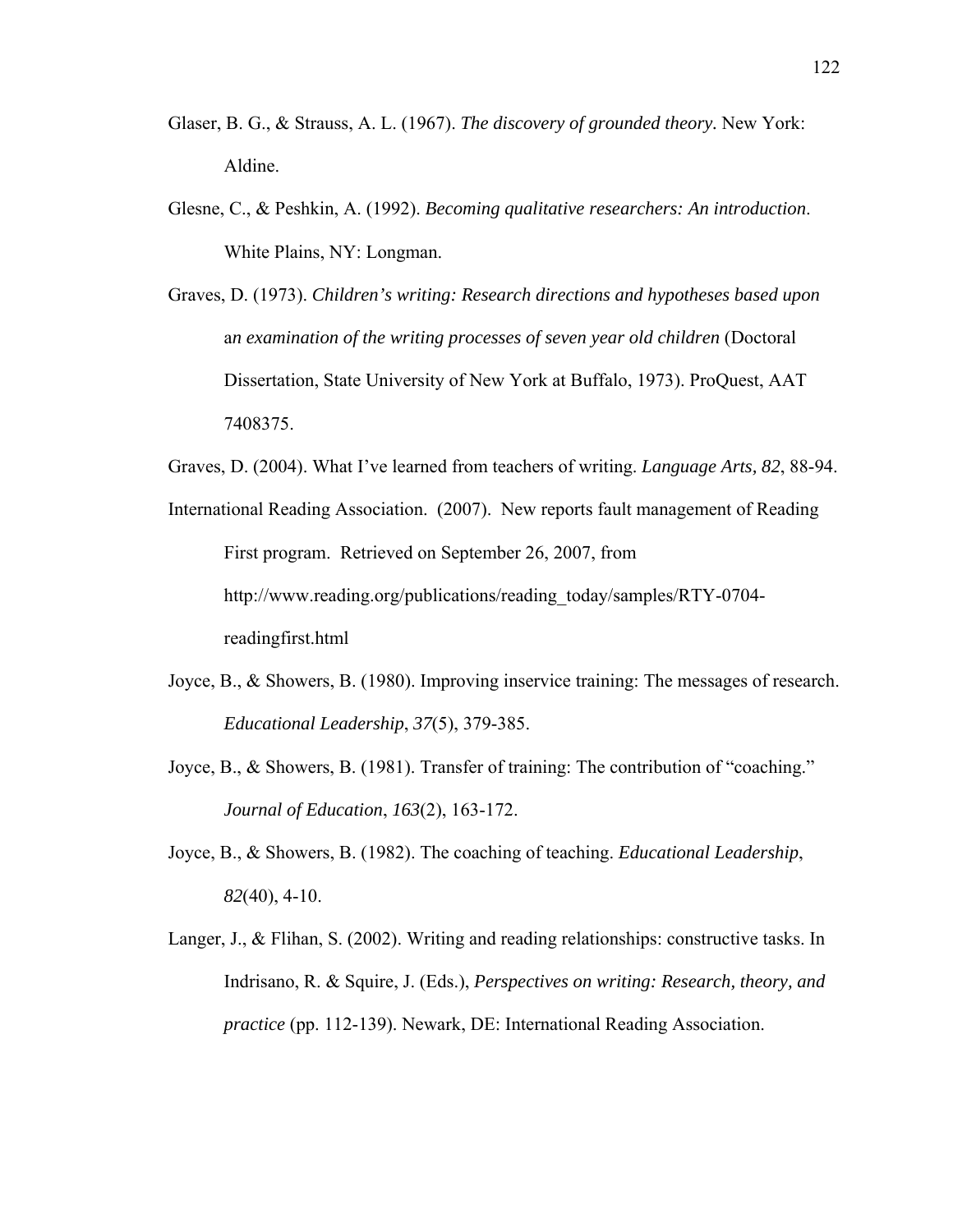- Lieberman, A. (1995). Practices that support teacher development. *Phi Delta Kappan*, *76*(8), 591-596.
- Lincoln, Y., & Guba, E. (1985). *Naturalistic inquiry.* Newbury Park, CA: Sage Publications.
- Lyons, C., & Pinnell, G. (2001). *Systems for change in literacy education: A guide to professional development.* Portsmouth, NH: Heinemann.
- Martin, L., Seagraves, R., Thacker, S., & Young, L. (2005). The writing process: Three first grade teachers and their students reflect on what was learned. *Reading Psychology, 26*, 235-249.
- Merriam, S. B. (1998). *Qualitative research and case study applications in education*. San Francisco: Jossey-Bass.
- Merriam, S. B. (2002). Introduction to qualitative research. In S.B. Merriam and Associates (Eds.), *Qualitative research in practice: Examples for discussion and analysis* (pp. 3-17). San Francisco, CA: Jossey-Bass.
- National Council of Teachers of English. (2002). On the Reading First initiative: National Council of Teachers of English Position Statement. Retrieved September 26, 2007, from http://www.ncte.org/about/over/positions/category/read/- 107475.htm?source=gs
- National Council of Teachers of English. (November 2004). NCTE beliefs about the teaching of writing. Retrieved August 23, 2005, from http://www.ncte.org/ about/over/positions/category/write/118876.htm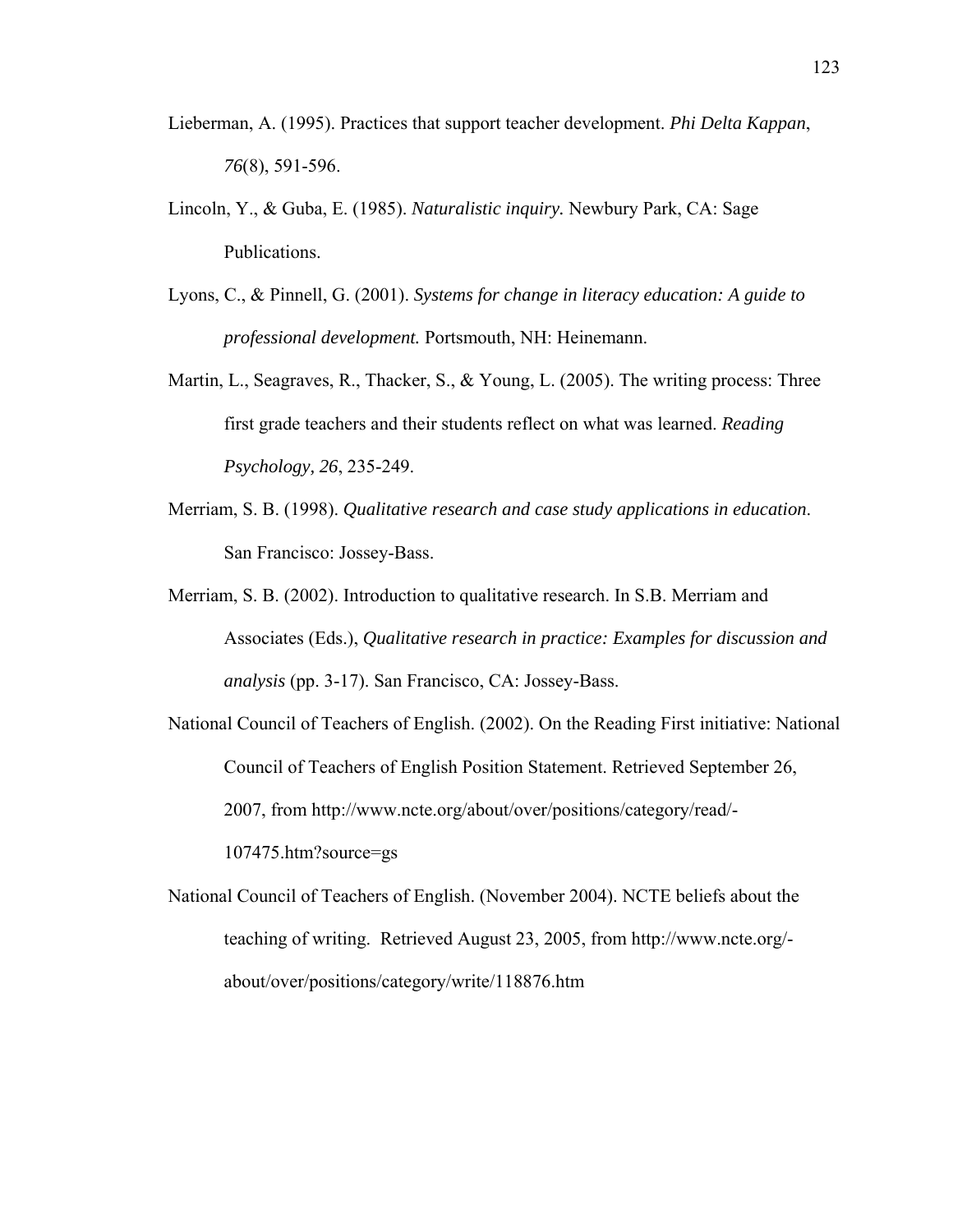- National Institute of Child Health and Human Development. (2000). *Report of the National Reading Panel: Teaching children to read: Reports of the subgroups*  (00-4754). Washington, DC: U.S. Government Printing Office.
- Nelson, N., & Calfee, R. (1998). The reading-writing connection viewed historically. In N. Nelson & R. Calfee (Eds.), *The reading-writing connection* (pp. 1-52). Chicago: University of Chicago Press.
- Ohanian, S. (1999). *One size fits few: The folly of educational standards.* Portsmouth, NH: Heinemann.
- Pressley, M. (2001). *Effective beginning reading instruction.* Executive Summary and Paper Commissioned by the National Reading Conference. Chicago: National Reading Conference.
- Pressley, M., Wharton-McDonald, R., Allington, R., Block, C., Morrow, L., Tracey, D., Baker, K., Brooks, G., Cronin, J., Nelson, E., & Woo, D. (2001). A study of effective first-grade literacy instruction. *Scientific Studies of Reading*, *5*(1), 35-58.
- Rasinski, T., & Padak, N. (2004). Beyond consensus-beyond balance: Toward a comprehensive literacy curriculum. *Reading and Writing Quarterly*, *20*, 91-102.
- Routman, R. (1996). *Literacy at the crossroads: Crucial talk about reading, writing, and other teaching dilemmas.* Portsmouth, NH: Heinemann.
- Schwandt, T. (2001). *Dictionary of qualitative inquiry* (2<sup>nd</sup> ed.). Thousand Oaks, CA: Sage Publications.
- Seidman, I. (2006). *Interviewing and qualitative research: A guide for researchers in education and the social sciences* (3<sup>rd</sup> ed.). New York: Teachers College Press.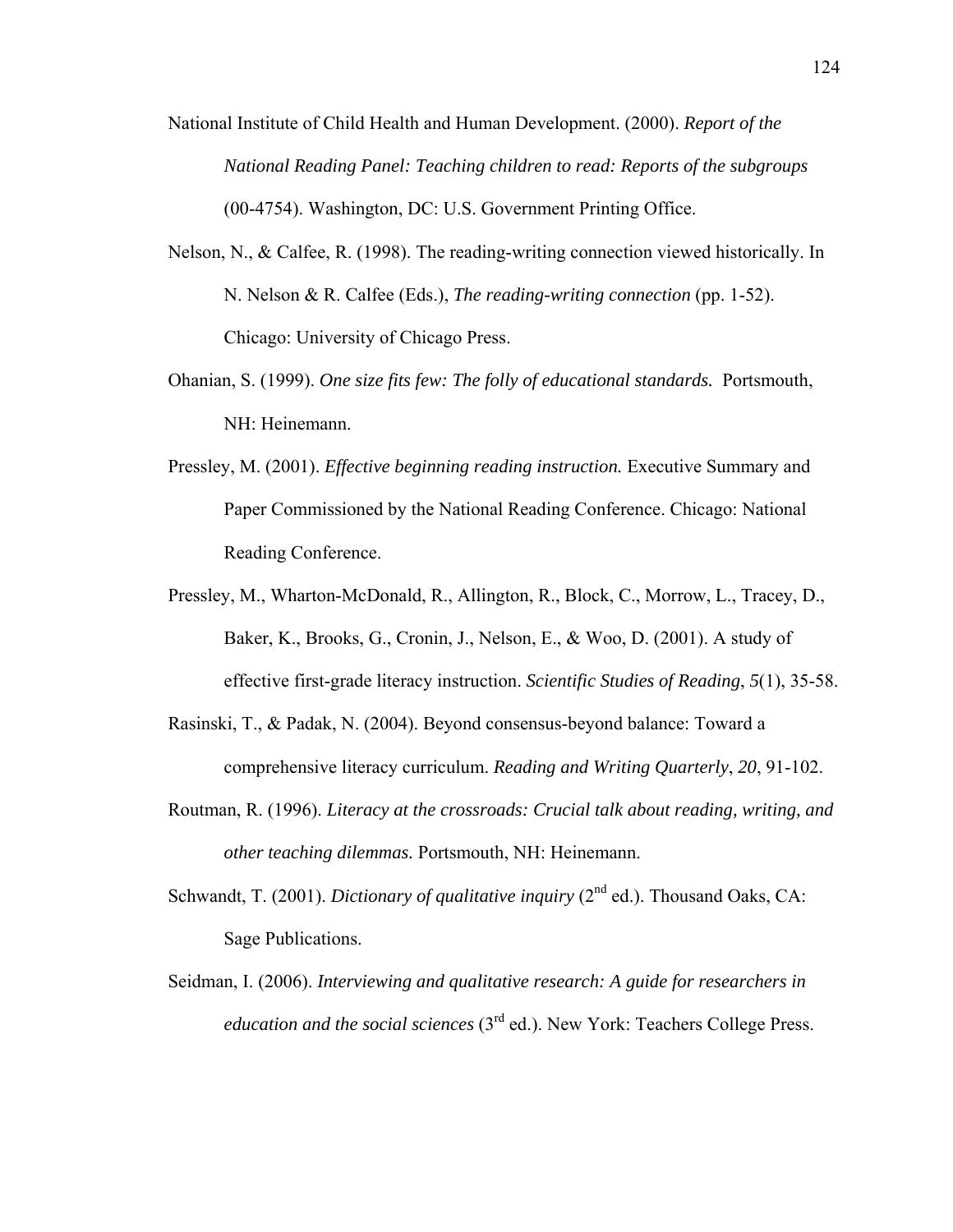- Shanahan, T. (1990). Reading and writing together: What does it really mean? In T. Shanahan (Ed.), *Reading and writing together: New perspectives for the classroom* (pp. 1-18). Norwood, MA: Christopher-Gordon Publishers, Inc.
- Shanahan, T. (2006). Where does writing fit in Reading First? In C. Cummins(Ed.), *Understanding and implementing Reading First initiatives: The changing role of administrators* (pp.106-115). Newark, DE: International Reading Association.
- Shannon, P. (2007). *Reading against democracy: The broken promises of reading instruction.* Portsmouth, NH: Heinemann.
- Snow, C., Burns, M., & Griffin, P. (Eds. ). (1998). *Preventing reading difficulties in young children.* Washington, DC: National Academy Press.
- Sparks, D., & Hirsh, S. (1997). *A new vision for staff development*. Alexandria, VA: Association for Supervision and Curriculum Development.
- Sparks, D., & Loucks-Horsley, S. (1989). Five models of teacher development. *Journal of Staff Development*, *10*(4), 40-57.
- Spiegel, D. (1998). Silver bullets, babies, and bath water: Literature response groups in a balanced literacy program. *The Reading Teacher*, *52*, 114-124.
- Tracey, D., & Morrow, L. (2006). *Lenses on reading: An introduction to theories and models.* New York: The Guilford Press.
- U.S. Department of Education Office of Inspector General. (2007, January 18). Review of Georgia Reading First Program. Retrieved on September 26, 2007, from http://www.ed.gov/about/offices/list/oig/auditreports/a04g0003.pdf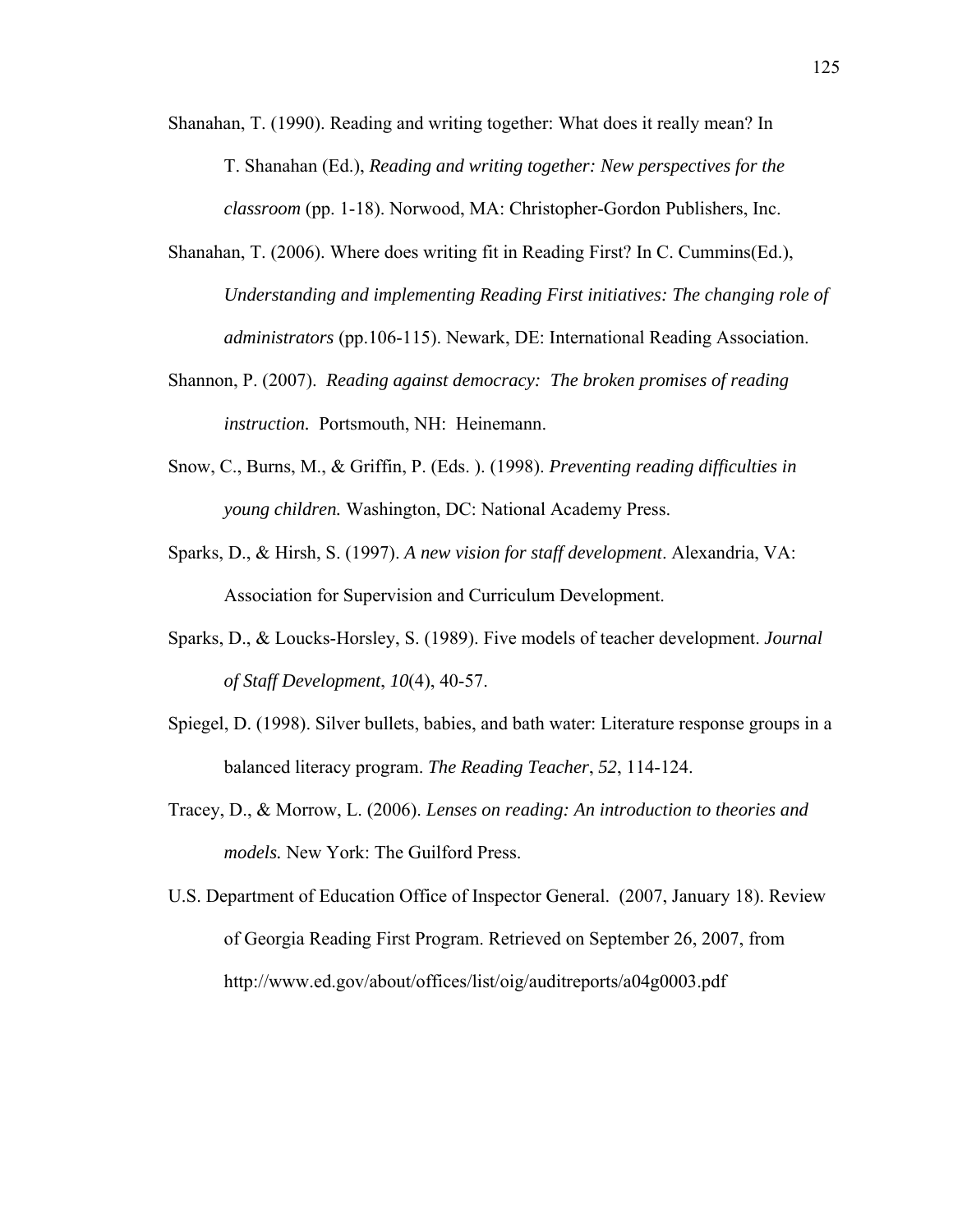Valencia, S. & Wixson, K. (2004). Literacy policy and policy research that make a difference. In R. Ruddell & N. Unrau (Eds.), *Theoretical models and processes of reading* (p. 69-92). Newark, DE: International Reading Association.

Vygotsky, L. (1986). *Thought and language.* Cambridge, MA: The MIT Press.

- Weaver, M., Calliari, M., & Rentsch, J. (2004). *The Saginaw teacher movement: From pilot to districtwide study group in four years*. Berkeley, CA: National Writing Project.
- Woolfolk, A. (1999). *Educational psychology* (7<sup>th</sup> ed.). Boston: Allyn & Bacon.
- Yatvin, J., Weaver, C., & Garan, E. (2003). Reading First: Cautions and recommendations. *Language Arts*, *81*(1), 28-33.
- Zmuda, A., Kuklis, R., & Kline, E. (2004). *Transforming schools: Creating a culture of continuous improvement.* Alexandria, VA: Association for Supervision and Curriculum Development.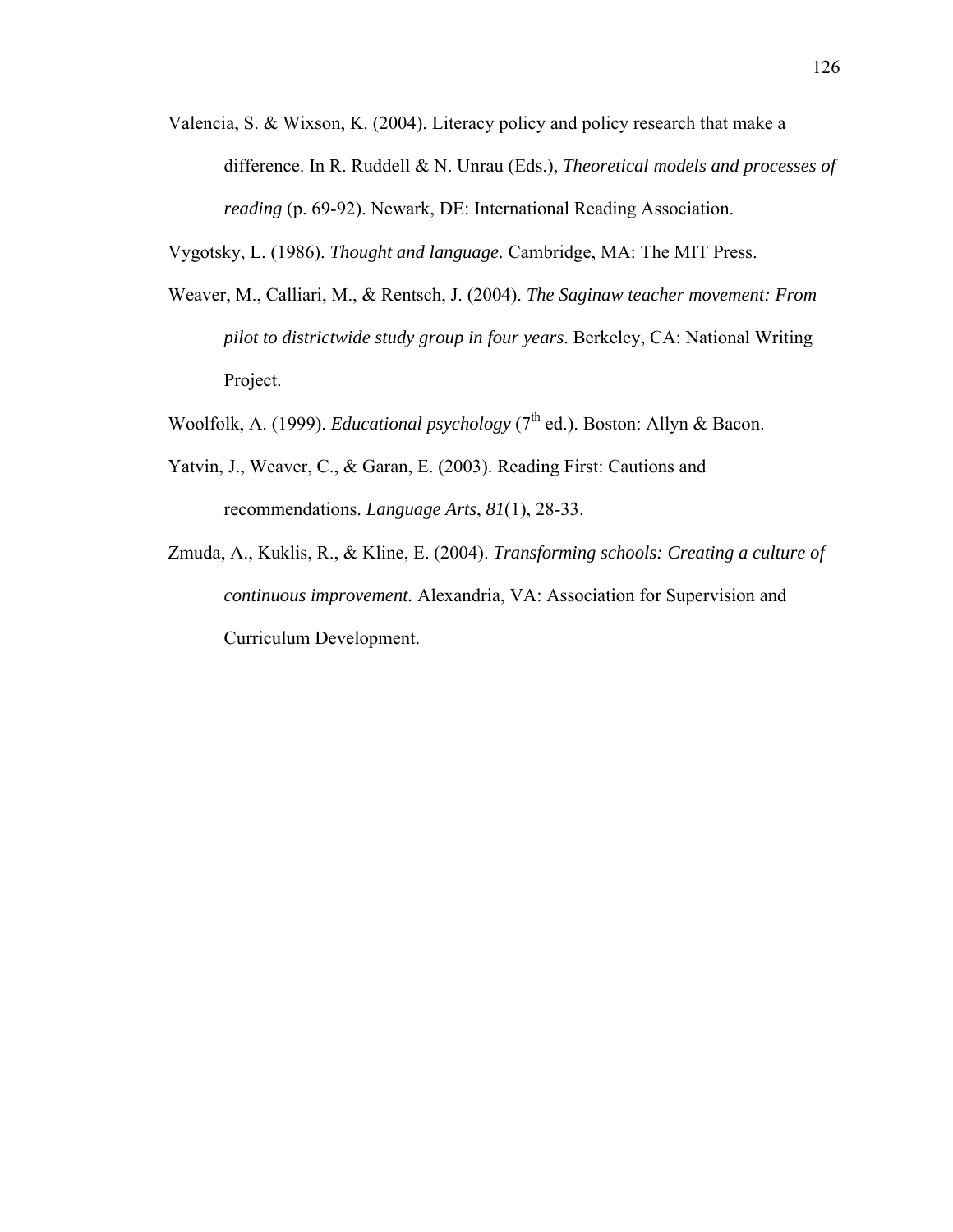## **APPENDIXES**

## APPENDIX A

## Open-ended Questionnaire

| Name: |  |
|-------|--|
|       |  |

E-mail address:

Gender:

Years taught: Grades taught:

Certification:

Degrees:

Colleges/Universities Attended:

Any classes or workshops about reading and/or writing your have completed since you graduated from college:

Please answer the following questions. The purpose of this questionnaire is to help me learn more about you as a teacher. I would like to read about your thoughts on teaching children to read and write and any experiences you have had concerning the teaching of reading and writing. As you answer these questions, please answer them from your own perspective. Please don't write what you think I would like to read. There are no right or wrong answers.

1. How do you define literacy? Give examples of things you do each day in the classroom that you believe fall under the category of "literacy."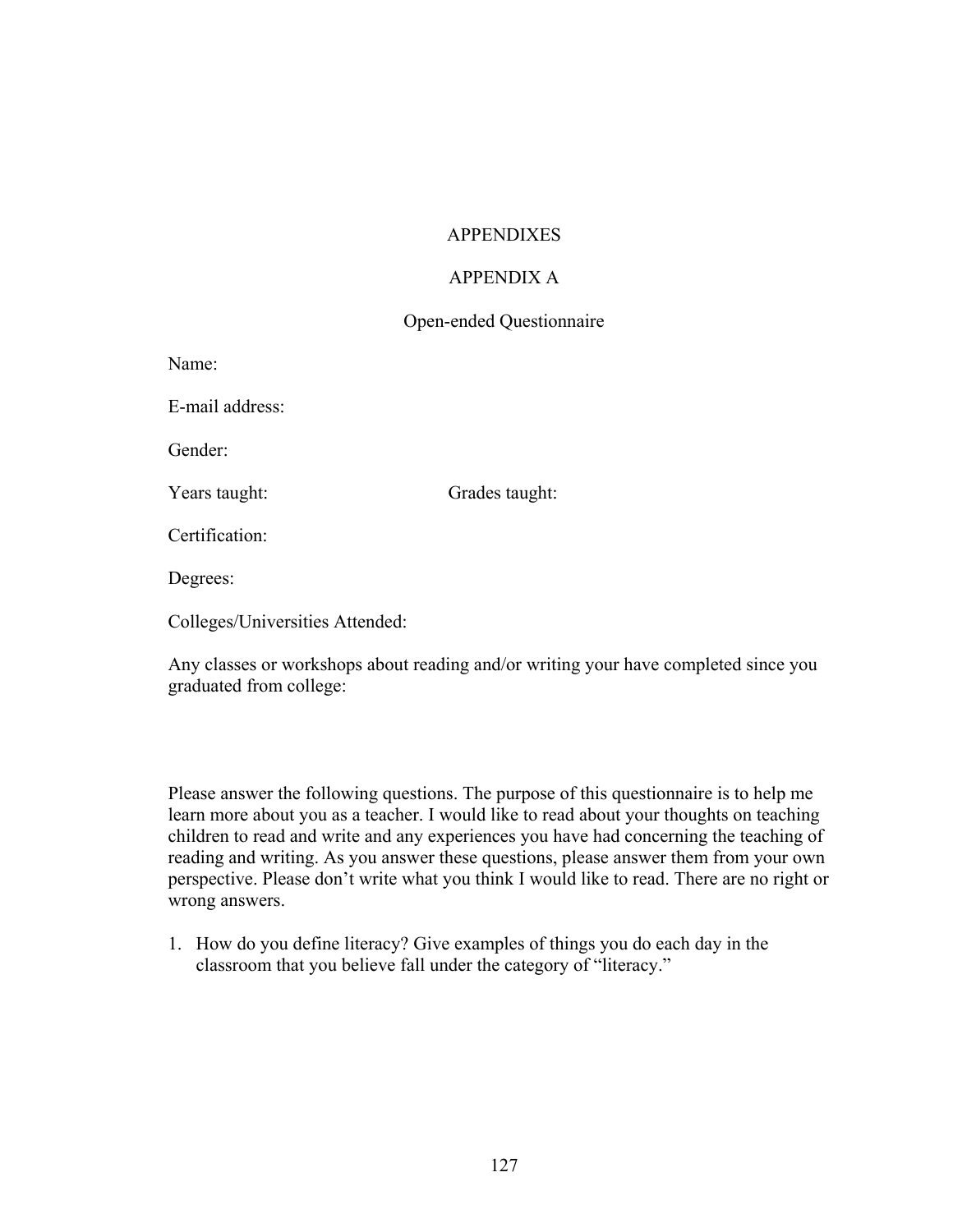2. How do you define the terms *literacy*, *reading*, and *writing*? What do you believe are the differences between these terms?

3. When you think about teaching reading, where does writing fit into the picture?

- 4. When you think about the teaching of writing, where does reading fit into the picture?
- 5. As a student yourself in the early grades, what do you recall about the way you were taught to read and write?
- 6. What have been the most meaningful professional learning experiences you have had as a teacher (i.e., inservice workshops, PLUs, courses, etc.)? What made these experiences meaningful to you?
- 7. Discuss any experiences you have had working with other teachers in a collaborative setting.
- 8. Please describe your experiences with the Reading First grant. What have you found to be positive? What have you found to be negative?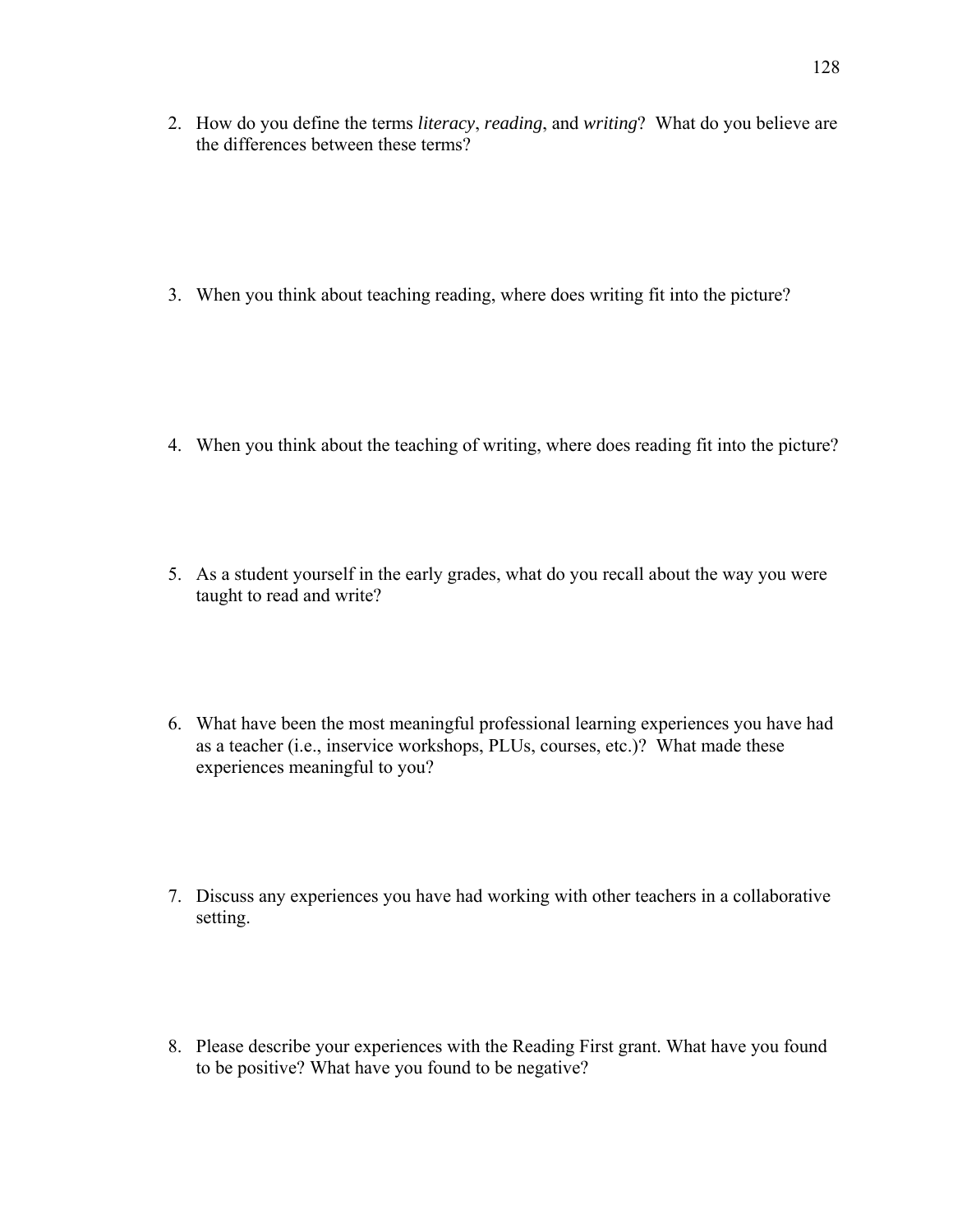# APPENDIX B

## Interview Questions

Interview One: Perceptions of Reading First Grant

- 1. What do you believe is the overall purpose of the Reading First grant?
- 2. Please discuss your experiences with reading and writing since the implementation of the grant at this school.
- 3. In what ways, if any, has the Reading First grant affected what you do as far as the teaching of reading?
- 4. Can you give me an overview of what you try to accomplish in the 135-minute reading block?
- 5. When have you found time to teach writing and writing process for the past three years? In what ways have you taught writing and the writing process during the past three years?
- 6. In what ways, if any, has writing been affected in your classroom since the implementation of the Reading First grant?
- 7. Can you give me some specific examples of how you incorporate writing into your literacy instruction for your students?
- 8. In what ways has the Reading First grant supported you as a teacher and/or your students' literacy development? In what ways has the Reading First grant limited you as a teacher and/or your students' literacy development?
- 9. How do you believe the Reading First grant program has influenced your students' achievement in reading? In writing? In literacy?
- 10. How would you describe your experiences with professional development since the implementation of the grant?

Interview Two: Reading-Writing Connections

- 1. Tell me about your preparation as a preservice teacher to teach reading and writing.
- 2. Describe for me how you approach the teaching of reading in your classroom. Could you take me on a virtual "tour" of a typical lesson or unit?
- 3. Describe for me how you approach the teaching of writing in your classroom. Again, could you take me on a virtual "tour" of a typical lesson or unit?
- 4. Please outline for me how you would set up a literacy program in an elementary school such as Riverview Elementary.
- 5. What do you think about the new Georgia Performance Standards for language arts and literacy instruction in primary grades—or more specifically, in your grade level?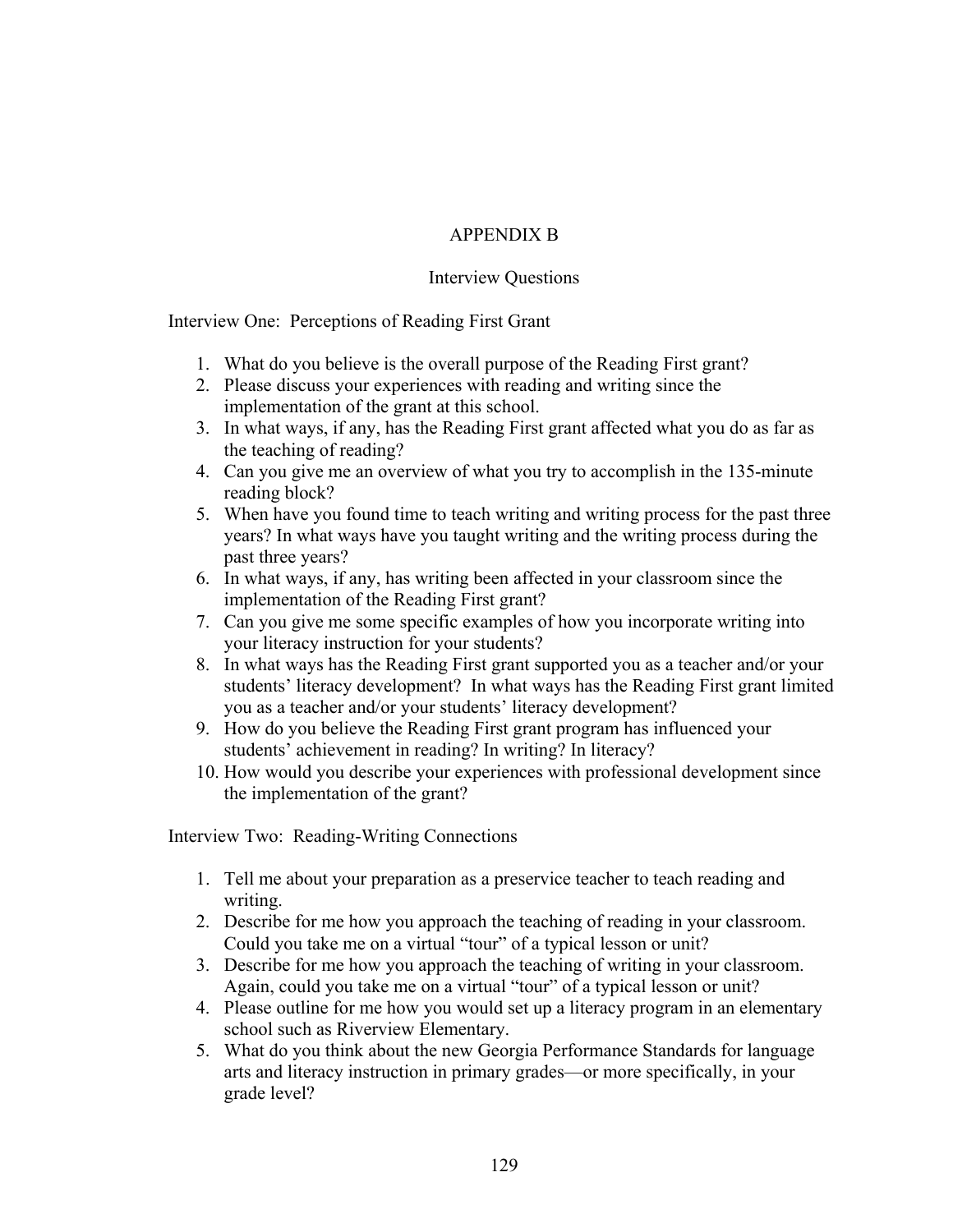- 6. As you've worked with the new Georgia Performance Standards for the past two years, what if any, changes have you made in your classroom instruction to accommodate these changes?
- 7. How do you believe that reading and writing are connected in literacy development? If so, how would you describe the relationship between reading and writing in a primary classroom?

Interview Three: Debriefing on Classroom Observations and Teacher Study Group Process

- 1. Let's talk about the day I visited your classroom. Let's walk through my field notes together and talk about what happened in class. Looking back, how do you feel about these lessons? What did you like best? What would you change?
- 2. What were your experiences with a teacher study group prior to this experience?
- 3. Describe your experiences as a member of this teacher study group.
- 4. Did your experiences with the teacher study group impact your view of literacy? If so, how?
- 5. How did your experiences with the teacher study group affect what happened in your classroom with literacy—that is, your instructional practices?

Focus Group Interview: Final Reflections and Member Checking

- 1. Discuss your experiences over the past semester as we met together in a teacher study group. What was this experience like for you?
- 2. Based on your experiences this spring, how would you now define the purpose of a teacher study group?
- 3. Discuss the positive experiences you've had. What did you like best about the teacher study group?
- 4. Discuss the negative experiences or frustrations you've experienced. What might have made the professional learning experience better or more productive for you as a teacher?
- 5. How, if at all, has your relationship with others in the group been affected?
- 6. What did you learn about the teaching of writing in the study group?
- 7. What did you learn about the reading-writing connection in literacy education in the study group?
- 8. What is your perception of the goals for literacy instruction in the 135-minute reading block as set forth in the Reading First grant?
- 9. If you could send one message about literacy education to the architects of the Reading First grant, what would you want to say? To county administrators? To Georgia Department of Education leaders? To federal policy makers?